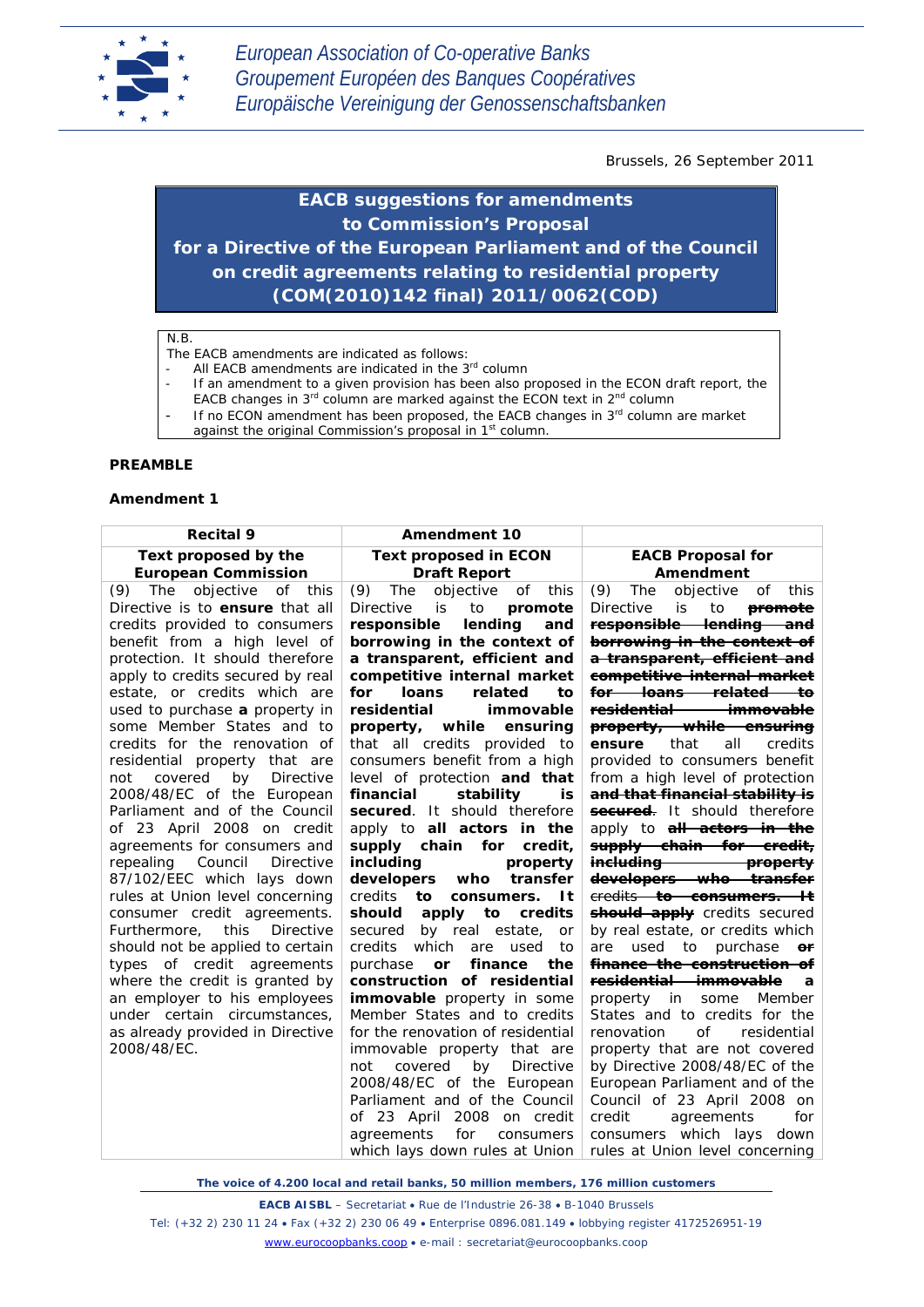

| level concerning consumer        | consumer credit agreements.      |
|----------------------------------|----------------------------------|
| credit<br>agreements.            | Furthermore, this Directive      |
| Furthermore, this Directive      | should not be applied to certain |
| should not be applied to certain | types of credit agreements       |
| types of credit agreements       | where the credit is granted by   |
| where the credit is granted by   | an employer to his employees     |
| an employer to his employees     | under certain circumstances,     |
| under certain circumstances,     | as already provided in Directive |
| as already provided in Directive | 2008/48/EC.                      |
| 2008/48/EC.                      |                                  |

*Issues related to the practices carried out by developers are unrelated to the objectives of this directive dedicated to the relationship between consumer and the creditor/credit intermediary. In addition, it appears that these provisions intend to address a type of lending specific to the Spanish market, according to which property developers can convert their commercial loan for development into individual residential mortgage loans on each unit, which are then offered to the purchasers of those units. Considering the national aspect of this issue and in line with the principle of subsidiarity, the EACB recommends that the changes proposed in ECON Amendment No 10 be deleted. The issue of financial stability is address by other directives and regulations (e.g. CRD IV, CRR I).*

|                                             | Amendment 16<br>Recital 14a (new)                                                                                                                                                                                                                                                                                                                                                                                                                                                                                                                                                                                                                                                                                                                                                                                                                                                                                                                                                                                                |                                                                                                                                                                                                                                                                                                                                                                                                                                                                                                                                                                                                                                                                                                                                                                                                                                                                                                                                                                                                                                                                                                                                                                                                                                                            |
|---------------------------------------------|----------------------------------------------------------------------------------------------------------------------------------------------------------------------------------------------------------------------------------------------------------------------------------------------------------------------------------------------------------------------------------------------------------------------------------------------------------------------------------------------------------------------------------------------------------------------------------------------------------------------------------------------------------------------------------------------------------------------------------------------------------------------------------------------------------------------------------------------------------------------------------------------------------------------------------------------------------------------------------------------------------------------------------|------------------------------------------------------------------------------------------------------------------------------------------------------------------------------------------------------------------------------------------------------------------------------------------------------------------------------------------------------------------------------------------------------------------------------------------------------------------------------------------------------------------------------------------------------------------------------------------------------------------------------------------------------------------------------------------------------------------------------------------------------------------------------------------------------------------------------------------------------------------------------------------------------------------------------------------------------------------------------------------------------------------------------------------------------------------------------------------------------------------------------------------------------------------------------------------------------------------------------------------------------------|
| Text proposed by the European<br>Commission | Text proposed in ECON Draft<br>Report                                                                                                                                                                                                                                                                                                                                                                                                                                                                                                                                                                                                                                                                                                                                                                                                                                                                                                                                                                                            | <b>EACB Proposal for Amendment</b>                                                                                                                                                                                                                                                                                                                                                                                                                                                                                                                                                                                                                                                                                                                                                                                                                                                                                                                                                                                                                                                                                                                                                                                                                         |
|                                             | (14a) It is also necessary to<br>additional<br>some<br>regulate<br>areas<br>to<br>reflect<br>the<br>specificity of loans relating<br>residential<br>immovable<br>to<br>property.<br>Given<br>the<br>significance<br>οf<br>the<br>transaction it is necessary<br>to ensure that consumers<br>adequate<br>have<br>time<br>for<br>reflection<br>before<br>committing themselves to<br>taking out a loan. It is also<br>important<br>prevent<br>to<br>practices which may induce<br>consumers to enter into a<br>credit agreement which is<br>not in their best interests,<br>such as tying of products<br>other than current accounts<br>or a requirement to take out<br>particular<br>loan<br>а<br>tο<br>purchase a property. It is<br><i>important to ensure</i><br>also<br>the<br>that<br>residential<br>immovable<br>property<br>İS<br>appropriately valued both<br>before the conclusion of the<br>credit agreement and in the<br>event of default. Given the<br>often long-term nature of<br>the<br>risks<br>the<br>loans and | <del>(14a) It is also necessary to</del><br>regulate some additional<br><del>areas to reflect the</del><br>specificity of loans relating<br><del>to residential immovable</del><br><del>the</del><br><del>-Given-</del><br><del>property. _</del><br>significance<br>the<br>−of<br>transaction it is necessary<br><del>to ensure that consumers</del><br>have adequate time for<br><del>reflection-</del><br><del>before</del><br><del>committing themselves to</del><br><del>taking out a loan. It is also</del><br>important to prevent<br>practices which may induce<br>consumers to enter into a<br>eredit agreement which is<br><del>not in their best interests,</del><br>such as tying of products<br>other than current accounts<br><del>or a requirement to take out</del><br><del>a particular loan to</del><br><del>purchase a property. It is</del><br>also important to ensure<br><del>residential</del><br><del>that -</del><br><del>-the</del><br><del>immovable-</del><br><del>property is</del><br>appropriately valued both<br><del>before the conclusion of the</del><br><del>credit agreement and in the</del><br><del>event of default. Given the</del><br><del>often long-term nature of</del><br><del>the loans and the risks</del> |
|                                             | which can arise during the                                                                                                                                                                                                                                                                                                                                                                                                                                                                                                                                                                                                                                                                                                                                                                                                                                                                                                                                                                                                       | <del>which can arise during the</del>                                                                                                                                                                                                                                                                                                                                                                                                                                                                                                                                                                                                                                                                                                                                                                                                                                                                                                                                                                                                                                                                                                                                                                                                                      |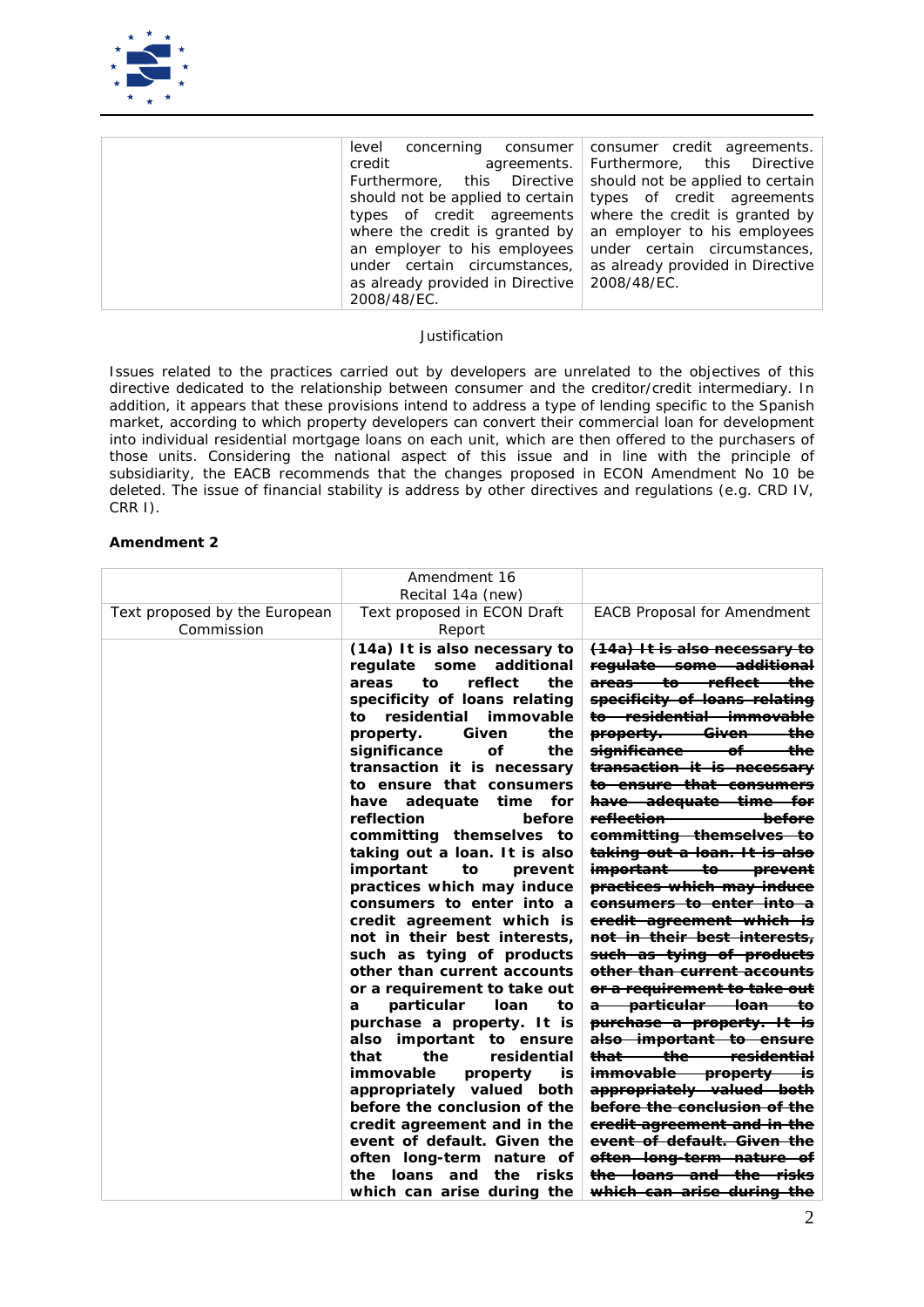

| execution of the contract, it  | execution of the contract, it            |
|--------------------------------|------------------------------------------|
| is appropriate to provide for  | is appropriate to provide for            |
| a degree of flexibility during | a degree of flexibility during           |
| the life of the credit and to  | <del>the life of the credit and to</del> |
| regulate the handling of       | regulate the handling of                 |
| arrears and defaults.          | arragec and dafaulte                     |
|                                |                                          |

*General prohibition of cross-selling and conditional sales of credit agreements relating to residential property with financial products (other than a current account) is not necessary or justified. The offering of products should be a part of the business strategy of the banks. In addition, crossselling practices present advantages of economies of scope and scale, enable banks to offer their customers well-differentiated products and services, offer opportunities to provide additional benefits for customers, such as better, tailor-made products, "one-stop shopping" advantages, lower prices, and in case of mortgage credit, better risk management as they can help assuring a more efficient flow of information from the customer to the bank and a more complete oversight of the overall consumer's financial situation. In addition, consumers can be more certain that the combination of products is beneficial for them and leads to no difficulties resulting from incompatibility of component products. Finally, the existing EU legislation sufficiently addresses the issue of cross-selling and conditional-selling in the form of, for example, the Directive 2005/29/EC on unfair business-to-consumer commercial practices.*

#### **Amendment 3**

|                               | Amendment 17                              |                                                                    |
|-------------------------------|-------------------------------------------|--------------------------------------------------------------------|
|                               | Recital 14b (new)                         |                                                                    |
| Text proposed by the European | Text proposed in ECON Draft               | <b>EACB Proposal for Amendment</b>                                 |
| Commission                    | Report                                    |                                                                    |
|                               | Furthermore, it<br>(14b)<br>is:           | <del>(14b) Furthermore.</del><br>—it—                              |
|                               |                                           |                                                                    |
|                               | appropriate to distinguish                | <del>distinauish</del><br><del>appropriate to</del>                |
|                               | those<br>credit<br>agreements             | <del>those credit</del><br><del>agreements</del>                   |
|                               | residential<br>relating<br>to             | <del>relating to residential</del>                                 |
|                               | immovable property which                  | immovable property                                                 |
|                               | risks<br>special<br>may pose              | may pose special<br><del>risks</del>                               |
|                               | the<br>arising<br>either from             | arising either from<br><del>the</del>                              |
|                               | <i>intrinsic</i><br>the<br>features<br>оf | <del>features</del><br><del>intrinsic -</del>                      |
|                               | product<br>being<br>by<br>or              | <del>product or by</del><br><del>beina</del>                       |
|                               | significantly different from              | significantly different from                                       |
|                               | market practice and hence                 | market practice and hence                                          |
|                               | unfamiliar to consumers or                | unfamiliar to consumers                                            |
|                               | because of the economic                   | −of<br><del>the</del><br><del>because</del><br><del>economic</del> |
|                               | environment. Those special                | environment. Those special                                         |
|                               | should<br>risks<br>be                     | <del>should</del><br><del>risks</del><br>bе                        |
|                               | appropriately disclosed<br>to             | appropriately disclosed                                            |
|                               | consumers<br>and<br>managed               | <del>consumers and</del><br><del>-manaqed</del>                    |
|                               | additional<br>through                     | <del>throuah</del><br><del>additional</del>                        |
|                               | prudential and supervisory                | <del>prudential and supervisory</del>                              |
|                               | measures, to ensure that                  | measures, to ensure that                                           |
|                               | those who take the special                | those who take the special                                         |
|                               | bear<br>the potential<br>risks            | <del>risks bear the potential</del>                                |
|                               | costs.                                    | <del>costs.</del>                                                  |

#### *Justification*

*The EACB does not believe that there are categories of credit agreements which are inherently*  'dangerous'. Although the credit agreements may imply different levels of uncertainty which may be less appropriate for the financial profile of one particular category of borrower, they may *perfectly respond to the needs of others and be appropriate to their circumstances. The 'advantages' and 'disadvantages' of different products are very much contingent upon the specific circumstances prevailing when borrowers enter into a given agreement. Finally, the notion of a special risk agreement is too vague. For example, it is not really clear how and by whom a*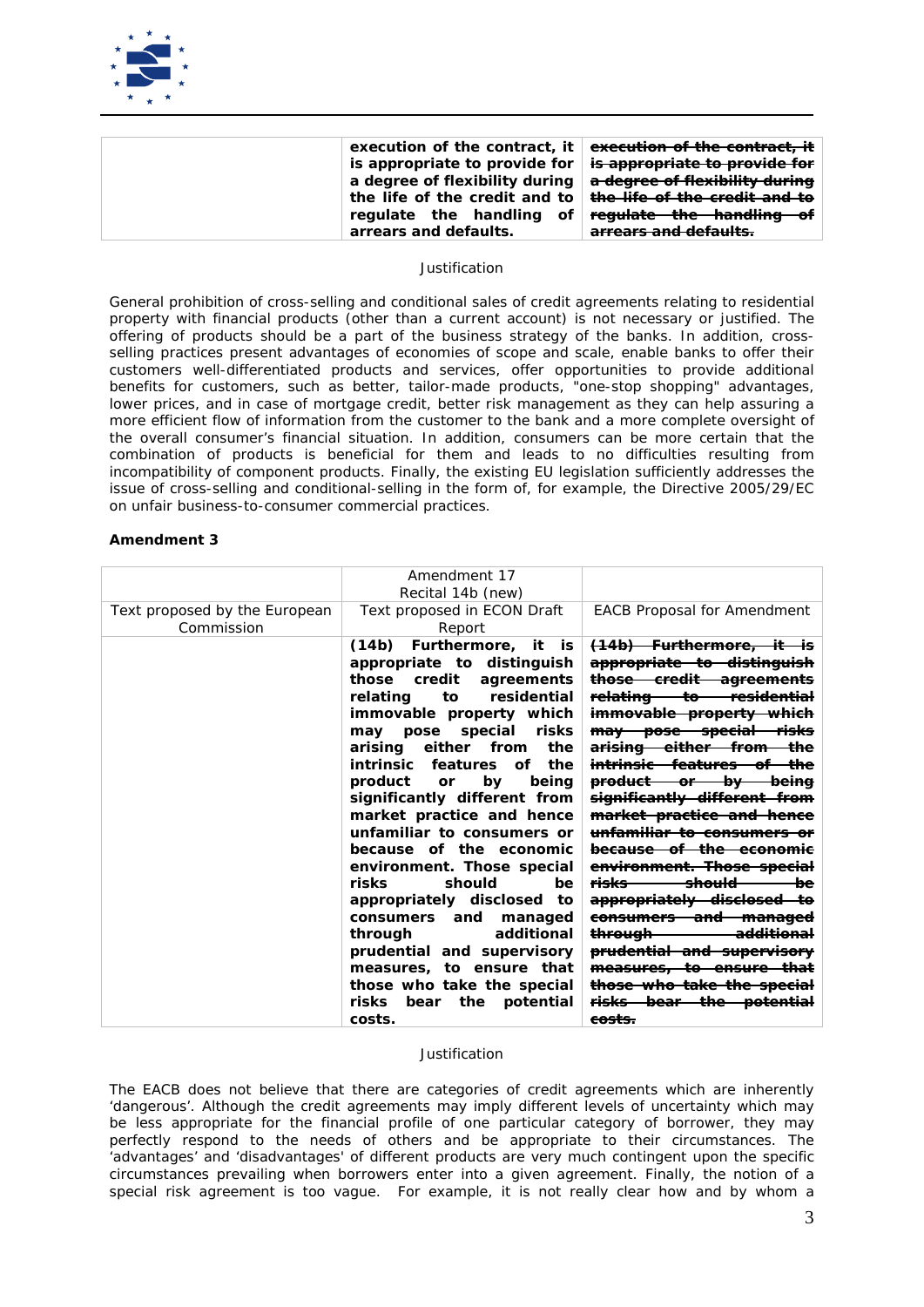

*"deviation from standard market practice or the economic environment" could be determined. It should not be used as an excuse for introducing additional prudential measures.* 

## **Amendment 4**

|                                             | Amendment 18                                                                                                                                                                                                                                                                                                                                                                                                                                                                                                                                                                                                                                                                                                                                                                                                                                                           |                                                                                                                                                                                                                                                                                                                                                                                                                                                                                                                                                                                                                                                                                                                                                                                                                                                                                                                                                                                                       |
|---------------------------------------------|------------------------------------------------------------------------------------------------------------------------------------------------------------------------------------------------------------------------------------------------------------------------------------------------------------------------------------------------------------------------------------------------------------------------------------------------------------------------------------------------------------------------------------------------------------------------------------------------------------------------------------------------------------------------------------------------------------------------------------------------------------------------------------------------------------------------------------------------------------------------|-------------------------------------------------------------------------------------------------------------------------------------------------------------------------------------------------------------------------------------------------------------------------------------------------------------------------------------------------------------------------------------------------------------------------------------------------------------------------------------------------------------------------------------------------------------------------------------------------------------------------------------------------------------------------------------------------------------------------------------------------------------------------------------------------------------------------------------------------------------------------------------------------------------------------------------------------------------------------------------------------------|
| Text proposed by the European<br>Commission | Text proposed in ECON Draft<br>Report                                                                                                                                                                                                                                                                                                                                                                                                                                                                                                                                                                                                                                                                                                                                                                                                                                  | <b>EACB Proposal for Amendment</b>                                                                                                                                                                                                                                                                                                                                                                                                                                                                                                                                                                                                                                                                                                                                                                                                                                                                                                                                                                    |
|                                             | (14c) In order to ensure<br>traceability<br>allow<br>and<br>appropriate supervision of<br>loans related to residential<br>immovable<br>property,<br>information is needed to<br>understand<br>the<br>risk<br>concentrations<br>of<br>the<br>market.<br>across<br>Registers should therefore<br>be designated across the<br>Union to act as repositories<br>of information about such<br>loans and also about the<br>of such<br>loans<br>use<br>as<br>in<br>financial<br>collateral<br>instruments. A system of<br>identifiers for loans secured<br>on residential immovable<br>property, to be known as<br>the European Mortgage Key<br>Identifier (EMKI), should<br>also be established to assist<br>market participants<br>and<br>supervisors<br>in<br>understanding and where<br>necessary enforcing rights<br>relation to residential<br>in<br>immovable property. | (14e) In order to ensure<br><del>traceability and allow</del><br>appropriate supervision of<br><del>loans related to residential</del><br>immovable property,<br><del>information is needed to</del><br><del>understand</del><br><del>the</del><br><del>concentrations of risk</del><br>across the market.<br>Registers should therefore<br><del>be designated across the</del><br>Union to act as repositories<br>of information about such<br><del>loans and also about the</del><br><del>use of such loans as</del><br>eollateral in financial<br>instruments. A system of<br><del>identifiers for loans secured</del><br>on residential immovable<br>property, to be known as<br>the European Mortgage Key<br>Hdentifier (EMKI), should<br>also be established to assist<br><del>market participants and</del><br><del>supervisors _______</del><br><del>in</del><br>understanding and where<br>necessary enforcing rights<br><del>in relation to residential</del><br><i>immovable property.</i> |

### *Justification*

*The added value of the introduction of numerous registers is not clear. At the same time, the additional red tape resulting from the set up and maintenance of such registers, as well as the reporting obligations for banks, should be considered.*

| Recital 24                                                                                                                                                      | Amendment 27                                                                                                                                                       |                                                                                                                                                                |  |  |
|-----------------------------------------------------------------------------------------------------------------------------------------------------------------|--------------------------------------------------------------------------------------------------------------------------------------------------------------------|----------------------------------------------------------------------------------------------------------------------------------------------------------------|--|--|
| Text proposed by the European                                                                                                                                   | Text proposed in ECON Draft                                                                                                                                        | <b>EACB Proposal for Amendment</b>                                                                                                                             |  |  |
| Commission                                                                                                                                                      | Report                                                                                                                                                             |                                                                                                                                                                |  |  |
| of<br>An.<br>assessment<br>creditworthiness should take<br>into consideration all necessary<br>factors that could influence a<br>consumer's ability to<br>repay | of<br>An.<br>assessment<br>creditworthiness should<br>take<br>into consideration all necessary<br>factors that could influence a<br>consumer's ability to<br>repay | nf<br>An<br>assessment<br>creditworthiness should take<br>into consideration all necessary<br>factors that could influence a<br>consumer's ability to<br>repay |  |  |
| over the lifetime of the loan                                                                                                                                   | over the lifetime of the loan                                                                                                                                      | over the lifetime of the loan,                                                                                                                                 |  |  |
| including, but not limited to,                                                                                                                                  | including, but not limited to,                                                                                                                                     | which are likely to occur                                                                                                                                      |  |  |
| consumer's<br>income.<br>the                                                                                                                                    | the consumer's income, regular                                                                                                                                     | and which are known to the                                                                                                                                     |  |  |
| regular expenditures, credit                                                                                                                                    | expenditures, ability to handle                                                                                                                                    | creditor at the time of the                                                                                                                                    |  |  |
| score, past credit history,                                                                                                                                     | interest rate adjustments, and                                                                                                                                     | creditworthiness                                                                                                                                               |  |  |
| ability to handle interest                                                                                                                                      | existing<br>other<br>credit                                                                                                                                        | <del>including,</del><br>assessment.<br><del>but</del>                                                                                                         |  |  |
| rate adjustments, and other                                                                                                                                     | commitments. Member States                                                                                                                                         | not limited to, the consumer's                                                                                                                                 |  |  |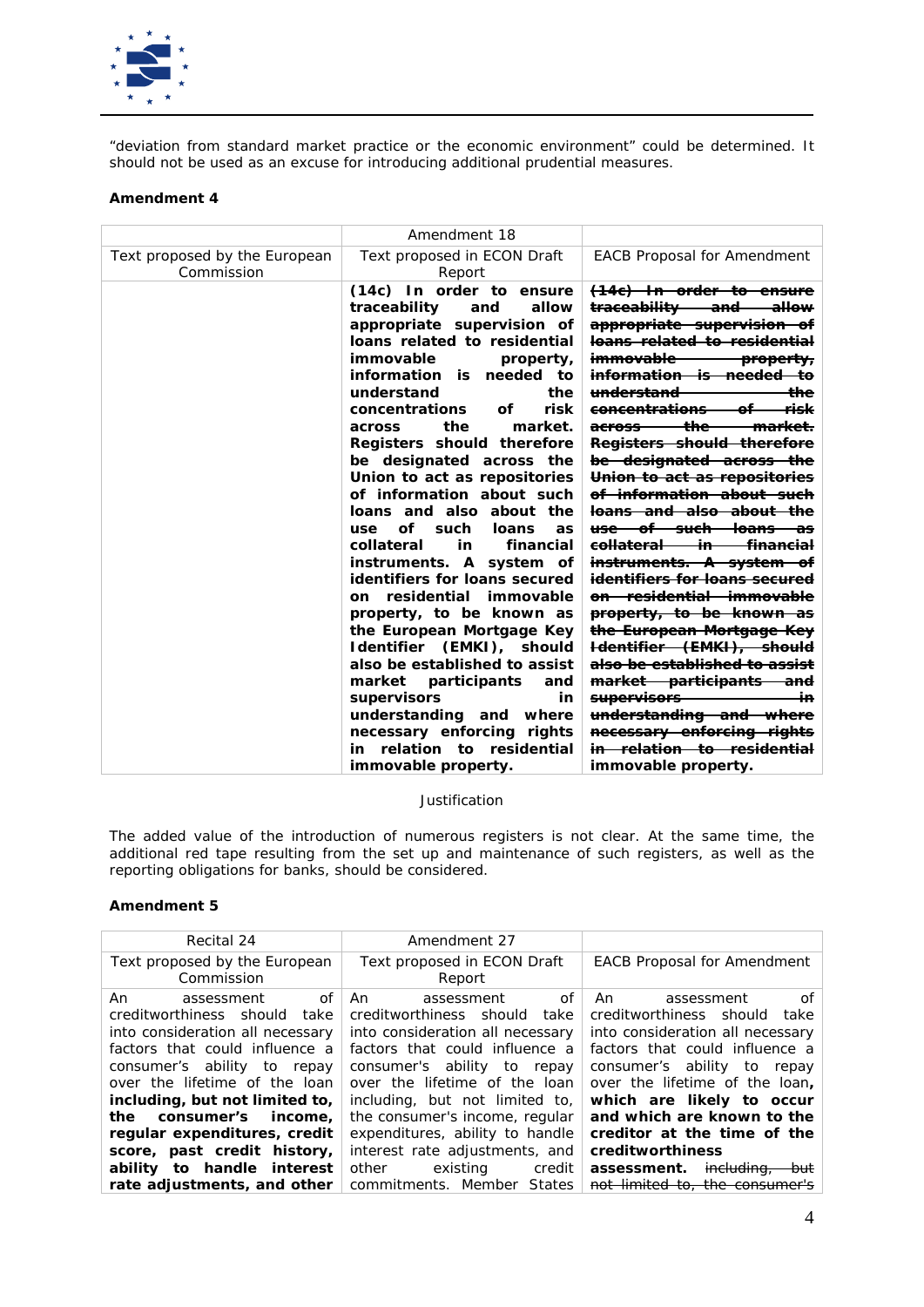

| existing<br>credit                                | may issue <b>additional</b> quidance | income, regular expenditures,                                            |
|---------------------------------------------------|--------------------------------------|--------------------------------------------------------------------------|
| Additional<br>commitments.                        | on the method and criteria to        | ability to handle interest                                               |
| provisions<br>be<br>may                           | consumer's<br>a a<br>assess          | <del>adjustments,</del><br><del>and</del><br>ether                       |
| further<br>to<br>necessary                        | creditworthiness, for example        | <del>-credit -</del><br><del>existing</del><br><del>-commitments.</del>  |
| elaborate on the different                        | by setting limits on loan-to-        | <del>States</del><br>ma∀<br><del>issue</del>                             |
| elements that may be taken                        | value or loan-to-income ratios       | guidance<br><del>additional</del>                                        |
| into consideration<br><i>in</i><br>$\overline{a}$ | in addition to the reference         | method and criteria to assess a                                          |
| <i>creditworthiness</i>                           | levels for such ratios which         | <del>- creditworthiness.</del><br><del>consumer's —</del>                |
| assessment. Member States                         | should be established<br>tο          | for example by setting limits on                                         |
| may issue guidance on the                         | identify<br>when<br>stricter         | <del>loan-to-value</del><br>Θ۴                                           |
| criteria<br>method<br>and<br>to                   | other<br>prudential<br>or            | <br><del>ratios</del>                                                    |
| consumer's<br>$\overline{a}$<br>assess            | supervisory<br>measures<br>are       | rataranaa                                                                |
| creditworthiness.<br>for                          | warranted.                           | ration which chould be                                                   |
| example by setting limits on                      |                                      | <u>actablichad ta idantifu whan</u><br><del>estavnsneg to identify</del> |
| loan-to-value or loan<br>tο                       |                                      | <del>-prudential-</del>                                                  |
| <i>income ratios.</i>                             |                                      | <del>measures</del><br><del>supervisor v</del>                           |
|                                                   |                                      | <del>warranted</del>                                                     |

*Issuing guidance by Member States on the method and criteria to assess a consumer's creditworthiness stands against the concept of an individualised approach to creditworthiness which is at the very core of the co-operative banks' business model. The procedures developed and used*  by the co-operative banks have already proved themselves to be sound and proper. In addition, it *would seem that financial stability/solvency issues would be better addressed in the context of Basel II and Basel III, and not in a directive focused on consumer protection. Finally, there is a question of the loans already granted but still outstanding; if consumers with such credits wanted to switch their loans granted under conditions different from those stipulated in the guidance (e.g.*  with a higher LTV ratio) such consumers would not be able to switch and would be locked in their *current loans.* 

### **Amendment 6**

| Recital 25                                                                                                                                                                                                                                                                                                                                                                                                                                                                                                                                          | Amendment 28                                                                                                                                                                                                                                                                                                                                                                                                                                                                                                                                                                                                                                                                     |                                                                                                                                                                                                                                                                                                                                                                                                                                                                                                                                                                                                                                                                          |
|-----------------------------------------------------------------------------------------------------------------------------------------------------------------------------------------------------------------------------------------------------------------------------------------------------------------------------------------------------------------------------------------------------------------------------------------------------------------------------------------------------------------------------------------------------|----------------------------------------------------------------------------------------------------------------------------------------------------------------------------------------------------------------------------------------------------------------------------------------------------------------------------------------------------------------------------------------------------------------------------------------------------------------------------------------------------------------------------------------------------------------------------------------------------------------------------------------------------------------------------------|--------------------------------------------------------------------------------------------------------------------------------------------------------------------------------------------------------------------------------------------------------------------------------------------------------------------------------------------------------------------------------------------------------------------------------------------------------------------------------------------------------------------------------------------------------------------------------------------------------------------------------------------------------------------------|
| Text proposed by the European<br>Commission                                                                                                                                                                                                                                                                                                                                                                                                                                                                                                         | Text proposed in ECON Draft<br>Report                                                                                                                                                                                                                                                                                                                                                                                                                                                                                                                                                                                                                                            | <b>EACB Proposal for Amendment</b>                                                                                                                                                                                                                                                                                                                                                                                                                                                                                                                                                                                                                                       |
| negative creditworthiness<br>A<br>assessment should indicate to<br>the creditor that the consumer<br>is unable to afford the credit<br>and as a consequence, the<br>creditor should not grant the<br>Such<br>credit.<br>negative<br>a<br>outcome may derive from a<br>wide<br>οf<br>range<br>reasons.<br>including but not limited to the<br>consultation of a database or a<br>credit<br>negative<br>A<br>score.<br>positive<br>creditworthiness<br>should<br>assessment<br>not<br>constitute an obligation for the<br>creditor to provide credit. | negative creditworthiness<br>A<br>assessment should indicate to<br>the creditor that the consumer<br>is unable to afford the credit<br>and as a consequence, the<br>creditor should not grant the<br>Such<br>credit.<br>negative<br>a<br>derive from a<br>outcome may<br>wide<br>οf<br>range<br>reasons,<br>including but not limited to the<br>consultation of a database or a<br>negative credit score <b>but in</b><br>order to promote financial<br>inclusion<br>arbitrary<br>or<br>discriminatory<br>decisions<br>should be avoided. A positive<br>creditworthiness<br>assessment<br>constitute<br>not<br>should<br>an<br>obligation for the creditor to<br>provide credit. | A negative creditworthiness<br>assessment should indicate to<br>the creditor that the consumer<br>is unable to afford the credit<br>and as a consequence, the<br>creditor should not grant the<br>credit. Such a negative<br>outcome may derive from a<br>wide range of reasons,<br>including but not limited to the<br>consultation of a database or a<br>negative credit score but in<br>order to promote financial<br><del>inclusion arbitrary in</del><br><del>discriminatory decisions</del><br><b>should be avoided.</b> A positive<br>creditworthiness<br>assessment<br>constitute<br>not<br>should<br>an<br>obligation for the creditor<br>to<br>provide credit. |

### *Justification*

*Assessing creditworthiness is carried out by banks on an individualised basis. In some circumstances a responsible lending decision can be made despite the creditworthiness assessment*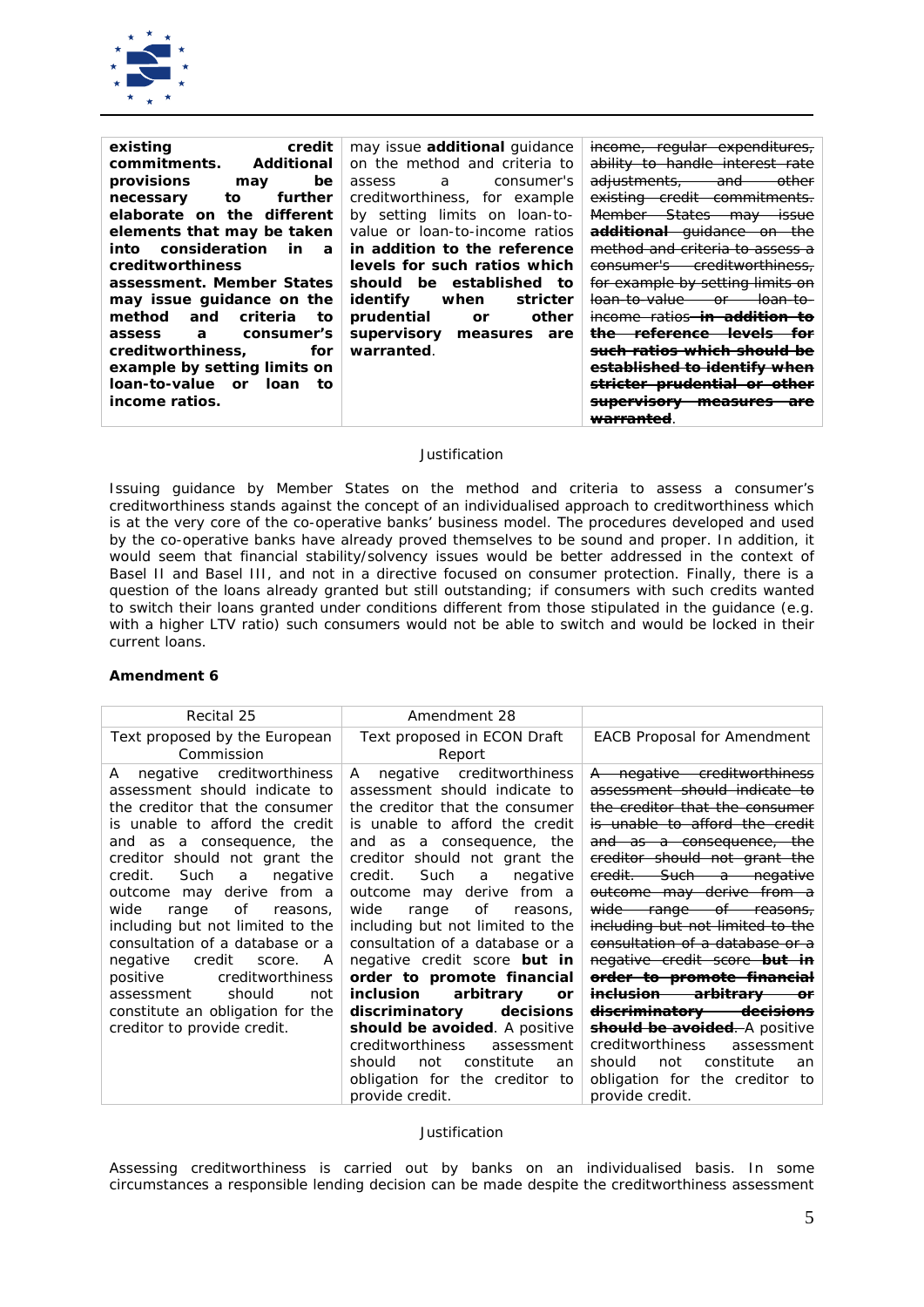

which at face value is negative. There are factors which can be taken into account by the lender *which are not strictly speaking elements of creditworthiness assessment, such as third party surety or collateral. Another example of a situation where the granting of the loan could be looked*  favourably upon despite negative creditworthiness assessment could be granting a loan for the purpose of finishing the property which is used as collateral, in order to be able to sell that *property. A proposition that in every case where the outcome of the creditworthiness assessment is negative, the lender is under the obligation not to grant credit is against an individualised, case-bycase approach to the lending decisions. Following the same logic, positive creditworthiness assessment should not constitute a right to credit. A statement that "A positive creditworthiness assessment should not constitute an obligation for the creditor to provide credit" is very important in order to avoid undue creditor's liability.* 

| Recital 27                                     | Amendment 29                                       |                                                             |
|------------------------------------------------|----------------------------------------------------|-------------------------------------------------------------|
| Text proposed by the                           | Text proposed in ECON Draft                        | <b>EACB Proposal for Amendment</b>                          |
| Commission                                     | Report                                             |                                                             |
| Consultation<br>of<br>credit<br>a              | Consultation<br>of<br>credit<br>a                  | Consultation<br>οf<br>credit<br>a                           |
| database is a useful element in                | database is a useful element in                    | database is a useful element in                             |
| of<br>the<br>assessment                        | the<br>οf<br>assessment                            | the<br>assessment<br>οf                                     |
| creditworthiness.<br>Some                      | creditworthiness.<br>Some                          | creditworthiness.<br>Some                                   |
| <b>States</b><br>require<br>Member             | <b>States</b><br>require<br>Member                 | <b>States</b><br>require<br>Member                          |
| creditors<br>the<br>to<br>assess               | creditors<br>the<br>to<br>assess                   | creditors<br>the<br>to<br>assess                            |
| creditworthiness of consumers                  | creditworthiness of consumers                      | creditworthiness of consumers                               |
| on the basis of a consultation                 | on the basis of a consultation                     | on the basis of a consultation                              |
| relevant<br>database.<br>of<br>the             | of<br>the<br>relevant<br>database.                 | of<br>the<br>relevant<br>database.                          |
| Creditors should also be able to               | Creditors should also be able to                   | Creditors should also be able to                            |
| consult the credit database                    | consult the credit database                        | consult the credit database                                 |
| over the lifetime of the loan in               | over the lifetime of the loan in                   | over the lifetime of the loan in                            |
| order to identify and assess the               | order to identify and assess the                   | order to identify and assess the                            |
| potential for default. In the                  | potential for default.                             | potential for default.                                      |
| event that such a potential                    | Pursuant to Directive 95/46/EC                     | Pursuant to Directive 95/46/EC                              |
| evident or objectively<br>is                   | of the European Parliament and                     | of the European Parliament and                              |
| demonstrated, the creditor                     | of the Council of 24 October                       | of the Council of 24 October                                |
| contact<br>the<br>should                       | 1995 on the protection of                          | 1995 on the protection of                                   |
| consumer to discuss the                        | individuals with regard to the                     | individuals with regard to the                              |
| different options to avoid                     | processing of personal data                        | processing of personal data                                 |
| the possibility of default,                    | and on the free movement of                        | and on the free movement of                                 |
| such as a rescheduling of                      | such data, consumers should                        | such data, consumers should                                 |
| the loan. In any event, the                    | be informed by creditors of the                    | be informed by creditors of the                             |
| creditor should not consider                   | of<br>the<br>credit<br>consultation                | of<br>the<br>credit<br>consultation                         |
| the<br>credit<br>withdrawing                   | database<br>prior<br>to<br>its                     | database<br>prior<br>to<br>its                              |
| without<br>having<br>first<br>possible         | consultation, and should have<br>right<br>the      | consultation, and should have<br>the                        |
| explored<br>all<br>alternatives<br>with<br>the | the<br>access<br>to<br>information held on them in | the<br>right<br>access<br>to<br>information held on them in |
| consumer to avoid default.                     | such a credit database in order                    | such a credit database in order                             |
| Pursuant to Directive 95/46/EC                 | to, where necessary, rectify,                      | to, where necessary, rectify,                               |
| of the European Parliament                     | erase or block the personal                        | erase or block the personal                                 |
| and of the Council of 24                       | data<br>concerning<br>them                         | data<br>concerning<br>them                                  |
| October 1995 on the protection                 | processed therein where it is                      | processed therein where it is                               |
| of individuals with regard to                  | has<br>inaccurate<br><b>or</b><br>been             | has<br>inaccurate<br>or<br>been                             |
| the processing of personal data                | unlawfully processed.                              | unlawfully processed.                                       |
| and on the free movement of                    |                                                    |                                                             |
| such data, consumers should                    |                                                    |                                                             |
| be informed by creditors of the                |                                                    |                                                             |
| consultation of the<br>credit                  |                                                    |                                                             |
| database<br>prior<br>to<br>its                 |                                                    |                                                             |
| consultation, and should have                  |                                                    |                                                             |
| the right to<br>access the                     |                                                    |                                                             |
| information held on them in                    |                                                    |                                                             |
| such a credit database in order                |                                                    |                                                             |
| to, where necessary, rectify,                  |                                                    |                                                             |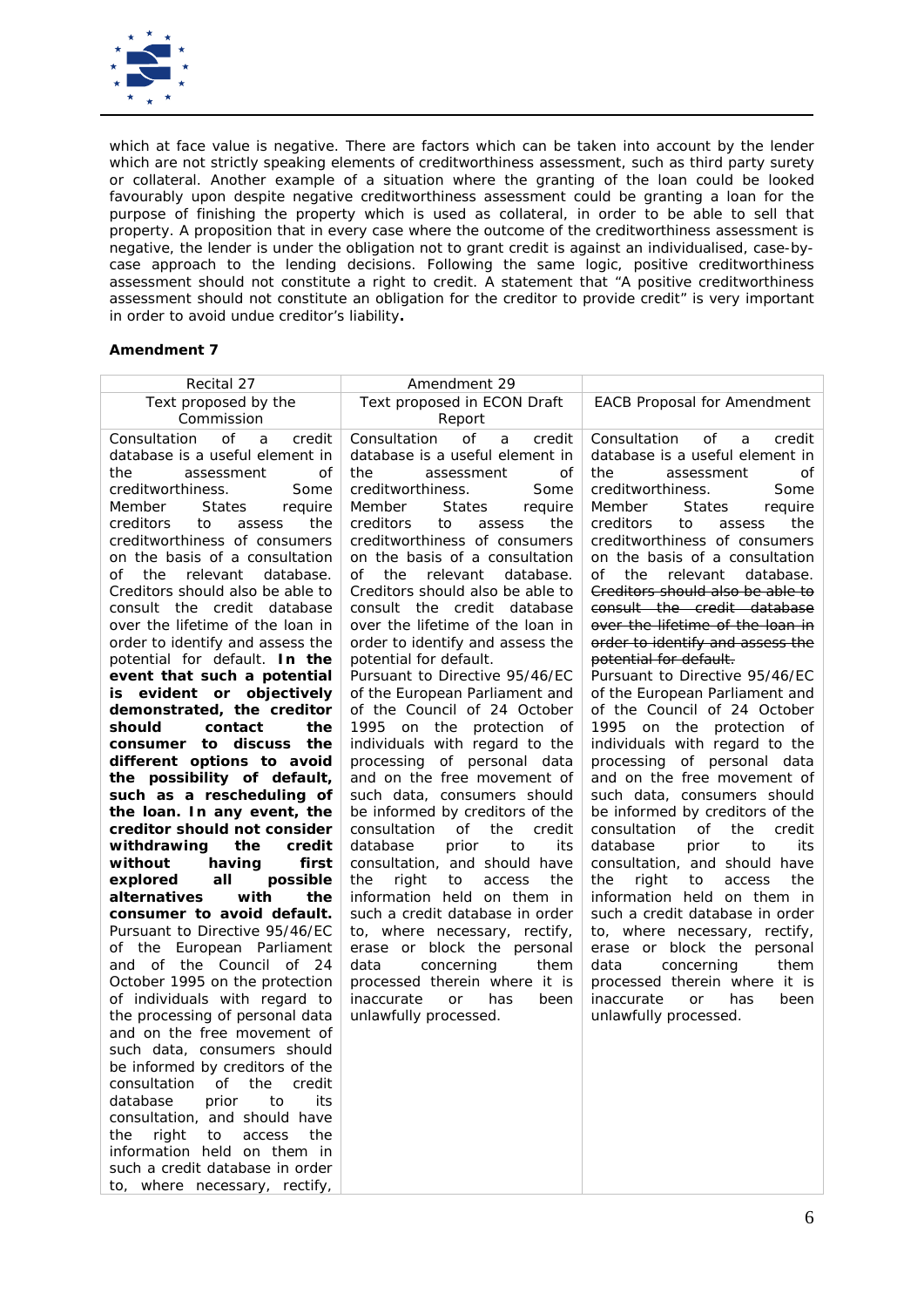

| erase or block the personal   |      |
|-------------------------------|------|
| data concerning them          |      |
| processed therein where it is |      |
| inaccurate or has             | been |
| unlawfully processed.         |      |

*Possible implications of the provision stating that "creditors should be able to consult the credit database over the lifetime of the loan" could be that if banks do not perform such consultation regularly they could become responsible for any default in payment on the consumer's part. If, for whatever reason (unemployment, unexpected family incidents, such as divorce, etc), it becomes impossible for the consumer to meet his debt obligations under the credit agreement, banks could be held liable and this liability would practically oblige banks to consult the database on a daily basis, which would become overly burdensome for banks.*

|                                             | Amendment 32<br>Recital 31a (new)                                                                                                                                                                                                                                                                                                                                                                                                                                                                                                                                                                                                                                                                                                                                                                                                                                                                                                                                                                                                                                                                                                                                                                               |                                                                                                                                                                                                                                                                                                                                                                                                                                                                                                                                                                                                                                                                                                                                                                                                                                                                                                                                                                                                                                                                                                                                                                                                                                                                                                   |
|---------------------------------------------|-----------------------------------------------------------------------------------------------------------------------------------------------------------------------------------------------------------------------------------------------------------------------------------------------------------------------------------------------------------------------------------------------------------------------------------------------------------------------------------------------------------------------------------------------------------------------------------------------------------------------------------------------------------------------------------------------------------------------------------------------------------------------------------------------------------------------------------------------------------------------------------------------------------------------------------------------------------------------------------------------------------------------------------------------------------------------------------------------------------------------------------------------------------------------------------------------------------------|---------------------------------------------------------------------------------------------------------------------------------------------------------------------------------------------------------------------------------------------------------------------------------------------------------------------------------------------------------------------------------------------------------------------------------------------------------------------------------------------------------------------------------------------------------------------------------------------------------------------------------------------------------------------------------------------------------------------------------------------------------------------------------------------------------------------------------------------------------------------------------------------------------------------------------------------------------------------------------------------------------------------------------------------------------------------------------------------------------------------------------------------------------------------------------------------------------------------------------------------------------------------------------------------------|
| Text proposed by the European<br>Commission | Text proposed in ECON Draft<br>Report                                                                                                                                                                                                                                                                                                                                                                                                                                                                                                                                                                                                                                                                                                                                                                                                                                                                                                                                                                                                                                                                                                                                                                           | <b>EACB Proposal for Amendment</b>                                                                                                                                                                                                                                                                                                                                                                                                                                                                                                                                                                                                                                                                                                                                                                                                                                                                                                                                                                                                                                                                                                                                                                                                                                                                |
|                                             | (31a) In order to achieve<br>objectives<br>the<br>of<br>this<br>Directive it is necessary to<br>that<br>the<br>ensure<br>credit<br>performance<br>οf<br>agreements and not just the<br>formation of the agreement<br>is sound. This requires a<br>degree of flexibility, so as to<br>ensure that the financial<br>system serves the needs of<br>consumers while preserving<br>the indemnity of financial<br>institutions. It is therefore<br>appropriate, in line with the<br>recommendations<br>the<br>οf<br>FSB, to provide flexibility<br>which enables creditors and<br>consumers to manage and<br>reduce the risks to which<br>they are exposed during the<br>life of the loan, through a<br>right<br>flexibility<br>to<br>in<br>payments, a right to convert<br>a credit agreement back<br>into the national currency<br>appropriately<br>and<br>an<br>calibrated right to repay<br>early. It is<br>also<br>loans<br>appropriate to provide for<br>situations where either the<br>creditor<br><b>or</b><br>consumer<br>wishes to transfer the credit<br>agreement, and to allow<br>the<br>consumers to retain<br>while<br>credit<br>agreement<br>different<br>providing<br>collateral<br>provided<br>such | (31a) In order to achieve<br>the objectives of this<br><b>Directive it is necessary to</b><br>ensure that<br><del>the</del><br><del>performance of</del><br><del>-eredit</del><br>agreements and not just the<br>formation of the agreement<br>is sound. This requires a<br>degree of flexibility, so as to<br>ensure that the financial<br><del>system serves the needs of</del><br>consumers while preserving<br>the indemnity of financial<br>institutions. It is therefore<br>appropriate, in line with the<br><del>recommendations of the</del><br><b>FSB</b> , to provide flexibility<br><del>which enables creditors and</del><br><del>consumers to manage and</del><br><del>reduce the risks to which</del><br>they are exposed during the<br>life of the loan, through a<br>right to flexibility in<br>payments, a right to convert<br>a credit agreement back<br>into the national currency<br>and an appropriately<br>calibrated right to repay<br>loans early. It is also<br>appropriate to provide for<br><del>situations where either the</del><br>ereditor or consumer<br>wishes to transfer the credit<br>agreement, and to allow<br><del>consumers to retain the</del><br>eredit agreement while<br>providing different<br>collateral provided such<br>collateral is equivalent. |
|                                             | collateral is equivalent.                                                                                                                                                                                                                                                                                                                                                                                                                                                                                                                                                                                                                                                                                                                                                                                                                                                                                                                                                                                                                                                                                                                                                                                       |                                                                                                                                                                                                                                                                                                                                                                                                                                                                                                                                                                                                                                                                                                                                                                                                                                                                                                                                                                                                                                                                                                                                                                                                                                                                                                   |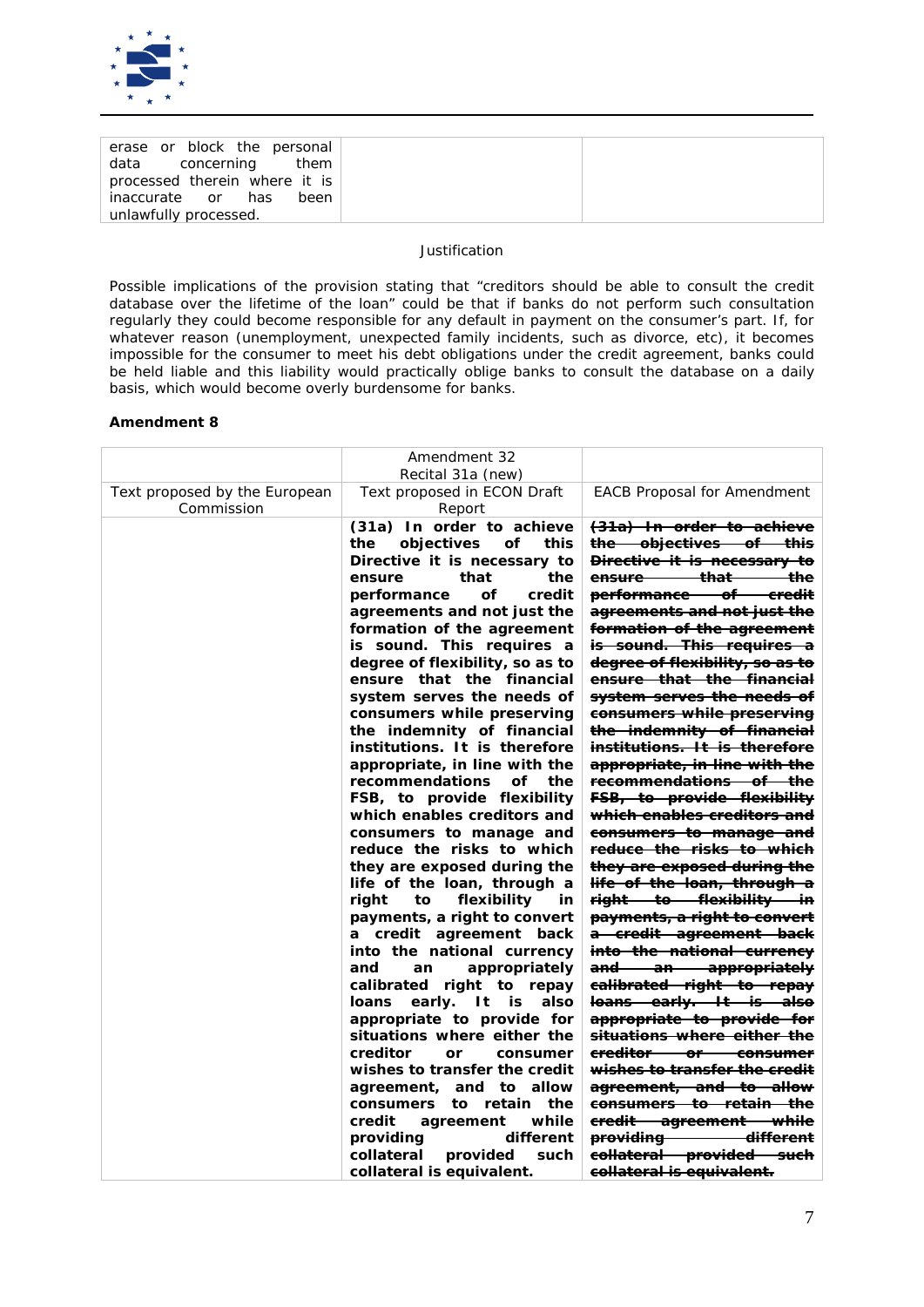

*These measures should not become statutory rights. They should remain contractual possibilities.* 

## **Amendment 9**

|                                             | Amendment 35<br>Recital 32b (new)                                                                                                                                                                                                                                                                                                                                                                                                                                                                                                                                                                                                                                                                                                                                                                                                                                                                                                                                                                         |                                                                                                                                                                                                                                                                                                                                                                                                                                                                                                                                                                                                                                                                                                                                                                                                                                                                                                                                                                                                                                                                                                                                                                                                                                                                                         |
|---------------------------------------------|-----------------------------------------------------------------------------------------------------------------------------------------------------------------------------------------------------------------------------------------------------------------------------------------------------------------------------------------------------------------------------------------------------------------------------------------------------------------------------------------------------------------------------------------------------------------------------------------------------------------------------------------------------------------------------------------------------------------------------------------------------------------------------------------------------------------------------------------------------------------------------------------------------------------------------------------------------------------------------------------------------------|-----------------------------------------------------------------------------------------------------------------------------------------------------------------------------------------------------------------------------------------------------------------------------------------------------------------------------------------------------------------------------------------------------------------------------------------------------------------------------------------------------------------------------------------------------------------------------------------------------------------------------------------------------------------------------------------------------------------------------------------------------------------------------------------------------------------------------------------------------------------------------------------------------------------------------------------------------------------------------------------------------------------------------------------------------------------------------------------------------------------------------------------------------------------------------------------------------------------------------------------------------------------------------------------|
| Text proposed by the European<br>Commission | Text proposed in ECON Draft<br>Report                                                                                                                                                                                                                                                                                                                                                                                                                                                                                                                                                                                                                                                                                                                                                                                                                                                                                                                                                                     | <b>EACB Proposal for Amendment</b>                                                                                                                                                                                                                                                                                                                                                                                                                                                                                                                                                                                                                                                                                                                                                                                                                                                                                                                                                                                                                                                                                                                                                                                                                                                      |
|                                             | (32b)<br><b>The</b><br>work<br>commissioned by the G20 in<br>response to the crisis has<br>demonstrated<br>that<br>problems can arise where<br>residential<br>immovable<br>property is inappropriately<br>valued and where the role<br>of the property in providing<br>collateral<br>for<br>loan<br>a<br>or<br>financial<br>instrument<br>is<br>unclear. Such problems can<br>have<br><i>implications</i><br>for<br>individual<br>consumers.<br>financial stability and the<br>wider economy. Measures<br>therefore<br>needed<br>are<br>to<br>ensure that valuations are<br>provided<br>by<br>competent<br>appraisers<br>in<br>line<br>with<br>appropriate<br>valuation<br>standards, and<br>to ensure<br>that<br>the<br>connection<br>between a credit agreement<br>the<br>residential<br>and<br>immovable<br>property<br>and<br>financial<br>other<br>any<br>instrument<br>which<br>it<br>for<br>provides<br>collateral<br>is<br>registered<br>and<br>be<br>can<br>traced using a standardised<br>EMKI. | <del>(32b)</del><br><del>-The-</del><br><del>work</del><br>commissioned by the G20 in<br>response to the crisis has<br><del>demonstrated</del><br>that<br>problems can arise where<br><del>residential</del><br><del>immovable</del><br>property is inappropriately<br><del>valued and where the role</del><br><del>of the property in providing</del><br><del>collateral for a loan</del><br><del>-instrument</del><br><del>financial -</del><br>is<br>unelear. Such problems can<br>have implications<br>for<br><del>individual</del><br><del>consumers,</del><br><del>financial stability and the</del><br>wider economy. Measures<br>therefore needed<br>are—<br>ensure that valuations are<br><del>provided by competent</del><br><del>appraisers in line with</del><br><del>appropriate</del><br><del>valuation</del><br>standards, and to ensure<br><del>that</del><br><del>the</del><br><del>connection</del><br>between a credit agreement<br>the<br><del>residential</del><br>and<br>immovable property<br>and<br><del>other</del><br><del>financial</del><br>an∀<br>for<br><del>instrument -</del><br><b>provides</b><br><del>collateral</del><br><del>registered -</del><br><del>and</del><br><del>can</del><br><del>traced using a standardised</del><br><del>EMKI .</del> |

## *Justification*

*Provisions concerning property valuations are unrelated to the objectives of this directive dedicated to the relationship between the consumer and the creditor/credit intermediary. The added value of the introduction of EMKI register is not clear. It is worth noting that this register would not reflect the reality of some national credit markets (e.g. those mainly focused on guaranteed loans with no mortgage). At the same time, the additional red tape resulting from the set up and maintenance of such registers, as well as the reporting obligations for banks would be disproportionate to the expected benefits. The creation of EMKI would require harmonisation of mortgage registers and land registry across the EU.*

|                                    | Amendment 36<br>Recital 32c (new)     |                                    |
|------------------------------------|---------------------------------------|------------------------------------|
| Text proposed by the<br>Commission | Text proposed in ECON Draft<br>Report | <b>EACB Proposal for Amendment</b> |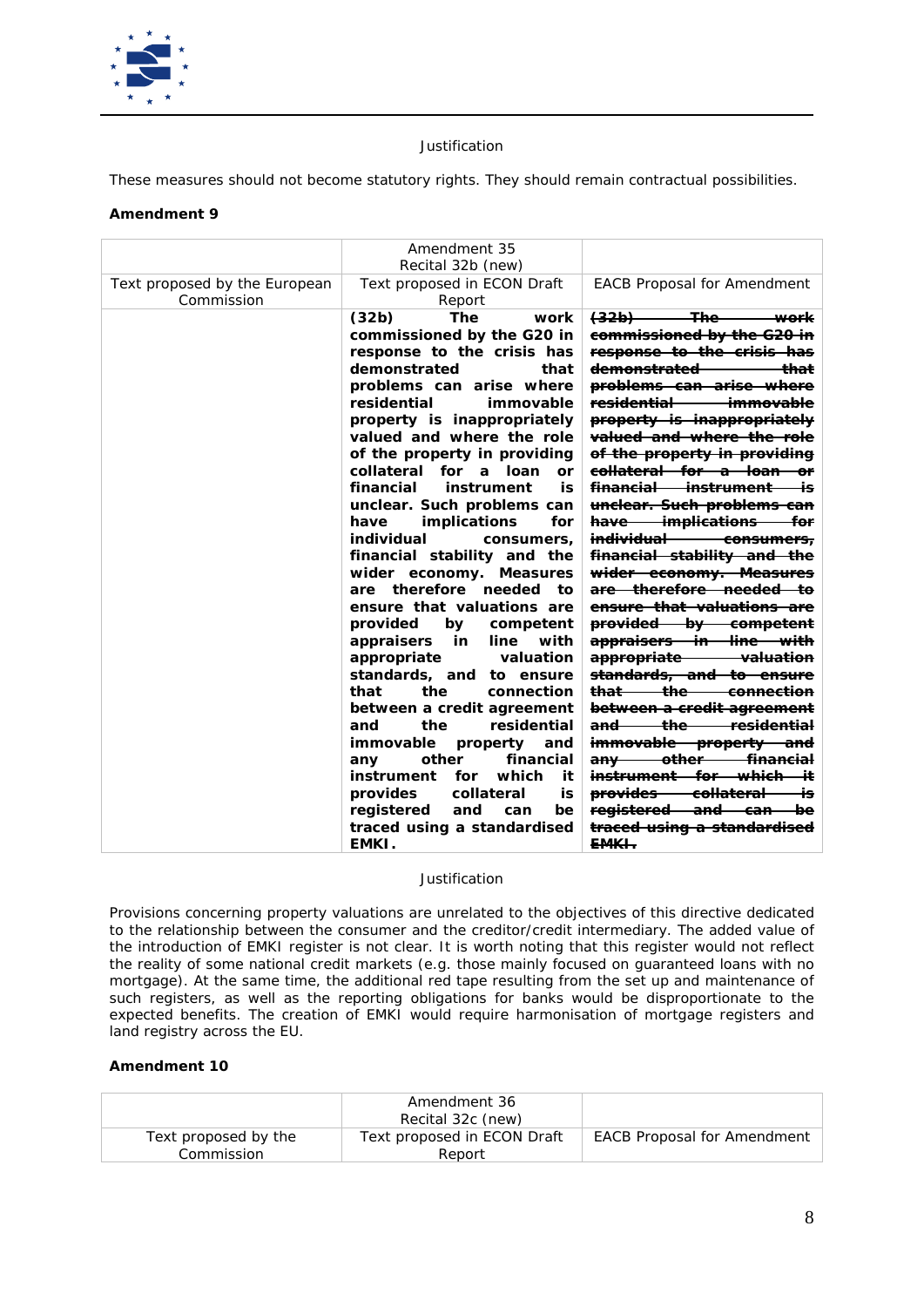

*(32c) Experience has shown that standards are needed to enable the effective identification and management of financial risk arising from loans related to residential immovable property. Those standards need to provide parameters to identify where lending is high risk and ensure that measures are in place, including those arising from special risk credit agreements, to reduce or manage those risks on a market wide or firm-specific basis. Such standards need to take account of the wider economic context, including the structure of the market for residential immovable property, and so it is appropriate that they are determined by the local competent authorities and*   $consistently$ *regardless of the location where the creditor provides its services. EBA should therefore have a role in resolving any dispute between competent authorities Member States about the action needed to resolve problems that arise. Competent authorities also need to understand the policy and procedures in place in firms to determine whether creditors and credit intermediaries have the necessary processes in place to comply with this Directive. Given the potentially important role played by credit registers in building an internal market and in ensuring adequate assessment of creditworthiness it is also appropriate that EBA should contribute to the supervision of such registers where they operate cross-border.*

*(32c) Experience has shown that standards are needed to enable the effective identification and management of financial risk arising from loans related to residential immovable property. Those standards need to provide parameters to identify where lending is high risk and ensure that measures are in place, including those arising from special risk credit agreements, to reduce or manage those risks on a market wide or firm-specific basis. Such standards need to take account of the wider economic context, including the structure of the market for residential immovable property, and so it is appropriate that they are determined by the local competent authorities and applied consistently regardless of the location where the creditor provides its services. EBA should therefore have a role in resolving any dispute between competent authorities in different Member States about the action needed to resolve problems that arise. Competent authorities also need to understand the policy and procedures in place in firms to determine whether creditors and credit intermediaries have the necessary processes in place to comply with this Directive. Given the potentially important role played by credit registers in building an internal market and in ensuring adequate assessment of creditworthiness it is also appropriate that EBA should contribute to the supervision of such registers where they operate cross-border.*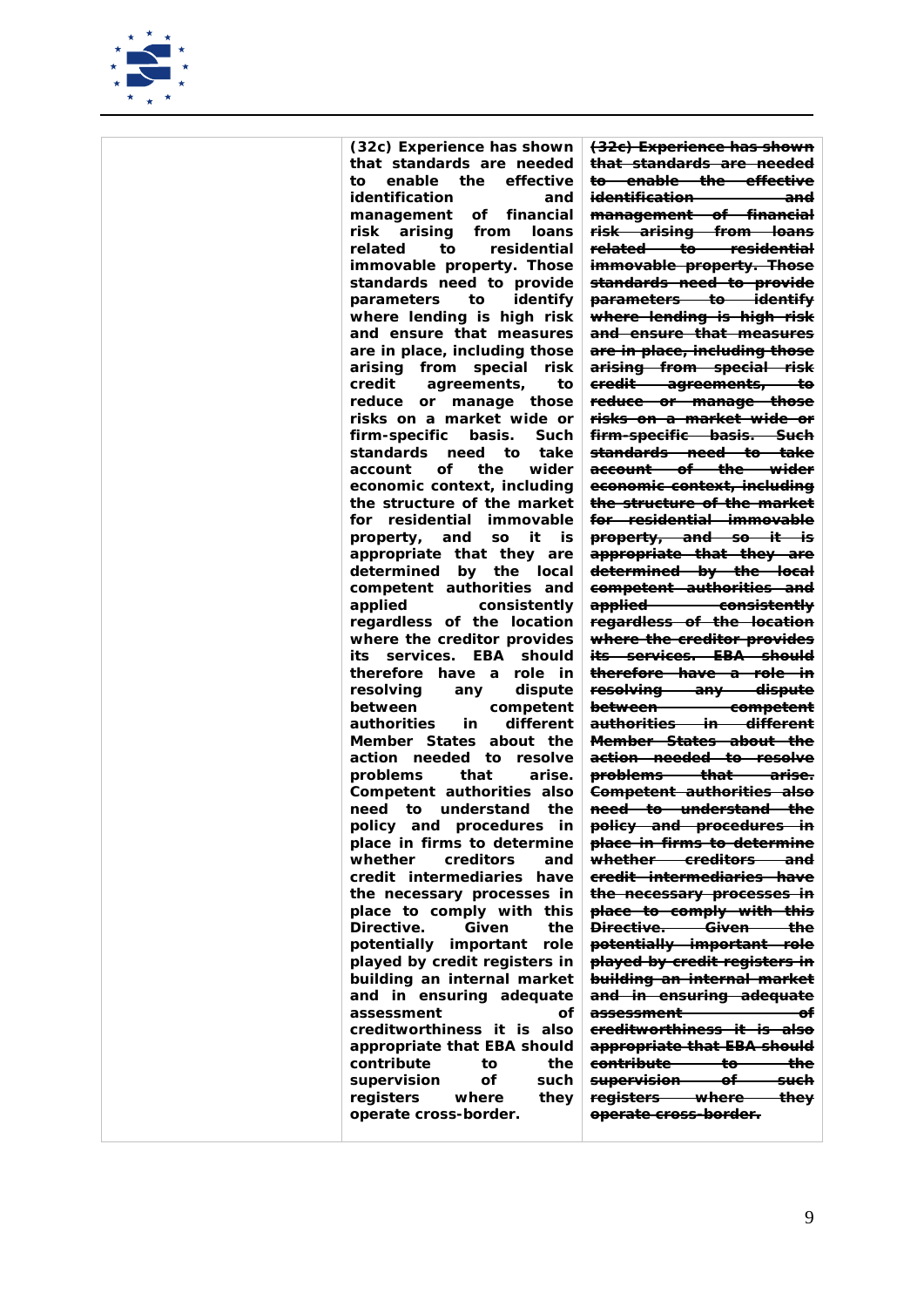

*There should be no mix between specific prudential requirements and consumer protection in this proposed directive. Such a mix could, in particular, cause mismatches between this directive (the main objective of which is consumer protection), and the provisions of other directives and regulations which focus on prudential matters, such as the Capital Requirements Directive (CRD IV) and the proposed Capital Requirements Regulation (CRR I). Hence, the EACB objects supervisory provisions within this directive.*

| Recital 39                                                 | Amendment 41                                                 |                                                                   |
|------------------------------------------------------------|--------------------------------------------------------------|-------------------------------------------------------------------|
| Text proposed by the European<br>Commission                | Text proposed in ECON Draft<br>Report                        | <b>EACB Proposal for Amendment</b>                                |
| (39) In order to take account                              | (39)<br>order<br>In.<br>to:<br>ensure                        | <del>(39) In order to <b>ensure</b></del>                         |
| developments<br>the<br>οf<br>in in                         | harmonisation<br>consistent                                  | <del>consistent harmonisation</del>                               |
| markets for credit relating to                             | take<br>οf<br>and<br>account                                 | <del>take account</del><br>-of<br><del>and-</del>                 |
| residential immovable property                             | developments in the markets                                  | developments in the markets                                       |
| or in the evolution of credit                              | for credit relating to residential                           | for credit relating to residential                                |
| products as well as economic                               | immovable property or in the                                 | immovable property or in the                                      |
| developments,<br>such<br>as                                | evolution of credit products as                              | evolution of credit products as                                   |
| inflation,<br>and<br>in order<br>to                        | well<br>economic<br>as                                       | well as economic developments,                                    |
| provide further explanations on                            | developments,<br>such<br>as                                  | such as inflation, and in order                                   |
| how to address certain of the                              | inflation, and<br>in order<br>to                             | to provide further explanations                                   |
| requirements contained in this                             | provide further explanations                                 | <del>on how to address certain of the</del>                       |
| Directive, the <b>Commission</b>                           | on how to address certain of                                 | requirements contained in this                                    |
| should be empowered to                                     | the requirements contained in                                | Directive, the <b>power</b> to adopt                              |
| delegated acts<br>adopt<br>in                              | this Directive, the <b>power</b> to                          | acts in accordance with Article                                   |
| accordance with Article 290 of                             | adopt acts in accordance with                                | 290 TFEU should be<br>delegated to the                            |
| the Treaty on the Functioning                              | Article 290 TFEU should be<br>delegated<br>to<br>the         | Commission, in particular to                                      |
| of the European Union.<br>In<br>particular, the Commission | Commission, in particular to                                 | specify the details concerning                                    |
| should be empowered<br>to                                  | specify the details concerning                               | the professional requirements                                     |
| adopt delegated acts<br>to                                 | the professional requirements                                | applicable to creditors' staff,                                   |
| specify the details concerning                             | applicable to creditors' staff,                              | credit intermediaries and                                         |
| the professional requirements                              | credit<br>intermediaries<br>and                              | <b>valuers</b> , further harmonisation                            |
| applicable to creditors' staff                             | further<br>valuers,                                          | of key terms such as 'default',                                   |
| and credit intermediaries, the                             | harmonisation of key terms                                   | the registration criteria and                                     |
| criteria used for assessing                                | 'default',<br>such<br>as<br>the                              | data processing conditions to be                                  |
| the creditworthiness of the                                | registration criteria and data                               | applied to credit databases, the                                  |
| consumer and in ensuring                                   | processing conditions to<br>be                               | characteristics of the EMKH                                       |
| that credit products are not                               | applied to credit databases,                                 | and the procedure for                                             |
| unsuitable<br>for<br>the                                   | the characteristics of the                                   | assigning it, common                                              |
| further<br>and<br>consumer,                                | <b>EMKI</b> and the procedure for                            | principles for valuation                                          |
| harmonisation of key terms<br>'default'<br>such<br>the     | assigning<br>it,<br>common<br>principles<br>for<br>valuation | standards and for defining<br>independence, and the               |
| as<br>registration criteria and data                       | standards and for defining                                   | avoidance and management                                          |
| processing<br>conditions to<br>be                          | independence,<br>the<br>and                                  | <del>of conflicts of interest in</del>                            |
| applied to credit databases.                               | avoidance<br>and                                             | valuation of residential                                          |
|                                                            | management of conflicts of                                   | immovable property. It is of                                      |
|                                                            | interest in valuation<br>οf                                  | <del>particular importance that</del>                             |
|                                                            | residential<br>immovable                                     | <del>the Commission</del><br><del>carry -</del><br><del>out</del> |
|                                                            | property. It is of particular                                | appropriate consultations                                         |
|                                                            | importance<br>that<br>the                                    | during its preparatory work,                                      |
|                                                            | Commission<br>carry<br>out                                   | ineluding at expert level.                                        |
|                                                            | consultations<br>appropriate                                 | <del>The Commission, when</del>                                   |
|                                                            | during<br>its<br>preparatory                                 | preparing and drawing-up                                          |
|                                                            | work, including at expert                                    | delegated acts, should                                            |
|                                                            | level.<br><b>The</b><br>Commission,                          | <del>ensure a simultaneous,</del>                                 |
|                                                            | when<br>preparing<br>and                                     | timely and appropriate                                            |
|                                                            | drawing-up delegated acts,<br>should                         | transmission of relevant                                          |
|                                                            | ensure<br>а                                                  | documents to the European                                         |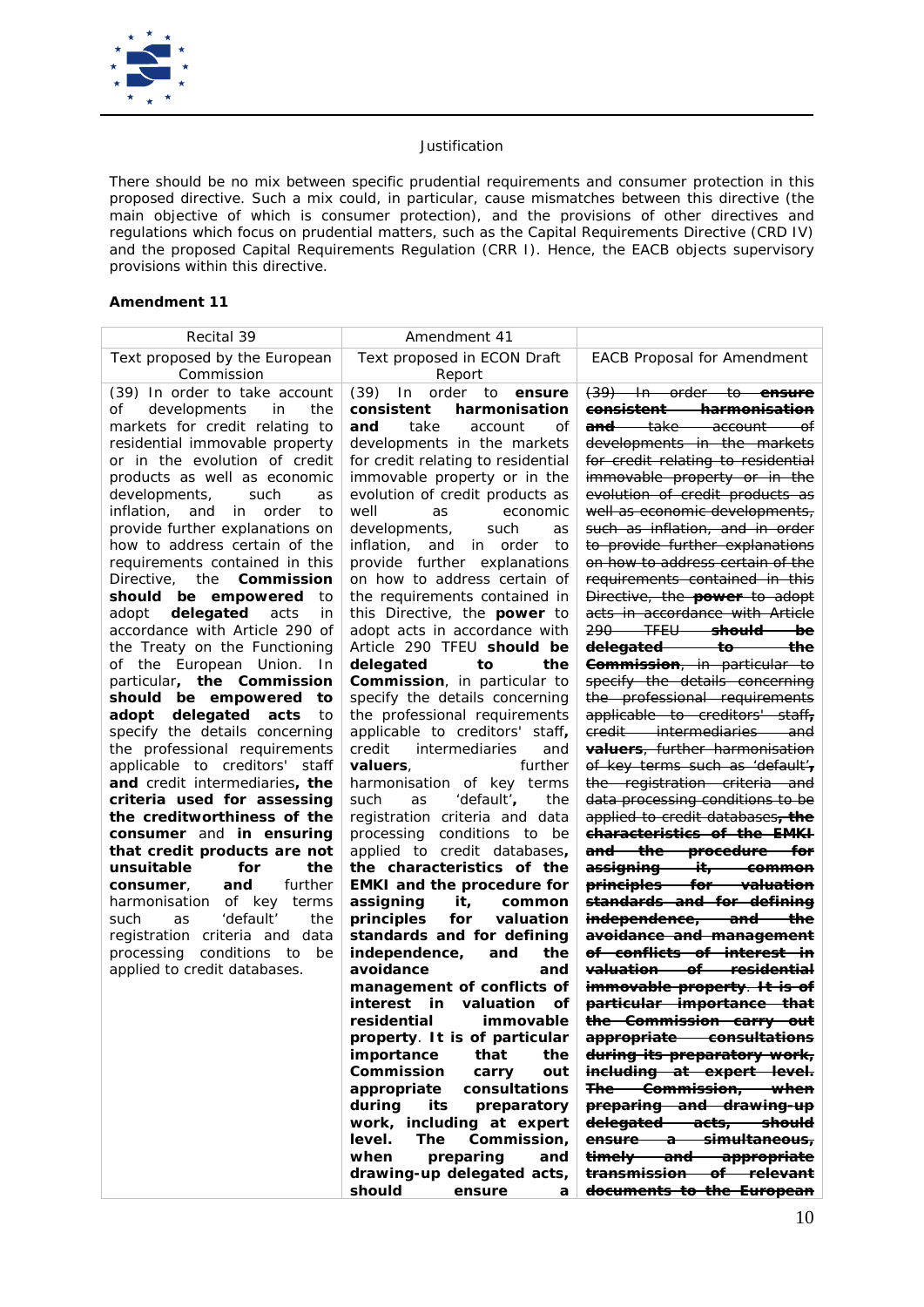

| simultaneous, timely and <del>Parliament and Council.</del><br>appropriate transmission of $ $<br>relevant documents to the<br>European Parliament and<br>Council. |  |
|--------------------------------------------------------------------------------------------------------------------------------------------------------------------|--|
|--------------------------------------------------------------------------------------------------------------------------------------------------------------------|--|

*The EACB is opposed to the extensive use of delegated acts proposed in the directive. The EACB*  fails to see what type of developments in the markets, evolution of credit products or economic *developments, such as inflation, would necessitate in the need for further specification at EU level of details concerning the professional requirements applicable to creditors' staff, credit intermediaries and valuers, further harmonisation of key terms such as 'default', and the registration criteria and data processing conditions to be applied to credit databases. If necessary, elements listed in the above provision should be subject to a review (review clause), following a proper round of consultation, impact assessment and with full involvement of relevant stakeholders. In addition, Art 290 TFEU provides that 'a legislative act may delegate to the Commission the power to adopt non-legislative acts of general application to supplement or amend certain non-essential elements of the legislative act. The essential elements of an area shall be reserved for the legislative act and accordingly shall not be the subject of a delegation of power'.* 

#### **Amendment 12**

|                                             | Amendment 43<br>Recital 40a (new)                                                                                                                                                                                                                                                                                                                                                                                                                                                                                                   |                                                                                                                                                                                                                                                                                                                                                                                                                                                                    |
|---------------------------------------------|-------------------------------------------------------------------------------------------------------------------------------------------------------------------------------------------------------------------------------------------------------------------------------------------------------------------------------------------------------------------------------------------------------------------------------------------------------------------------------------------------------------------------------------|--------------------------------------------------------------------------------------------------------------------------------------------------------------------------------------------------------------------------------------------------------------------------------------------------------------------------------------------------------------------------------------------------------------------------------------------------------------------|
| Text proposed by the European<br>Commission | Text proposed in ECON Draft<br>Report                                                                                                                                                                                                                                                                                                                                                                                                                                                                                               | <b>EACB Proposal for Amendment</b>                                                                                                                                                                                                                                                                                                                                                                                                                                 |
|                                             | (40a) In order to ensure the<br>consistent harmonisation of<br>the<br>creditworthiness<br>the<br>assessment,<br>Commission should also be<br>to to<br>adopt<br>empowered<br>regulatory<br>technical<br>standards to further specify<br>about<br>the<br><i>assumptions</i><br>repayment<br>amount,<br>net<br>income<br>and<br>repayment<br>strategy to be used in the<br>creditworthiness<br>the<br>assessment<br>and<br>conditions for collateral to<br>be considered as equivalent<br>the<br>for<br>οf<br>purposes<br>portability. | <del>In order to e</del><br><del>the</del><br>ereditwarth<br><del>assessment.</del><br><del>Commission-</del><br><del>empowered</del><br>regulatory<br><del>standards to further</del><br><del>assumptions</del><br><del>repayment</del><br><del>amount</del><br><del>repayment</del><br><del>mcome</del><br>and<br><del>be used in</del><br>ereditworthiness<br>conditions for collateral<br><del>be considered as equivalent</del><br>for<br><del>purpose:</del> |

#### *Justification*

*The EACB considers the proposals as too far reaching. Prescribing those assumptions in such level of detail in pan European legislation would mean a standardisation of the mortgage credit market*  leaving little or no room to take a personalised approach towards consumers and imparing *competiton. Like in the case of delegated acts, the EACB is against the possibility of introducing new/amended provisions unilaterally by the European Commission, without proper consultation with relevant stakeholders. If nevertheless it was decided to regulate the , elements listed in the above provision, it should be done in a legislative act, at either EU or national level, following a proper round of consultation and impact assessment, or be subject to a review clause. The EACB is opposed to the provisions on portability, which should remain a contractual option rather than a statutory right.*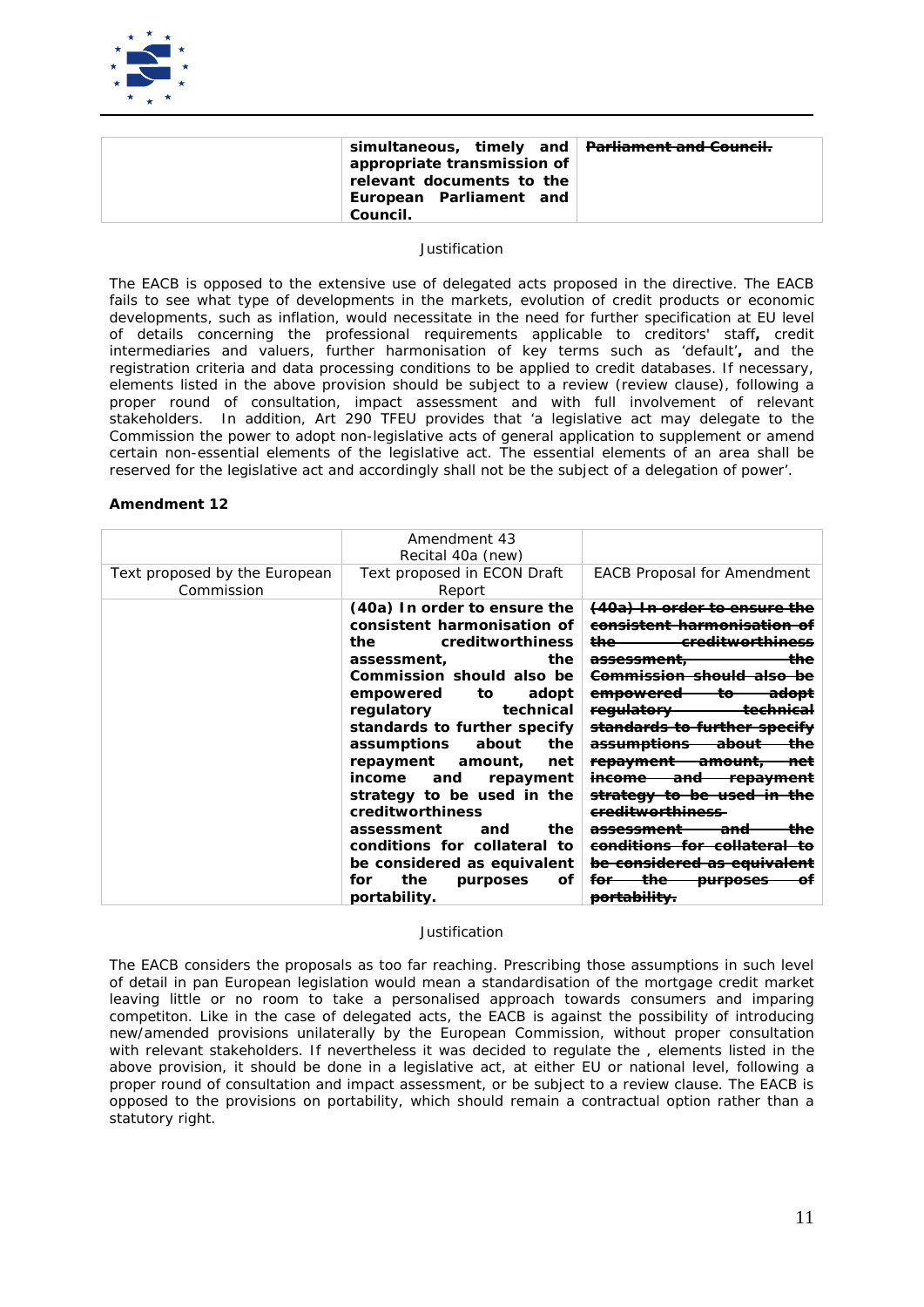

# **CHAPTER I**

# **Amendment 13**

| Article 1                                                                                                                                                                                                                                                                                                                                                                                                                                     | Amendment 48                                                                                                                                                                                                                                                                                                                     |                                                                                                                                                                                                                                                                                                                                                                                                                                                                                                                  |
|-----------------------------------------------------------------------------------------------------------------------------------------------------------------------------------------------------------------------------------------------------------------------------------------------------------------------------------------------------------------------------------------------------------------------------------------------|----------------------------------------------------------------------------------------------------------------------------------------------------------------------------------------------------------------------------------------------------------------------------------------------------------------------------------|------------------------------------------------------------------------------------------------------------------------------------------------------------------------------------------------------------------------------------------------------------------------------------------------------------------------------------------------------------------------------------------------------------------------------------------------------------------------------------------------------------------|
| Text proposed by the<br>Commission                                                                                                                                                                                                                                                                                                                                                                                                            | Text proposed in ECON Draft<br>Report                                                                                                                                                                                                                                                                                            | <b>EACB Proposal for Amendment</b>                                                                                                                                                                                                                                                                                                                                                                                                                                                                               |
| The purpose of this Directive is<br>to lay down a framework for<br>certain aspects of the laws,<br>regulations and administrative<br>provisions of<br>the<br>Member<br>States<br>concerning<br>credit<br>agreements<br>relating<br>to<br>residential immovable property<br>for consumers and concerning<br>the<br>certain<br>aspects<br>of<br>prudential and<br>supervisory<br>requirements<br>for<br>credit<br>intermediaries and creditors. | This Directive lays down a<br>framework for certain aspects<br>of the laws, regulations and<br>administrative provisions of the<br>Member States concerning<br>credit agreements relating to<br>residential immovable property<br>for<br>for<br>consumers<br>and<br>associated<br>prudential<br>and<br>supervisory requirements. | <b>This The purpose</b> of this<br>Directive <b>lays is to lay</b> down a<br>framework for certain aspects<br>of the laws, regulations and<br>administrative provisions of the<br>Member States<br>concerning<br>credit agreements concluded<br>with consumers relating to<br>residential immovable property<br>for<br>and<br>for<br>consumers<br><del>associated</del><br>concerning<br>of<br>the<br>certain aspects<br>prudential and<br>supervisory<br>requirements<br>for<br>untied<br>credit intermediaries |

## *Justification*

It *should be clear that the proposed Directive applies only to mortgage credit agreements actually concluded with consumers (as opposed to simply any credit agreements for residential immovable property for consumers). The objective of this Commission proposal is to regulate consumer protection elements in the mortgage granting process, and provide prudential provisions for credit intermediaries, currently not regulated at EU level. However, there should be no mix between specific prudential requirements for creditors, who are already subject to extensive directives and regulations which focus on prudential matters, such as the Capital Requirements Directive (CRD IV) and the proposed Capital Requirements Regulation (CRR I). Hence, the EACB objects supervisory provisions for creditors within this directive. Otherwise, the original text proposed in the draft Directive seems more suitable than the text proposed in the ECON Draft report.*

## **Amendment 14**

| Article 2 – paragraph 1                                                       |                                       |                                                                                                 |
|-------------------------------------------------------------------------------|---------------------------------------|-------------------------------------------------------------------------------------------------|
| Text proposed by the<br>Commission                                            | Text proposed in ECON Draft<br>Report | <b>EACB Proposal for Amendment</b>                                                              |
| 1. This Directive shall apply to<br>following<br>credit<br>the<br>agreements: |                                       | 1. This Directive shall apply to<br>the following credit agreements<br>as defined in Article 1: |

#### *Justification*

*It should be clear that that the proposed Directive applies only to mortgage credit agreements concluded with consumers.* 

| Article $3$ – subparagraph $(f)$                                                                                             |                                       |                                                                                                                              |
|------------------------------------------------------------------------------------------------------------------------------|---------------------------------------|------------------------------------------------------------------------------------------------------------------------------|
| Text proposed by the<br>Commission                                                                                           | Text proposed in ECON Draft<br>Report | <b>EACB Proposal for Amendment</b>                                                                                           |
| 'Tied credit intermediary'<br>means any credit intermediary<br>who acts on behalf of and<br>under the full responsibility of |                                       | 'Tied credit intermediary'<br>means any credit intermediary<br>who acts on behalf of and<br>under the full responsibility of |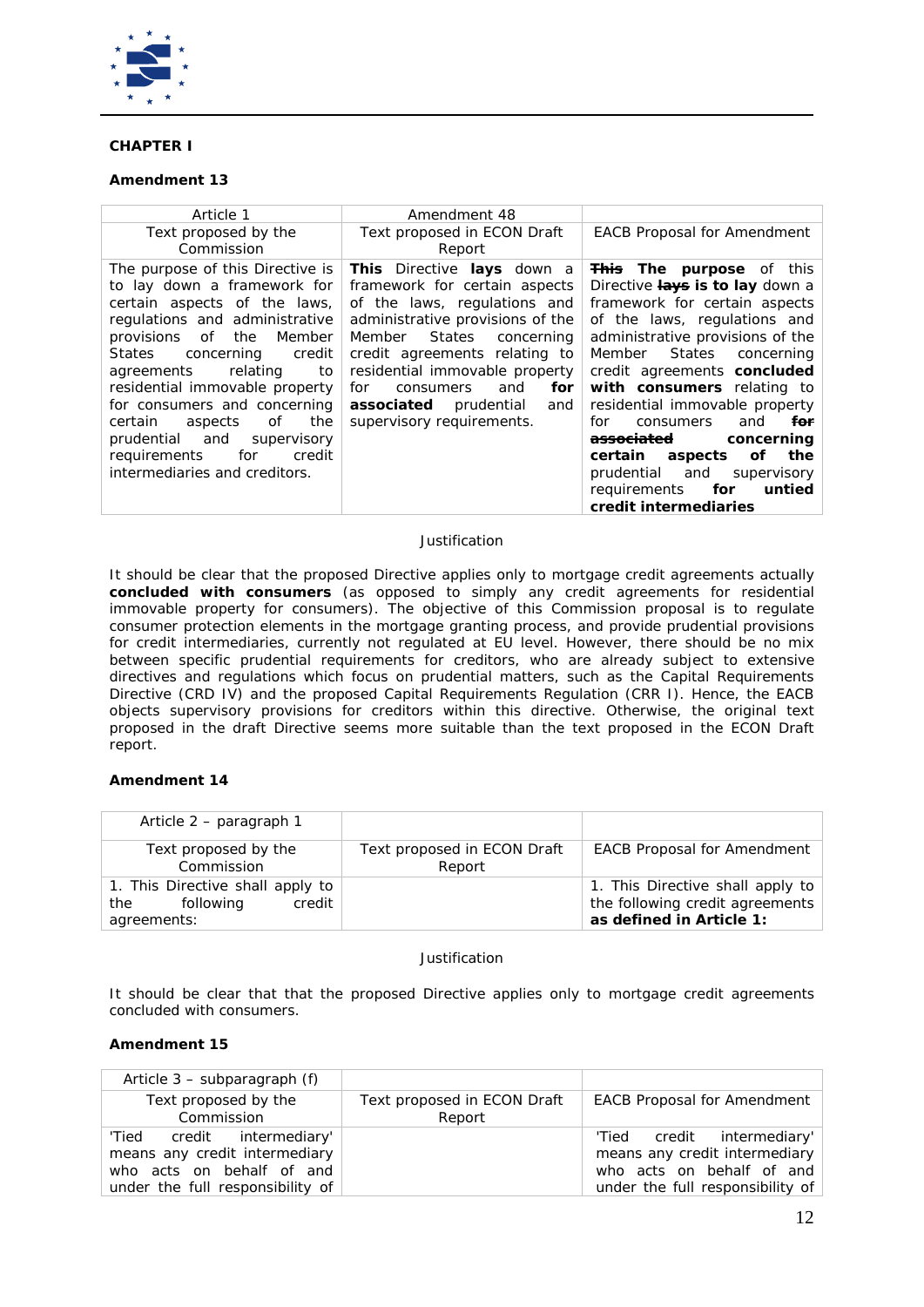

| only one creditor or one group. | only one creditor, <i>financial</i> |
|---------------------------------|-------------------------------------|
|                                 | <i>institution</i> or one group.    |

*It is frequently the case for co-operative banks that a credit intermediary may be tied to one bank (Bank 'A'; e.g. a special product provider within the co-operative banking group) and act under full responsibility of that bank, and yet, offer credit provided by a different bank (Bank 'B', e.g. a local co-operative bank, acting as a creditor). This could be possible because Bank 'A' and Bank 'B' (i.e. the creditor) belong to the same co-operative banking group which, however, does not constitute a*  'group' in the meaning of Art 3(g) of the proposed Directive, because a co-operative group is not *required to produce 'consolidated accounts'. Although such intermediaries are indeed tied to only one bank (Bank 'A'), they would not be covered by the definition of 'tied credit intermediary' in its present form, as in cases such as the one explained above, they would act on behalf of a creditor (Bank 'B') which is not the bank to which they are tied. The creditor would not (in the meaning of the proposed Directive) belong to the same group as the bank to which the intermediary is tied.* 

## **Amendment 16**

| Text proposed by the<br>Commission | Amendment 65<br>Article 3- Point r b (new)<br>Text proposed in ECON Draft<br>Report                                                                                                                                                                                                                                                                   | <b>EACB Proposal for Amendment</b>                                                                                                                                                                                                                             |
|------------------------------------|-------------------------------------------------------------------------------------------------------------------------------------------------------------------------------------------------------------------------------------------------------------------------------------------------------------------------------------------------------|----------------------------------------------------------------------------------------------------------------------------------------------------------------------------------------------------------------------------------------------------------------|
|                                    | 'Special risk credit<br>(rb)<br>agreements' on residential<br>immovable property<br>are<br>those that, due to their<br>intrinsic product features,<br>deviation from standard<br>market practice or<br>the<br>economic environment pose<br>specific risks to creditors or<br>consumers in comparison to<br>other alternative<br>credit<br>agreements. | <del>'Special risk</del><br>$f$ (rb)<br>eredit<br><del>on reside</del><br><del>agreements'</del><br><del>property</del><br>are<br><del>intrinsic product</del><br><del>from</del><br><del>market</del><br><del>practice</del><br>economic environment<br>other |

#### *Justification*

*The notion of a special risk agreement is too vague. For example, it is not really clear how and by whom a "deviation from standard market practice or the economic environment" could be determined. It should not be used as an excuse for introducing additional prudential measures*

|                                    | Amendment 67<br>Article $3$ – point r d (new)                                                                                                                                                                                                                                                         |                                                                                                                                                                       |
|------------------------------------|-------------------------------------------------------------------------------------------------------------------------------------------------------------------------------------------------------------------------------------------------------------------------------------------------------|-----------------------------------------------------------------------------------------------------------------------------------------------------------------------|
| Text proposed by the<br>Commission | Text proposed in ECON Draft<br>Report                                                                                                                                                                                                                                                                 | <b>EACB Proposal for Amendment</b>                                                                                                                                    |
|                                    | (rd) 'Appraiser' means a<br>natural or legal person who,<br>in the course of his trade,<br>profession,<br>business<br><b>or</b><br>carries out valuations of<br>residential<br>immovable<br>property or the land on<br>which<br>residential<br>such<br>immovable property is or<br>could be situated. | <del>(rd)</del><br>15901 V51391<br><del>business</del><br><del>professio</del><br>Θ۴<br>---<br><del>property</del><br><del>property</del><br>$\overline{\phantom{a}}$ |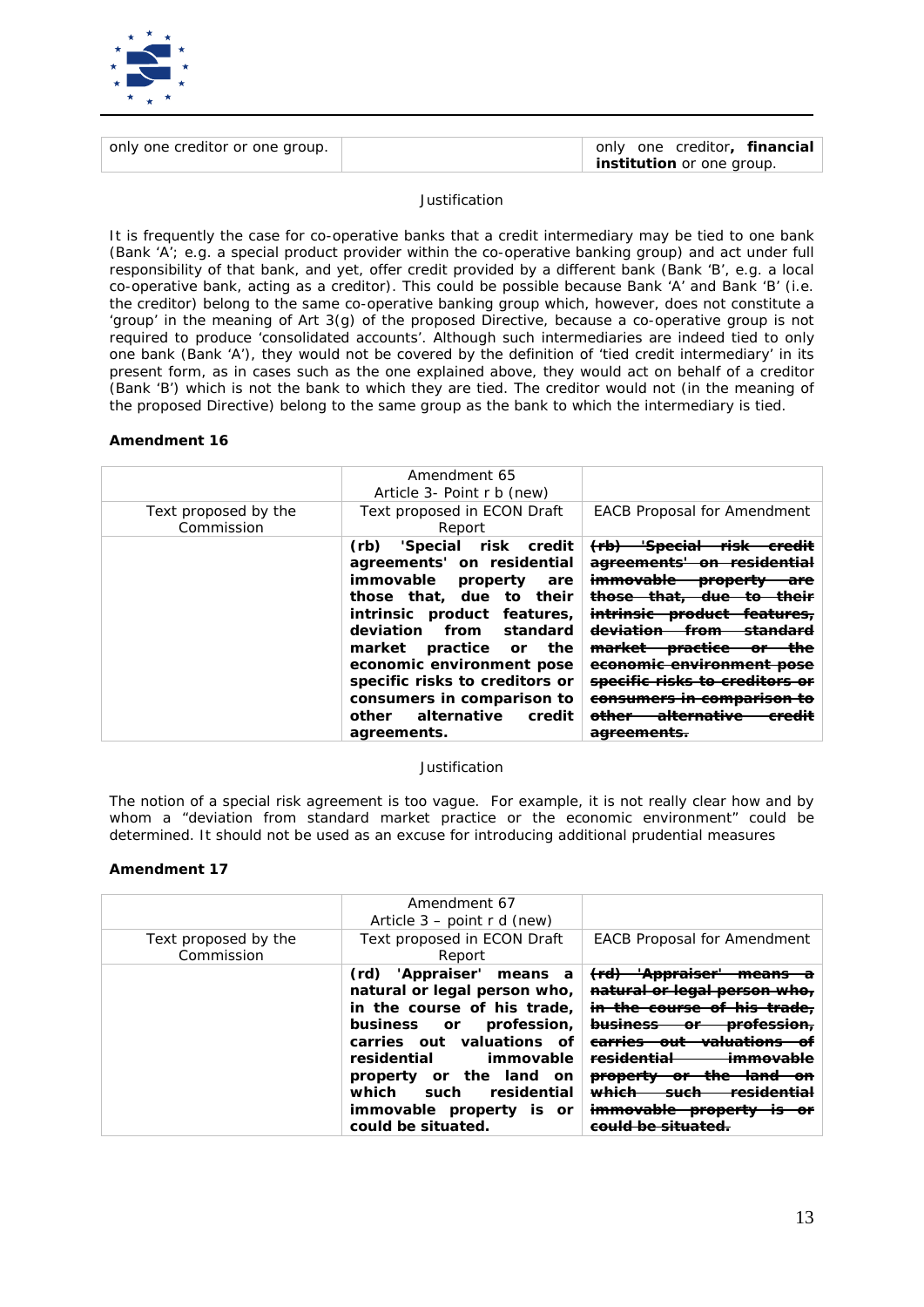

*Provisions concerning property valuations are unrelated to the objectives of this directive dedicated to the relationship between consumer and the creditor/credit intermediary. While some EU markets are heavily mortgage-based, in others guaranteed home loans not secured by a mortgage prevail. Those differences should be taken into account and property valuation issues, in our view, should not be an integral part of the loan granting process.*

## **Amendment 18**

|                                    |                                       | Article 3 subparagraph (t)(new)                                                                                                                                                                                                                                                                         |
|------------------------------------|---------------------------------------|---------------------------------------------------------------------------------------------------------------------------------------------------------------------------------------------------------------------------------------------------------------------------------------------------------|
| Text proposed by the<br>Commission | Text proposed in ECON Draft<br>Report | <b>EACB Proposal for Amendment</b>                                                                                                                                                                                                                                                                      |
|                                    |                                       | (t) European Standardised<br>Information Sheet ('ESIS')<br>means the form set out in<br>Annex II of this Directive, or<br>as set out in Annex II of the<br>Directive 2008/48/EC of the<br>European Parliament and of<br>the Council of 23 April 2008<br>on credit agreements<br>relating for consumers. |

## *Justification*

*The choice of the ESIS form[1](#page-13-0) , as a basis for the pre-contractual information sheet enclosed in Annex II of the proposed Directive seems a logical choice, considering that it has already been extensively tested with consumers and assessed positively. However, it should be born in mind that the situation in different Member States is very different, and that the differences result mostly from the CCD implementation. A number of Member States apply the ESIS to all mortgage credit agreements. In other Member States special information sheets (linked to the CCD implementation) are used. Finally, there are Member States where the information sheet envisaged in the CCD (i.e. SECCI), has been applied to mortgages. It should be born in mind that in this last group of countries in particular, ESIS-based pre-contractual information would mean big changes – reorganising IT systems and the necessary consulting. Doing all this for the second time in a very short space of time (i.e. shortly after the implementation of the CCD) would be burdensome and costly, and could lead to considerable confusion on the side of both banks and consumers. In order to avoid excessive administrative burden of re-adjusting the forms currently in use as well as consumer confusion, the information sheet for mortgage credit should be modelled on the forms currently in use in the different Member States, which consumers are already familiar with.* 

|                      | Amendment 70                |                                    |
|----------------------|-----------------------------|------------------------------------|
| Text proposed by the | Text proposed in ECON Draft | <b>EACB Proposal for Amendment</b> |
| Commission           | Report                      |                                    |

<span id="page-13-0"></span> $1$  Created by the industry in 2001 in its 'Code of Conduct on Home Loans' agreed between the banking industry, *the European Commission and consumer groups and endorsed by the Commission in its Recommendation C(2001)477 of 1 March 2001*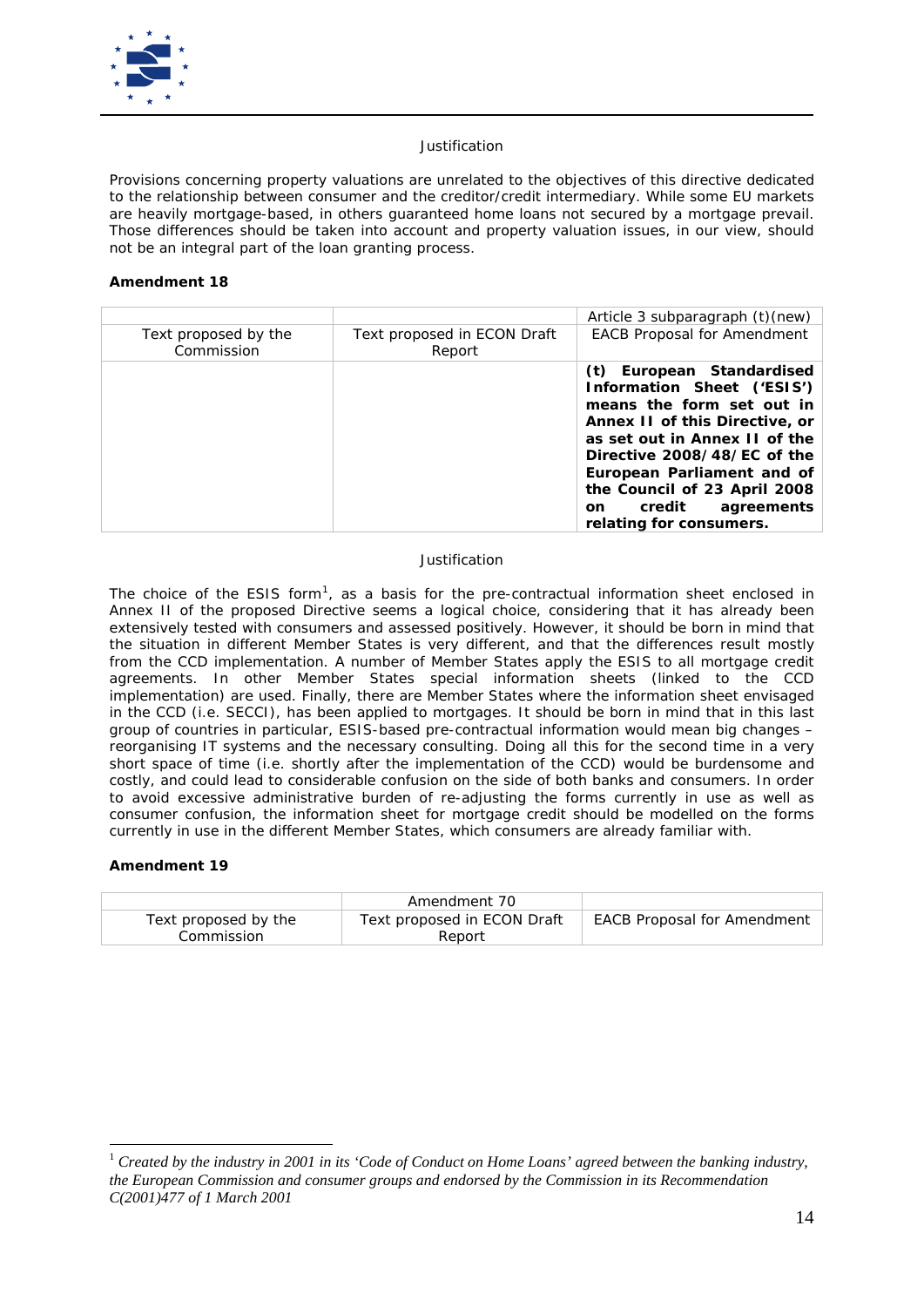

| 1a. Member States shall                     |                                                              |
|---------------------------------------------|--------------------------------------------------------------|
| designate competent                         | <del>designate</del>                                         |
| authorities empowered to                    |                                                              |
| monitor cases in which a                    | <del>monitor cases</del>                                     |
| developer has taken a credit                | <del>developer has taken a cre</del>                         |
| to build<br>order<br>in<br>$\boldsymbol{a}$ | <del>in</del>                                                |
| immovable<br>residential                    | <u>residential</u>                                           |
| property, and, before                       | <del>before</del><br><del>and,</del><br><del>property,</del> |
| transferring the property to                | <del>transferring the property to</del>                      |
| the consumer, requires or                   | <del>the consumer, requires or</del>                         |
| receives from the buyer                     | <del>receives from -</del><br><del>buyer</del><br>गाप        |
| instalments in order<br>to                  |                                                              |
| repay that credit or part                   | repay that credit or part                                    |
| thereof.                                    | $+$ <b>boroo</b>                                             |
|                                             |                                                              |

*Provisions concerning developers should not be included in the directive dedicated to the relationship between consumer and the creditor/credit intermediary. In addition, it appears that these provisions intend to address a type of lending specific to the Spanish market, according to*  which property developers can convert their commercial loan for development into individual *residential mortgage loans on each unit, which are then offered to the purchasers of those units. Considering the national aspect of this issue and in line with the principle of subsidiarity, the EACB recommends that these amendments be deleted.*

# **CHAPTER II**

| Article 5                                                         | Amendments 73-75                                                |                                                                  |
|-------------------------------------------------------------------|-----------------------------------------------------------------|------------------------------------------------------------------|
| Text proposed by the                                              | Text proposed in ECON Draft                                     | <b>EACB Proposal for Amendment</b>                               |
| Commission                                                        | Report                                                          |                                                                  |
| 1. Member States shall require                                    | 1. Member<br><b>States</b><br>shall                             | <b>States</b><br>shall<br>1. Member                              |
| when<br>granting,<br>that.                                        | require that, when granting,                                    | require that, when granting,                                     |
| intermediating or advising on                                     | intermediating or advising on                                   | intermediating or advising on                                    |
| credit and, where appropriate,                                    | credit and, where appropriate,                                  | credit and, where appropriate,                                   |
| services<br>ancillary<br>to                                       | services<br>ancillary<br>to                                     | ancillary services to consumers,                                 |
| consumers, the creditor or the                                    | consumers, the creditor or the                                  | creditor<br>the<br>the<br>or<br>credit                           |
| credit<br>intermediary<br>acts                                    | credit<br>intermediary<br>acts                                  | intermediary<br>acts<br>honestly,                                |
| fairly<br>honestly,<br>and                                        | fairly<br>honestly,<br>and                                      | fairly and professionally. When                                  |
| professionally <i>in accordance</i>                               | professionally. When offering                                   | offering their products or                                       |
| with the best interests of                                        | their<br>products<br>or                                         | implementing the contract                                        |
| the consumer.                                                     | implementing the contract                                       | the creditor or credit                                           |
| 2. Member States shall ensure                                     | the<br>creditor<br>or<br>credit                                 | <i>intermediaries shall act</i> in                               |
| the<br>manner in which<br>that                                    | intermediaries shall act in                                     | the best interests of the                                        |
| creditors remunerate their staff                                  | interests<br>of<br>best<br>the<br>the                           | <del>consumer.</del>                                             |
| the<br>relevant<br>credit<br>and                                  | consumer.                                                       | 2. Member States shall ensure                                    |
| intermediaries and the manner                                     | 2. Member States shall ensure                                   | that the manner in which                                         |
| in which credit intermediaries                                    | manner in which<br>that the                                     | creditors remunerate their staff                                 |
| remunerate their staff do not                                     | creditors remunerate their staff                                | and the relevant credit                                          |
| impede compliance with the                                        | the<br>relevant<br>and<br>credit                                | intermediaries and the manner                                    |
| obligation to act in accordance<br>with the best interests of the | intermediaries and the manner<br>in which credit intermediaries | in which credit intermediaries<br>remunerate their staff and the |
| consumer, as referred to in                                       | remunerate their staff and the                                  | <del>manner in which both</del>                                  |
|                                                                   | which<br>both<br>in<br>manner                                   | <del>creditors —</del><br>and<br><del>credit</del>               |
| paragraph 1.                                                      | creditors<br>credit<br>and                                      | <del>intermediaries -</del><br><del>be</del><br><del>may -</del> |
|                                                                   | <i>intermediaries</i><br>be<br>may                              | remunerated by the sale of                                       |
|                                                                   | remunerated by the sale of                                      | <b>ancillary services</b> do not                                 |
|                                                                   | ancillary services do<br>not                                    | impede compliance with the                                       |
|                                                                   | impede compliance with the                                      | obligation to act <b>honestly</b> ,                              |
|                                                                   | obligation to act in accordance                                 | <b>fairly and professionally</b> in                              |
|                                                                   |                                                                 |                                                                  |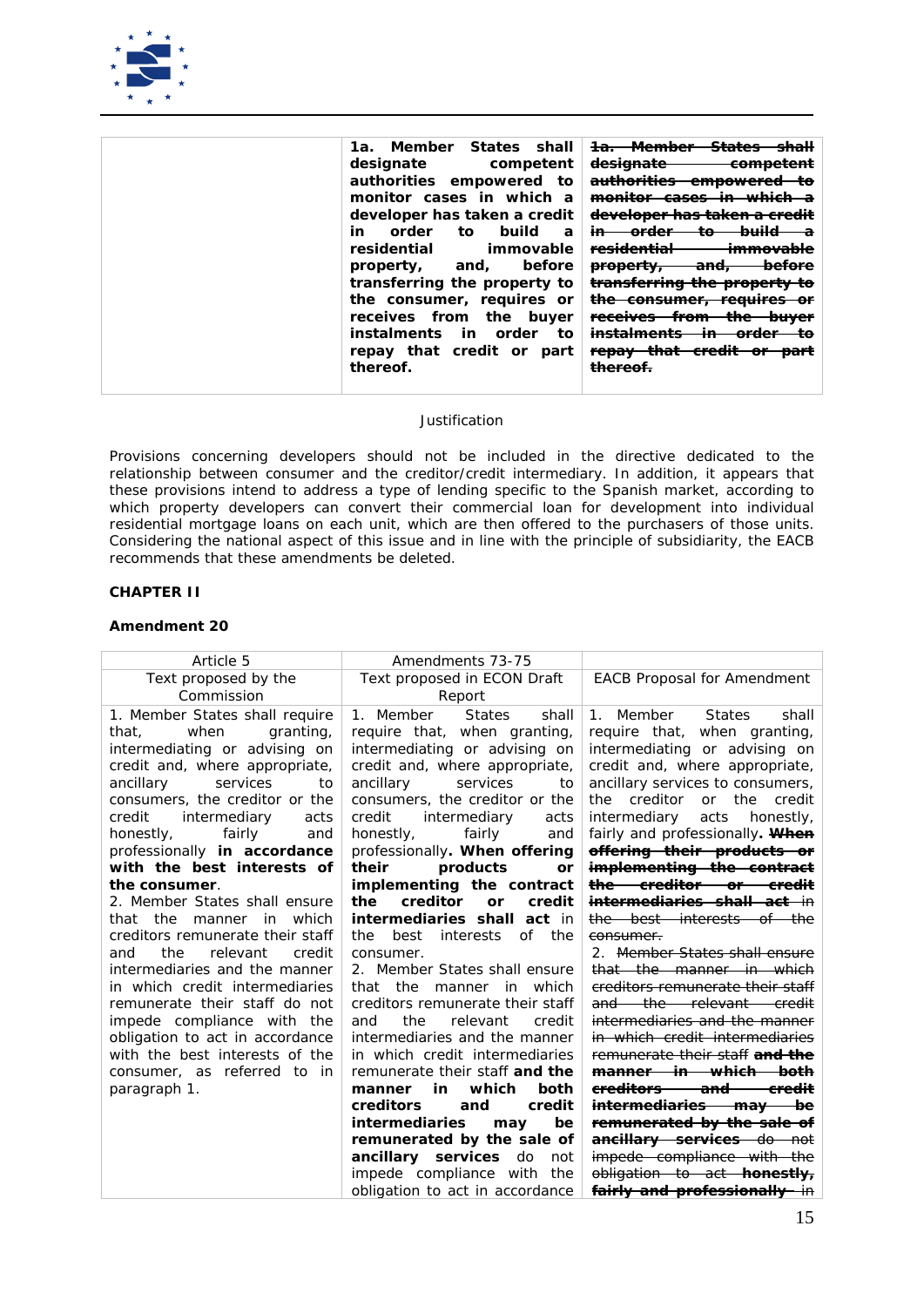

| with the best interests of the | حا+نیمد<br>accordance<br>$+$ ho<br><del>best</del><br>पाप        |
|--------------------------------|------------------------------------------------------------------|
| consumer, as referred to in    | interests of the consumer, as                                    |
| paragraph 1.                   | referred to in paragraph 1.                                      |
| Member States<br>shall<br>2а.  | <del>2a.</del><br>эпан                                           |
| the<br>that<br>ensure          | $+$ <b>b</b> $-$ <b>+</b><br>the<br>ensure<br>பாள                |
| remuneration of creditors'     | remuneration of ereditors!                                       |
| staff responsible for<br>the   | <del>staff</del><br><del>responsible</del><br>مطا<br>for<br>ாட   |
| the<br>оf<br>assessment        | the<br>$\mathbf{A}$<br><del>assessment</del><br>u                |
| creditworthiness or for the    | ereditworthiness or for the                                      |
| provision of advice is not     | <del>provision</del><br>ππ<br>auvice                             |
| linked to individual product   | <del>linked to individual product</del>                          |
| results or sales targets.      | roculto or coloc torgota<br><del>results or suics targets.</del> |

*While it is logical that a 'recommendation of the most suitable agreements for the consumer's needs, financial situation and personal circumstances' is a part of the 'advice' (separate service as defined in Art 17), it is not logical to include a requirement for the lender/tied credit intermediary to 'act (…) in accordance with the best interest of the consumer'. This requirement is ill-defined, impractical, disempowering towards consumers, for which there is no justification, and which would impose unlimited and incalculable liability for creditors. In addition, the obligation to act 'in the best*  interest of the consumer' could be perhaps logical in case of independent intermediaries, but it *should be made clear that co-operative banks with their specific business model based on the ownership of their members, always act for the benefit of all their members/clients. The interest of one client should not be put before the interest of other clients, as is already reflected in Article 19 of the Directive 2004/39/EC (MiFID), which states that "when providing investment services and/or, where appropriate, ancillary services to clients, an investment firm act honestly, fairly and professionally in accordance with the best interests of its clients".*

*Prohibitions on a link between the assessment of creditworthiness or the provision of advice and remuneration and sales targets are only meaningful for untied credit intermediaries (brokers) who can work for and provide the products of a number of different lenders, and who may therefore be incentivised to offer inappropriate products based solely on the level of commission they receive.*

## **Amendment 21**

| Article 6 – Paragraph 4            |                                    |                                                           |
|------------------------------------|------------------------------------|-----------------------------------------------------------|
| Text proposed by the               | <b>Text Proposed in ECON Draft</b> | <b>EACB Proposal for Amendment</b>                        |
| Commission                         | Report                             |                                                           |
| Powers are delegated to the        | Commission<br>shall<br>be<br>The   | <b>The</b> Commission<br>المطم                            |
| Commission in accordance with      | empowered<br>to<br>adopt           | <del>adopt</del><br><del>empowered</del><br>to            |
| Article 26 and subject to the      | delegated acts in accordance       | delegated acts in accordance                              |
| conditions of Articles<br>27       | with Article 26, to specify the    | with Article 26, to specify the                           |
| 28.<br>to<br>specify<br>the<br>and | requirements<br>provided<br>in     | requirements<br><del>provided</del><br>٠in                |
| requirements<br>provided<br>in     | 2 of<br>this<br>paragraph<br>and   | <del>paragraph</del><br><del>and</del><br><del>this</del> |
| 2 of<br>this<br>paragraph<br>and   | Article, and in particular,<br>the | Article, and in particular,<br>the                        |
| Article, and in particular,<br>the | for<br>requirements<br>necessary   | for<br><del>requirements</del><br>necessary               |
| for<br>requirements<br>necessary   | knowledge<br>appropriate<br>and    | <del>knowledge</del><br>appropriate<br><del>and</del>     |
| knowledge<br>appropriate<br>and    | competence<br>to<br>appropriate    | competence<br><del>appropriate</del>                      |
| competence.                        | the<br>function<br>the<br>and      | ŧ <del>h</del> е<br>funation<br><del>the</del><br>and     |
|                                    | relevant market.                   |                                                           |

#### *Justification*

*The issue of education and qualifications remains in the domain of the Member States, and should not be regulated by the Commission's delegated acts. Art 290 TFEU provides that 'a legislative act may delegate to the Commission the power to adopt non-legislative acts of general application to supplement or amend certain non-essential elements of the legislative act. The essential elements of an area shall be reserved for the legislative act and accordingly shall not be the subject of a delegation of power'. In addition, in case of delegated acts there is no proper consultation of relevant stakeholders. Finally, the division of competences between the Member States under Article 4 Paragraphs 2 and 3, and the Commission under Article 4 Paragraph 4 is unclear.*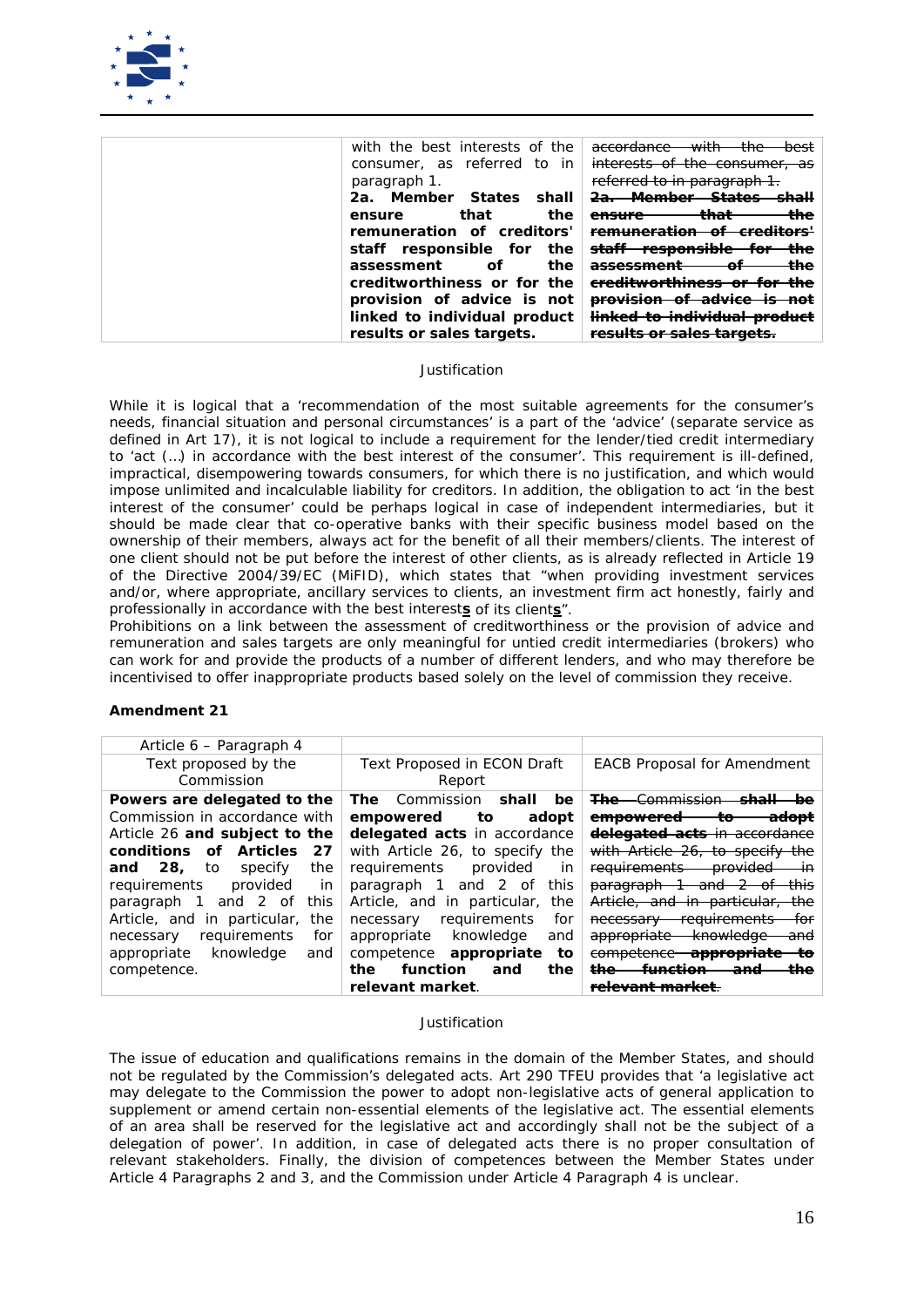

# **CHAPTER III**

# **Amendment 22**

| Article 8 – paragraph 2 –<br>Subparagraph (i)                                                                                                                                                                                                                                                                                                                                                                                                                                |                                   |                                    |
|------------------------------------------------------------------------------------------------------------------------------------------------------------------------------------------------------------------------------------------------------------------------------------------------------------------------------------------------------------------------------------------------------------------------------------------------------------------------------|-----------------------------------|------------------------------------|
| Text proposed by the<br>Commission                                                                                                                                                                                                                                                                                                                                                                                                                                           | Amendment in ECON Draft<br>Report | <b>EACB Proposal for Amendment</b> |
| (i)<br>a warning,<br>where<br>applicable, concerning the<br>risk of losing the immovable<br>property in the event of<br>non-observance<br><i>of</i><br>the<br>commitments linked to the<br>credit agreement when the<br>credit is secured by a<br>another<br>mortgage<br>or<br>comparable<br>security<br>commonly<br>in<br>used<br>а<br>Member State on residential<br>immovable<br>property<br>or<br>secured by a right related to<br>residential<br>immovable<br>property. |                                   | <b>Deleted</b>                     |

## *Justification*

*Advertising is normally intended merely to establish a first contact with the potential creditor. A*  long list of information elements to be included in the advertisement would render advertisement *on radio and TV very difficult, if not impossible. An excessive warning at as an early stage as advertising is unjustified, given the true default and foreclosure rates.* 

# **Amendment 23**

|                                    | Amendment 83<br>Article $8$ – Paragraph 2 –<br>Subparagraph 1 - point 1 a<br>(new)                                                                                                                                                                |                                                                                                                                                      |
|------------------------------------|---------------------------------------------------------------------------------------------------------------------------------------------------------------------------------------------------------------------------------------------------|------------------------------------------------------------------------------------------------------------------------------------------------------|
| Text proposed by the<br>Commission | Amendment in ECON Draft<br>Report                                                                                                                                                                                                                 | <b>EACB Proposal for Amendment</b>                                                                                                                   |
|                                    | (ia) a web page or similar<br>interface of the creditor or<br>credit intermediary where<br>the information referred to<br>in this paragraph can be<br>obtained in a clearly audible<br>easily<br>legible<br>and<br><i>or</i><br>printable manner. | <del>(ia)</del><br><del>web page or</del><br>eredit intermediary where<br><del>in this</del><br><del>paragraph</del><br>$\boldsymbol{\sigma}$<br>ano |

## *Justification*

*It is unclear what the added value of this amendment is. With all the listed information elements available in the advertising, reference to the webpage where this information would have to be duplicated is superfluous.*

|                                    | Amendment 84<br>Article 8 – Paragraph 2a(new) |                                    |
|------------------------------------|-----------------------------------------------|------------------------------------|
| Text proposed by the<br>Commission | Amendment in ECON Draft<br>Report             | <b>EACB Proposal for Amendment</b> |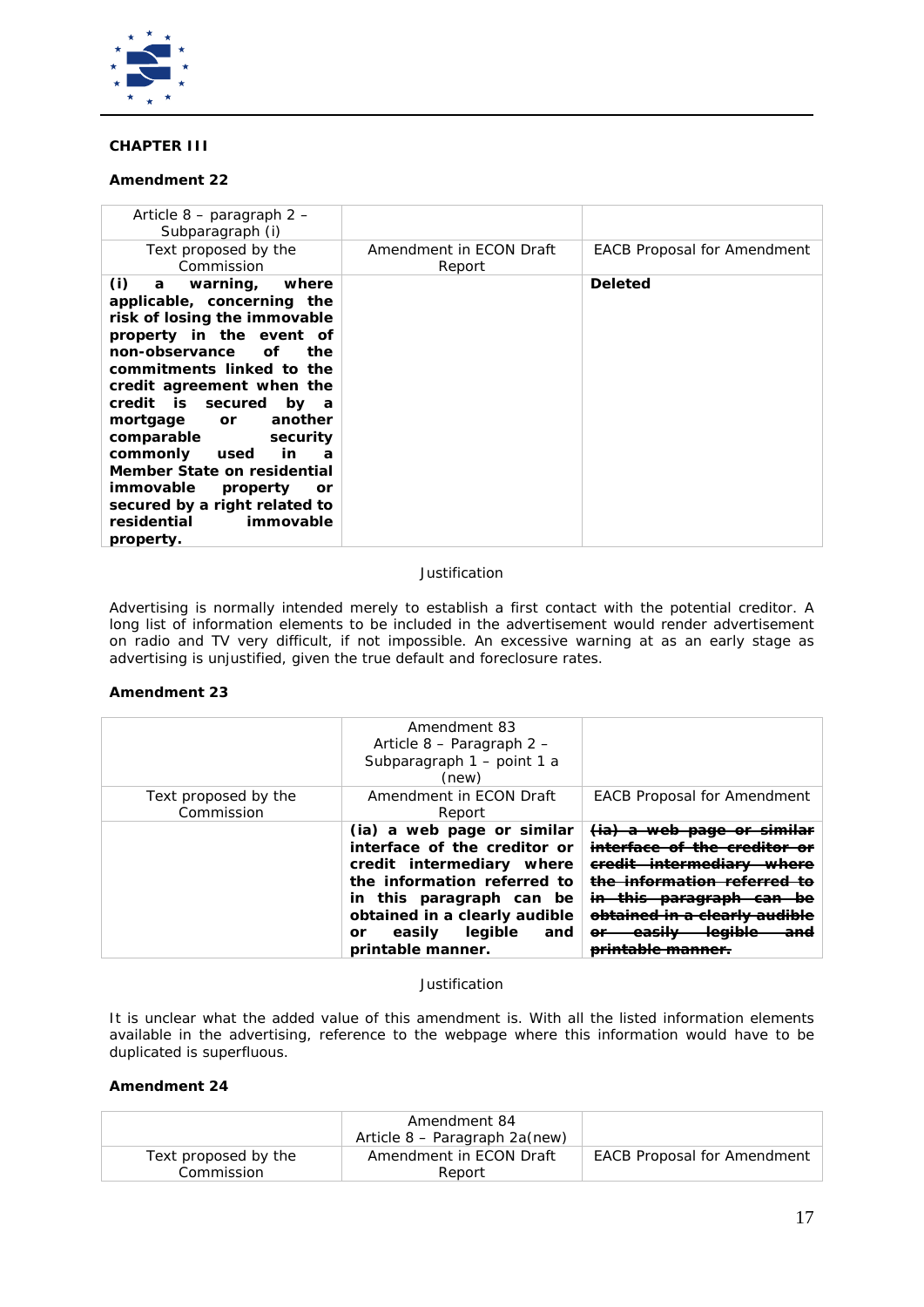

| 2a. In the case of short<br>advertisements broadcasted<br>on radio or TV, whose<br>length lasts no more that 20<br>seconds, or published in<br>printed<br>newspapers<br>or<br>magazines with a<br>size<br>inferior to an eighth of a<br>the<br>complete<br>page,<br>information referred to in<br>paragraph $2(q)$ , (h) and (i)<br>may be omitted as long as it | 2a. In the case of <del>short</del><br>advertisements broadcasted<br>on radio or TV, <del>whose</del><br>length lasts no more that 20<br>seconds, or published<br>in<br>printed<br>newspapers<br>or<br>magazines<br>inferior to an eighth of a<br><del>page,</del> the complete<br>information referred to in<br>paragraph $2(q)$ , (h) and (i)<br>may be omitted as long as it |
|------------------------------------------------------------------------------------------------------------------------------------------------------------------------------------------------------------------------------------------------------------------------------------------------------------------------------------------------------------------|---------------------------------------------------------------------------------------------------------------------------------------------------------------------------------------------------------------------------------------------------------------------------------------------------------------------------------------------------------------------------------|
| includes a call to obtain<br>further information in the<br>webpage referred<br>to<br>in                                                                                                                                                                                                                                                                          | includes a call to obtain<br>further information in a web<br>page or similar interface of                                                                                                                                                                                                                                                                                       |
| paragraph 2(ia).                                                                                                                                                                                                                                                                                                                                                 | creditor<br>the<br>credit<br><b>or</b><br><i>intermediary.</i>                                                                                                                                                                                                                                                                                                                  |

*The possibility to put the information on a web page should be applicable to all advertisement on radio and TV and in newspapers without restrictions.*

# **Amendment 25**

| Article 8 – Paragraph 4                                                                                                                                                                                                                                                                                                                                                                                                                                                |                                       |                                    |
|------------------------------------------------------------------------------------------------------------------------------------------------------------------------------------------------------------------------------------------------------------------------------------------------------------------------------------------------------------------------------------------------------------------------------------------------------------------------|---------------------------------------|------------------------------------|
| Text proposed by the<br>Commission                                                                                                                                                                                                                                                                                                                                                                                                                                     | Text Proposed in ECON Draft<br>Report | <b>EACB Proposal for Amendment</b> |
| Powers are delegated to the<br>Commission in accordance<br>with Article 26 and subject<br>to the conditions of Articles<br>27 and 28, to further<br>specify the list of standard<br>information items to be<br>included in advertising.<br>particular,<br>In<br>the<br>Commission, when adopting<br>such delegated acts shall<br>amend, where necessary,<br>the list of the standard<br>information items laid down<br>in paragraphs $2(a)$ to (i) of<br>this Article. |                                       | Deleted                            |

*Justification*

*A further prescription of elements to be included in advertising should not be subject to regulation*  by delegated acts. In case of delegated acts there is no proper consultation of relevant *stakeholders or impact assessment.* 

| Article $9$ – paragraph $1$ –<br>Subparagraph 1 | Amendment 87                          |                                    |
|-------------------------------------------------|---------------------------------------|------------------------------------|
| Text proposed by the<br>Commission              | Text proposed in ECON Draft<br>Report | <b>EACB Proposal for Amendment</b> |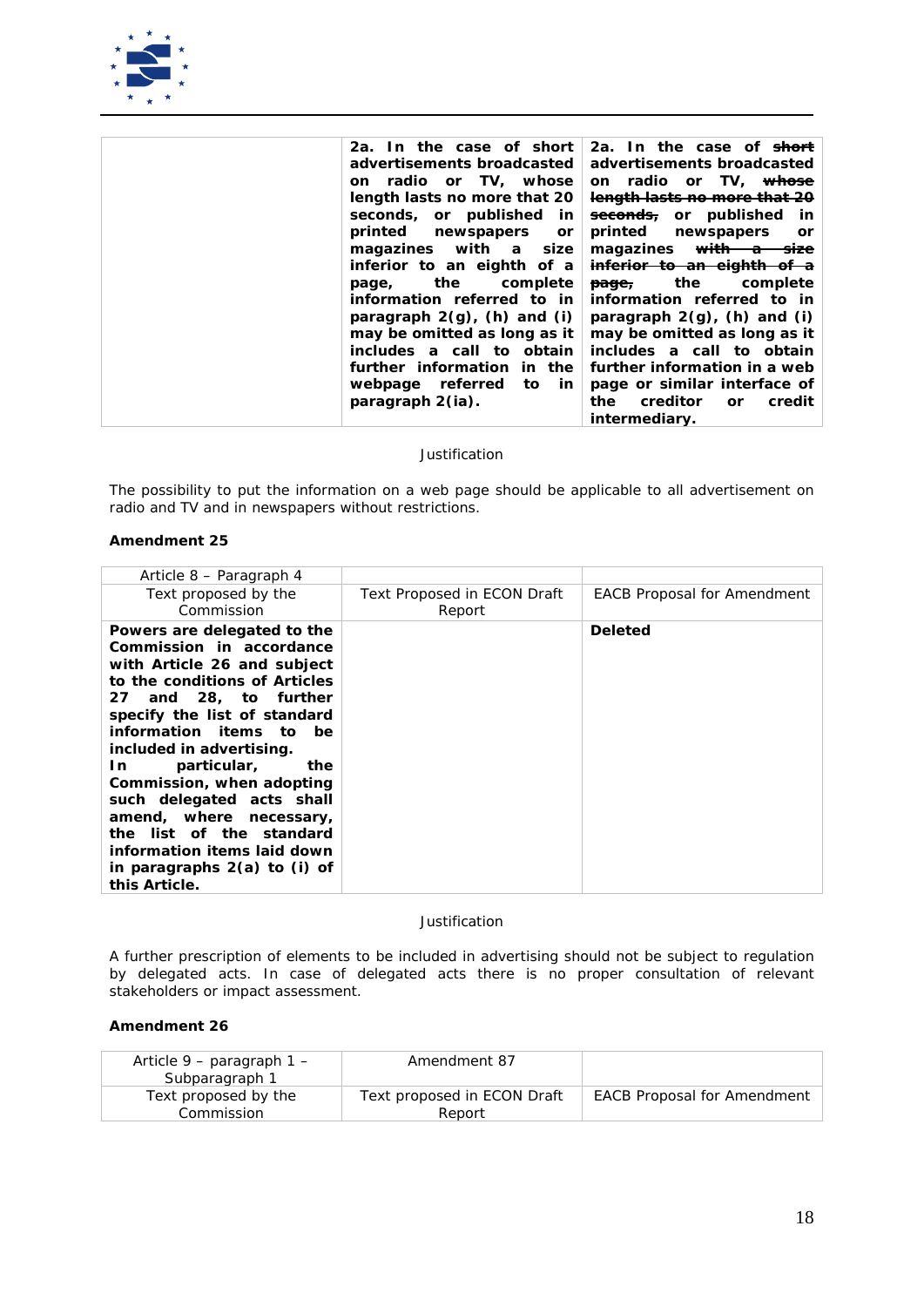

| Member States shall ensure   | Member States shall<br>ensure          | Member States shall ensure                                     |
|------------------------------|----------------------------------------|----------------------------------------------------------------|
| general information<br>that  | that general information about         | that general information about                                 |
| about credit agreements is   | credit agreements is<br>made           | <del>agreements</del><br><del>credit-</del><br><del>made</del> |
| made available by creditors  | available by creditors or, where       | available by creditors or, where                               |
| or, where applicable, credit | applicable,<br>credit                  | applicable,<br><del>credit</del>                               |
| intermediaries at all times  | intermediaries at all times in a       | intermediaries at all times in a                               |
| in a durable medium or in    | durable<br>medium<br>in<br>or          | <del>durable</del><br><del>medium</del><br>ŧn                  |
| electronic form.             | electronic form and, in any            | electronic form and,<br><del>any</del><br>$\bm{\pi}$           |
|                              | case, is accessible in a web           | ease, is accessible in                                         |
|                              | page or similar interface of           | <del>page or similar</del>                                     |
|                              | creditor<br>the<br>credit<br><b>or</b> | <del>the</del>                                                 |
|                              | intermediary in a clearly              | <del>intermediary</del><br>.im<br><del>clearlv</del>           |
|                              | audible or easily legible and          | audible or easily legible and                                  |
|                              | printable manner.                      |                                                                |
|                              |                                        |                                                                |

*In addition to the usual three stages of providing information to consumers: specific, individualized pre-contractual information, additional pre-contractual explanations and contractual information (as outlined in the Directive 2008/48/EC of 23 April 2008 on credit agreements for consumers), Article9(1) of the proposed Directive also requires the provision of general information about mortgage credit. This is information duplication and Article 9(1) should be deleted. Experience shows that even the amount of information which has to be provided under the Consumer Credit Directive is often regarded – especially by consumers – as excessive. The proposed deletion would not result in any loss of information on the part of the consumer, as the borrower will still receive tailored information about the items listed in Article 9(1) as part of the pre-contractual information and additional explanations.*

| Article 9 – paragraph 1 –<br>Subparagraph 2                                                                                                                                                                                                                                                                                                                                                                                                                                                                                                                                                                                  | Amendments 88-92                                                                                                                                                                                                                                                                                                                                                                                                                                                                                                                                                                                                                   |                                                                                                                                                                                                                                                                                                                                                                                                                                                                                                                                                                                                     |
|------------------------------------------------------------------------------------------------------------------------------------------------------------------------------------------------------------------------------------------------------------------------------------------------------------------------------------------------------------------------------------------------------------------------------------------------------------------------------------------------------------------------------------------------------------------------------------------------------------------------------|------------------------------------------------------------------------------------------------------------------------------------------------------------------------------------------------------------------------------------------------------------------------------------------------------------------------------------------------------------------------------------------------------------------------------------------------------------------------------------------------------------------------------------------------------------------------------------------------------------------------------------|-----------------------------------------------------------------------------------------------------------------------------------------------------------------------------------------------------------------------------------------------------------------------------------------------------------------------------------------------------------------------------------------------------------------------------------------------------------------------------------------------------------------------------------------------------------------------------------------------------|
| Text proposed by the<br>Commission                                                                                                                                                                                                                                                                                                                                                                                                                                                                                                                                                                                           | Text proposed in ECON Draft<br>Report                                                                                                                                                                                                                                                                                                                                                                                                                                                                                                                                                                                              | <b>EACB Proposal for Amendment</b>                                                                                                                                                                                                                                                                                                                                                                                                                                                                                                                                                                  |
| The general information shall<br>include at least the following:<br>(a)<br>identity<br>and<br>the<br>geographical address of the<br>creditor as well as, where<br>applicable, the identity<br>and<br>geographical address of the<br>credit intermediary involved;<br>(b) purposes for which the<br>credit may be used;<br>(c) forms of surety;<br>(d) the duration of the credit<br>agreements;<br>(e) descriptions of the types of<br>credit available, with a short<br>description of the<br>characteristics of<br>fixed<br>and<br>variable<br>rate<br>products,<br>implications<br>including related<br>for the consumer; | The general information shall<br>include at least the following:<br>(a)<br>identity<br>and<br>the<br>geographical address of<br>the<br>creditor as well as,<br>where<br>applicable, the identity<br>and<br>geographical address of the<br>credit intermediary involved;<br>(b) purposes for which the<br>credit may be used;<br>(c) forms of surety;<br>(d) the duration of the credit<br>agreements;<br>(e) descriptions of the types of<br>credit available, with a short<br>description of the<br>characteristics of<br>fixed<br>and<br>variable<br>rate<br>products,<br>including related<br>implications<br>for the consumer; | The general information shall<br>include at least the following:<br>$(a)$ identity and the<br>geographical address of the<br>creditor as well as, where<br>applicable, the identity and<br>geographical address of the<br>eredit intermediary involved;<br>(b) purposes for which the<br>eredit may be used;<br>(e) forms of surety;<br>(d) the duration of the credit<br>agreements;<br>(e) descriptions of the types of<br>credit available, with a short<br>description of the<br>characteristics of fixed and<br>variable rate products,<br>including related implications<br>for the consumer. |
| (f) indication of the currency or<br>currencies in which credits are                                                                                                                                                                                                                                                                                                                                                                                                                                                                                                                                                         | (f) indication of the currency or<br>currencies in which credits are                                                                                                                                                                                                                                                                                                                                                                                                                                                                                                                                                               | (f) indication of the currency or<br>currencies in which credits are                                                                                                                                                                                                                                                                                                                                                                                                                                                                                                                                |
| available,                                                                                                                                                                                                                                                                                                                                                                                                                                                                                                                                                                                                                   | available.                                                                                                                                                                                                                                                                                                                                                                                                                                                                                                                                                                                                                         | available.                                                                                                                                                                                                                                                                                                                                                                                                                                                                                                                                                                                          |
| including an explanation of the                                                                                                                                                                                                                                                                                                                                                                                                                                                                                                                                                                                              | including an explanation of the                                                                                                                                                                                                                                                                                                                                                                                                                                                                                                                                                                                                    | including an explanation of the                                                                                                                                                                                                                                                                                                                                                                                                                                                                                                                                                                     |
| implications for the consumer                                                                                                                                                                                                                                                                                                                                                                                                                                                                                                                                                                                                | implications for the consumer                                                                                                                                                                                                                                                                                                                                                                                                                                                                                                                                                                                                      | implications for the consumer                                                                                                                                                                                                                                                                                                                                                                                                                                                                                                                                                                       |
| the<br>credit<br>where<br>is                                                                                                                                                                                                                                                                                                                                                                                                                                                                                                                                                                                                 | where<br>credit<br>the<br>is                                                                                                                                                                                                                                                                                                                                                                                                                                                                                                                                                                                                       | the<br>where —<br><del>credit.</del>                                                                                                                                                                                                                                                                                                                                                                                                                                                                                                                                                                |
| denominated<br>foreign<br>in.<br>a                                                                                                                                                                                                                                                                                                                                                                                                                                                                                                                                                                                           | denominated<br>foreign<br>in.<br>a                                                                                                                                                                                                                                                                                                                                                                                                                                                                                                                                                                                                 | denominated in a foreign                                                                                                                                                                                                                                                                                                                                                                                                                                                                                                                                                                            |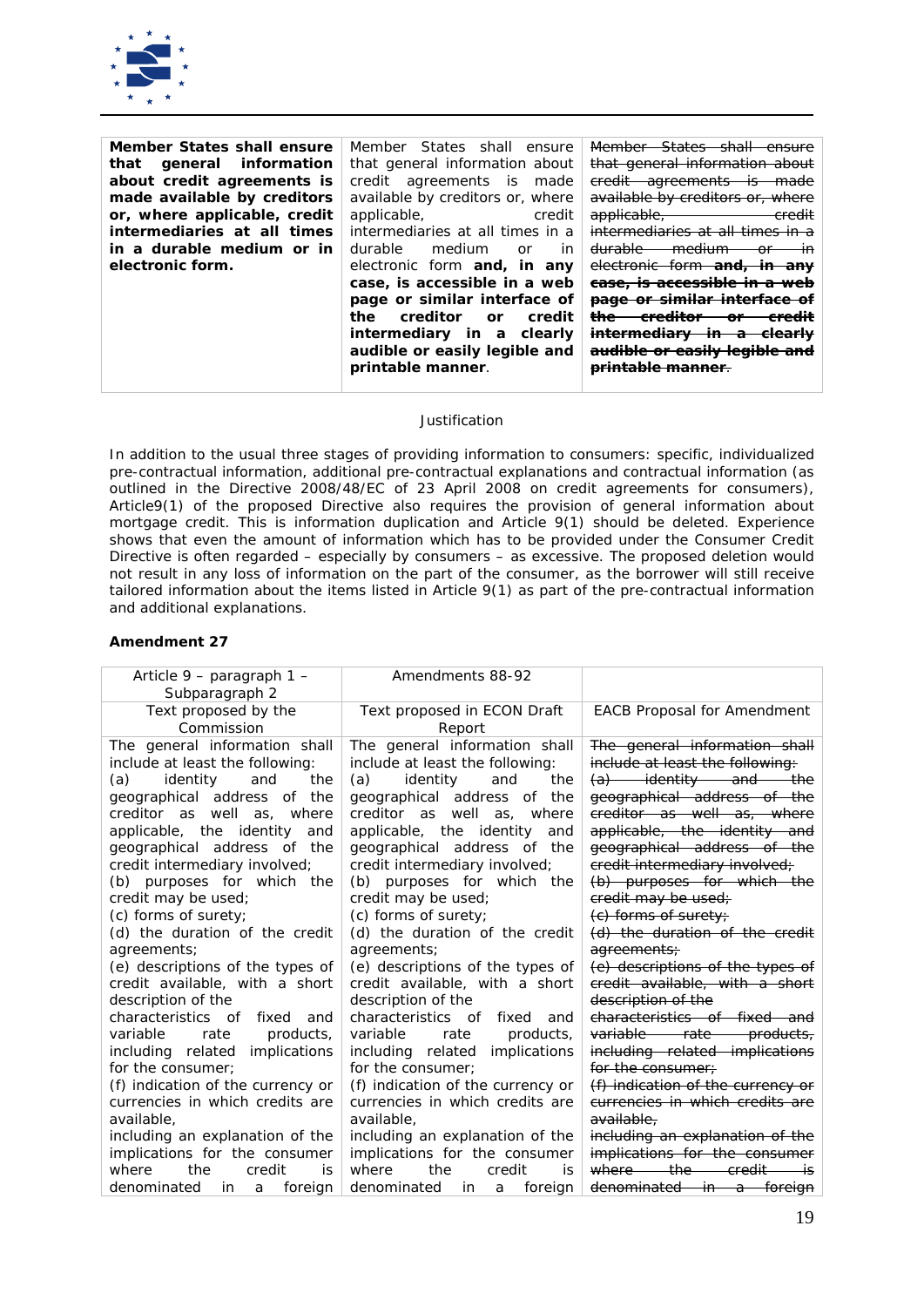

| currency;<br>(g) an indicative example of<br>the total cost of credit for the<br>and<br>annual<br>consumer<br>percentage rate of charge;<br>(h)<br>the<br>different<br>options<br>available for reimbursing the<br>credit to the creditor (including<br>the number, frequency and<br>amount<br>the<br>regular<br>οf<br>repayment instalments);<br>whether<br>there<br>(i)<br>is<br>a<br>possibility of early repayment<br>and, where<br>applicable,<br>a<br>description of the conditions<br>attached to early repayment;<br>(j) whether a valuation of the<br>property is necessary<br>and,<br>where applicable, by<br>whom it should be carried out;<br>(k) details on how to obtain<br>information on tax relief on<br>credit agreement interest<br>or<br>other public subsidies. | currency;<br>(g) an indicative example of<br>the total cost of credit for the<br>consumer<br>and<br>annual<br>percentage rate of charge;<br>(h)<br>the<br>different<br>options<br>available for reimbursing the<br>credit to the creditor (including<br>the number, frequency and<br>amount<br>οf<br>the<br>regular<br>repayment instalments);<br>(i) a description of the<br>conditions attached to early<br>repayment;<br>(j) the measures required<br>regarding the valuation of<br>the<br>property<br>and<br>any<br>related<br>the<br>cost<br>to<br>consumer:<br>(k) details on how to obtain<br>information<br><b>on</b><br>tax<br>obligations and reliefs on<br>credit agreement interest or<br>other public subsidies;<br>(ka)<br>the<br>law<br>applicable<br>following<br>prior<br>and<br>to<br>conclusion of a contract;<br>(kb) a warning concerning<br>the<br>risk<br>οf<br>losing<br>the<br>residential<br>immovable<br>property in the<br>event of<br>non-observance<br>οf<br>the<br>commitments linked to the<br>credit agreement when the<br>credit is<br>secured<br>by a<br>mortgage<br>another<br>or<br>comparable<br>security<br>commonly<br>used<br>in<br>a<br>Member State on residential<br>immovable<br>property<br>or<br>secured by a right related to<br>residential<br>immovable<br>property. | eurrency;<br>(g) an indicative example of<br>the total cost of credit for the<br>consumer and annual<br>percentage rate of charge;<br>(h) the different options<br>available for reimbursing the<br>credit to the creditor (including<br>the number, frequency and<br>amount of the regular<br>repayment instalments);<br>(i) a description of the<br>conditions attached to early<br>repayment;<br>(j) the measures required<br>regarding the valuation of<br>the property and any<br><del>related cost to the</del><br><del>consumer;</del><br>(k) details on how to obtain<br><del>information on tax</del><br>obligations and reliefs on<br>credit agreement interest or<br>other public subsidies;<br>(ka) the law applicable<br>prior to and following<br>conclusion of a contract;<br>(kb) a warning concerning<br>the risk of losing the<br>residential immovable<br>property in the event of<br><del>non-observance of the</del><br><del>commitments linked to the</del><br>credit agreement when the<br>eredit is secured by a<br>mortgage or another<br>comparable security<br>commonly used in a<br><del>Member State on residential</del><br>immovable property or<br>secured by a right related to<br>residential -------- immovable<br><del>property.</del> |
|--------------------------------------------------------------------------------------------------------------------------------------------------------------------------------------------------------------------------------------------------------------------------------------------------------------------------------------------------------------------------------------------------------------------------------------------------------------------------------------------------------------------------------------------------------------------------------------------------------------------------------------------------------------------------------------------------------------------------------------------------------------------------------------|------------------------------------------------------------------------------------------------------------------------------------------------------------------------------------------------------------------------------------------------------------------------------------------------------------------------------------------------------------------------------------------------------------------------------------------------------------------------------------------------------------------------------------------------------------------------------------------------------------------------------------------------------------------------------------------------------------------------------------------------------------------------------------------------------------------------------------------------------------------------------------------------------------------------------------------------------------------------------------------------------------------------------------------------------------------------------------------------------------------------------------------------------------------------------------------------------------------------------------------------------------------------------------------------------------------------|----------------------------------------------------------------------------------------------------------------------------------------------------------------------------------------------------------------------------------------------------------------------------------------------------------------------------------------------------------------------------------------------------------------------------------------------------------------------------------------------------------------------------------------------------------------------------------------------------------------------------------------------------------------------------------------------------------------------------------------------------------------------------------------------------------------------------------------------------------------------------------------------------------------------------------------------------------------------------------------------------------------------------------------------------------------------------------------------------------------------------------------------------------------------------------------------------------------------------------------------------------------------------|

*In addition to the usual three stages of providing information to consumers: specific, individualized pre-contractual information, additional pre-contractual explanations and contractual information (as outlined in the Directive 2008/48/EC of 23 April 2008 on credit agreements for consumers), Article9(1) of the proposed Directive also requires the provision of general information about mortgage credit. This is information duplication and Article 9(1) should be deleted. Experience shows that even the amount of information which has to be provided under the Consumer Credit Directive is often regarded – especially by consumers – as excessive. The proposed deletion would not result in any loss of information on the part of the consumer, as the borrower will still receive tailored information about the items listed in Article 9(1) as part of the pre-contractual information and additional explanations.*

| Article $9$ – paragraph 2 – | Amendment 94 |
|-----------------------------|--------------|
| Subparagraph 2              |              |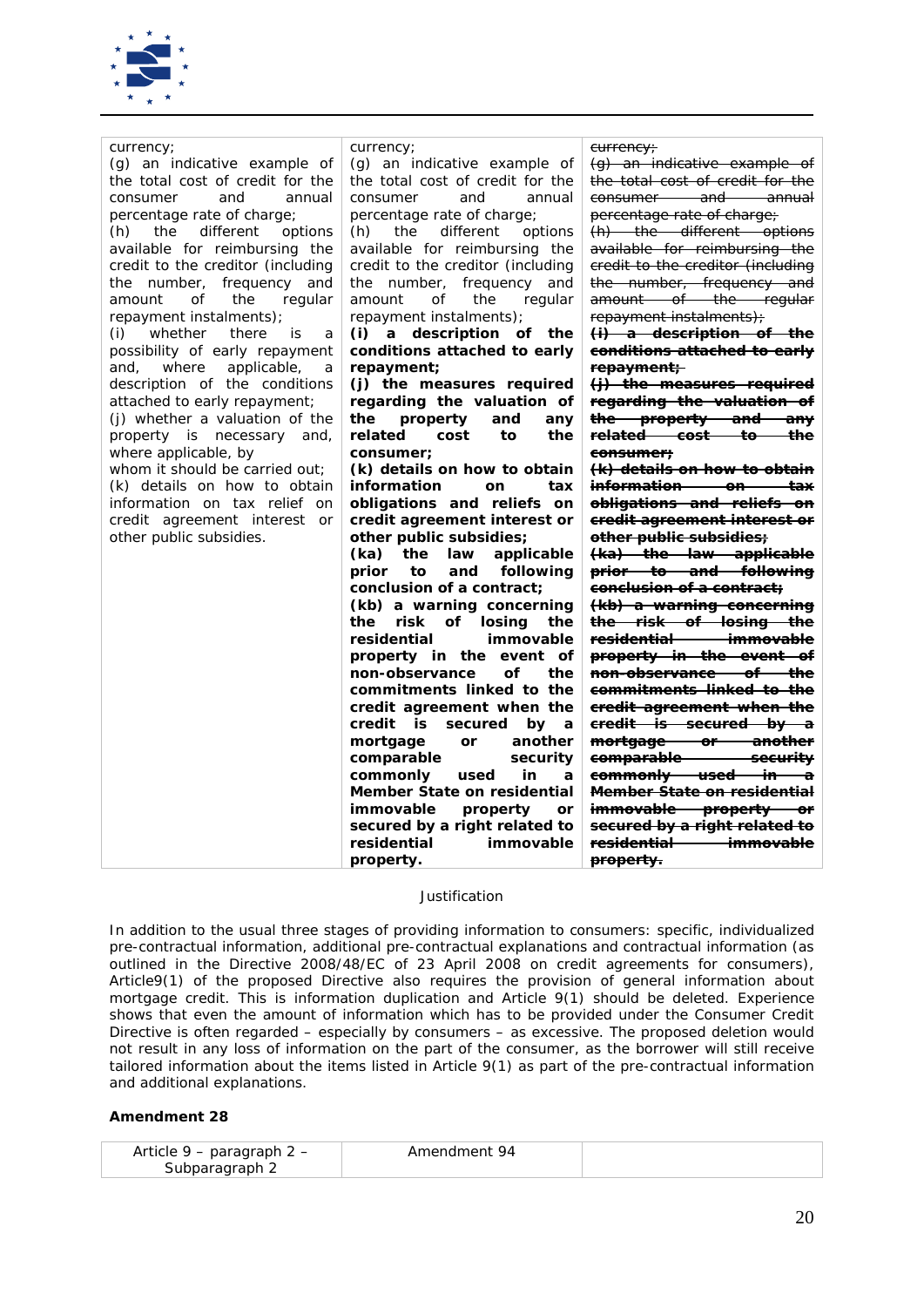

| Text proposed by the<br>Commission                                                                                                                                                                                                                                                                                                                          | Text proposed in ECON Draft<br>Report                                                                                                                                                                                                                                                                                                                                                                                                                                                                                                                                                    | Proposal for EACB Amendment                                                                                                                                                                                                                                                                                                                                                                                                                                                                                                                                                                                                                                                                                                                                                                                                                                                                                                                                                                                                                                                                                                                                                                                                                                                                                                                                                                                                                                                                                                                                                                                                                                                                                                                                                                |
|-------------------------------------------------------------------------------------------------------------------------------------------------------------------------------------------------------------------------------------------------------------------------------------------------------------------------------------------------------------|------------------------------------------------------------------------------------------------------------------------------------------------------------------------------------------------------------------------------------------------------------------------------------------------------------------------------------------------------------------------------------------------------------------------------------------------------------------------------------------------------------------------------------------------------------------------------------------|--------------------------------------------------------------------------------------------------------------------------------------------------------------------------------------------------------------------------------------------------------------------------------------------------------------------------------------------------------------------------------------------------------------------------------------------------------------------------------------------------------------------------------------------------------------------------------------------------------------------------------------------------------------------------------------------------------------------------------------------------------------------------------------------------------------------------------------------------------------------------------------------------------------------------------------------------------------------------------------------------------------------------------------------------------------------------------------------------------------------------------------------------------------------------------------------------------------------------------------------------------------------------------------------------------------------------------------------------------------------------------------------------------------------------------------------------------------------------------------------------------------------------------------------------------------------------------------------------------------------------------------------------------------------------------------------------------------------------------------------------------------------------------------------|
| Member States shall<br>ensure<br>that when an offer binding on<br>the creditor is provided to the<br>it<br>shall<br>consumer,<br>be<br>accompanied by an ESIS. <i>In</i><br>circumstances,<br>such                                                                                                                                                          | Member States shall ensure<br>credit<br>that<br>the<br>agreement<br>cannot be concluded until the<br>consumer has been provided<br>in a durable medium with<br>an offer binding on the                                                                                                                                                                                                                                                                                                                                                                                                   | Member States shall ensure<br>that when an offer binding<br>on the creditor is provided<br>to the consumer the credit<br>-be<br><del>agreement cannot -</del><br>concluded until the consumer                                                                                                                                                                                                                                                                                                                                                                                                                                                                                                                                                                                                                                                                                                                                                                                                                                                                                                                                                                                                                                                                                                                                                                                                                                                                                                                                                                                                                                                                                                                                                                                              |
| Member States shall ensure<br>that the credit agreement<br>cannot be concluded until<br>consumer<br>has<br>had<br>the<br>sufficient time to compare<br>offers,<br>their<br>the<br>assess<br><i>implications</i><br>and take<br>an<br>informed<br>decision<br>on<br>whether to accept an offer,<br>regardless of the means of<br>conclusion of the contract. | creditor and has a sufficient<br><b>period</b> to compare it with<br>other offers,<br>obtain<br>third<br>party advice if necessary<br>and assess its implications and<br>take an informed decision on<br>whether to accept the offer,<br>regardless of the means of<br>conclusion of the contract. The<br>period of reflection after the<br>offer shall be no less than<br>14<br>working<br>days<br>and<br>includes the time during<br>which a right of withdrawal<br>is granted where Member<br>States allow the contract to<br>be concluded before expiry<br>of the reflection period. | has been provided in a<br><del>durable medium with an</del><br>offer binding on the creditor<br><del>and has,</del><br>it<br>shall<br>be<br>accompanied by an ESIS. <del>In</del><br><del>such circumstances</del><br><b>Member States shall ensure</b><br>that the creditor and, where<br>applicable,<br>the<br>credit<br>intermediary,<br>provides the consumer with<br>the<br>personalised<br>information<br>needed<br>the<br>consumer has a sufficient<br><b>period time</b> to compare it<br>with other the offers, obtain<br><del>third party advice if</del><br><b>necessary and</b> assess<br>its<br>their implications and take an<br>informed decision on whether<br>to accept <b>the an</b> offer,:<br>- after the consumer has<br>the<br>given<br>necessary<br>information on his needs,<br>situation<br>financial<br>and<br>preferences in accordance<br>with Article 15 and<br>- before the consumer is<br>bound<br>by<br>credit<br>any<br>agreement or offer.<br>The creditor and.<br>where<br>applicable,<br>credit<br>the<br>intermediary<br>who<br>has<br>supplied the ESIS to the<br>consumer shall be deemed<br>fulfilled<br>have<br>the<br>to<br>regarding<br>requirements<br>information provision to the<br>the<br>consumer<br>prior<br>to<br>conclusion of a<br>distance<br>contract as laid down in<br>3 of Directive<br>Article<br>2002/65/EC.regardless of the<br>means of conclusion of the<br><del>The period of</del><br><del>contract.</del><br>reflection after the offer<br><del>shall be no less than 14</del><br>working days and includes<br>the time during which a<br><del>right of withdrawal</del><br>—is<br>granted where Member<br><del>States allow the contract to</del><br><del>be concluded before expiry</del><br>of the reflection period. |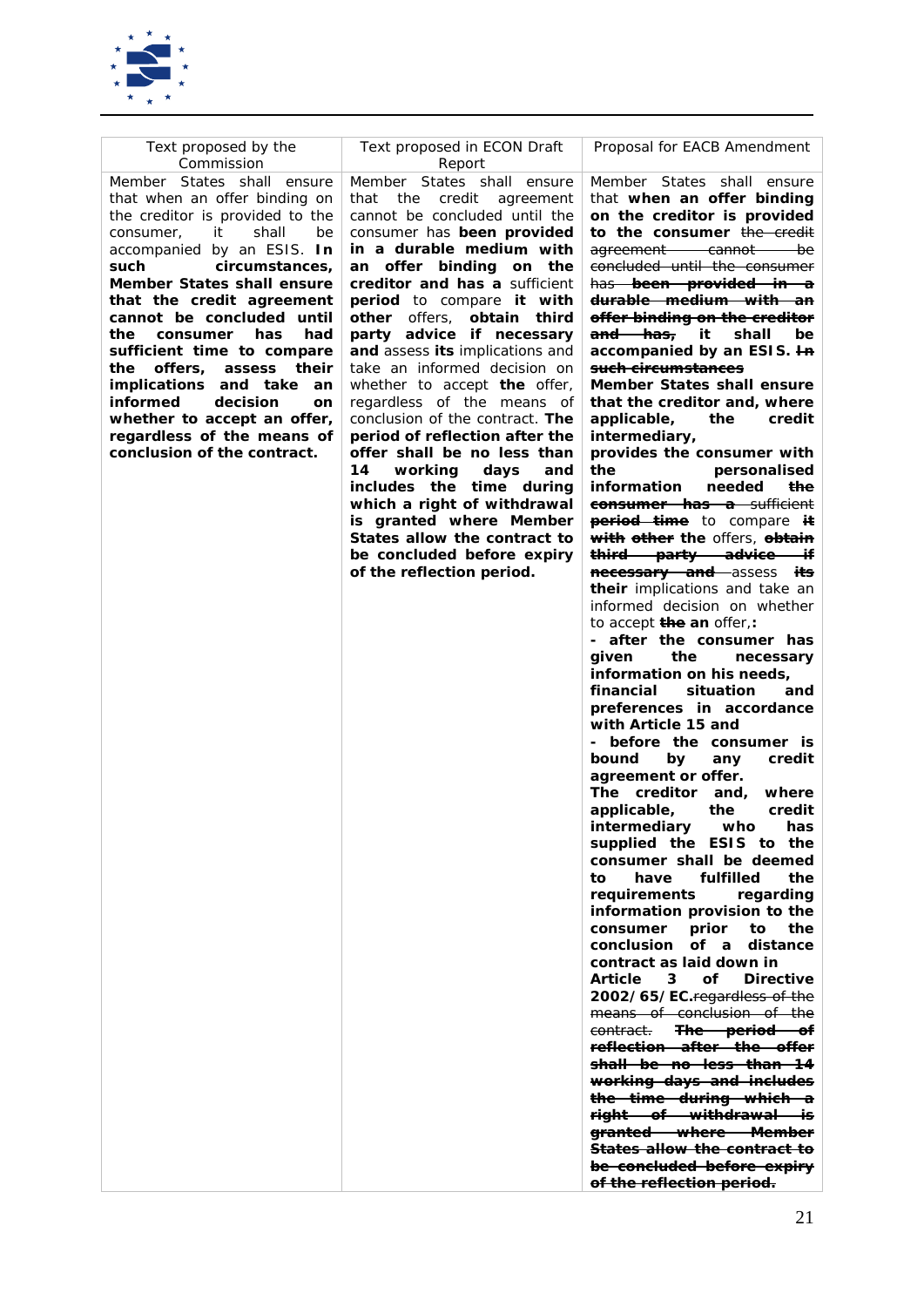

It is undisputable that the complete pre-contractual information must always be provided to the *consumer before he can make a decision as to whether or not to accept the offer of the bank. The requirement to allow the consumer 'sufficient time' between receiving ESIS form and concluding the contract is however ambiguous and not necessarily beneficial for consumers, in particular if the 'sufficient time' was to be defined by reference to a specific number of days. Taking out a mortgage credit is a long-term commitment and it is not a result of snap decision on the side of consumers. Once the decision to take out mortgage credit has been taken, consumers may need quick access*  to funds in order to secure the purchase of a chosen property at an agreed price, without incurring *any losses related to late payment or a higher interest rate on the loan. In addition, in some Member States, particularly where the application of the provisions of the Directive 2008/48/EC of 23 April 2008 on credit agreements for consumers was extended to mortgage credit, consumers are granted a right of withdrawal from the mortgage agreement. To combine the 'sufficient time'*  before the conclusion of the contract, with the right of withdrawal after the conclusion of the *contract would be highly impractical.* 

## **Amendment 29**

| Article 9 – Paragraph 3                                                                                                                                                                                                                                                                                                                                                                                                                                                                                                                                                                                                                                                                                                                                                                                                                                      |                                              |                                    |
|--------------------------------------------------------------------------------------------------------------------------------------------------------------------------------------------------------------------------------------------------------------------------------------------------------------------------------------------------------------------------------------------------------------------------------------------------------------------------------------------------------------------------------------------------------------------------------------------------------------------------------------------------------------------------------------------------------------------------------------------------------------------------------------------------------------------------------------------------------------|----------------------------------------------|------------------------------------|
| Text proposed by the<br>Commission                                                                                                                                                                                                                                                                                                                                                                                                                                                                                                                                                                                                                                                                                                                                                                                                                           | <b>Text Proposed in ECON Draft</b><br>Report | <b>EACB Proposal for Amendment</b> |
| Powers are delegated to the<br>Commission in accordance<br>with Article 26 and subject<br>to the conditions of Articles<br>27 and 28, to amend the<br>standard information items<br>laid down in paragraph 1 of<br>this Article and the content<br>and format of the ESIS set<br>out in Annex II.<br>particular,<br>In<br>such<br>delegated acts shall, where<br>necessary:<br>(a) amend the list of the<br>standard information items<br>laid down in paragraph 1 of<br>this Article;<br>delete<br>(b)<br>the<br>any of<br>information items laid down<br>Annex II;<br>(c) make additions to the<br>list of information items laid<br>down in Annex II:<br>(d) amend the presentation<br>of the contents of the ESIS<br>as laid down in Annex II:<br>elaborate<br>(e)<br>the<br><b>on</b><br><i>instructions</i><br>for<br>the<br>completion of the ESIS as |                                              | <b>Deleted</b>                     |
| laid down in Annex II.                                                                                                                                                                                                                                                                                                                                                                                                                                                                                                                                                                                                                                                                                                                                                                                                                                       |                                              |                                    |

## *Justification*

*Art 290 TFEU provides that 'a legislative act may delegate to the Commission the power to adopt non-legislative acts of general application to supplement or amend certain non-essential elements of the legislative act. The essential elements of an area shall be reserved for the legislative act and accordingly shall not be the subject of a delegation of power'. A prescriptive list of standard information items to be included in pre-contractual information should be considered as an essential element of the legislative act and as such should not be subject to regulation by delegated acts. It must be born in mind that any amendments to ESIS mean significant costs for*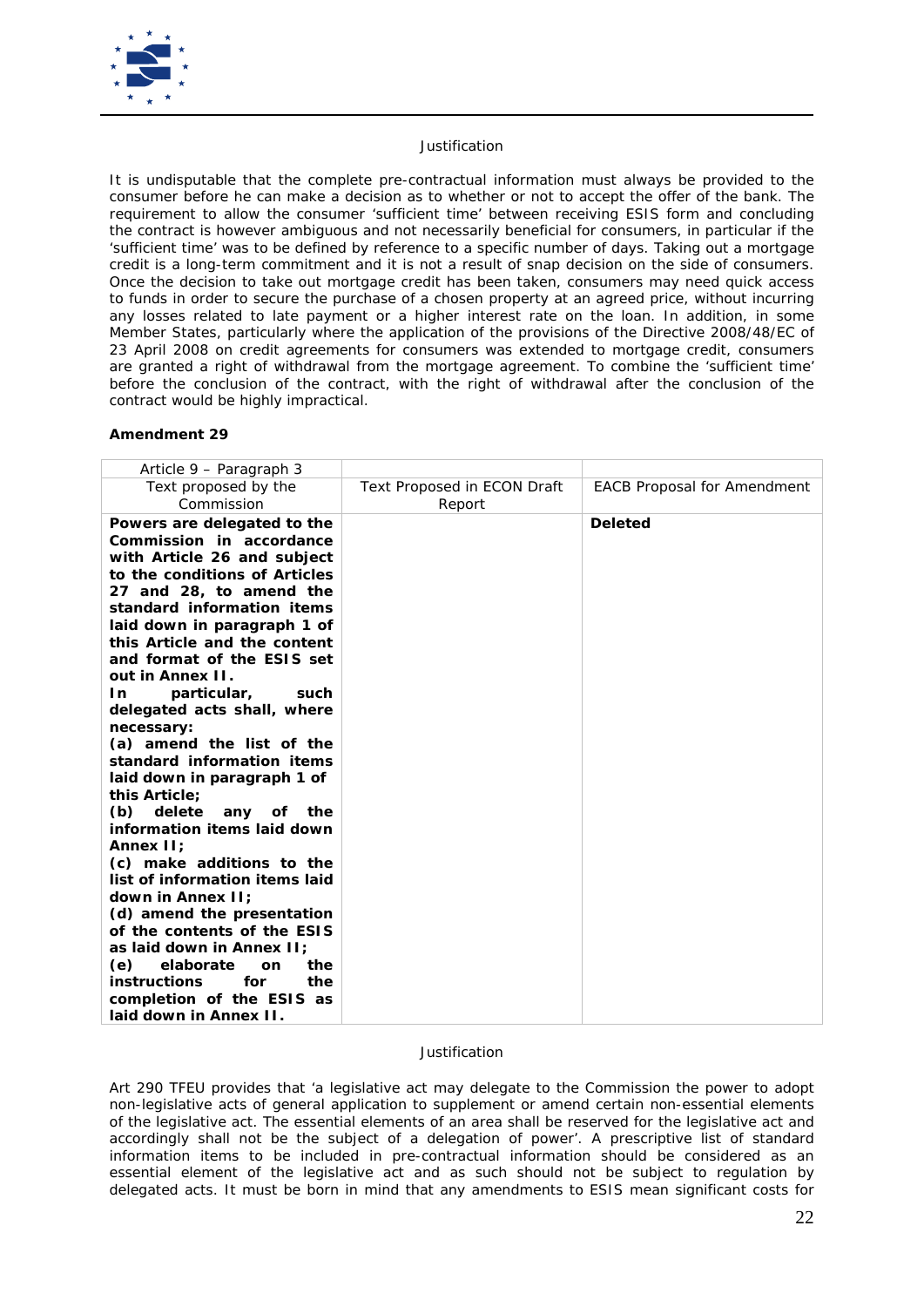

*the banks related to for example reorganising IT systems, and could be confusing for consumers if they occur too frequently. If ESIS is to become a reliable tool for comparison of offers, legal certainty must be ensured. It should also be remembered that ESIS has been developed following a lengthy process, including consumer testing. Unilateral changes introduced by the Commission, could have detrimental effects. The EACB is therefore opposed to the situation where banks are exposed to the risk of having to regularly adjusting the ESIS forms in use. The proposed directive contains a review clause (Art 31) which provides for a possibility of adjusting the ESIS following a*  full-fledged review of the effectiveness and appropriateness of the provisions, via a proper *legislative procedure.*

## **Amendment 30**

| Article 9 – paragraph 4                                                                                                                                                                                                                                                                                                                                                                                                                     | Amendment 105                         |                                                                                                                                                                                                                                                                                                                                                                                                                                              |
|---------------------------------------------------------------------------------------------------------------------------------------------------------------------------------------------------------------------------------------------------------------------------------------------------------------------------------------------------------------------------------------------------------------------------------------------|---------------------------------------|----------------------------------------------------------------------------------------------------------------------------------------------------------------------------------------------------------------------------------------------------------------------------------------------------------------------------------------------------------------------------------------------------------------------------------------------|
| Text proposed by the<br>Commission                                                                                                                                                                                                                                                                                                                                                                                                          | Text proposed in ECON Draft<br>Report | Proposal for EACB Amendment                                                                                                                                                                                                                                                                                                                                                                                                                  |
| 4. In the case of voice<br>telephony communications,<br>as referred to in Article 3(3)<br>of Directive 2002/65/EC.<br>the description of the main<br>characteristics<br>of<br>the<br>financial<br>service<br>be<br>to:<br>provided pursuant to the<br>second indent of Article<br>3(3)(b) of that Directive<br>shall include at least the<br><i>items referred to in Part A</i><br>sections $(2)$ , $(3)$ , $(4)$ and<br>$(5)$ of Annex II. | deleted                               | 4. In the case of voice<br>telephony communications,<br>as referred to in Article 3(3)<br>of Directive 2002/65/EC,<br>the description of the main<br><i>characteristics</i><br>of<br>the<br>financial service<br>to<br>be<br>provided pursuant to the<br>second indent of Article<br>3(3)(b) of that Directive<br>shall include at least the<br><i>items referred to in Part A</i><br>sections $(2)$ , $(3)$ , $(4)$ and<br>(5) of Annex II. |

*Justification*

*This paragraph should not be deleted. It is imperative to leave open the possibility of adjustment of the content of advertising to suit the medium used. Moreover, Article 5 Paragraph 2 of the CCD contains a similar measure.*

## **Amendment 31**

| Article 9 - paragraph 5                                                                                                                                                                                                                                                                                                                                                                             | Amendment 107                                                                                                                                                                                                                                                                                                                                                                   |                                                                                                                                                                                                                                                                                                                                                                                                                 |
|-----------------------------------------------------------------------------------------------------------------------------------------------------------------------------------------------------------------------------------------------------------------------------------------------------------------------------------------------------------------------------------------------------|---------------------------------------------------------------------------------------------------------------------------------------------------------------------------------------------------------------------------------------------------------------------------------------------------------------------------------------------------------------------------------|-----------------------------------------------------------------------------------------------------------------------------------------------------------------------------------------------------------------------------------------------------------------------------------------------------------------------------------------------------------------------------------------------------------------|
| Text proposed by the<br>Commission                                                                                                                                                                                                                                                                                                                                                                  | Text proposed in ECON Draft<br>Report                                                                                                                                                                                                                                                                                                                                           | Proposal for EACB Amendment                                                                                                                                                                                                                                                                                                                                                                                     |
| Member States shall ensure<br>that the creditor or credit<br>intermediary, upon request of<br>the consumer, provides the<br>consumer with a copy of the<br>draft credit agreement free of<br>charge. This provision shall not<br>apply in cases where<br>the<br>creditor is unwilling, at the<br>time of the request, to proceed<br>to the conclusion of the credit<br>agreement with the consumer. | Member States shall ensure<br>that the creditor or<br>credit<br>intermediary<br>provides<br>the<br>consumer with a written copy<br>of the draft credit agreement<br>free of charge. This provision<br>shall not apply in cases where<br>the creditor is unwilling, at the<br>time of the request, to proceed<br>to the conclusion of the credit<br>agreement with the consumer. | Member States shall ensure<br>that the creditor or credit<br>intermediary, upon request of<br>the consumer, provides the<br>consumer with a <b>written</b> copy<br>of the draft credit agreement<br>free of charge. This provision<br>shall not apply in cases where<br>the creditor is unwilling, at the<br>time of the request, to proceed<br>to the conclusion of the credit<br>agreement with the consumer. |

#### *Justification*

*EACB supports the original Commission wording, which remains in line with the similar provision of Article 5, Paragraph 1, Subparagraph (r).*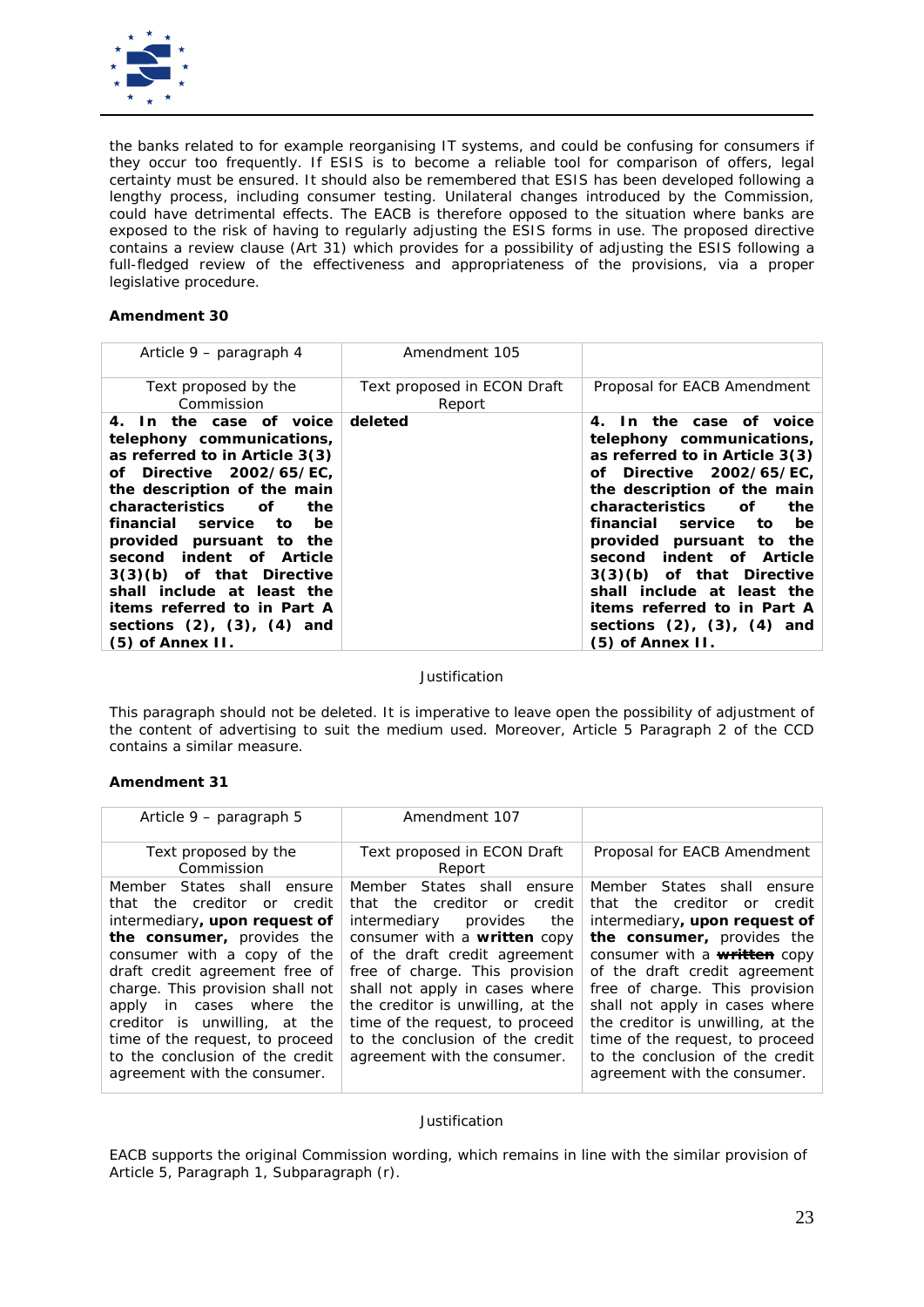

## **Amendment 32**

|                                    | Amendment 108                                                                                                                                                                                                                                                                                                                                                                                                                                                                                                                                                                                                                                                                                                                                                                                      |                                                                                                                                                                                                                                                                                                                                                                                                                                                                                                                                                                                                                                                                                                                                                                                                                                                                                                             |
|------------------------------------|----------------------------------------------------------------------------------------------------------------------------------------------------------------------------------------------------------------------------------------------------------------------------------------------------------------------------------------------------------------------------------------------------------------------------------------------------------------------------------------------------------------------------------------------------------------------------------------------------------------------------------------------------------------------------------------------------------------------------------------------------------------------------------------------------|-------------------------------------------------------------------------------------------------------------------------------------------------------------------------------------------------------------------------------------------------------------------------------------------------------------------------------------------------------------------------------------------------------------------------------------------------------------------------------------------------------------------------------------------------------------------------------------------------------------------------------------------------------------------------------------------------------------------------------------------------------------------------------------------------------------------------------------------------------------------------------------------------------------|
|                                    | Article 9(b) (new)                                                                                                                                                                                                                                                                                                                                                                                                                                                                                                                                                                                                                                                                                                                                                                                 |                                                                                                                                                                                                                                                                                                                                                                                                                                                                                                                                                                                                                                                                                                                                                                                                                                                                                                             |
| Text proposed by the<br>Commission | Text proposed in ECON Draft<br>Report                                                                                                                                                                                                                                                                                                                                                                                                                                                                                                                                                                                                                                                                                                                                                              | Proposal for EACB Amendment                                                                                                                                                                                                                                                                                                                                                                                                                                                                                                                                                                                                                                                                                                                                                                                                                                                                                 |
|                                    | <b>Ancillary services</b><br>Member States<br>shall<br>1.<br>prohibit creditors or credit<br>intermediaries from tying<br>by making the offer of a<br>credit<br>agreement<br>conditional<br>the<br>upon<br>purchase of insurance<br><b>or</b><br>other<br>financial<br>products<br>given<br>provider<br>from<br>a<br>specified by the creditor or<br>credit intermediary except<br>for the opening of a current<br>account.<br>Member States<br>$2^{\circ}$<br>shall<br>prohibit creditors or credit<br>intermediaries from tying<br>by making the offer of a<br>credit<br>agreement<br>conditional<br>the<br>upon<br>provision<br>services<br>of<br>by<br>appraisers, notaries, legal<br>other<br>advisers<br>any<br>or<br>provider specified by the<br>creditor<br>credit<br>or<br>intermediary. | Ancillary services<br>1 Member States shall<br>prohibit creditors or credit<br><del>intermediaries from tying</del><br>by making the offer of a<br><del>credit -</del><br><del>agreement</del><br><del>upon the</del><br><del>conditional</del><br><del>purchase of insurance or</del><br>other financial products<br>from a given provider<br>specified by the creditor or<br>eredit intermediary except<br>for the opening of a current<br>account.<br><del>2. Member States</del><br>prohibit creditors or credit<br>intermediaries from tying<br>by making the offer of a<br><del>credit -</del><br><del>agreement</del><br><del>conditional</del><br><del>—the</del><br><del>-upon-</del><br>provision of services by<br>appraisers, notaries, legal<br><del>advisers or any</del><br><del>other</del><br>provider specified by the<br>ereditor<br><del>credit</del><br>o۴<br><del>intermediarv.</del> |
|                                    |                                                                                                                                                                                                                                                                                                                                                                                                                                                                                                                                                                                                                                                                                                                                                                                                    |                                                                                                                                                                                                                                                                                                                                                                                                                                                                                                                                                                                                                                                                                                                                                                                                                                                                                                             |

### *Justification*

*The existing EU legislation sufficiently addresses the issue of cross-selling and conditional-selling in the form for example of the Directive 2005/29/EC on unfair business-to-consumer commercial practices. In fact, following recent thorough analysis and rounds of consultations and studies, the European Commission did not decide to propose specific EU legislation prohibiting tying and other cross-selling practices. Athourough impact assessment of this amendment would be necessary, and on those grounds the EACB is opposed to this amendment.* 

| Article $10$ – Paragraph $1$ –<br>point b | Amendment 109                         |                             |
|-------------------------------------------|---------------------------------------|-----------------------------|
| Text proposed by the<br>Commission        | Text proposed in ECON Draft<br>Report | Proposal for EACB Amendment |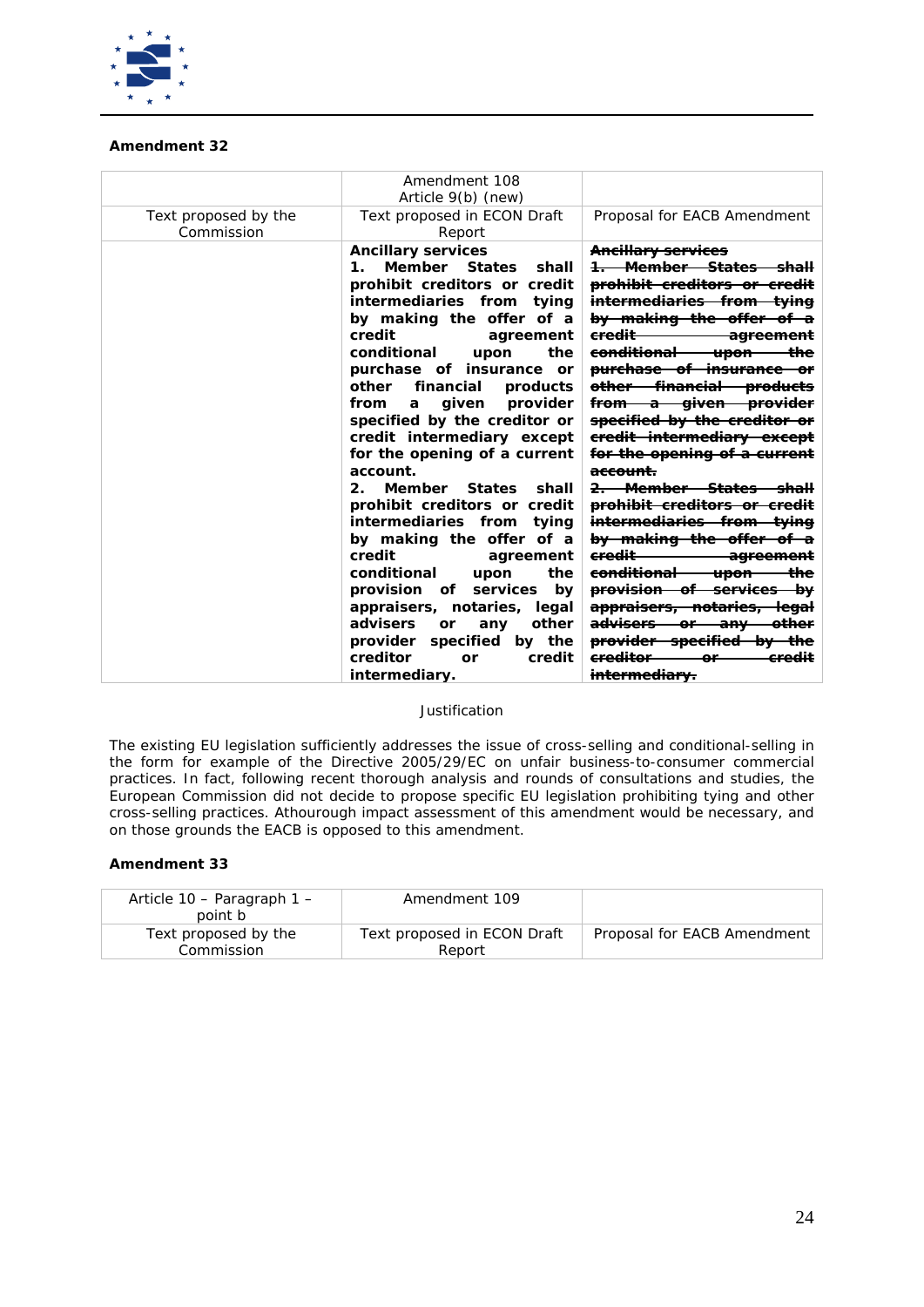

| (b) the register in which $he$        | (b)<br>of<br>the<br>number            | (b) the number of registration, |
|---------------------------------------|---------------------------------------|---------------------------------|
| included<br>the<br>been<br>and<br>has | registration, the register in         | the register in which it has    |
| means for verifying <i>that</i> he    | which <i>it</i> has been included and | been included and the means     |
| has been registered;                  | the means for verifying such a        | verifying<br>for<br>such<br>a   |
|                                       | registration;                         | registration.                   |
|                                       |                                       | This requirements should        |
|                                       |                                       | credit<br>to<br>apply<br>not    |
|                                       |                                       | institutions as defined in      |
|                                       |                                       | Article 4 Paragraph 1 of the    |
|                                       |                                       | Directive 2006/48/EC of         |
|                                       |                                       | the European Parliament         |
|                                       |                                       | and of the Council of 14        |
|                                       |                                       | June 2006 relating to the       |
|                                       |                                       | taking up and pursuit of the    |
|                                       |                                       | of<br>business<br>credit        |
|                                       |                                       | institutions.                   |
|                                       |                                       |                                 |

*The structures within the co-operative banks' groups in some Member States involve independent co-operative banks in the regions and central co-operative members as providers of group-wide special products, such as for example co-operative mortgage banks. The local co-operative banks are deemed to be 'credit intermediaries' in their relations with customers if they grant credits for which a central co-operative bank acts as a 'creditor'. As credit institutions, all co-operative banks are already subject to the Directive 2006/48/EC of the European Parliament and of the Council of 14 June 2006 relating to the taking up and pursuit of the business of credit institutions. The requirements to be also subject to the provisions of Chapter 9 of the proposed Directive would lead to additional administrative costs. Duplication in the area of registration, authorisation, supervision, professional requirements, etc. should be avoided.*

## **Amendment 34**

| Article 10 - Paragraph 1 -<br>point c                                                                                                                                                                    | Amendment 110                                                                                                                                                             |                                                                                                                                                                                                                |
|----------------------------------------------------------------------------------------------------------------------------------------------------------------------------------------------------------|---------------------------------------------------------------------------------------------------------------------------------------------------------------------------|----------------------------------------------------------------------------------------------------------------------------------------------------------------------------------------------------------------|
| Text proposed by the<br>Commission                                                                                                                                                                       | Text proposed in ECON Draft<br>Report                                                                                                                                     | Proposal for EACB Amendment                                                                                                                                                                                    |
| (c) where he is acting as a tied<br>credit intermediary he shall<br>identify himself as such and, at<br>consumer's request,<br>the<br>provide the names of the<br>creditor(s) for which he is<br>acting; | (c) where he is acting as a tied<br>credit intermediary he shall<br>identify himself as such and<br>provide the names<br>of the<br>creditor(s) for which he is<br>acting; | (c) where he is acting as a tied<br>credit intermediary he shall<br>identify himself as such and, at<br>consumer's request,<br>the<br>provide the names<br>of<br>the<br>creditor(s) for which he is<br>acting; |

*Justification*

*The original Commission wording is preferred.*

| Article 10 – Paragraph 2                                                                                                                                                                          | Amendment 112                                                                                                                                                                                                                                                                               |                                                                                                                                                                                       |
|---------------------------------------------------------------------------------------------------------------------------------------------------------------------------------------------------|---------------------------------------------------------------------------------------------------------------------------------------------------------------------------------------------------------------------------------------------------------------------------------------------|---------------------------------------------------------------------------------------------------------------------------------------------------------------------------------------|
| Text proposed by the<br>Commission                                                                                                                                                                | Text proposed in ECON Draft<br>Report                                                                                                                                                                                                                                                       | Proposal for EACB Amendment                                                                                                                                                           |
| Credit intermediaries who are<br>at the<br>shall,<br>tied<br>not<br>consumer's request, provide<br>levels of commission payable<br>different creditors<br>the<br>by<br>providing<br>credit<br>the | Credit intermediaries who are<br>provide<br>tied shall<br>not<br>information on the variation in<br>information on the variation in levels of commission payable information on the variation in<br>different creditors<br>the<br>by<br>providing the credit<br>agreements being offered to | Credit intermediaries who are<br>not tied shall, at<br>the<br>consumer's request, provide<br>levels of commission payable<br>the different creditors<br>by<br>providing the<br>credit |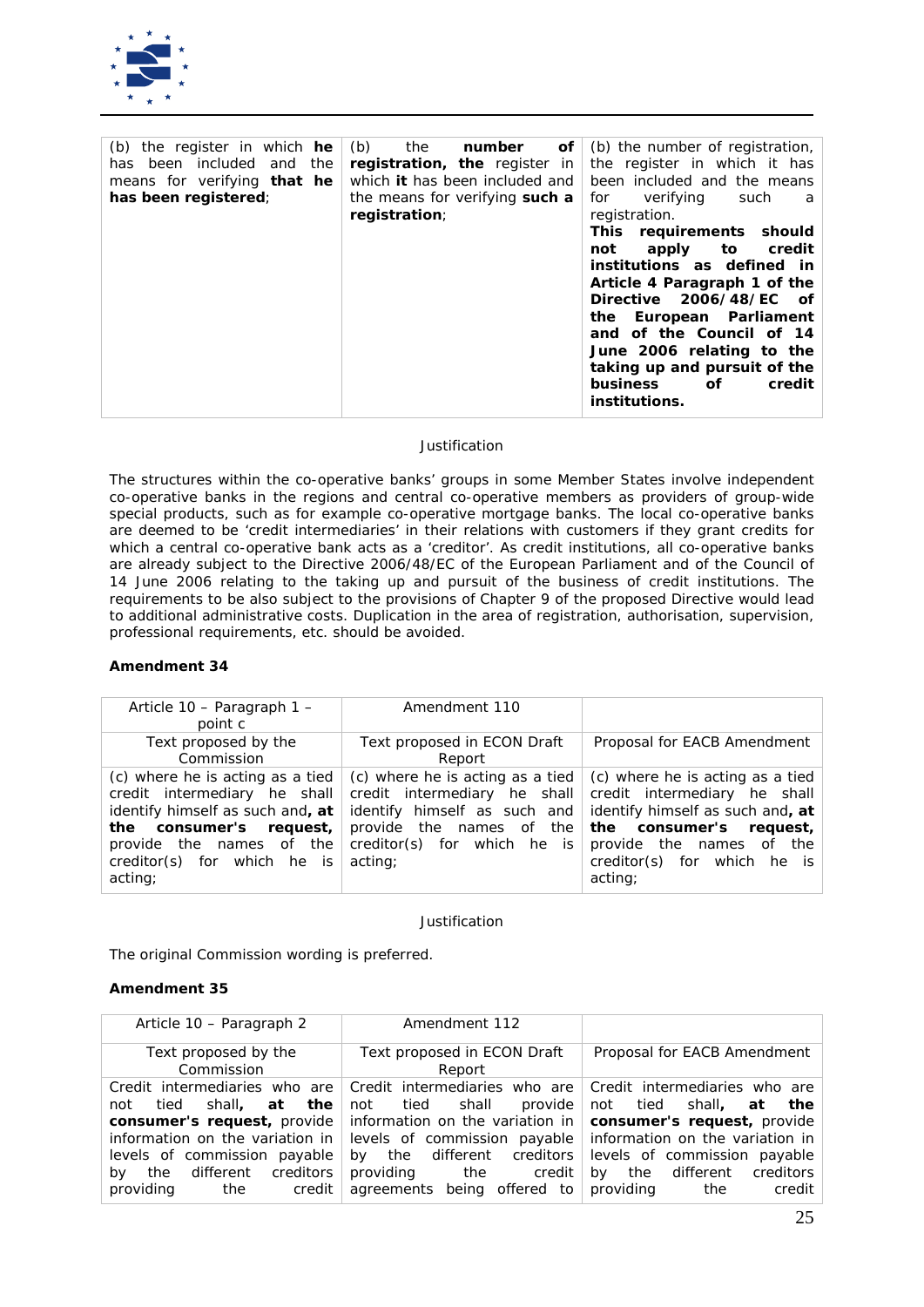

*The original Commission wording is preferred. In addition, the proposed requirements concerning credit intermediaries' commissions are unclear and compliance would not always be practicable. There is no clear distinction between the requirements of Article 10 – paragraph 1 – point h, and Article 10 – Paragraph 2 of the Proposal, and there is an overlap between those two provisions. Both requirements overlap each other. In addition, it will often be impossible to provide information about the precise level of commissions as part of pre-contractual information since commission often depends on a number of very different factors which are not known at the time of offering the intermediary service.*

### **Amendment 36**

| Article 10 – Paragraph 3                                                                                                                                                                                                                                                                                                                                                                                                                                                                     |                                       |                                    |
|----------------------------------------------------------------------------------------------------------------------------------------------------------------------------------------------------------------------------------------------------------------------------------------------------------------------------------------------------------------------------------------------------------------------------------------------------------------------------------------------|---------------------------------------|------------------------------------|
| Text proposed by the<br>Commission                                                                                                                                                                                                                                                                                                                                                                                                                                                           | Text Proposed in ECON Draft<br>Report | <b>EACB Proposal for Amendment</b> |
| Powers are delegated to the<br>Commission in accordance<br>with Article 26 and subject<br>to the conditions of Articles<br>27 and 28, to update the list<br>of information items on<br>credit intermediaries to be<br>provided to the consumer,<br>as laid down in paragraph 1<br>of this Article.<br>particular,<br>the<br>In<br>Commission, when adopting<br>such delegated acts shall<br>amend, where necessary,<br>the information items laid<br>down in paragraph 1 of this<br>Article. |                                       | <b>Deleted</b>                     |

*Justification*

*Art 290 TFEU provides that 'a legislative act may delegate to the Commission the power to adopt non-legislative acts of general application to supplement or amend certain non-essential elements of the legislative act. The essential elements of an area shall be reserved for the legislative act and accordingly shall not be the subject of a delegation of power'. A prescriptive list of standard information items on credit intermediaries to be provided to the consumer should be considered as an essential element of the legislative act and as such should not be subject to regulation by delegated acts.* 

| Article 11                         |                                       |                                    |
|------------------------------------|---------------------------------------|------------------------------------|
| Text proposed by the<br>Commission | Text proposed in ECON Draft<br>Report | <b>EACB Proposal for Amendment</b> |
| Member States shall ensure         |                                       | Member States shall<br>ensure      |
| and,<br>creditors<br>that<br>where |                                       | and,<br>creditors<br>that          |
| applicable,<br>credit              |                                       | credit<br>applicable,<br>where     |
| <i>intermediaries</i><br>provide   |                                       | provide<br><i>intermediaries</i>   |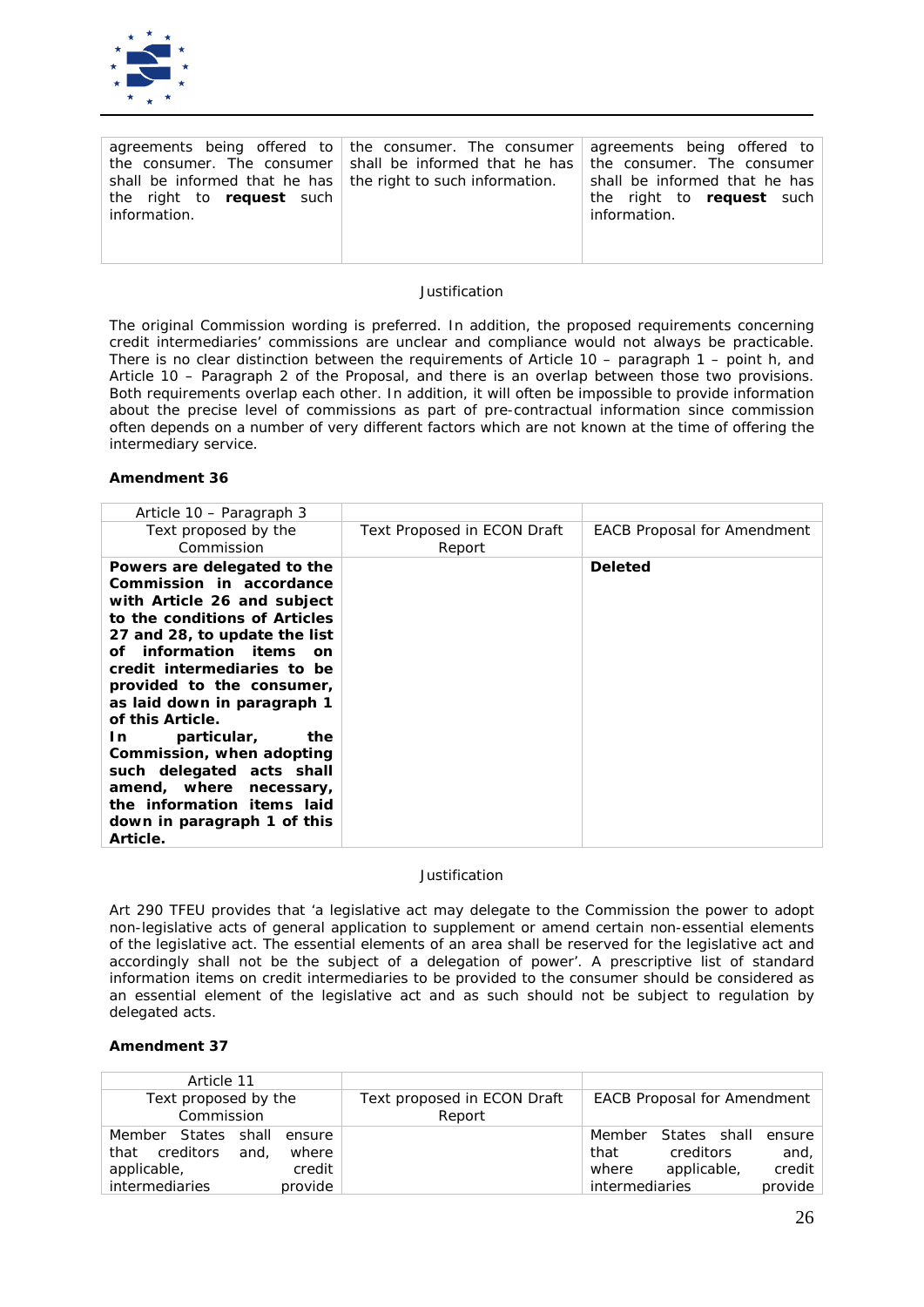

| adequate explanations to the        | adequate explanations to the        |
|-------------------------------------|-------------------------------------|
| consumer on the proposed            | consumer in order to place the      |
| credit<br>agreement(s)<br>and       | consumer in a position enabling     |
| any ancillary service(s), in        | him to assess whether the           |
| order to place the consumer in      | proposed credit agreement is        |
| a position enabling him to          | adapted to his needs and            |
| assess whether the proposed         | financial situation. An adequate    |
| credit agreements are adapted       | explanation shall include the       |
| to his needs and financial          | provision<br>of<br>personalised     |
| situation.<br>An<br>adequate        | information<br>the<br>on            |
| explanation shall include the       | characteristics of the credits on   |
| provision<br>οf<br>personalised     | offer, without<br>however           |
| information<br><sub>on</sub><br>the | formulating<br>any                  |
| characteristics of the credits on   | recommendation.                     |
| without<br>offer,<br>however        | Such adequate explanations          |
| formulating<br>any                  | shall include an explanation of     |
| recommendation.<br>Creditors        | information and<br>the<br>terms     |
| where<br>applicable,<br>and,        | included in the pre-contractual     |
| credit intermediaries shall         | information to be provided in       |
| accurately assess the level         | accordance with Articles 9 and      |
| knowledge<br>οf<br>and              | 10 and of the consequences          |
| experience with credit of           | that concluding<br>the<br>credit    |
| the consumer by any means           | agreement may have for the          |
| necessary so as to enable           | consumer,<br>including<br>in<br>the |
| creditor<br>the<br>the<br><b>or</b> | event of default in payment by      |
| intermediary to determine           | the consumer.                       |
| the level of explanations to        |                                     |
| be given to the consumer            |                                     |
| and<br>adjust<br>such               |                                     |
| explanations accordingly.           |                                     |
| Such adequate explanations          |                                     |
| shall include an explanation of     |                                     |
| information and terms<br>the        |                                     |
| included in the pre-contractual     |                                     |
| information to be provided in       |                                     |
| accordance with Articles 9 and      |                                     |
| 10 and of the consequences          |                                     |
| that concluding<br>the<br>credit    |                                     |
| agreement may have for the          |                                     |
| including<br>consumer,<br>in the    |                                     |
| event of default in payment by      |                                     |
| the consumer.                       |                                     |
|                                     |                                     |

The obligation of the lenders to 'assess the level of knowledge and experience with credit of the *consumer by any means necessary (...) to determine the level of explanations to be given to the consumer and adjust such explanations accordingly' is driven by the requirement of Art 19 of Directive 2004/39/EC on markets in financial instruments to assess client's knowledge and experience in investment field when providing investment advice. While in the investment field it is the client (investor) who bares the risk and it is in his own interest to provide all the relevant information, this is not the case with regards to borrowers. In addition, the requirement to use 'any means necessary' would be completely out of proportion and is totally open-ended as to the responsibility of the lender; it also remains unclear how such an assessment could be performed by lenders (it would not be reasonable to expect that banks organise testing for their clients). The wording of Art 11 of the proposed Directive should be aligned with the wording of Art 5(6) CCD.*

|                      | Amendment 116               |                             |
|----------------------|-----------------------------|-----------------------------|
| Text proposed by the | Text proposed in ECON Draft | Proposal for EACB Amendment |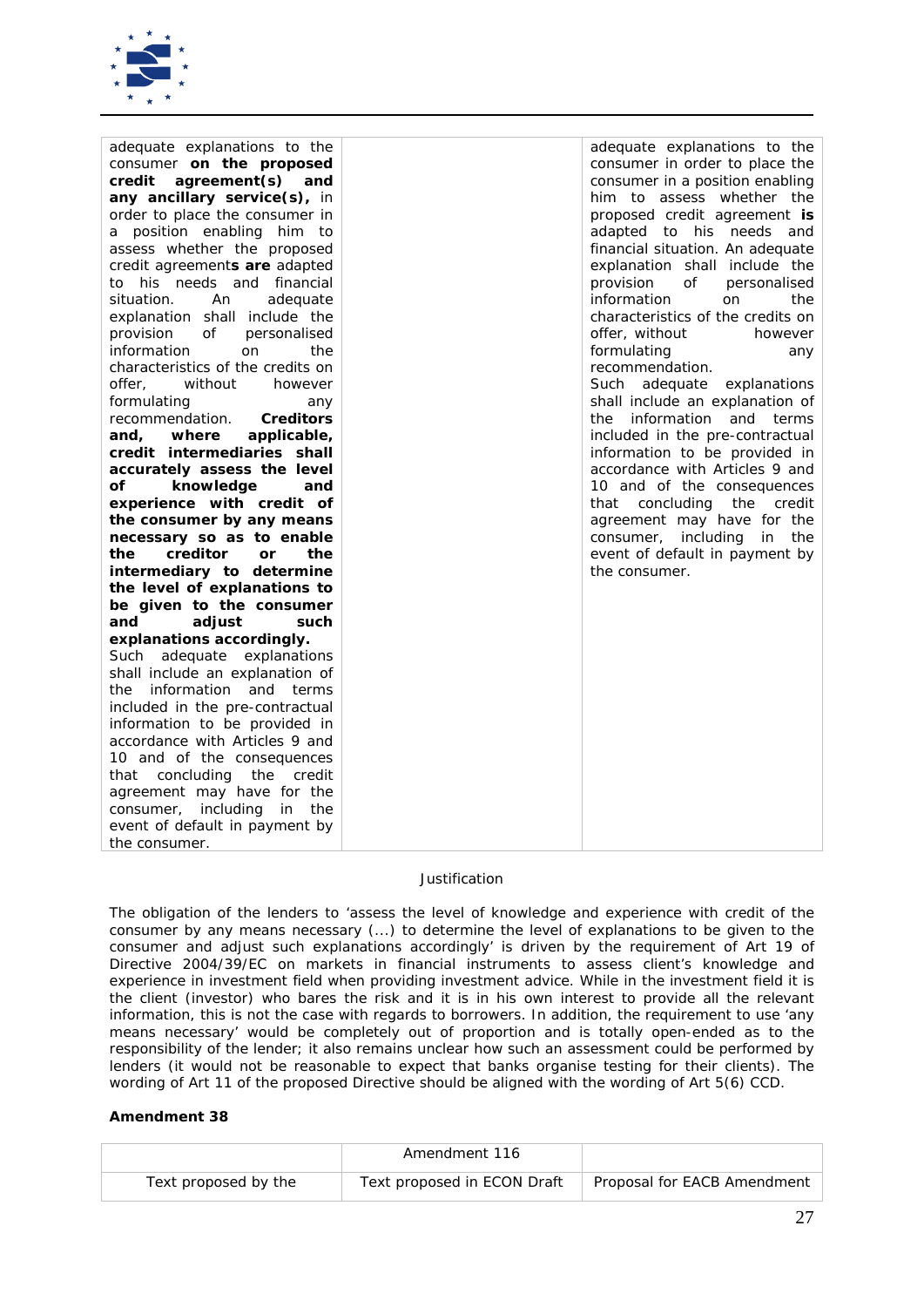

| Commission | Report                                                                                                                                                                               |                                                                                                                                   |
|------------|--------------------------------------------------------------------------------------------------------------------------------------------------------------------------------------|-----------------------------------------------------------------------------------------------------------------------------------|
|            | 2а.<br>negative amortisation shall negative amortisation shall<br>be included in the total loan $\vert$ be included in the total loan<br>the<br>used<br>in<br>amount<br>calculation. | Any potential for <del>2a. Any potential for</del><br><del>amount used -</del><br><del>the</del><br>π.<br><del>calculation.</del> |

*This potential for negative amortisation is not known at the pre-contractual stage.*

## **CHAPTER IV**

### **Amendment 39**

| Article 12 – Paragraph 5                                                                                                                                                                                                                                                                                                                                                                                                                                                                                                                                                                                                                                                                                                   |                                              |                                    |
|----------------------------------------------------------------------------------------------------------------------------------------------------------------------------------------------------------------------------------------------------------------------------------------------------------------------------------------------------------------------------------------------------------------------------------------------------------------------------------------------------------------------------------------------------------------------------------------------------------------------------------------------------------------------------------------------------------------------------|----------------------------------------------|------------------------------------|
| Text proposed by the<br>Commission                                                                                                                                                                                                                                                                                                                                                                                                                                                                                                                                                                                                                                                                                         | <b>Text Proposed in ECON Draft</b><br>Report | <b>EACB Proposal for Amendment</b> |
| Powers are delegated to the<br>in accordance<br>Commission<br>with Article 26 and subject<br>to the conditions of Articles<br>27 and 28, to amend the<br>formula and the assumptions<br>used to calculate the annual<br>percentage rate of charge as<br>set out in Annex I.<br>The Commission shall, when<br>adopting such<br>delegated<br>amend,<br>where<br>acts, contracts and a<br>necessary, the formula or<br>assumptions laid down in<br>Annex I, in particular if the<br>assumptions set out in this<br>Article and in Annex I do<br>not suffice to calculate the<br>annual percentage rate of<br>charge in a uniform manner<br>or are not adapted any<br>the commercial<br>to<br>more<br>situation at the market. |                                              | <b>Deleted</b>                     |

## *Justification*

*The formula and the assumptions used to calculate the annual percentage rate of charge should not be subject to regulation by delegated acts. In case of delegated acts there is no proper consultation of relevant stakeholders. If APRC is to be a useful tool for comparison, it should be ensured that it is stable and not exposed to change at any time. In addition, regular adjustments would mean significant costs for banks. Further, Art 290 TFEU provides that 'a legislative act may delegate to the Commission the power to adopt non-legislative acts of general application to supplement or amend certain non-essential elements of the legislative act. The essential elements of an area shall*  be reserved for the legislative act and accordingly shall not be the subject of a delegation of *power'.* 

## **CHAPTER V**

| Article 14 – paragraph 1                    | Amendment 120                         |                                    |
|---------------------------------------------|---------------------------------------|------------------------------------|
| Text proposed by the European<br>Commission | Text proposed in ECON Draft<br>Report | <b>EACB Proposal for Amendment</b> |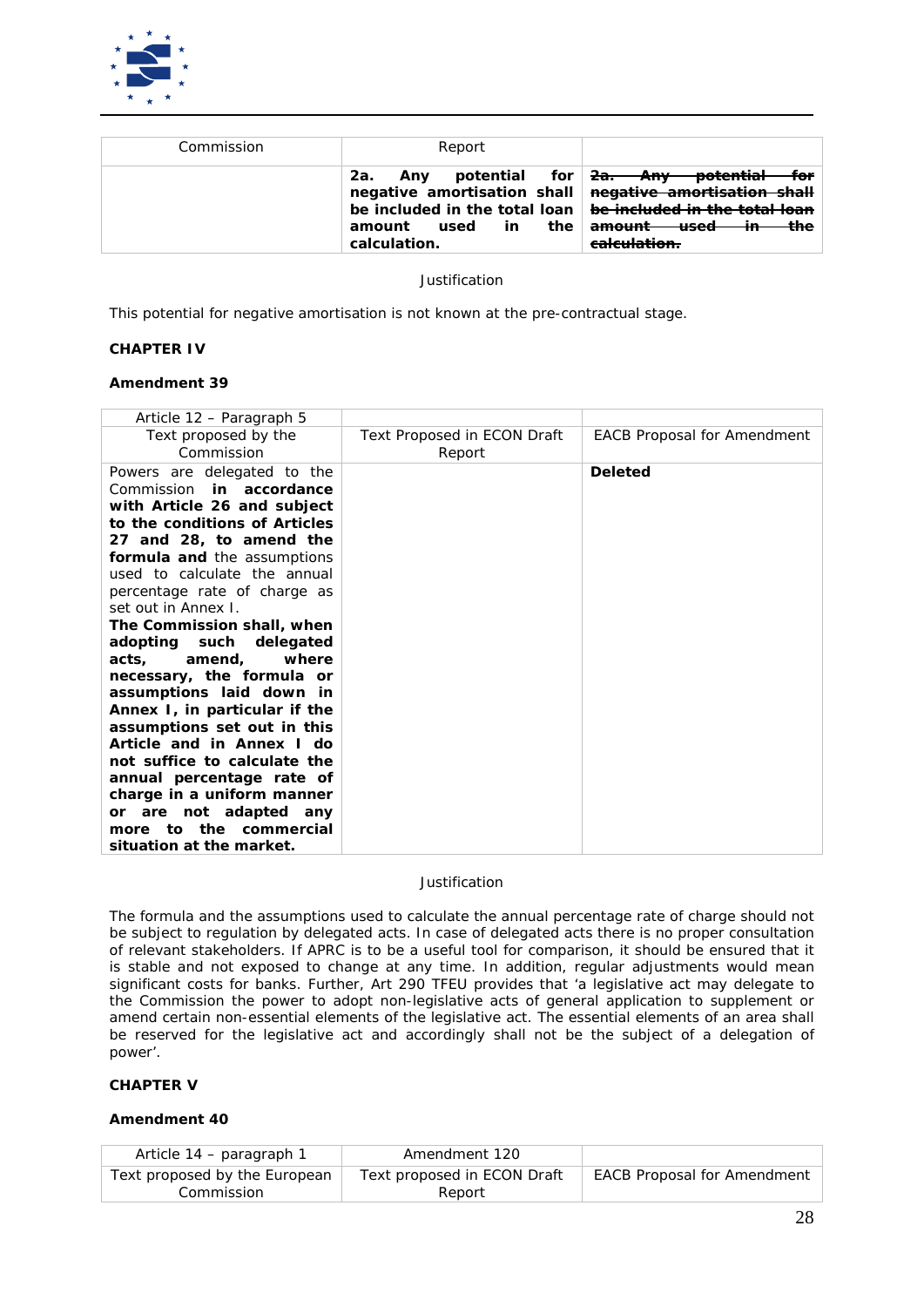

*The specific criteria of creditworthiness assessment should not be prescribed in detail at EU level and individualised, personal approach to lending granting decision must be ensured. A more general regulation coupled with the general definition of creditworthiness in Art 3(o) of the proposed Directive would be a more appropriate approach. A legal obligation to assess borrowers' creditworthiness already exists at banking supervisory level. This supervisory level is fully adequate and any attempt to tackle creditworthiness within the categories of civil law would lead to an extensive, and in large part unjustified, litigation.*

*While it is not the case that creditworthiness would be assessed entirely based on automatic processes, neither of the various elements used as tools for carrying out the assessment, including credit scoring, should not be prohibited* per se.

|                               | Amendment 121<br>Article 14 – Paragraph 1a(new) |                                                            |
|-------------------------------|-------------------------------------------------|------------------------------------------------------------|
| Text proposed by the European | Text proposed in ECON Draft                     | <b>EACB Proposal for Amendment</b>                         |
| Commission                    | Report                                          |                                                            |
|                               |                                                 | 1a. Member States shall <del>1a. Member States shall</del> |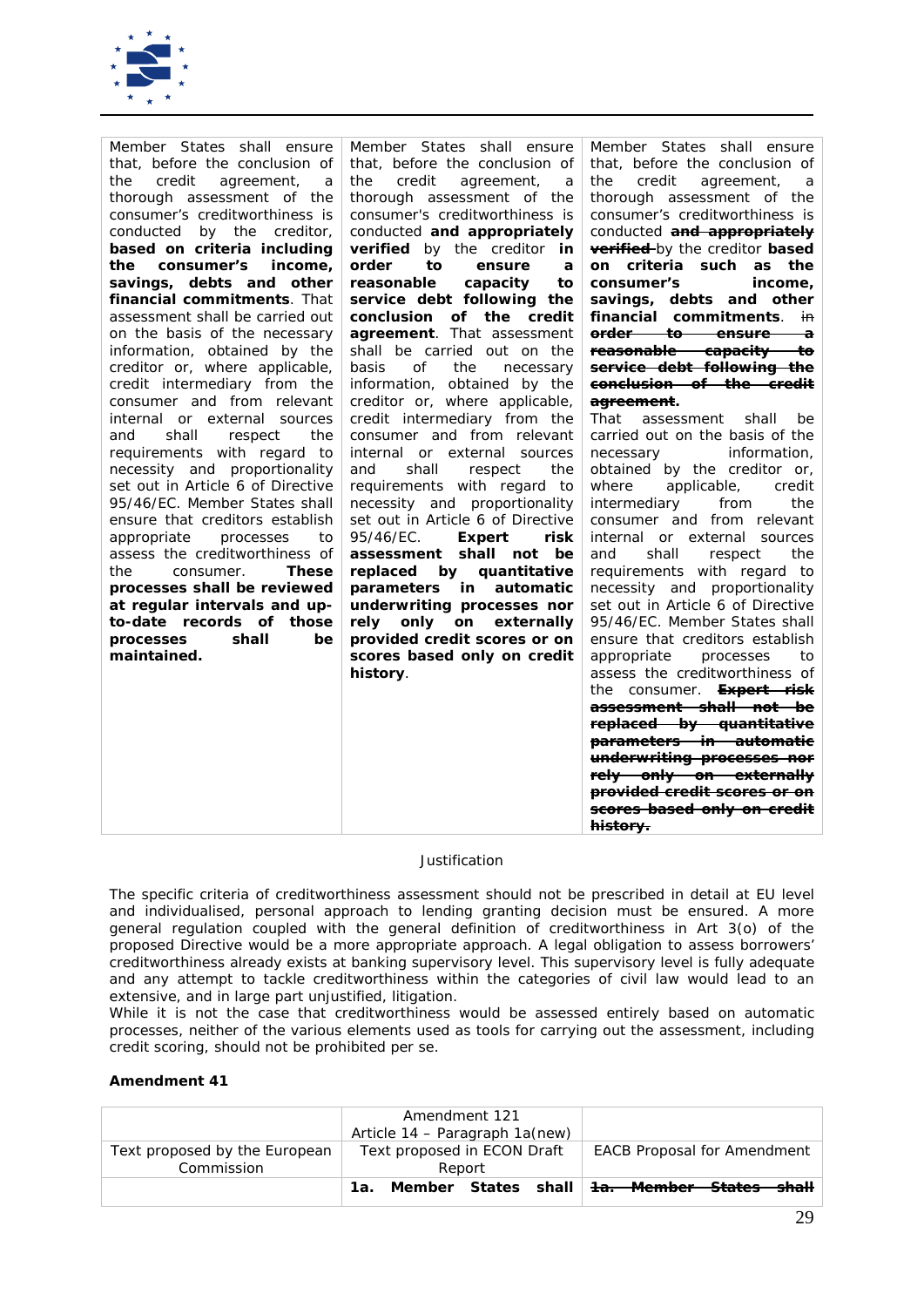

| ensure that the assessment              | <del>ensure that the assessment</del>          |
|-----------------------------------------|------------------------------------------------|
| of creditworthiness shall be            | of creditworthiness shall be                   |
| applied<br>without                      | applied without                                |
| discrimination<br>loans<br>to           | <del>discrimination to loans</del>             |
| relating<br>to<br>residential           | relating to residential                        |
| immovable property located              | immovable property located                     |
| within their territory and              | within their territory and                     |
| shall include at least the              | <del>shall include at least the</del>          |
| following criteria:                     | following criteria:                            |
| (a) the assessment shall                | (a) the assessment shall                       |
| not allow any reliance on an            | not allow any reliance on an                   |
| increase in the value of the            | <del>increase in the value of the</del>        |
| property as a means of                  | property as a means of                         |
| repaying the loan;                      | repaying the loan;                             |
| (b) the assessment shall be             | (b) the assessment shall be                    |
| made on the basis of the                | <del>made on the basis of the</del>            |
| consumer's<br>current<br>net            | <del>consumer's current net</del>              |
| disposable income, taking               | <del>disposable income, taking</del>           |
| account of social benefits,             | account of social benefits,                    |
| debts and other financial               | <del>debts and other financial</del>           |
| commitments as<br>well as               | <del>commitments as well as</del>              |
| foreseeable changes due to              | <del>foreseeable changes due to</del>          |
| retirement during the term              | retirement during the term                     |
| of the loan;<br>where<br>the            | <del>of the loan; where the</del>              |
| assessment relates to<br>$\overline{a}$ | <del>assessment relates to a</del>             |
| credit<br>agreement<br>under            | eredit agreement under                         |
| which the borrower will not             | <del>which the borrower will not</del>         |
| occupy the property and                 | occupy the property and                        |
| which allows the borrower               | which allows the borrower                      |
| rent<br>the<br>to<br>property,          | to rent the property,                          |
| Member States may allow                 | <del>Member States may allow</del>             |
| creditors to take account of            | <del>creditors to take account of</del>        |
| reasonable projected rental             | <del>reasonable projected rental</del>         |
| income in carrying out the              | <del>income in carrying out the</del>          |
| creditworthiness                        | <del>creditworthiness-</del>                   |
| assessment;                             | <del>assessment:</del>                         |
| (c) the assessment shall be             | (e) the assessment shall be                    |
| realistic<br>based<br><b>on</b><br>a    | based on a realistic                           |
| οf<br>the<br>assessment                 | <del>assessment of a</del><br><del>the</del>   |
| repayment amount which                  | repayment amount which                         |
| shall be sufficient to repay            | shall be sufficient to repay                   |
| the debt by final maturity at           | <del>the debt by final maturity at</del>       |
| fully indexed<br>rate<br>the            | the fully indexed rate                         |
| assuming a fully amortising             | assuming a fully amortising                    |
| repayment schedule and of               | repayment schedule and of                      |
| the repayment<br>structure              | the repayment structure                        |
| shall<br>which<br>include               | <del>which shall</del><br><del>- include</del> |
| foreseeable changes arising             | foreseeable changes arising                    |
| from the structure of the               | <del>from the structure of the</del>           |
| product, an allowance for               | product, an allowance for                      |
| adjustable<br>increases<br>in           | increases in adjustable                        |
| rates where such increases              | <del>rates where such increases</del>          |
|                                         |                                                |
| are permitted under<br>the              | are permitted under the                        |
| credit<br>agreement,<br>and             | eredit agreement, and                          |
| where<br>applicable<br>an               | where applicable<br><del>an-</del>             |
| allowance for the impact of             | allowance for the impact of                    |
| amortization<br>negative<br>on          | negative amortization on                       |
| subsequent payments.                    | subsequent payments.                           |
|                                         |                                                |

*The specific criteria of creditworthiness assessment should not be imposed at EU level. A more*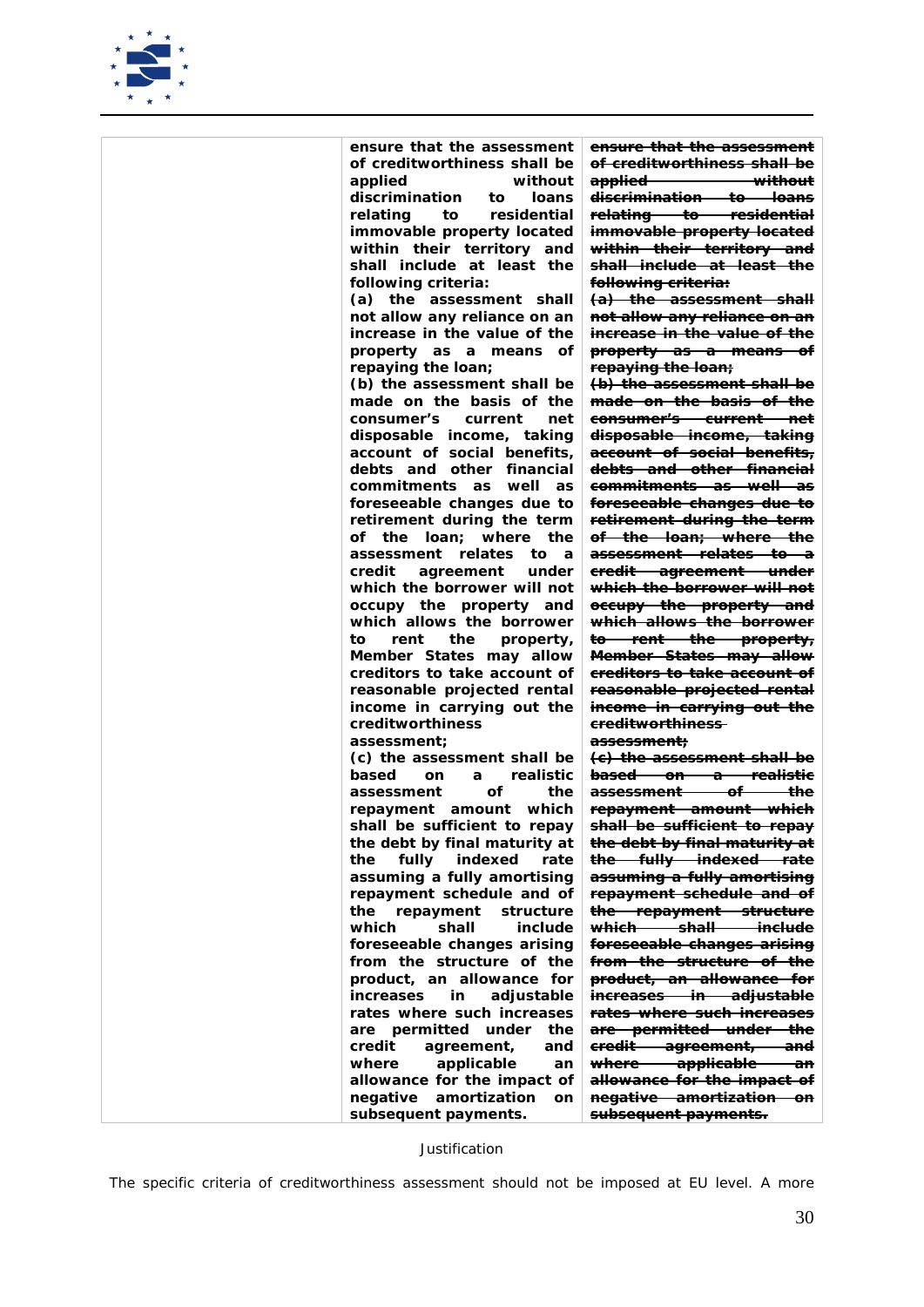

*general regulation coupled with the general definition of creditworthiness in Art 3(o) of the proposed Directive would be a more appropriate approach. A legal obligation to assess borrowers' creditworthiness already exists at banking supervisory level. This supervisory level is fully adequate and any attempt to tackle creditworthiness within the categories of civil law would lead to an extensive, and in large part unjustified, litigation.*

## **Amendment 42**

| Text proposed by the European<br>Commission | Amendment 122<br>Article 14 - Paragraph 1b(new)<br>Text proposed in ECON Draft<br>Report                                                                                                                                                                                                                           | <b>EACB Proposal for Amendment</b>                                                                                                                                                                                                                                                                                 |
|---------------------------------------------|--------------------------------------------------------------------------------------------------------------------------------------------------------------------------------------------------------------------------------------------------------------------------------------------------------------------|--------------------------------------------------------------------------------------------------------------------------------------------------------------------------------------------------------------------------------------------------------------------------------------------------------------------|
|                                             | 1b. Member States shall<br>that<br>creditors<br>ensure<br>establish<br>appropriate<br>processes to verify<br>the<br>information referred to in<br>the previous paragraph.<br>Those processes shall be<br>reviewed<br>regular<br>at<br>up-to-date<br>intervals and<br>records thereof<br>shall<br>be<br>maintained. | <del>- Member -</del><br>عم <del>نمنک</del><br>$4b-$<br>ensure<br>establish<br><del>appropriate</del><br><del>verifv</del><br><del>processes</del><br><del>to</del><br>the<br><del>previous</del><br><del>paragraph.</del><br><del>Those processes</del><br><del>reviewed</del><br><del>regular</del><br>aτ<br>and |

### *Justification*

*The specific criteria of creditworthiness assessment should not be imposed at EU level. A more general regulation coupled with the general definition of creditworthiness in Art 3(o) of the proposed Directive would be a more appropriate approach. A legal obligation to assess borrowers' creditworthiness already exists at banking supervisory level. This supervisory level is fully adequate and any attempt to tackle creditworthiness within the categories of civil law would lead to an extensive, and in large part unjustified, litigation.*

# **Amendment 43**

| Article 14 - Paragraph 2 -<br>Subparagraph (a)                                                                                                                                                                                     | Amendment 123                                                                                                                                                                                                                        |                                                                                                                                                                                                                                                    |
|------------------------------------------------------------------------------------------------------------------------------------------------------------------------------------------------------------------------------------|--------------------------------------------------------------------------------------------------------------------------------------------------------------------------------------------------------------------------------------|----------------------------------------------------------------------------------------------------------------------------------------------------------------------------------------------------------------------------------------------------|
| Text proposed by the European<br>Commission                                                                                                                                                                                        | Text proposed in ECON Draft<br>Report                                                                                                                                                                                                | <b>EACB Proposal for Amendment</b>                                                                                                                                                                                                                 |
| Where the assessment of<br>the<br>consumer's<br>creditworthiness results in<br>a negative prospect for his<br>ability to repay the credit<br>over the lifetime of the<br>credit<br>the \<br>agreement,<br>creditor refuses credit. | Where the assessment of the<br>consumer's creditworthiness<br>results in a negative prospect<br>for his ability to meet his debt<br><b>obligations</b> over the lifetime<br>of the credit agreement, the<br>creditor refuses credit. | Where the assessment of the<br>creditworthiness<br><del>consumer's</del><br>results in a negative prospect<br>for his ability to meet his debt<br><b>obligations</b> over the lifetime<br>of the credit agreement, the<br>creditor refuses credit. |

#### *Justification*

*Assessing creditworthiness is not an automated process but is carried out by co-operative banks on an individualised basis. In some circumstances a responsible lending decision can be made despite the creditworthiness assessment which at face value is negative. There are factors which can be taken into account by the lender which are not strictly speaking elements of creditworthiness assessment, such as third party surety or collateral. Another example of a situation where the granting of the loan could be looked favourably upon despite negative creditworthiness assessment could be granting a loan for the purpose of finishing the property which is used as collateral, in order to be able to sell that property. A proposition that in every case where the outcome of the creditworthiness assessment is negative, the lender is under the obligation to refuse credit is against an individualised, case-by-case approach to the lending decisions. Art 14(2)(a) is an*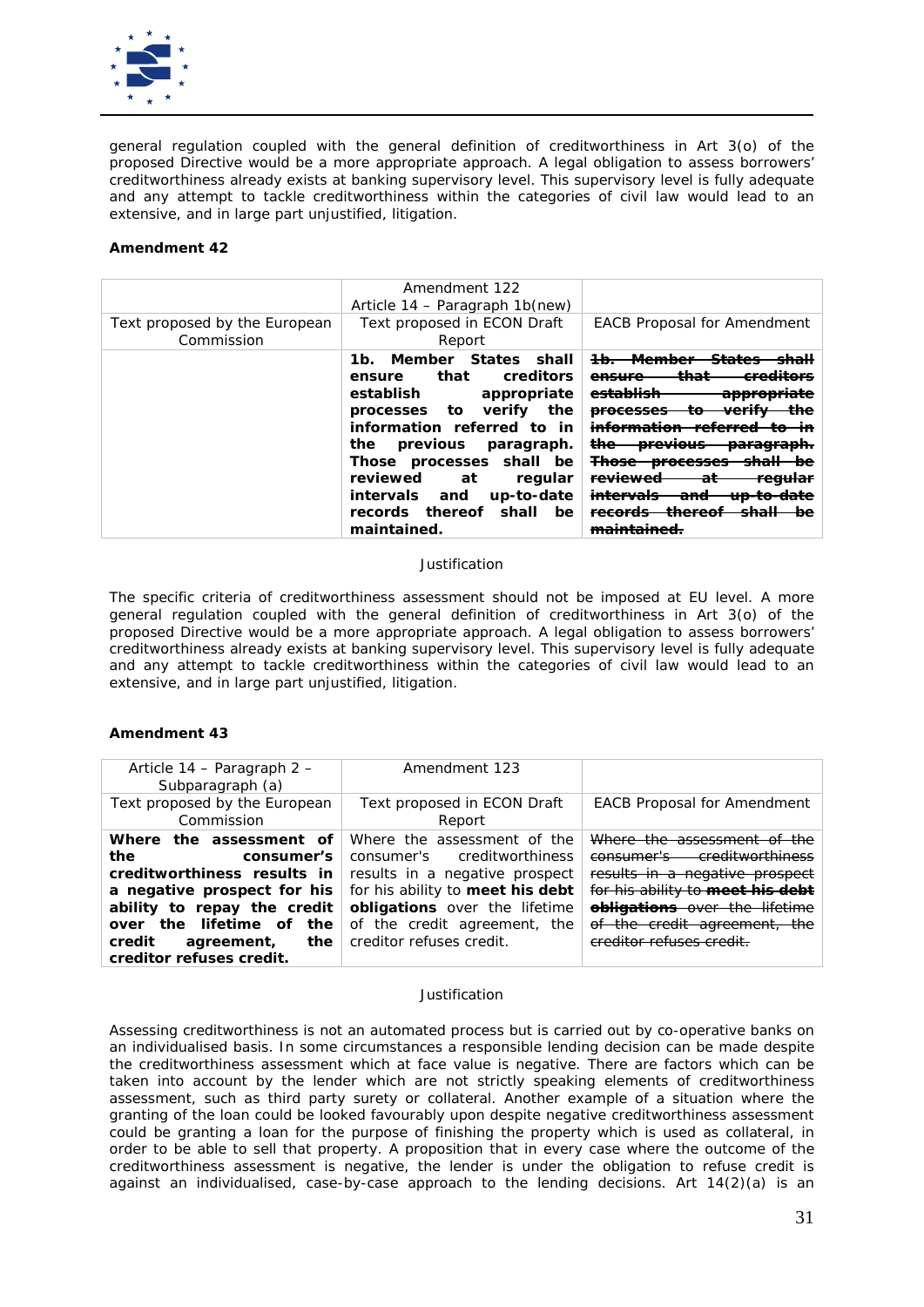

*unjustified and unnecessary intervention into the private autonomy of the contracting parties. Following the same logic, positive creditworthiness assessment should not constitute a right to credit.* 

## **Amendment 44**

| Article 14 – Paragraph 2 –<br>Subparagraph (b)                                                                                                                                           | Amendment 124                                                                                                                      |                                                                                                                                                           |
|------------------------------------------------------------------------------------------------------------------------------------------------------------------------------------------|------------------------------------------------------------------------------------------------------------------------------------|-----------------------------------------------------------------------------------------------------------------------------------------------------------|
| Text proposed by the European<br>Commission                                                                                                                                              | Text proposed in ECON Draft<br>Report                                                                                              | <b>EACB Proposal for Amendment</b>                                                                                                                        |
| Where the credit application<br>is rejected, the creditor<br><i>informs</i><br>consumer<br>the<br>immediately and without<br>charge of the reasons for for such rejection.<br>rejection. | Where the credit application is<br>rejected, the creditor informs<br>the consumer immediately and<br>free of charge of the reasons | Where the credit application is<br>rejected, the creditor informs<br>the consumer immediately and<br>free of charge of the reasons<br>for such rejection. |

### *Justification*

*The obligation for the creditor to inform the consumer of the reasons for rejection in case the loan is not granted creates a potential risk of consumers exploiting such information and tailor-making their consequent applications (i.e. adjusting their following loan applications in accordance with the received reasons for rejection presented by the previous lender). This could lead to an irresponsible borrowing behaviour where consumers receive loans under false pretences. In addition, such a requirement would remain in conflict with the freedom to contract and suggest a contrario a right to credit. Finally, in most cases, the rejection would be based on a combination of factors, including employment situation, level of indebtedness, etc., rather than for one, particular reason. In addition, rejection may be based on elements other than those related to creditworthiness assessment, such as e.g. Anti Money Laundering provisions, which banks are prohibited from communicating to consumers.* 

## **Amendment 45**

| Article 14 – Paragraph 2 –<br>Subparagraph (d)                                                                                                                                                                                                                                                                                                                                                                                           |                                       |                                                                                                                                                                                                                                                                            |
|------------------------------------------------------------------------------------------------------------------------------------------------------------------------------------------------------------------------------------------------------------------------------------------------------------------------------------------------------------------------------------------------------------------------------------------|---------------------------------------|----------------------------------------------------------------------------------------------------------------------------------------------------------------------------------------------------------------------------------------------------------------------------|
| Text proposed by the European<br>Commission                                                                                                                                                                                                                                                                                                                                                                                              | Text proposed in ECON Draft<br>Report | <b>EACB Proposal for Amendment</b>                                                                                                                                                                                                                                         |
| Where the credit application<br>is rejected on the basis of<br>the data contained, or lack<br>thereof, in a database that<br>has been consulted, the<br>informs<br>creditor<br>the<br>consumer immediately and<br>without charge of the name<br>of the database that was<br>consulted as well as of its<br>controller and of his right to<br>where<br>access and,<br>necessary, his right<br>to<br>rectify his data in that<br>database. |                                       | If the credit application is<br>rejected on the basis of<br>consultation of a database,<br>the creditor shall inform the<br>consumer immediately and<br>without charge of the result<br>of such consultation and of<br>particulars of<br>the<br>the<br>database consulted. |

## *Justification*

*The wording aligned with the provisions of Article 9 Paragraph 2 of the Directive 48/2008/EC on credit agreements for consumers (CCD). In addition, it should be born in mind that the Directive 95/46/EC of 24 October 1995 on the protection of individuals with regard to the processing of personal data and on free movement of such data already contains provisions applicable in this case.*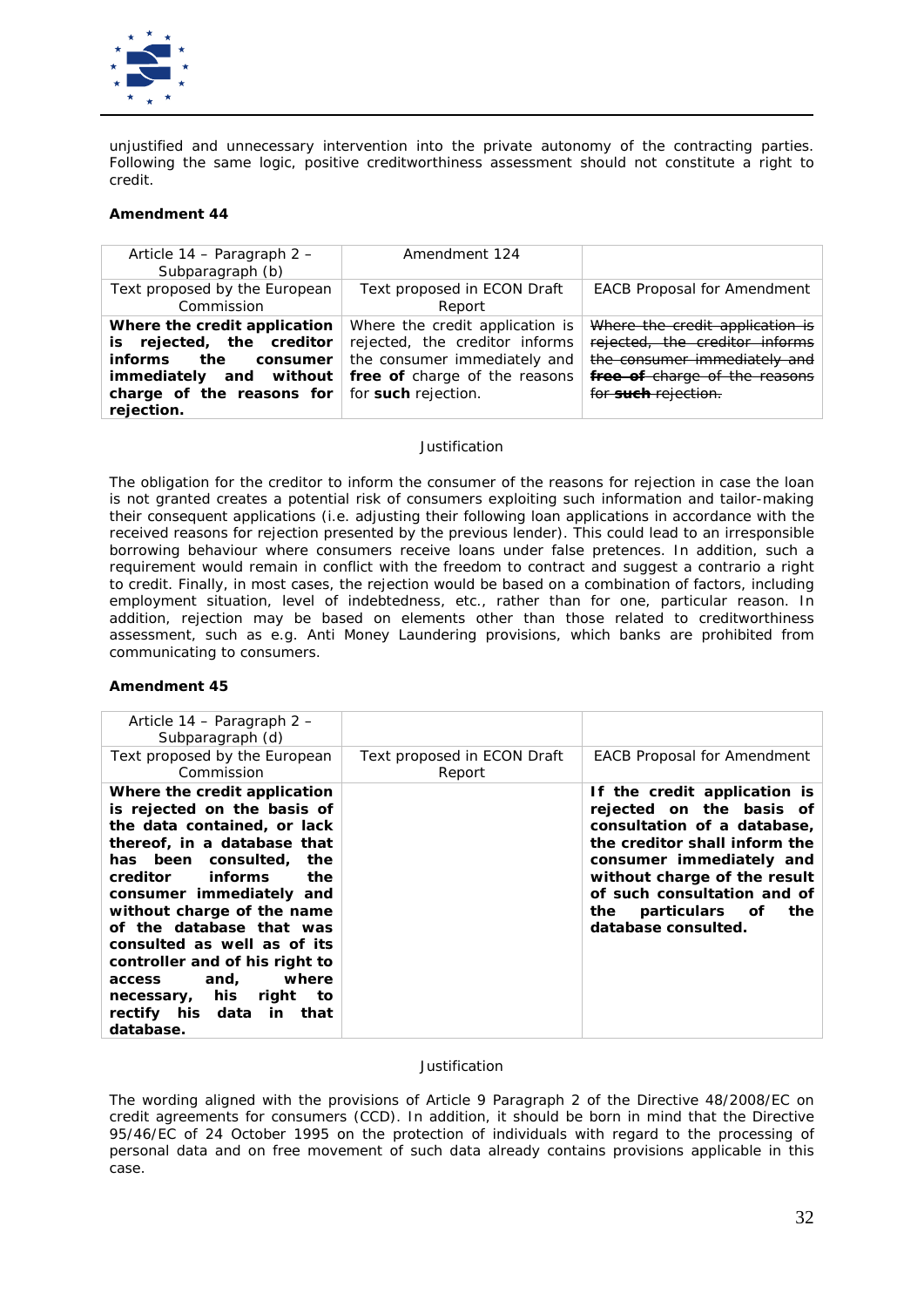

## **Amendment 46**

| Article 14 – Paragraph 2 –<br>Subparagraph (e)                                                                                                                                                                                                                                                                                                                                                                                                                                    | Amendment 125                         |                                    |
|-----------------------------------------------------------------------------------------------------------------------------------------------------------------------------------------------------------------------------------------------------------------------------------------------------------------------------------------------------------------------------------------------------------------------------------------------------------------------------------|---------------------------------------|------------------------------------|
| Text proposed by the European<br>Commission                                                                                                                                                                                                                                                                                                                                                                                                                                       | Text proposed in ECON Draft<br>Report | <b>EACB Proposal for Amendment</b> |
| Without prejudice to the<br>general right of access<br>contained in Article 12 of<br>Directive 95/46/EC,<br>the<br>where the application is<br>rejected on the basis of an<br>automated decision or a<br>decision based on methods<br>such as automated credit<br>scoring, the creditor<br>the<br><i>informs</i><br>consumer<br><i>immediately and</i><br>without<br>charge and that the creditor<br>explains the logic involved<br>in the automated decision<br>to the consumer. | Deleted.                              | Deleted.                           |

## *Justification*

*This provision is based on an incorrect assumption that a loan application could be rejected based purely on an automated decision. This in fact is not the practice of the co-operative banks, which take a more individualized approach to the lending decision, and would not refuse a loan based purely on an automated decision. Also, parameters involved in an automated decision are considered to be business secretes, and such internal decision processes should not have to be disclosed for competition reasons. In addition, Article 15 of the Data Protection Directive (95/46/EC) already prohibits all automated decisions based solely on consultation of databases. These requirements are not confined to automated lending decisions. Regardless of whether a credit agreement or some other type of contract is involved, this data protection regime establishes an EU-wide basis for handling automated decision processes.* 

## **Amendment 47**

| Article 14 – Paragraph 2 –<br>Subparagraph (f)                                                                    | Amendment 126                                                                                |                                                                                                                       |
|-------------------------------------------------------------------------------------------------------------------|----------------------------------------------------------------------------------------------|-----------------------------------------------------------------------------------------------------------------------|
| Text proposed by the European<br>Commission                                                                       | Text proposed in ECON Draft<br>Report                                                        | <b>EACB Proposal for Amendment</b>                                                                                    |
| The<br>the.<br>has<br>consumer<br>opportunity to request for the<br>reviewed<br>decision<br>be<br>to<br>manually. | The:<br>the<br>consumer<br>has<br>opportunity to request for the<br>decision to be reviewed. | the.<br><del>The -</del><br><del>has</del><br>concurmax<br>opportunity to request for the<br>decision to be reviewed. |

### *Justification*

*An obligation to review the negative decision raises concerns related to the issue of the implied right to credit, and would mean additional and unjustified red tape for banks.*

| Article 14 – Paragraph 4                                                                             |                                       |                                    |
|------------------------------------------------------------------------------------------------------|---------------------------------------|------------------------------------|
| Text proposed by the<br>Commission                                                                   | Text proposed in ECON Draft<br>Report | <b>EACB Proposal for Amendment</b> |
| Further to assessing<br>- a<br>consumer's<br>creditworthiness, Member<br>States shall ensure<br>that |                                       | <b>Deleted</b>                     |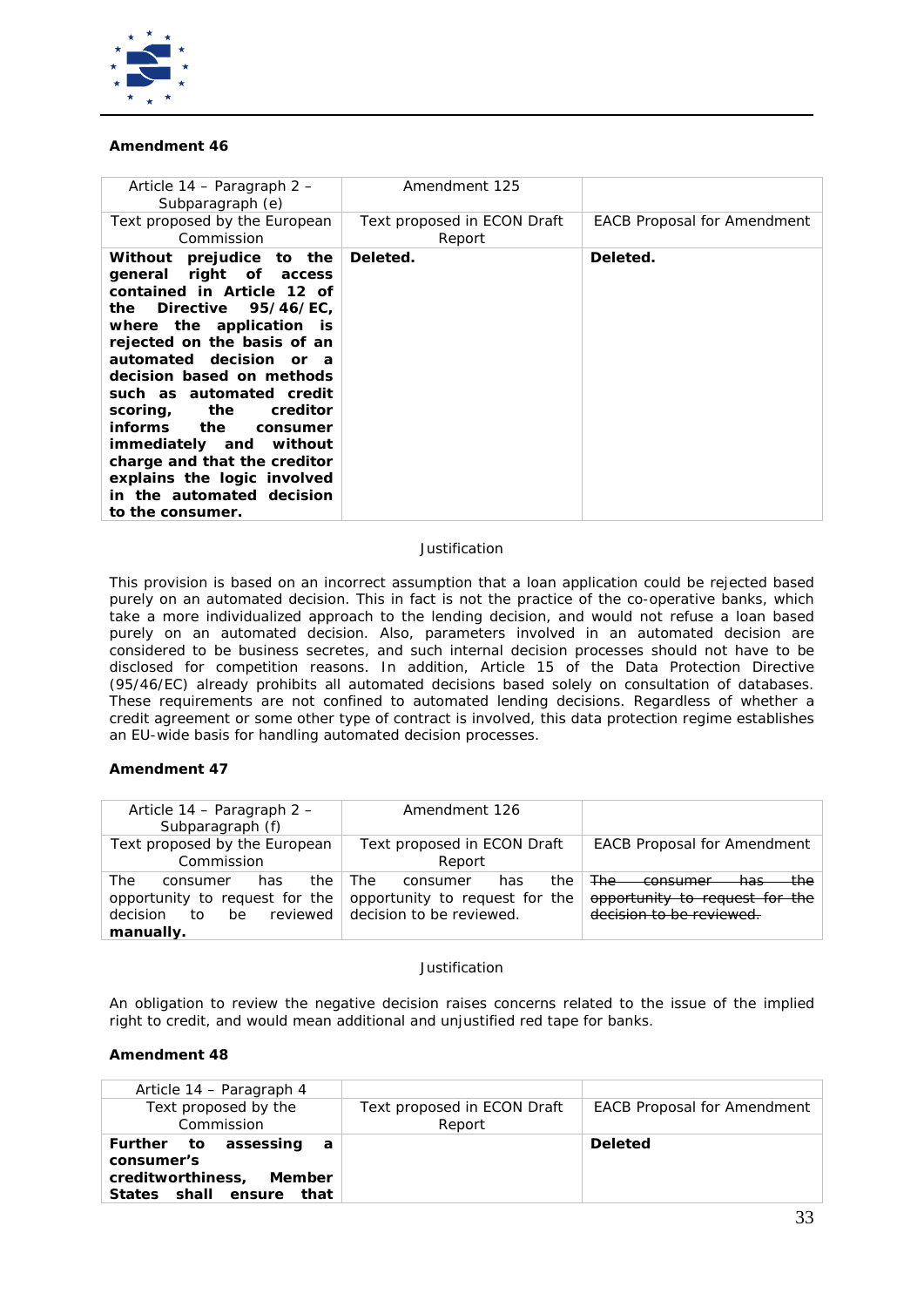

| <i>creditors</i><br>credit<br>and   |  |
|-------------------------------------|--|
| <i>intermediaries</i><br>obtain the |  |
| information<br>necessary            |  |
| regarding the consumer's            |  |
| personal<br>financial<br>and        |  |
| situation, his preferences          |  |
| and objectives and consider         |  |
| a sufficiently large number         |  |
| of credit agreements from           |  |
| their product range in order        |  |
| to identify products that are       |  |
| unsuitable<br>for<br>the<br>not     |  |
| consumer given his needs,           |  |
| situation<br>financial<br>and       |  |
| circumstances.<br>personal          |  |
| Such considerations shall be        |  |
| based on information that is        |  |
| up to date at that moment           |  |
| in time and on reasonable           |  |
| assumptions as to<br>the            |  |
| consumer's situation<br>over        |  |
| the term of the proposed            |  |
| credit agreement.                   |  |

*The draft Directive rightly classifies 'advice' as a separate service, different from the services provided by the lender or a tied credit intermediary to the borrower in the course of 'regular', nonadvised process of granting a loan. However, the distinction between those two types of services is not made clear in the proposed Directive. While it is logical that a 'recommendation of the most suitable agreements for the consumer's needs, financial situation and personal circumstances' is a part of the 'advice' (service as defined in Art 17), it is not logical to include a requirement for the lender/tied credit intermediary to 'identify products that are not unsuitable for the consumer given his needs, financial situation and personal circumstances' within the regular, non-advised loan granting process, as those belong to the separate service of 'advice'. Particularly, considering the potential liability aspects, the requirements Art 14(4) should not be part of the 'regular' loan granting process where no 'advice' is given, and therefore they cannot stand in the Directive as currently proposed by the Commission.*

| Article 14 – Paragraph 5                                                                                                                                                                                                                                                                                                                                                                                                                                                                                                                                                                                                                                                  |                                              |                                    |
|---------------------------------------------------------------------------------------------------------------------------------------------------------------------------------------------------------------------------------------------------------------------------------------------------------------------------------------------------------------------------------------------------------------------------------------------------------------------------------------------------------------------------------------------------------------------------------------------------------------------------------------------------------------------------|----------------------------------------------|------------------------------------|
| Text proposed by the<br>Commission                                                                                                                                                                                                                                                                                                                                                                                                                                                                                                                                                                                                                                        | <b>Text Proposed in ECON Draft</b><br>Report | <b>EACB Proposal for Amendment</b> |
| Powers are delegated to the<br>Commission in accordance<br>with Article 26 and subject<br>to the conditions of Articles<br>27 and 28, to specify and<br>amend the criteria to be<br>considered in the conduct<br>a creditworthiness<br>of the contract of the contract of the contract of the contract of the contract of the contract of the contract<br>Separate states of the contract of the contract of the contract of the contract of the contract of the contra<br>assessment as laid down in<br>paragraph 1 of this Article<br>and in ensuring that credit<br>products are not unsuitable<br>for the consumer as laid<br>down in paragraph 4 of this<br>Article. |                                              | <b>Deleted</b>                     |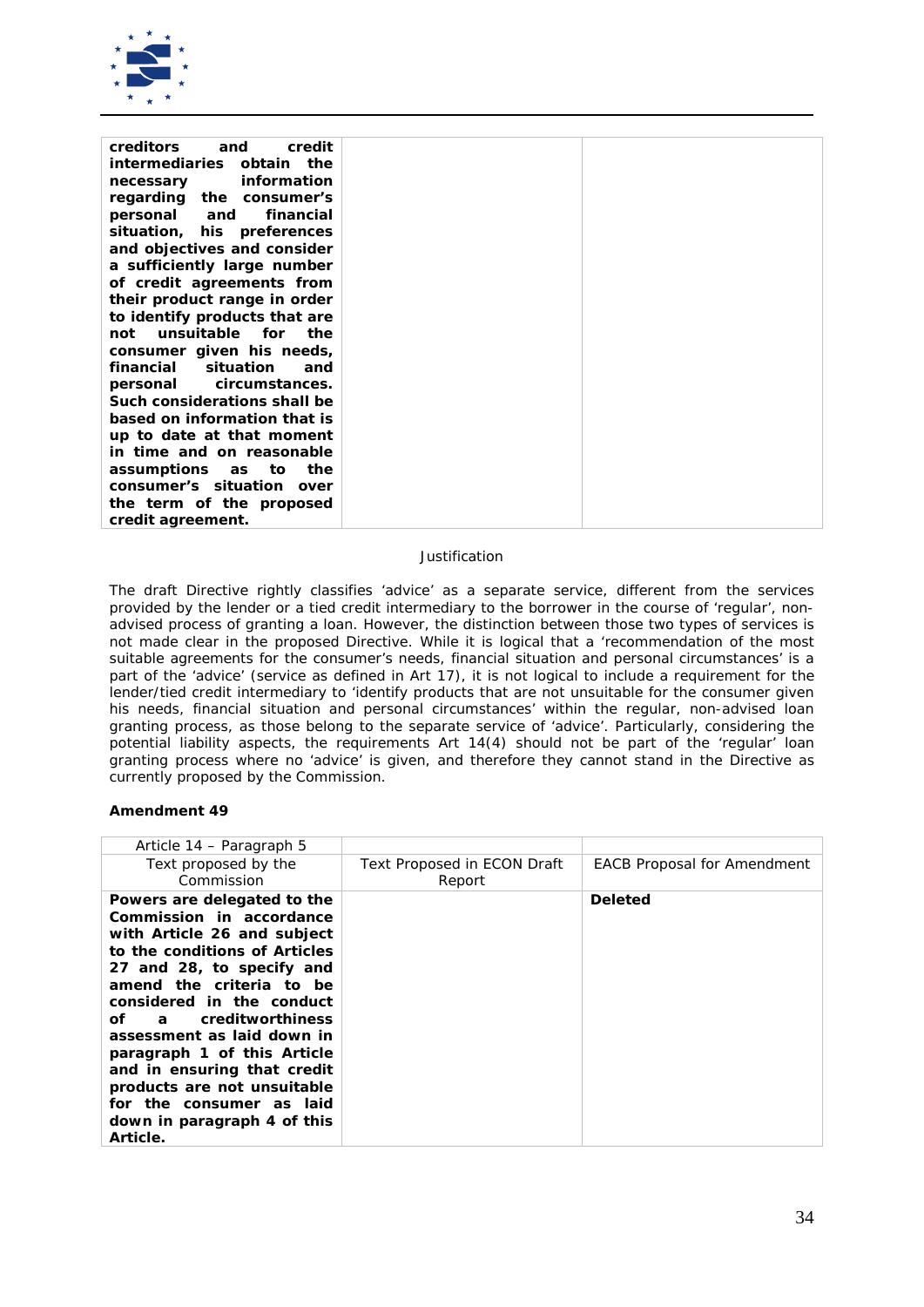

*Such details should not be prescribed at EU level. Art 290 TFEU provides that 'a legislative act may delegate to the Commission the power to adopt non-legislative acts of general application to supplement or amend certain non-essential elements of the legislative act. The essential elements of an area shall be reserved for the legislative act and accordingly shall not be the subject of a delegation of power'. A prescriptive list of criteria to be considered in the conduct of a creditworthiness assessment and in ensuring that credit products are not unsuitable for the consumer concern the very fundaments of this legislative act and as such should not be subject to regulation by delegated acts. Finally, under Article 14, Paragraph 1, it is the Member States that must ensure that creditors establish appropriate processes to assess the creditworthiness of the consumer. Specifying or amending such criteria by the Commission at EU level, as and when the Commission finds fit, would be superfluous and is not supported by the EACB.*

# **CHAPTER VI**

## **Amendment 50**

|                                             | Amendment 129<br>Article 16 1 a (new)                                                                                                                                                                                                                                                                                                                                                                                                                                                                                                                                                                                                                                                                     |                                                                                                                                                                                                                                                                                                                                                                                                                                                                                                                                                                                                                                                                                                                                                                                                                                            |
|---------------------------------------------|-----------------------------------------------------------------------------------------------------------------------------------------------------------------------------------------------------------------------------------------------------------------------------------------------------------------------------------------------------------------------------------------------------------------------------------------------------------------------------------------------------------------------------------------------------------------------------------------------------------------------------------------------------------------------------------------------------------|--------------------------------------------------------------------------------------------------------------------------------------------------------------------------------------------------------------------------------------------------------------------------------------------------------------------------------------------------------------------------------------------------------------------------------------------------------------------------------------------------------------------------------------------------------------------------------------------------------------------------------------------------------------------------------------------------------------------------------------------------------------------------------------------------------------------------------------------|
| Text proposed by the European<br>Commission | Text proposed in ECON Draft<br>Report                                                                                                                                                                                                                                                                                                                                                                                                                                                                                                                                                                                                                                                                     | <b>EACB Proposal for Amendment</b>                                                                                                                                                                                                                                                                                                                                                                                                                                                                                                                                                                                                                                                                                                                                                                                                         |
|                                             | Member States shall<br>1а.<br>ensure that consumers have<br>the right to access the<br>information obtained by the<br>from<br>databases.<br>lender<br>Where a consumer disputes<br>the<br>completeness<br>or<br>accuracy of any item of<br>information contained in a<br>database file on him and<br>notifies the database to that<br>effect, the database shall,<br>free of charge, conduct a<br>reasonable re-investigation<br>to determine whether the<br>disputed<br>information<br>is<br>inaccurate. It shall record<br>the<br>the<br>status<br>οf<br>information as disputed or<br>delete the item from the<br>credit report until the re-<br>investigation is concluded<br>and shall then make any | <del>1a. Member States shall</del><br><del>ensure that consumers have</del><br><del>the right to access</del><br>information obtained by the<br>lender from databases.<br>Where a consumer disputes<br><del>completeness</del><br><del>the</del><br>accuracy of any item<br><del>information contained in a</del><br><del>database file on him and</del><br>notifies the database to that<br>effect, the database shall,<br>free of charge, conduct a<br>reasonable re-investigation<br><del>-determine whether the</del><br><del>to</del><br><del>disputed information</del><br>-14<br><del>inaccurate. -</del><br><del>status</del><br><del>the</del><br>-əf<br><del>information as disputed</del><br><del>delete the item from</del><br><del>credit report until the re-</del><br>investigation is concluded<br>and shall then make any |
|                                             | necessary adjustments.                                                                                                                                                                                                                                                                                                                                                                                                                                                                                                                                                                                                                                                                                    | <del>necessary adjustments.</del>                                                                                                                                                                                                                                                                                                                                                                                                                                                                                                                                                                                                                                                                                                                                                                                                          |

*Justification*

*This is superfluous because these rights are already granted by the Directive 95/46/EC on the protection of individuals with regard to the processing of personal data and on the free movement of such data.* 

|                                             | Amendment 130<br>Article 16 – Paragraph 1 b<br>(new) |                                                                                                              |
|---------------------------------------------|------------------------------------------------------|--------------------------------------------------------------------------------------------------------------|
| Text proposed by the European<br>Commission | Text proposed in ECON Draft<br>Report                | <b>EACB Proposal for Amendment</b>                                                                           |
|                                             | adequate<br>that<br>ensure                           | 1b. Member States shall <del>1b. Member States shall</del><br><del>ensure that </del><br><del>adeauate</del> |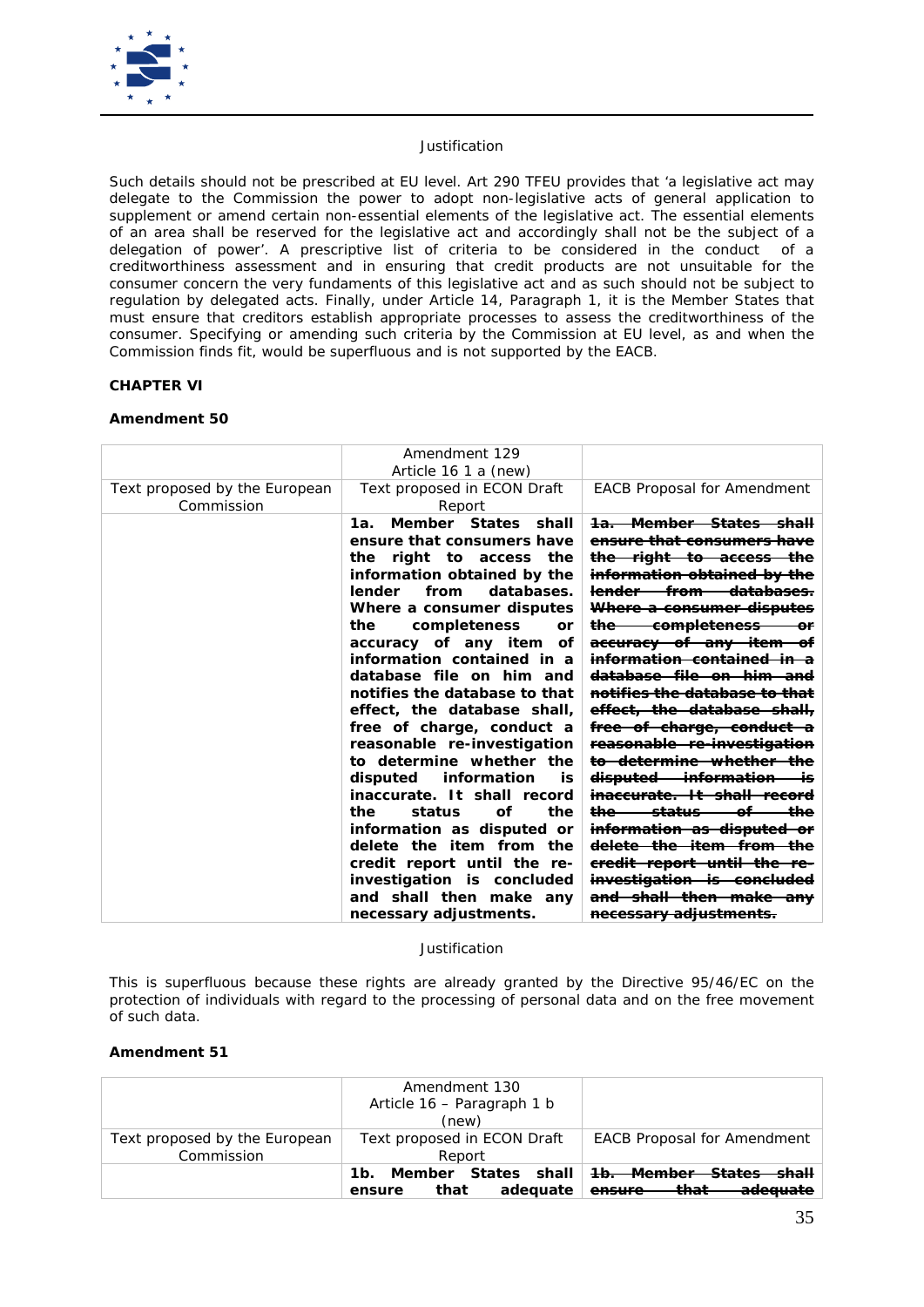

| compensation mechanisms<br>are in place if an adverse<br>decision not to grant a loan decision not to grant a loan | compensation mechanisms<br>are in place if an adverse<br>was taken by a credit was taken by a credit<br>institution on the basis of institution on the basis of |
|--------------------------------------------------------------------------------------------------------------------|-----------------------------------------------------------------------------------------------------------------------------------------------------------------|
| a credit  <br>provided by<br>register.                                                                             | an inaccurate credit report an inaccurate credit report<br><del>provided by a</del><br><del>- credit</del><br>register.                                         |

*It should be reminded that no 'right to credit' should be introduced, and that creditors – who bare significant risks – should always maintain the freedom to choose with whom they wish to enter into a contractual agreement.In any case, it is unclear as to who would have to compensate. Credit institutions must not be held responsible for the content of credit registers and therefore should not be targeted by this provision.*

### **Amendment 52**

| Article 16 – Paragraph 2                                                                                                                                                                                                                                                                                                                                                                                                                                                                                                               |                                              |                                    |
|----------------------------------------------------------------------------------------------------------------------------------------------------------------------------------------------------------------------------------------------------------------------------------------------------------------------------------------------------------------------------------------------------------------------------------------------------------------------------------------------------------------------------------------|----------------------------------------------|------------------------------------|
| Text proposed by the<br>Commission                                                                                                                                                                                                                                                                                                                                                                                                                                                                                                     | <b>Text Proposed in ECON Draft</b><br>Report | <b>EACB Proposal for Amendment</b> |
| Powers are delegated to the<br>Commission in accordance<br>with Article 26 and subject<br>to the conditions of Articles<br>27 and 28, to define<br>uniform credit registration<br>criteria and data processing<br>conditions to be applied to<br>the databases referred to in<br>paragraph 1 of this Article.<br>particular, such<br>In<br>delegated acts shall define<br>the registration thresholds<br>be applied to such<br>to<br>databases and shall provide<br>for agreed definitions for<br>key terms used by such<br>databases. |                                              | <b>Deleted</b>                     |

## *Justification*

*The EACB is in general against the use of "delegated acts" in this directive. This is mainly because the relevant stakeholders would not be consulted in the context of the decisions taken by the European Commission, who could – in the name of necessary adjustments - introduce changes when and as it pleases, with no impact assessment. This would create a situation of significant legal uncertainty.* 

## **CHAPTER VII**

| Article 17 - Paragraph 1 | Amendment 132                                                                                             |                                    |
|--------------------------|-----------------------------------------------------------------------------------------------------------|------------------------------------|
| Text proposed by the     | Text proposed in ECON Draft                                                                               | <b>EACB Proposal for Amendment</b> |
| Commission               | Report                                                                                                    |                                    |
|                          | For the purposes of this <b>Member States shall ensure</b> Member States shall ensure                     |                                    |
|                          | Directive, 'advice' constitutes a <b>that</b> advice is <b>provided as</b> a that advice is provided as a |                                    |
|                          | separate service from the separate service from the separate service from the                             |                                    |
|                          | granting of a credit. Such a granting of a credit <b>and that</b> granting of a credit and that           |                                    |
|                          | service can only be marketed $ $ such a service can only be such a service can only be                    |                                    |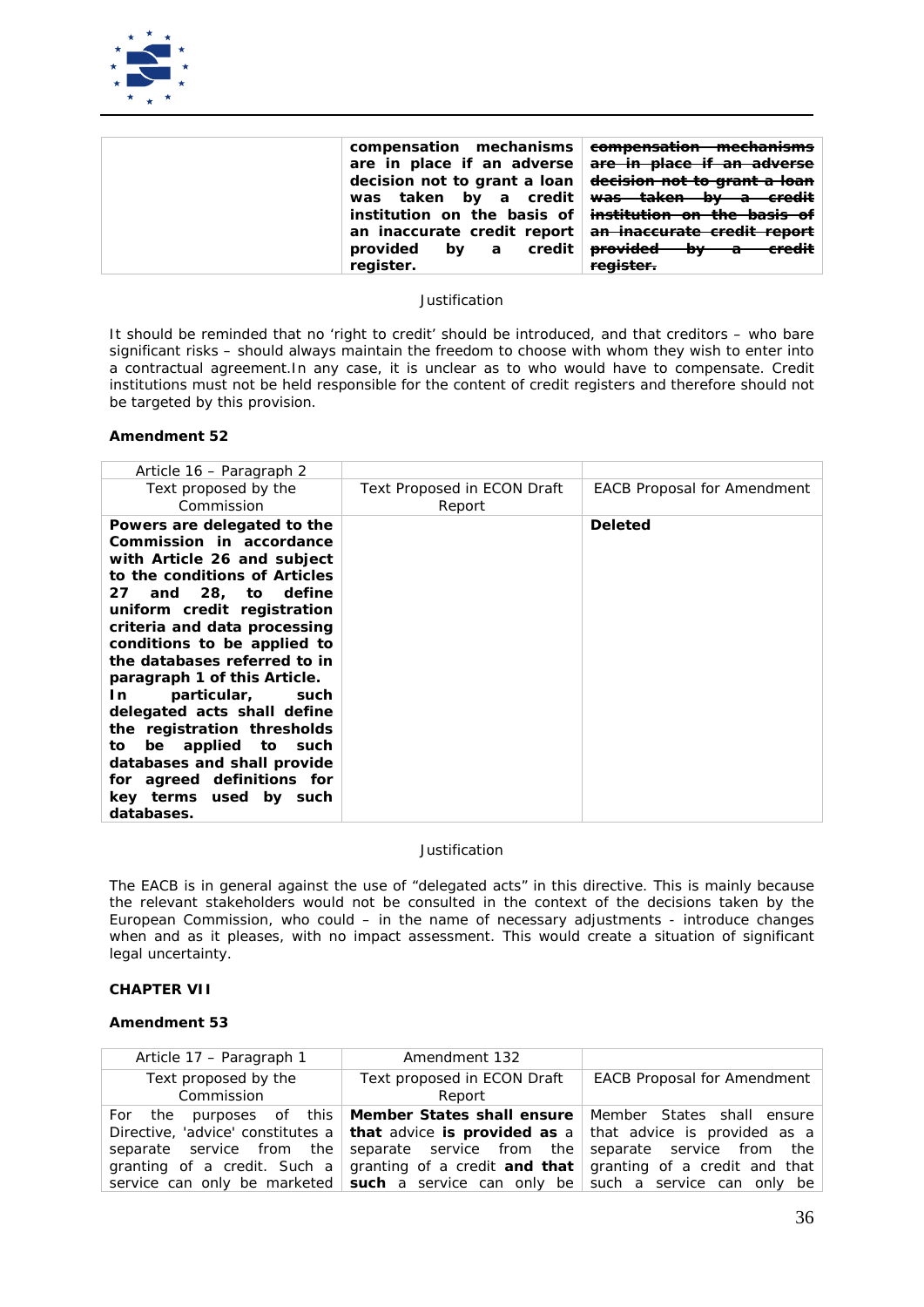

| the<br>advice<br>when<br>as<br>remuneration of the individual<br>the<br>service<br>providing<br>İS<br>transparent to the consumer. | marketed as advice when:<br>(a) the natural or legal<br>person providing the advice<br>is<br>appropriately<br>an<br>authorised creditor or credit<br><i>intermediary;</i><br>(b) the adviser has the<br>appropriate professional<br>competence; and<br>(c) the remuneration for the<br>service is transparent to the<br>and<br>explicitly<br>consumer<br>agreed with the consumer<br>before the provision of the<br>service. | marketed as advice when:<br><del>the natural</del><br><del>(a)</del><br><del>leqal</del><br>person providing the advice<br>İS.<br>an<br><del>appropriately</del><br><del>rised creditor or cre</del><br><del>intermediary;</del><br>$\theta$<br><del>adviser</del><br><del>appropriate</del><br><del>professional</del><br><del>competence; and</del><br><del>(a)</del><br>the remuneration for<br>service is transparent to<br>the<br>the consumer and <b>explicitly</b><br>agreed with the consumer<br>before the provision of the<br><del>service</del><br>(b)<br>the<br>consumer<br>İS<br>made aware of the fact that<br>he is receiving the separate<br>service of 'advice'. |
|------------------------------------------------------------------------------------------------------------------------------------|------------------------------------------------------------------------------------------------------------------------------------------------------------------------------------------------------------------------------------------------------------------------------------------------------------------------------------------------------------------------------------------------------------------------------|-----------------------------------------------------------------------------------------------------------------------------------------------------------------------------------------------------------------------------------------------------------------------------------------------------------------------------------------------------------------------------------------------------------------------------------------------------------------------------------------------------------------------------------------------------------------------------------------------------------------------------------------------------------------------------------|

*The proposal from the rapporteur rightly classifies 'advice' as a separate service, different from the services provided by the lender or a tied credit intermediary to the borrower in the course of 'regular', non-advised process of granting a loan. The obligations of the creditor and the grounds for potential liability of the creditor will be different in the regular, non-advised loan granting process and in the situation when the service of 'advice' is provided. It is imperative for the consumer to know if he has or not received a separate service of impartial 'advice'.*

| Article 17 – Paragraph 2                                                                                                           | Amendments 133-134<br>Article $17$ – paragraph 2 –<br>point - a (new)                                                                 |                                                                                                                                      |
|------------------------------------------------------------------------------------------------------------------------------------|---------------------------------------------------------------------------------------------------------------------------------------|--------------------------------------------------------------------------------------------------------------------------------------|
| Text proposed by the<br>Commission                                                                                                 | Text proposed in ECON Draft<br>Report                                                                                                 | <b>EACB Proposal for Amendment</b>                                                                                                   |
| Member<br>States shall<br>ensure<br>that the creditor or<br>credit                                                                 | Member States shall ensure<br>that:                                                                                                   | Member<br>States shall ensure<br>that:                                                                                               |
| intermediary<br>informs<br>the<br>consumer, in the context of a<br>given transaction, whether or<br>not advice is being or will be | (a)<br>the creditor<br>tied<br>or<br>intermediary<br>informs<br>the<br>consumer, in the context of a<br>given transaction, whether or | (a) the creditor or tied credit<br>intermediary<br>informs<br>the<br>consumer, in the context of a<br>given transaction, when advice |
| provided. This may be done<br>additional<br>through<br>pre-                                                                        | not advice is being provided.<br>the<br>creditor<br>Where<br><i>is</i>                                                                | is being or will be provided.<br><del>Where the creditor is</del>                                                                    |
| contractual information.                                                                                                           | providing advice, it shall                                                                                                            | providing advice, it shall                                                                                                           |
| Where advice is provided to                                                                                                        | provide the consumer prior                                                                                                            | provide the consumer prior                                                                                                           |
| consumers, in addition to the                                                                                                      | to the performance of the                                                                                                             | to the performance of the                                                                                                            |
| requirements set out in Articles                                                                                                   | service with the applicable                                                                                                           | service with the applicable                                                                                                          |
| 5 and 6, Member States shall                                                                                                       | information referred to in                                                                                                            | <del>information referred to in</del>                                                                                                |
| ensure that creditors and credit                                                                                                   | Article $10(1)$ ; and                                                                                                                 | <del>Article 10(1); and</del>                                                                                                        |
| intermediaries:                                                                                                                    | credit intermediaries<br>(b)                                                                                                          | <del>(b) credit intermediaries</del>                                                                                                 |
| (a) consider a sufficiently large                                                                                                  | which are not tied provide                                                                                                            | which are not tied provide                                                                                                           |
| number of credit agreements                                                                                                        | the consumer with advice.                                                                                                             | the consumer with advice.                                                                                                            |
| available on the market so as                                                                                                      | Where the conditions of                                                                                                               | <del>Where the conditions</del>                                                                                                      |
| to enable the recommendation                                                                                                       | paragraph 1, paragraph 2,                                                                                                             | paragraph 1, paragraph 2,                                                                                                            |
| the most suitable credit<br>Ωf                                                                                                     | points (a) and (b), and                                                                                                               | <del>points (a) and (b), and</del>                                                                                                   |
| agreements for the consumer's                                                                                                      | paragraph 2a are not met, a                                                                                                           | <del>paragraph 2a are not met, a</del>                                                                                               |
| needs, financial situation and                                                                                                     | personalised                                                                                                                          | personalised                                                                                                                         |
| personal circumstances;                                                                                                            | recommendation in relation                                                                                                            | recommendation in relation                                                                                                           |
| (b)<br>obtain<br>the<br>necessary                                                                                                  | to a credit agreement shall                                                                                                           | to a credit agreement shall                                                                                                          |
| information<br>regarding<br>the                                                                                                    | not be made to a consumer.                                                                                                            | not be made to a consumer.                                                                                                           |
| personal<br>consumer's<br>and                                                                                                      | 2a. Where advice is provided                                                                                                          | This may be done through                                                                                                             |
|                                                                                                                                    |                                                                                                                                       |                                                                                                                                      |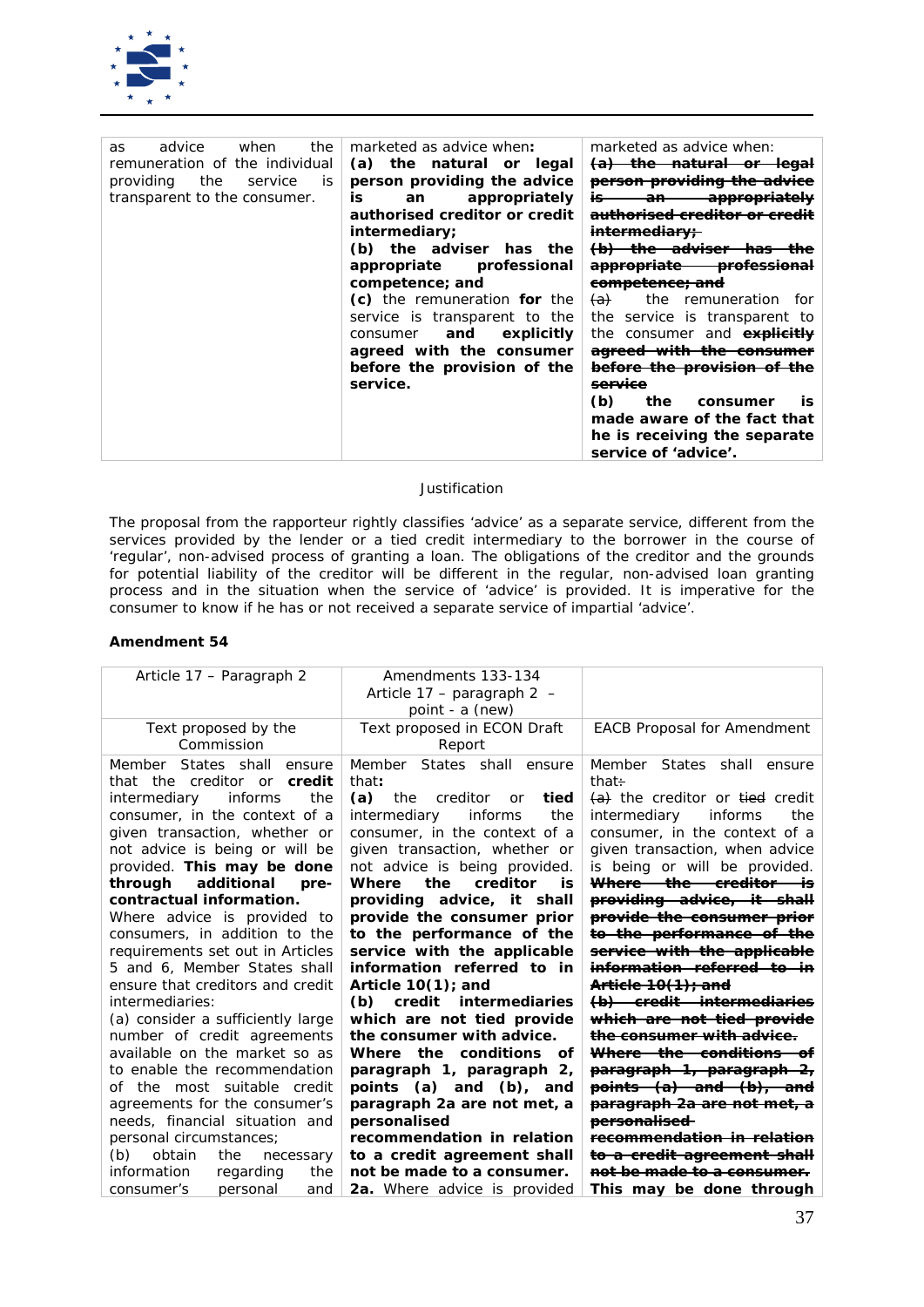

| situation,<br>financial<br>his                                                                                                                                                                                                                                                                                                                       | to consumers, in addition to                                                                                                                                                                                                                                                                                                                                                                                                                                                                                                                                                                                                                                                                                                                                                                                                                                                                                                                                                                                                                 | additional pre-contractual                                                                                                                                                                                                                                                                                                                                                                                                                                                                                                                                                                                                                                                                                                                                                                                                                                                                                                                                                                                                                                                                                                                                                                                                                                                                                                                                                                                                                                                                                          |
|------------------------------------------------------------------------------------------------------------------------------------------------------------------------------------------------------------------------------------------------------------------------------------------------------------------------------------------------------|----------------------------------------------------------------------------------------------------------------------------------------------------------------------------------------------------------------------------------------------------------------------------------------------------------------------------------------------------------------------------------------------------------------------------------------------------------------------------------------------------------------------------------------------------------------------------------------------------------------------------------------------------------------------------------------------------------------------------------------------------------------------------------------------------------------------------------------------------------------------------------------------------------------------------------------------------------------------------------------------------------------------------------------------|---------------------------------------------------------------------------------------------------------------------------------------------------------------------------------------------------------------------------------------------------------------------------------------------------------------------------------------------------------------------------------------------------------------------------------------------------------------------------------------------------------------------------------------------------------------------------------------------------------------------------------------------------------------------------------------------------------------------------------------------------------------------------------------------------------------------------------------------------------------------------------------------------------------------------------------------------------------------------------------------------------------------------------------------------------------------------------------------------------------------------------------------------------------------------------------------------------------------------------------------------------------------------------------------------------------------------------------------------------------------------------------------------------------------------------------------------------------------------------------------------------------------|
| preferences and objectives so<br>enable<br>to<br>the<br>as<br>of<br>recommendation<br>suitable<br>credit agreements. Such<br>an<br>assessment shall be based on<br>information that is up to date<br>at that moment in time and on<br>reasonable assumptions as to<br>the consumer's situation over<br>the term of the proposed credit<br>agreement. | the requirements set out in<br>Articles 5 and 6, Member<br><b>States</b><br>shall<br>that<br>ensure<br>creditors<br>and<br>credit<br>intermediaries:<br>$(-a)$ give their advice in the<br>consumer's best interest<br>and on the basis of an<br>objective and fair analysis;<br>(a) consider a sufficiently large<br>number of credit agreements<br>available on the market so as<br>to enable the recommendation<br>of the most suitable credit<br>agreements for the consumer's<br>needs, financial situation and<br>personal circumstances;<br>(b)<br>obtain<br>the<br>necessary<br>information<br>regarding<br>the<br>personal<br>consumer's<br>and<br>financial<br>situation,<br>his<br>preferences and objectives so<br>enable<br>the<br>to<br>as<br>recommendation of<br>suitable<br>credit agreements. Such an<br>assessment shall be based on<br>information that is up to date<br>at that moment in time and on<br>reasonable assumptions as to<br>the consumer's situation over<br>the term of the proposed credit<br>agreement. | <i>information.</i><br>2a. Where advice is provided<br>to consumers, in addition to<br>the requirements set out in<br>Articles 5 and 6, Member<br>States shall ensure that the<br>advice providers:<br>$\leftarrow$ a) creditors and credit<br>intermediaries give their advice<br>on the basis of an objective<br>and fair analysis;<br>(a) consider a sufficiently large<br>number of credit agreements:<br>available on the market so as<br>to enable the recommendation<br>of the most suitable credit<br>agreements for the consumer's<br>needs, financial situation and<br>personal circumstances:<br>(i) in their product range, in<br>case of advice provided by<br>creditors<br>(ii) in the product range of<br>creditors on behalf of which<br>the<br>and<br>under<br>full of<br>responsibility of which they<br>in case of<br>act,<br>advice<br>provided<br>tied<br>by<br><i>intermediaries</i><br>(iii)<br>available<br>the<br>on<br>market, in case of advice<br>provided<br>untied<br>by<br><i>intermediaries</i><br>(b)<br>obtain the necessary<br>information<br>regarding<br>the<br>personal<br>consumer's<br>and<br>financial<br>situation,<br>his<br>preferences and objectives so<br>enable<br>the<br>to<br>as<br>recommendation of suitable<br>credit agreements. Such an<br>assessment shall be based on<br>information that is up to date<br>at that moment in time and on<br>reasonable assumptions as to<br>the consumer's situation over<br>the term of the proposed credit<br>agreement. |

*A creditor providing a service of 'advice' should not be obliged to consider, and possibly recommend, to the consumer products of his competitors. Such interpretation co could potentially lead to reluctance of creditors to provide the service of 'advice' at all. Concerning the ECON proposed amendment 134, the obligation to act in consumer's best interest could lead to unlimited and incalculable liability for creditors.*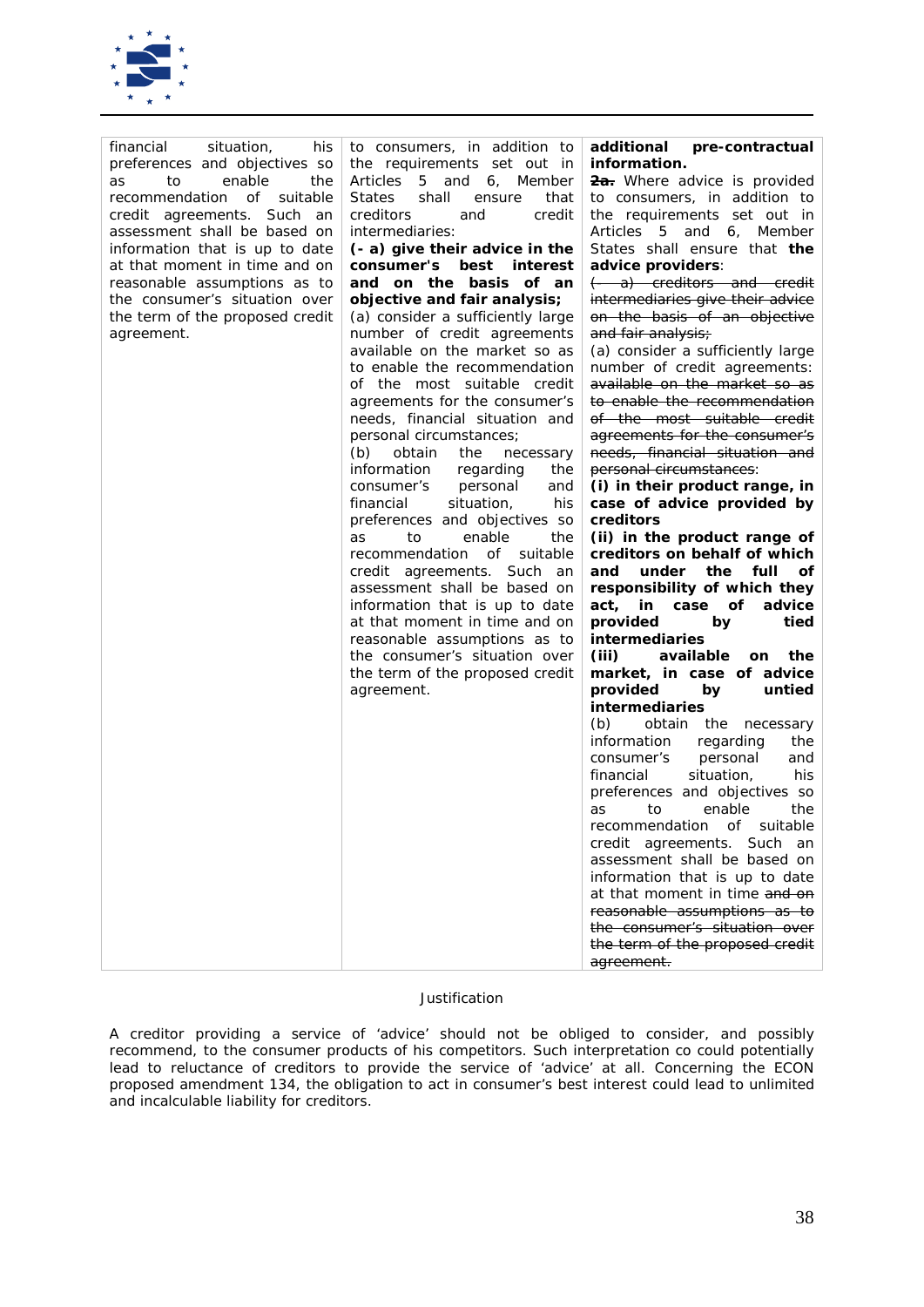

# **CHAPTER VIII**

# **Amendment 55**

| Chapter 8 - Title                  | Amendment 136                             |                                    |
|------------------------------------|-------------------------------------------|------------------------------------|
| Text proposed by the<br>Commission | Text proposed in ECON Draft<br>Report     | <b>EACB</b> proposal for Amendment |
| Early repayment                    | performance<br>Sound<br>credit agreements | of Early repayment                 |

## *Justification*

*The EACB fully supports the decision of the European Commission to focus this directive on consumer protection and prudential requirements for currently unregulated credit intermediaries. Any such significant extension of the scope would require prior complete impact assessment. In addition, most of the provisions envisaged in new Articles 18 a-g should in our opinion remain contractual options rather than statutory rights.*

| Article 18 – Paragraph 1                                                                                                                                                                                                                                                                                                                                                                                                                                   | Amendment 136                                                                                                                                                                                                                                                                                                                                                                                                  |                                                                                                                                                                                                                                                                                                                                                                                                                                                                                                                                                                                                                                                                                                                                                                                                                                                                                                                                                                                                                                                                                                                                                                                                                                                                                   |
|------------------------------------------------------------------------------------------------------------------------------------------------------------------------------------------------------------------------------------------------------------------------------------------------------------------------------------------------------------------------------------------------------------------------------------------------------------|----------------------------------------------------------------------------------------------------------------------------------------------------------------------------------------------------------------------------------------------------------------------------------------------------------------------------------------------------------------------------------------------------------------|-----------------------------------------------------------------------------------------------------------------------------------------------------------------------------------------------------------------------------------------------------------------------------------------------------------------------------------------------------------------------------------------------------------------------------------------------------------------------------------------------------------------------------------------------------------------------------------------------------------------------------------------------------------------------------------------------------------------------------------------------------------------------------------------------------------------------------------------------------------------------------------------------------------------------------------------------------------------------------------------------------------------------------------------------------------------------------------------------------------------------------------------------------------------------------------------------------------------------------------------------------------------------------------|
| Text proposed by the<br>Commission                                                                                                                                                                                                                                                                                                                                                                                                                         | Text proposed in ECON Draft<br>Report                                                                                                                                                                                                                                                                                                                                                                          | <b>EACB</b> proposal for Amendment                                                                                                                                                                                                                                                                                                                                                                                                                                                                                                                                                                                                                                                                                                                                                                                                                                                                                                                                                                                                                                                                                                                                                                                                                                                |
| Member<br>States shall ensure<br>that<br>the<br>consumer<br>has<br>a<br>statutory<br>contractual<br><b>or</b><br>discharge<br>right<br>to<br>his<br>obligations<br>under<br>credit<br>а<br>agreement prior to the expiry<br>of that agreement. In such<br>cases, he shall be entitled to a<br>reduction in the total cost of<br>the credit, such a reduction<br>consisting of the interest and<br>the costs for the remaining<br>duration of the contract. | States shall<br>Member<br>ensure<br>that<br>the<br>consumer<br>has<br>- a<br>statutory right to discharge his<br>obligations<br>under<br>credit<br>a<br>agreement prior to the expiry<br>of that agreement. In such<br>cases, he shall be entitled to a<br>reduction in the total loan cost,<br>such a reduction consisting of<br>the interest and the costs for<br>the remaining duration of the<br>contract. | Member States shall ensure<br><del>that the consumer has</del><br>—a<br>statutory right to<br>The<br>consumer shall be entitled<br>discharge his obligations<br>to<br>under a credit agreement prior<br>expiry<br>to<br>the<br>οf<br>that<br>agreement. In such cases, he<br>shall be entitled to a reduction<br>in the total cost of the credit,<br>such a reduction consisting of<br>the interest and the costs for<br>the remaining duration of the<br>contract. Member States may<br>provide that the exercise of<br>this right may be limited to<br>justified<br>certain<br>circumstances, which may<br>include time limitations on<br>the exercise of the right,<br>different<br>treatment<br>depending on the type of<br>borrowing<br>rate,<br>the<br>or<br>restrictions with regard to<br>circumstances under<br>the<br>which the right may be<br>exercised.<br>In<br>particular,<br>Member States may ensure<br>that<br>early repayment<br>is<br>precluded<br>in<br>respect<br>οf<br>credit agreement being part<br>the<br>cover<br>funds<br>οf<br>οf<br>funds<br>mortgages<br>and<br>similar instruments. In any<br>the<br>if<br>event,<br>early<br>repayment falls<br>within<br>$\boldsymbol{a}$<br>which<br>the<br>period<br>for<br>borrowing<br>rate<br>is<br>fixed, |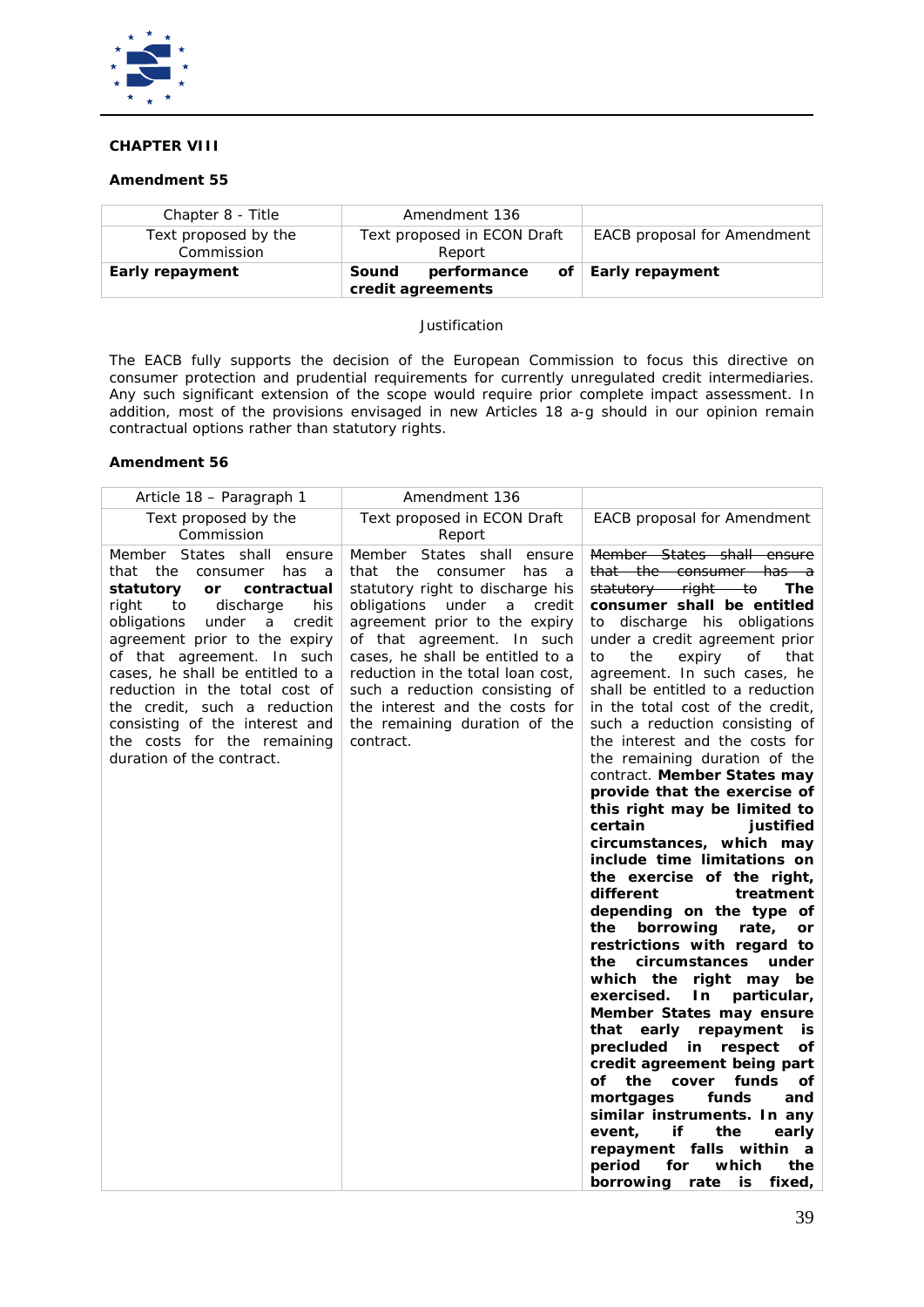

| exercise of the right may be<br>made subject to the<br>existence of a special<br>interest on the part of the<br>consumer. |
|---------------------------------------------------------------------------------------------------------------------------|
|---------------------------------------------------------------------------------------------------------------------------|

*It must be ensured that the right of early repayment does not interfere with the product design of mortgages and does not impair their diversity. An unconditional right for the consumer to repay early poses a risk of limiting product design and in the end, consumer choice. In particular the type of the borrowing rate and specific funding structures of mortgages should be accounted for in effort*  to preserve the product diversity (e.g. unconditional early repayment without the right for the *lender to full compensation for all costs and losses would lead to the significant increase of the prices of fixed rate mortgages, and even their complete elimination from the market). In any case, the consumer should have the option to waive the right of early repayment under the condition*  that he is well informed about the effects of that waiver and unconditionally declares in a written *form that he accepts the consequences.*

#### **Amendment 57**

| Article 18 – Paragraph 2 –<br>Subparagraph 1                                                                                                                                                                                                                                                                                                                                                                                                                                                                                                                                                                                                                                                                                                                                                                                                                                                    | Amendment 137                                                                                                                                                                                                                                                                                  |                                                                                                                                                                                                                  |
|-------------------------------------------------------------------------------------------------------------------------------------------------------------------------------------------------------------------------------------------------------------------------------------------------------------------------------------------------------------------------------------------------------------------------------------------------------------------------------------------------------------------------------------------------------------------------------------------------------------------------------------------------------------------------------------------------------------------------------------------------------------------------------------------------------------------------------------------------------------------------------------------------|------------------------------------------------------------------------------------------------------------------------------------------------------------------------------------------------------------------------------------------------------------------------------------------------|------------------------------------------------------------------------------------------------------------------------------------------------------------------------------------------------------------------|
| Text proposed by the<br>Commission                                                                                                                                                                                                                                                                                                                                                                                                                                                                                                                                                                                                                                                                                                                                                                                                                                                              | Text proposed in ECON Draft<br>Report                                                                                                                                                                                                                                                          | <b>EACB Proposal for Amendment</b>                                                                                                                                                                               |
| Member States may provide<br>that the exercise of the<br>referred<br>to<br>right<br>in<br>paragraph 1 is subject to<br>conditions.<br>certain<br>Such<br>conditions may include time<br>limitations on the exercise<br>right,<br>different<br>οf<br>the<br>treatment depending on the<br>type of the borrowing rate,<br>or restrictions with regard<br>to the circumstances under<br>which the right may be<br>exercised.<br>Member States may also<br><b>that the</b> creditor<br>provide<br>should be entitled to fair and<br>objectively<br>justified<br>compensation<br>potential<br>for<br>costs directly linked to early<br>repayment of the credit. In any<br>event, if the early repayment<br>falls within a period for which<br>the borrowing rate is fixed,<br>exercise of the right may be<br>made subject to the existence<br>of a special interest on the part<br>of the consumer. | Member States shall ensure<br>that<br>creditors<br>shall<br>not<br>impose any penalty on a<br>consumer who exercises the<br>right referred to in paragraph 1<br>and<br>shall<br>maintain<br>the<br><i>indemnity</i> of the<br>creditor<br>while ensuring efficiency in<br>the <i>markets</i> . | The creditor shall be entitled to<br>fair <i>and full</i> compensation for<br>potential costs, <i>interest rate</i><br>loss and other losses and<br>foregone profits linked to<br>early repayment of the credit. |

### *Justification*

*The right to a compensation for the creditor in case of early repayment must be secured in all circumstances. Lenders should be entitled to be fully reimbursed for all the losses and foregone profits. Limited compensation would oblige lenders to mutualise their risk, i.e. to divide potential losses amongst all mortgage borrowers. The compensation should be calculated on a wide calculation basis (comprising funding costs) without legally enforceable caps on interest rates and on the variation of interest rates. The provisions of the proposed Directive should be subject to*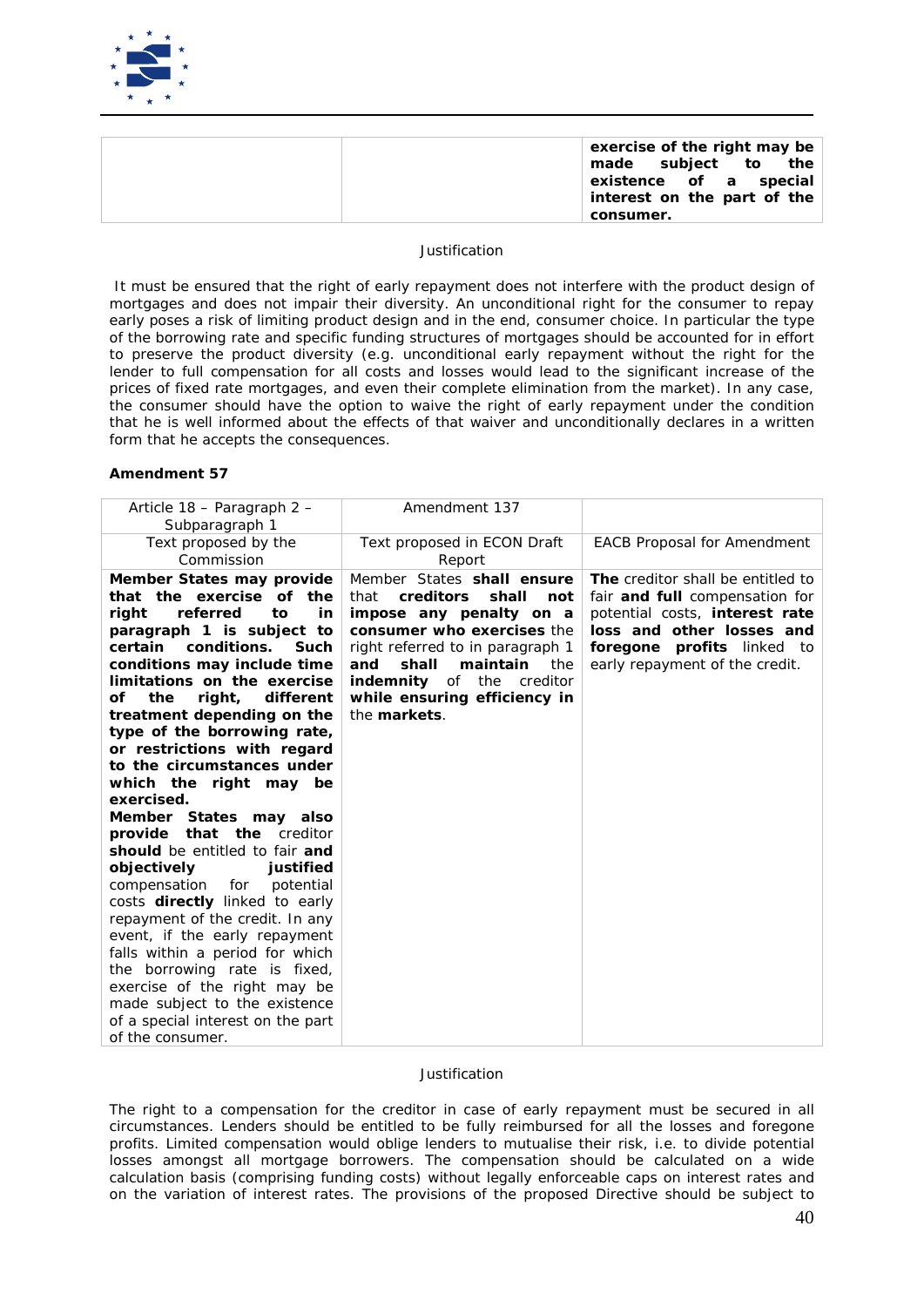

*maximum harmonisation. Finally, the right of early repayment should be considered in the context of specific refinancing conditions available for the lender and taking account of the type of interest rate (fixed or variable) of a given product.* 

| Article 18 – Paragraph 2 –<br>Subparagraph 2                                                                           | Amendment 138                                                                                                                                                                                                                                                                                                                                                                                                                                                                                                                                                                                                                                                                                                                                                                                                                                                                                                                                                                                                                                                                                                                                                                                                                                                                                                                                                                                                                                                                              |                                                                                                                                                                                                                                                                                                                                                                                                                                                                                                                                                                                                                                                                                                                                                                                                                                                                                                                                                                                                                                                                                                                                                                                                                                                                                                                                                                                                                                                                                                                                                       |
|------------------------------------------------------------------------------------------------------------------------|--------------------------------------------------------------------------------------------------------------------------------------------------------------------------------------------------------------------------------------------------------------------------------------------------------------------------------------------------------------------------------------------------------------------------------------------------------------------------------------------------------------------------------------------------------------------------------------------------------------------------------------------------------------------------------------------------------------------------------------------------------------------------------------------------------------------------------------------------------------------------------------------------------------------------------------------------------------------------------------------------------------------------------------------------------------------------------------------------------------------------------------------------------------------------------------------------------------------------------------------------------------------------------------------------------------------------------------------------------------------------------------------------------------------------------------------------------------------------------------------|-------------------------------------------------------------------------------------------------------------------------------------------------------------------------------------------------------------------------------------------------------------------------------------------------------------------------------------------------------------------------------------------------------------------------------------------------------------------------------------------------------------------------------------------------------------------------------------------------------------------------------------------------------------------------------------------------------------------------------------------------------------------------------------------------------------------------------------------------------------------------------------------------------------------------------------------------------------------------------------------------------------------------------------------------------------------------------------------------------------------------------------------------------------------------------------------------------------------------------------------------------------------------------------------------------------------------------------------------------------------------------------------------------------------------------------------------------------------------------------------------------------------------------------------------------|
| Text proposed by the<br>Commission                                                                                     | Text proposed in ECON Draft<br>Report                                                                                                                                                                                                                                                                                                                                                                                                                                                                                                                                                                                                                                                                                                                                                                                                                                                                                                                                                                                                                                                                                                                                                                                                                                                                                                                                                                                                                                                      | <b>EACB Proposal for Amendment</b>                                                                                                                                                                                                                                                                                                                                                                                                                                                                                                                                                                                                                                                                                                                                                                                                                                                                                                                                                                                                                                                                                                                                                                                                                                                                                                                                                                                                                                                                                                                    |
| Where a Member State lays<br>down such conditions, these<br>shall not make the exercise<br>of the right referred to in | <b>Member States shall ensure</b><br>that<br>the<br>followina<br>provisions<br>complied<br>are<br>with:                                                                                                                                                                                                                                                                                                                                                                                                                                                                                                                                                                                                                                                                                                                                                                                                                                                                                                                                                                                                                                                                                                                                                                                                                                                                                                                                                                                    | <b>Member States shall ensure</b><br><del>that the </del><br><del>- followina</del><br><del>-complied</del><br><del>provisions are</del><br><del>with:</del>                                                                                                                                                                                                                                                                                                                                                                                                                                                                                                                                                                                                                                                                                                                                                                                                                                                                                                                                                                                                                                                                                                                                                                                                                                                                                                                                                                                          |
| paragraph<br>excessively<br>$\mathbf{1}$<br>difficult or onerous for the<br>consumer.                                  | (a)<br>the<br>where<br>credit<br>agreement<br>funded by<br><i>is</i><br>callable<br>instruments<br>negotiated<br>regulated<br>in<br>markets, the consumer is<br>entitled to repay the credit<br>agreement<br>at<br>value<br>a<br>determined<br>market<br>by<br>conditions for the callable<br>instrument;<br>(b)<br>where<br>the<br>credit<br>agreement relates to a loan<br>with a fixed interest rate for<br>part or all of the term of the<br>agreement and is funded by<br>long-term<br>the<br>means,<br>consumer is be entitled to<br>repay the credit agreement:<br>(i) free of charge after<br>expiry of the fixed interest<br>rate period; or<br>(ii) before expiry of the<br>fixed interest rate period, in<br>cases where the consumer<br>has a special interest, upon<br>payment of compensation<br>to the creditor for potential<br>costs directly linked to early<br>repayment of the credit;<br>(c) in credit agreements not<br>referred to in points (a) or<br>$(b)$ ,<br>the<br>consumer<br>is<br>entitled to repay the credit<br>agreement within a period<br>which is no longer than<br>three months after giving<br>notice to the creditor of his<br>desire to do so.<br>In the context of point<br>$(b)(ii)$ , the existence of a<br>consumer's special interest<br>shall be recognised at least<br>situations<br>in<br>involving<br>involuntary<br>loss<br>οf<br>employment,<br>need<br>for<br>mobility, serious illness or<br>death.<br>In the context of point (c), | $(a)$ where the credit<br>agreement is funded by<br><del>callable instruments</del><br>negotiated in regulated<br>markets, the consumer is<br>entitled to repay the credit<br>agreement at a value<br>determined by market<br>conditions for the callable<br>instrument:<br>(b) where the credit<br><del>agreement relates to a loan</del><br><del>with a fixed interest rate for</del><br>part or all of the term of the<br>agreement and is funded by<br><del>long-term means, the</del><br><del>consumer is be entitled to</del><br>repay the credit agreement:<br><del>(i) free of charge after</del><br>expiry of the fixed interest<br><del>rate period; or</del><br>(ii) before expiry of the<br><del>fixed interest rate period, in</del><br>cases where the consumer<br>has a special interest, upon<br>payment of compensation<br>to the creditor for potential<br>eosts directly linked to early<br>repayment of the credit;<br>(e) in credit agreements not<br>referred to in points (a) or<br>$(b),$ the consumer is<br>entitled to repay the credit<br>agreement within a period<br>which is no longer than<br>three months after giving<br>notice to the creditor of his<br><del>desire to do so.-</del><br>In the context of point<br>$\phi(\theta)$ (ii), the existence of a<br>consumer's special interest<br>shall be recognised at least<br><del>in situations involving</del><br>involuntary loss<br><del>o</del> f<br>employment, need for<br>mobility, serious illness or<br><del>death.</del><br>In the context of point (e), |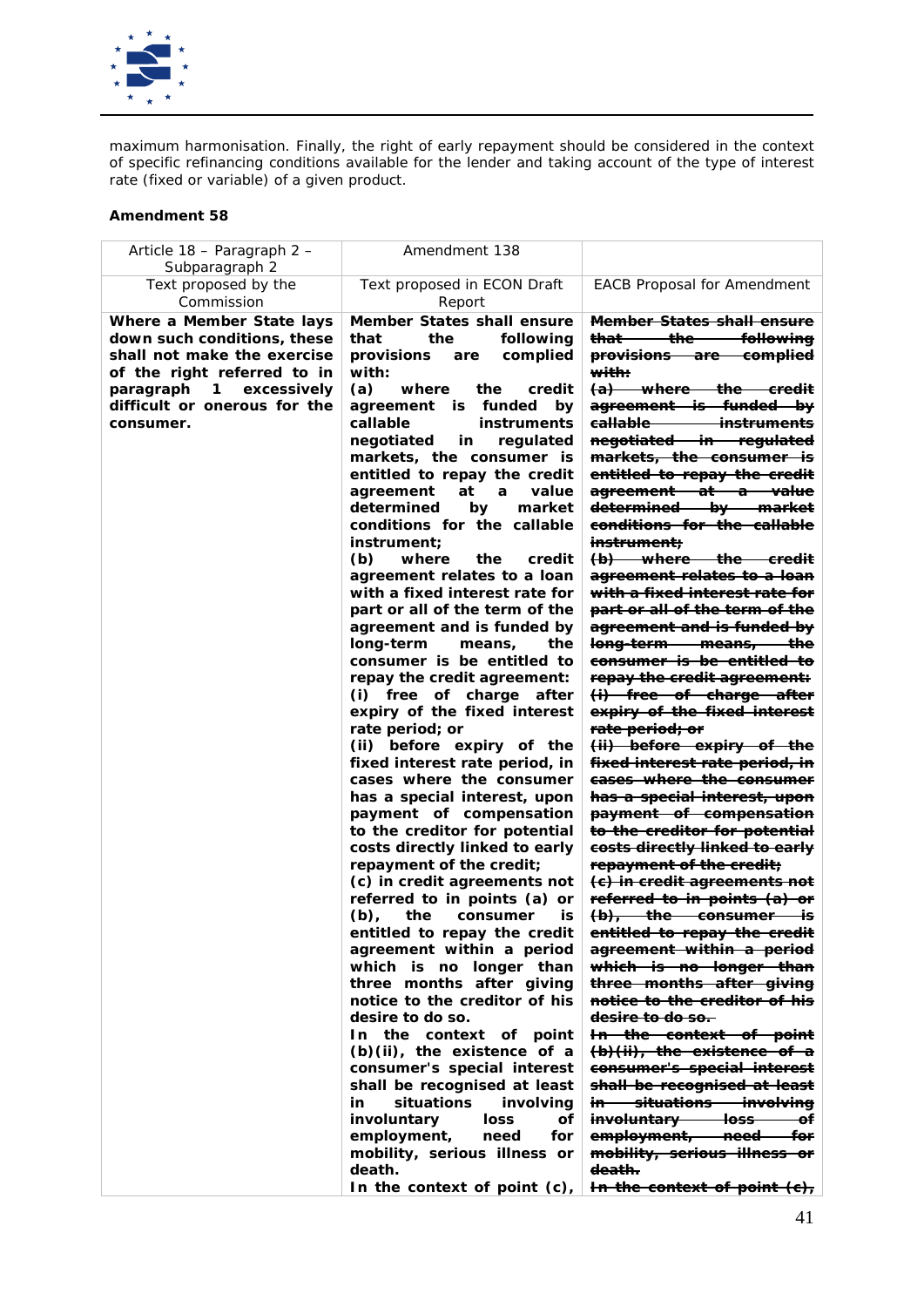

|  | Member<br>States<br>$\bm{m}$ ay<br>exist but shall not be higher $\vert$<br>than 1 % of the outstanding<br>debt. | <del>Member —</del><br><del>- States</del><br><del>may</del><br>maintain a statutory or <del>maintain a statutory or</del><br>contractual compensation <del>contractual compensation</del><br>for early repayment may for early repayment may<br>exist but shall not be higher<br>than 1 % of the outstanding<br>debt. |
|--|------------------------------------------------------------------------------------------------------------------|------------------------------------------------------------------------------------------------------------------------------------------------------------------------------------------------------------------------------------------------------------------------------------------------------------------------|
|--|------------------------------------------------------------------------------------------------------------------|------------------------------------------------------------------------------------------------------------------------------------------------------------------------------------------------------------------------------------------------------------------------------------------------------------------------|

*The banks should not be obliged to disclose their funding conditions. This is a part of their business strategy. The phrases 'excessively difficult' and 'onerous' used in Art 18(2) par 2 are imprecise and as such the EACB proposes to delete them.*

|                                    | Amendment 139<br>Article 18a (new)                                                                                                                                                                                                                                                                                                                                                                                                                                                                                                                                                                                                                                                                                                                                                                                                                                                                                                                                                                                                                                                                                                                                                                                                                                                                |                                                                                                                                                                                                                                                                                                                                                                                                                                                                                                                                                                                                                                                                                                                                                                                                                                                                                                                                                                                                                                                                                                                                                                                                                                                                                                                                                                                     |
|------------------------------------|---------------------------------------------------------------------------------------------------------------------------------------------------------------------------------------------------------------------------------------------------------------------------------------------------------------------------------------------------------------------------------------------------------------------------------------------------------------------------------------------------------------------------------------------------------------------------------------------------------------------------------------------------------------------------------------------------------------------------------------------------------------------------------------------------------------------------------------------------------------------------------------------------------------------------------------------------------------------------------------------------------------------------------------------------------------------------------------------------------------------------------------------------------------------------------------------------------------------------------------------------------------------------------------------------|-------------------------------------------------------------------------------------------------------------------------------------------------------------------------------------------------------------------------------------------------------------------------------------------------------------------------------------------------------------------------------------------------------------------------------------------------------------------------------------------------------------------------------------------------------------------------------------------------------------------------------------------------------------------------------------------------------------------------------------------------------------------------------------------------------------------------------------------------------------------------------------------------------------------------------------------------------------------------------------------------------------------------------------------------------------------------------------------------------------------------------------------------------------------------------------------------------------------------------------------------------------------------------------------------------------------------------------------------------------------------------------|
| Text proposed by the<br>Commission | Text proposed in ECON Draft<br>Report                                                                                                                                                                                                                                                                                                                                                                                                                                                                                                                                                                                                                                                                                                                                                                                                                                                                                                                                                                                                                                                                                                                                                                                                                                                             | <b>EACB Proposal for Amendment</b>                                                                                                                                                                                                                                                                                                                                                                                                                                                                                                                                                                                                                                                                                                                                                                                                                                                                                                                                                                                                                                                                                                                                                                                                                                                                                                                                                  |
|                                    | Portability<br>Member<br>$\mathbf{1}$ .<br><b>States</b><br>shall<br>ensure that lenders allow<br>borrowers to keep a credit<br>agreement<br>when moving<br>house provided that<br>the<br>value of the new property is<br>sufficient to serve as the<br>collateral required by the<br>credit agreement and when<br>the conditions required to<br>consider<br>collaterals<br>as<br>equivalents referred to in<br>2 have<br>paragraph<br>been<br>fulfilled.<br>Member States<br>shall<br>$2_{-}$<br>adopt<br>the<br>measures<br>appropriate to ensure that<br>where under national law a<br>credit agreement related to<br>residential<br>immovable<br>$\boldsymbol{a}$<br>property located in another<br>Member State is considered<br>as equivalent to a credit<br>related<br>agreement<br>to<br>a<br>residential<br>immovable<br>property on its territory for<br>the<br>purposes<br>of beina<br>financial<br>pooled<br>in<br><i>instruments</i><br>traded<br>in<br>secondary<br>markets,<br>they<br>shall also be considered<br>equivalent for the purpose<br>of paragraph 1.<br>3.<br>$\mathbf{ln}$<br>order<br>to<br>ensure<br>consistent harmonisation of<br>the right of the portability,<br><b>EBA</b> shall draft regulatory<br>technical<br>standards<br>to<br>further<br>specify<br>the | Portability<br><del>1. Member States shall</del><br>ensure that lenders allow<br><del>borrowers to keep a credit</del><br>agreement when moving<br>house provided that the<br>value of the new property is<br><del>sufficient to serve as the</del><br>collateral required by the<br>eredit agreement and when<br>the conditions required to<br>eonsider collaterals as<br>equivalents referred to in<br>paragraph 2 have been<br>fulfilled.<br><del>2. Member States shall</del><br><del>adopt the</del><br><del>measures —</del><br>appropriate to ensure that<br><del>where under national law a</del><br><del>credit agreement related to</del><br><del>a residential immovable</del><br>property located in another<br><del>Member State is considered</del><br>as equivalent to a credit<br><del>agreement related to a</del><br><del>residential</del><br><del>immovable</del><br>property on its territory for<br>the purposes of being<br>pooled in financial<br><del>instruments traded</del><br>÷۳<br>secondary markets, they<br>shall also be considered<br>equivalent for the purpose<br>of paragraph 1.<br><del>3. In order to ensure</del><br><del>consistent harmonisation of</del><br>the right of the portability,<br><del>EBA shall draft regulatory</del><br><del>technical standards</del><br>ŧΘ<br><del>specify</del><br><del>further</del><br><del>the</del> |
|                                    | conditions<br>required<br>to                                                                                                                                                                                                                                                                                                                                                                                                                                                                                                                                                                                                                                                                                                                                                                                                                                                                                                                                                                                                                                                                                                                                                                                                                                                                      | <del>conditions required</del><br>ŧο                                                                                                                                                                                                                                                                                                                                                                                                                                                                                                                                                                                                                                                                                                                                                                                                                                                                                                                                                                                                                                                                                                                                                                                                                                                                                                                                                |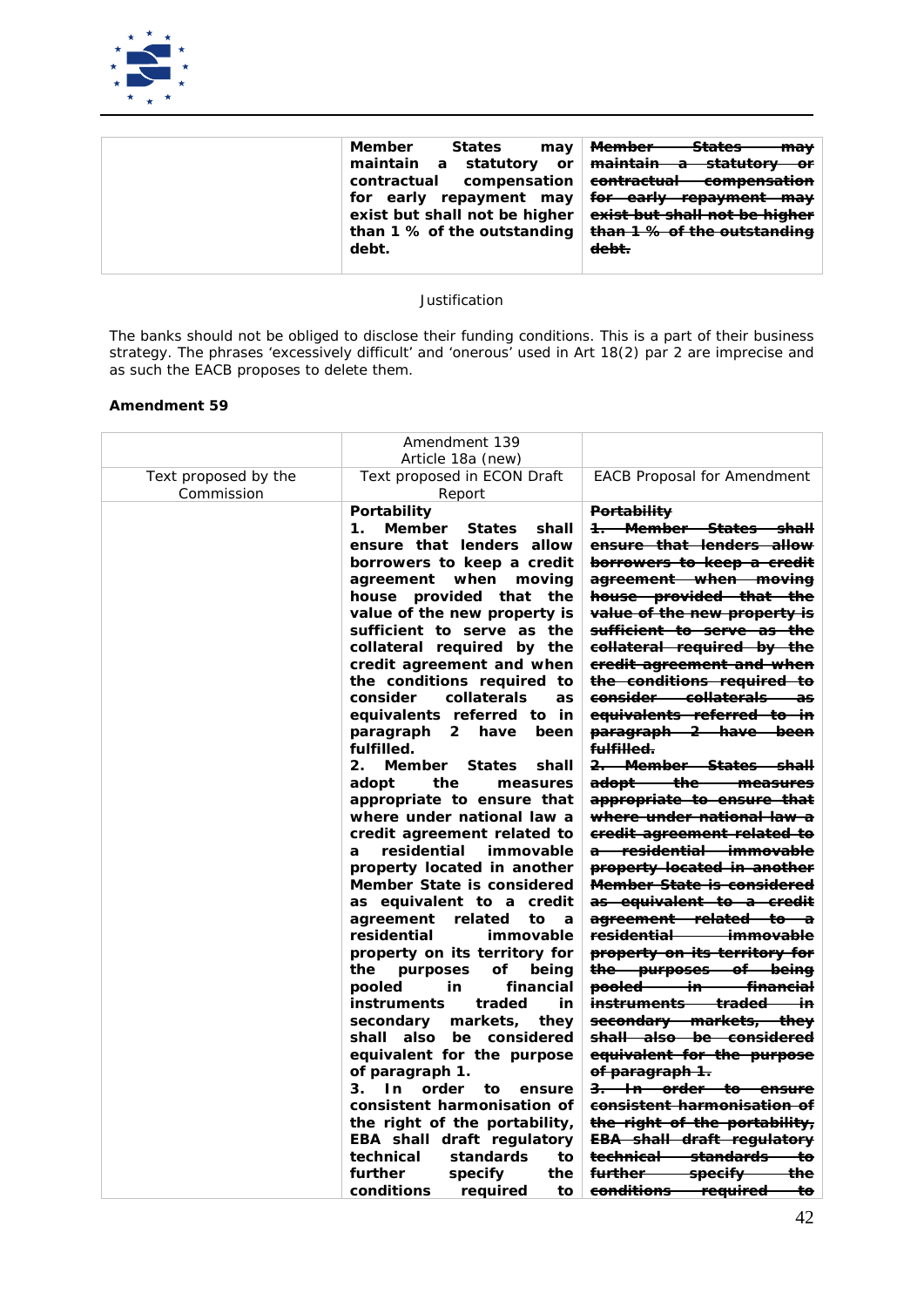

| consider collateral<br>as           | <del>collateral</del><br><del>consider -</del><br>as |
|-------------------------------------|------------------------------------------------------|
| equivalent in accordance            | <del>equivalent in accordance</del>                  |
| with the first paragraph of         | with the first paragraph                             |
| this Article.                       | <del>this Article.</del>                             |
| <b>EBA shall submit those draft</b> | <del>EBA shall submit those draft</del>              |
| regulatory<br>technical             | regulatory<br>حمنصطممه<br>15988998                   |
| <i>standards</i><br>the<br>tο       | <del>standards</del><br>the<br>ŧΘ                    |
| Commission by $\Box$                | <del>Commission by…[],</del>                         |
| 4. Power is delegated to the        | <del>4. Power is delegated to</del>                  |
| Commission to adopt the             | <del>Commission to adopt</del>                       |
| draft regulatory technical          | <del>draft regulatory technical</del>                |
| standards referred to in the        | <del>standards referred to in</del>                  |
| first subparagraph<br>in            | <del>subparagraph</del><br>٠m                        |
| accordance with articles 10         | <del>accordance with articles</del>                  |
| to 14 of Regulation (EU) No         | <del>to 14 of Regulation (EU) No</del>               |
| 1093/2010.                          | <del>1093/2010.</del>                                |
|                                     |                                                      |
| $\Box$ OJ please insert the date:   | <del>Of picase misert the date:</del>                |
| 6 months after the entry            | <del>6 months after the entry</del>                  |
| into force of this Directive.       | <u>to foroo of thic Dirootivo</u>                    |
|                                     |                                                      |

*It would be very difficult for a creditor to establish whether the 'new' immoveable property is equivalent to the 'old' one (the current collateral of the credit). This would be particularily challenging, if the bank is not active in the are, where the 'new' immoveable property is located. It is worth stressing that co-operative banks are local banks and they are not active on teh whole teritory of teh coutry. This becomes even more problematic for cross-border business. In foreign countries banks have no internal procedures for enforcement and the national enforcement procedures in the different countries are very divergent.Such arrangements should remain a contractual possibility, but not a statutory right which as it would require a preliminary harmonisation of valuation procedures. In any case, if the right of portability is introduced, the creditor should be entitled to obtain fair and objectively justified compensation for potential costs, interest rate loss and other losses and foregone profits linked to the exercise of the right of portability.*

|                      | Amendment 140<br>Article 18 b (new)                                                                                                                                                                                                                                                                                                                                                                                                                                                                                                                                                                                     |                                                                                                                                                                                                                                                                                                                                                                                                                                                                                                                                                                                                             |
|----------------------|-------------------------------------------------------------------------------------------------------------------------------------------------------------------------------------------------------------------------------------------------------------------------------------------------------------------------------------------------------------------------------------------------------------------------------------------------------------------------------------------------------------------------------------------------------------------------------------------------------------------------|-------------------------------------------------------------------------------------------------------------------------------------------------------------------------------------------------------------------------------------------------------------------------------------------------------------------------------------------------------------------------------------------------------------------------------------------------------------------------------------------------------------------------------------------------------------------------------------------------------------|
| Text proposed by the | Text proposed in ECON Draft                                                                                                                                                                                                                                                                                                                                                                                                                                                                                                                                                                                             | <b>EACB Proposal for Amendment</b>                                                                                                                                                                                                                                                                                                                                                                                                                                                                                                                                                                          |
| Commission           | Report                                                                                                                                                                                                                                                                                                                                                                                                                                                                                                                                                                                                                  |                                                                                                                                                                                                                                                                                                                                                                                                                                                                                                                                                                                                             |
|                      | <b>Conversion</b><br>οf<br>foreign<br>currency loans<br>Member States<br>shall<br>$\mathbf{1}$<br>ensure that where a credit<br>agreement relates to a loan<br>in a foreign currency, the<br>consumer shall have<br>the<br>right to convert the<br>loan<br>into<br>the currency of<br>the<br>Member State within<br>$\overline{a}$<br>reasonable period.<br>Member States<br>shall<br>$2_{-}$<br>provide that the creditor<br>should be entitled to obtain<br>fair and objectively justified<br>compensation for potential<br>costs directly linked to the<br>exercise of the right but<br>shall not allow creditors to | <del>Conversion</del><br><del>currency Ioans</del><br><del>that where</del><br>agreement relates to<br><del>in a foreign currency,</del><br><del>consumer shall have</del><br><del>to convert the</del><br><del>right -</del><br><del>into-</del><br><del>-currency</del><br><del>the -</del><br><del>State within</del><br><del>Member</del><br>reasonable period.<br><del>2. Member States</del><br><del>provide that the</del><br><del>should be entitled</del><br><del>fair and objectively justified</del><br><del>compensation for potential</del><br><del>directly linked</del><br><del>reise-</del> |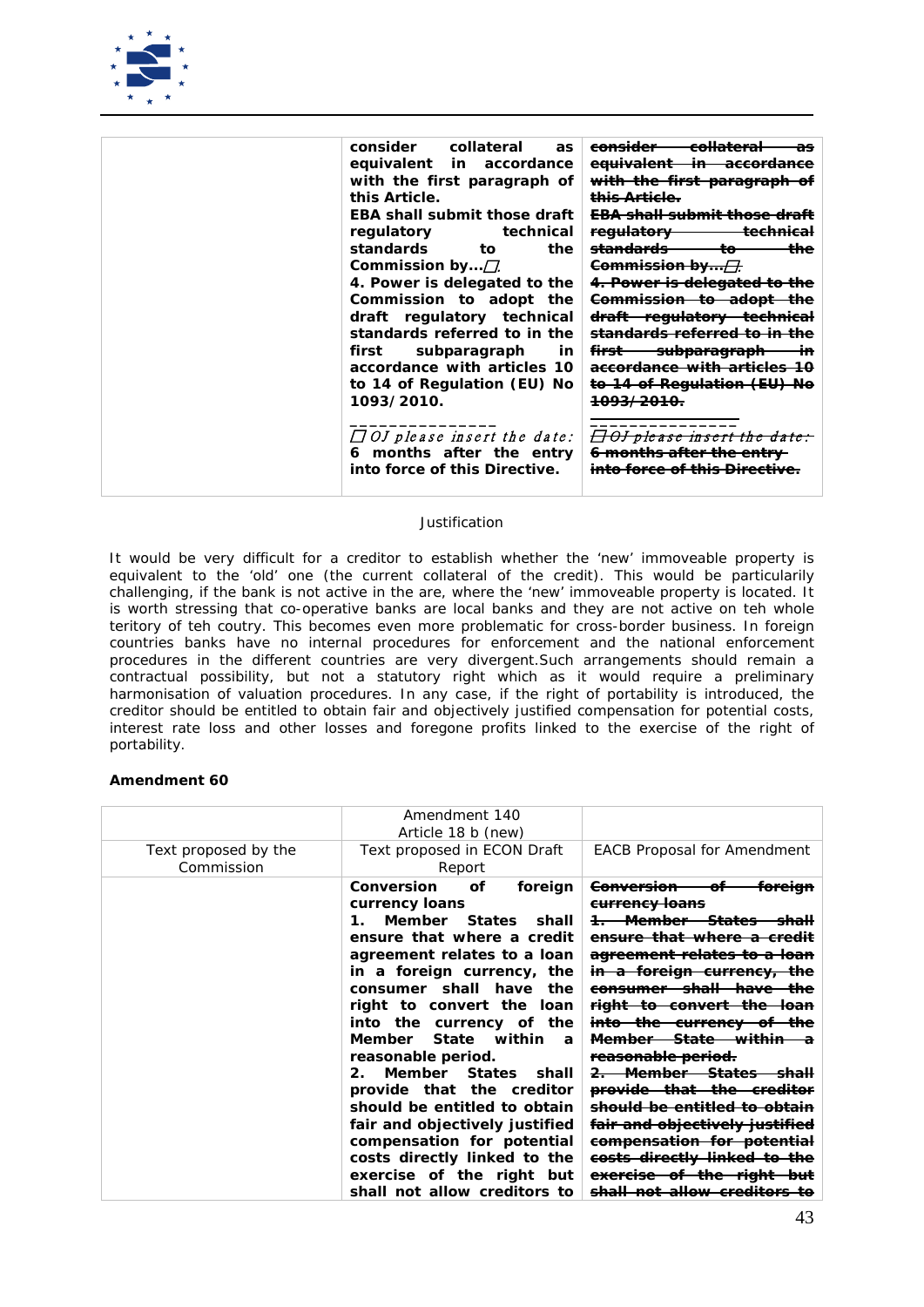

| right. | impose a penalty arising impose a penalty arising<br>from the exercise of the <del>from the exercise of the</del><br>right. |
|--------|-----------------------------------------------------------------------------------------------------------------------------|
|        |                                                                                                                             |

*The above rule would lead to a one-sided transmission of the foreign currency risk to the bank. Such arrangements should remain a contractual possibility, not a statutory right*. *If the right of conversion of foreign currency loans is to be introduced, banks should have the possibility to charge the borrower with an appropriate compensation for their efforts related to the exercise of that right by the borrower.*

### **Amendment 61**

|                                    | Amendment 141<br>Article 18 c (new)                                                                                                                                                                                                                                                                                                                                                                                                                                                                      |                                                                                                                                                                                                                                                                                                                                                                                                                                                                                                                                                                                                              |
|------------------------------------|----------------------------------------------------------------------------------------------------------------------------------------------------------------------------------------------------------------------------------------------------------------------------------------------------------------------------------------------------------------------------------------------------------------------------------------------------------------------------------------------------------|--------------------------------------------------------------------------------------------------------------------------------------------------------------------------------------------------------------------------------------------------------------------------------------------------------------------------------------------------------------------------------------------------------------------------------------------------------------------------------------------------------------------------------------------------------------------------------------------------------------|
| Text proposed by the<br>Commission | Text proposed in ECON Draft<br>Report                                                                                                                                                                                                                                                                                                                                                                                                                                                                    | <b>EACB Proposal for Amendment</b>                                                                                                                                                                                                                                                                                                                                                                                                                                                                                                                                                                           |
|                                    | <b>Payment flexibility</b><br>Member States shall ensure<br>creditors<br>allow<br>that<br>make<br>tο<br>consumers<br>payments which exceed the<br>amount required by<br>the<br>amortisation structure<br>оf<br>the loan contained in the<br>credit agreement without<br>penalty and thereby have<br>the right to redeem in the<br>future<br>the<br>payments<br>scheduled according<br>the<br>amortization structure up to<br>the value by which they<br>have previously exceeded<br>the required amount. | <b>Payment flexibility</b><br><del>Member States shall</del><br><del>creditors</del><br><del>allow</del><br><del>that</del><br><del>consumers</del><br>payments which exceed<br><del>required-</del><br><del>amount</del><br>amortisation structure<br><del>loan contained</del><br><del>the-</del><br>eredit agreement<br>penalty and thereby<br><del>the right to redeem</del><br><del>the</del><br><del>future</del><br><del>payments</del><br><del>accordina</del><br>amortization structure<br><del>- value by which</del><br><del>the-</del><br>have previously exceeded<br><del>the required am</del> |

### *Justification*

*An introduction of the right of payment flexibility would significantly limit the freedom to contract and would lead to higher interest rates. The creditor should retain the right to refuse the borrower to change the amortization structure, unless such a possibility is included in the credit contract with the borrower. In any case, if the right of payment flexibility is introduced, the creditor should be entitled to obtain fair and objectively justified compensation for potential costs, interest rate loss and other losses and foregone profits linked to the exercise of this right by the consumer.*

|                                    | Amendment 142<br>Article 18 d (new)   |                                    |
|------------------------------------|---------------------------------------|------------------------------------|
| Text proposed by the<br>Commission | Text proposed in ECON Draft<br>Report | <b>EACB Proposal for Amendment</b> |
|                                    | Reverse agreements                    | Reverse agreements                 |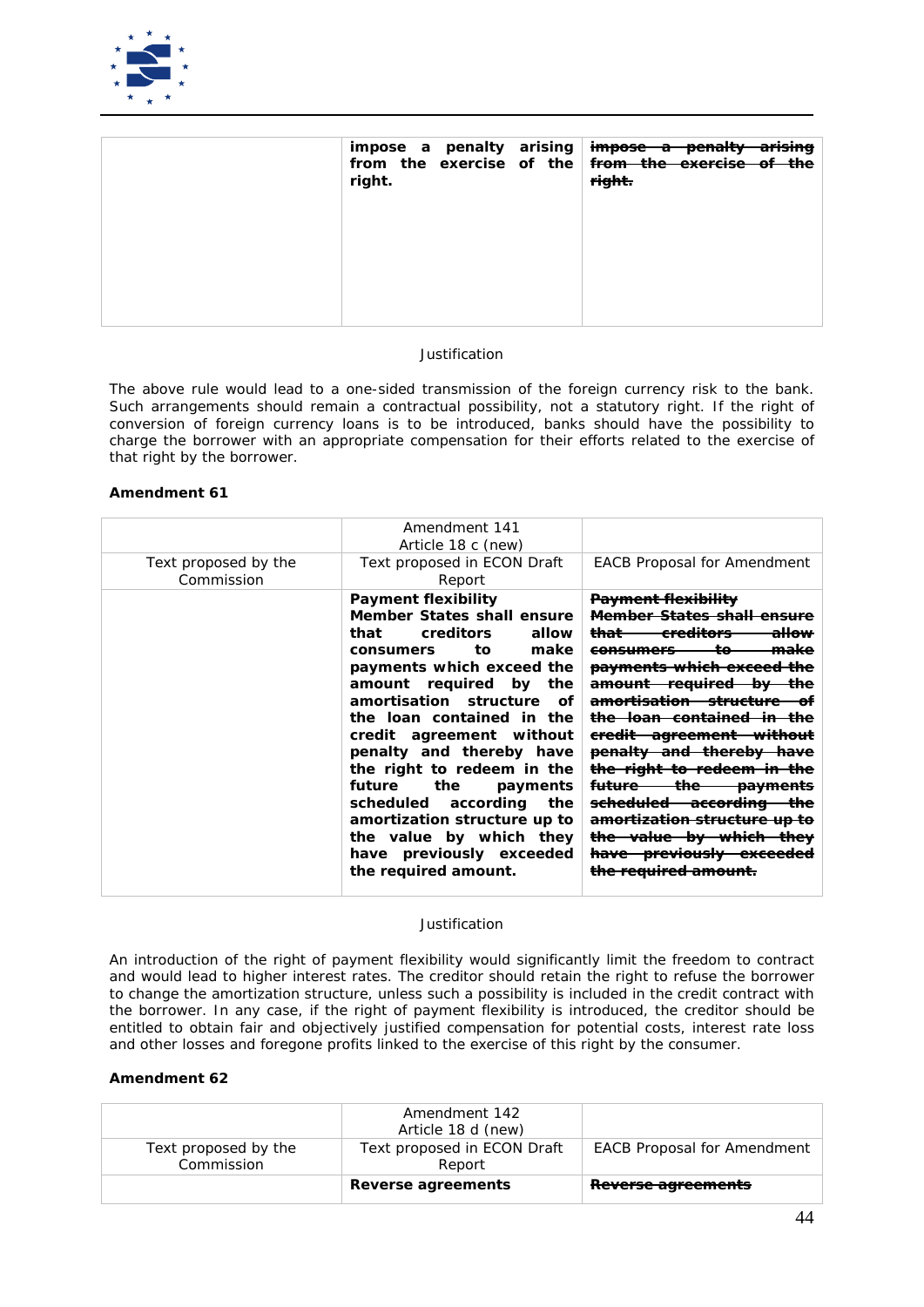

| Member States shall ensure<br>that, in order to cover risks<br>of aging or retirement, the<br>parties to a<br>credit<br>agreement<br>may agree to<br>the<br>credit<br>convert<br>agreement into a reverse<br>mortgage or other credit<br>agreement under which a<br>sum of money is advanced<br>or paid periodically to the<br>consumer to allow access to | <del>Member States shall ensure</del><br><del>that, in order to cover risks</del><br>of aging or retirement,<br>to-<br><del>parties</del><br><del>credit</del><br>Ð<br><del>agreement</del><br><del>mav -</del><br><del>agree</del><br>the<br><del>convert</del><br><del>agreement into</del><br><del>a reverse</del><br><del>other-</del><br><del>mortgage-</del><br><del>or</del><br><del>-credit</del><br><del>agreement under which</del><br><del>sum of money is advanced</del><br>or paid periodically to<br><del>consumer to allow access to</del> |
|------------------------------------------------------------------------------------------------------------------------------------------------------------------------------------------------------------------------------------------------------------------------------------------------------------------------------------------------------------|-----------------------------------------------------------------------------------------------------------------------------------------------------------------------------------------------------------------------------------------------------------------------------------------------------------------------------------------------------------------------------------------------------------------------------------------------------------------------------------------------------------------------------------------------------------|
| equity in the residential<br>immovable<br>property<br>and<br>which will eventually be                                                                                                                                                                                                                                                                      | equity in the residential<br><del>immovable</del><br><del>property</del><br>and<br><del>which will eventually</del><br>bе                                                                                                                                                                                                                                                                                                                                                                                                                                 |
| repaid from the sale of the<br>residential<br>immovable<br>property.                                                                                                                                                                                                                                                                                       | <del>repaid from the sale of</del><br><del>residential</del><br><del>immovable</del><br><del>property.</del>                                                                                                                                                                                                                                                                                                                                                                                                                                              |

*Under Article 2, Paragraph 2, Subparagraph a, 'credit agreements which will eventually be repaid from the sale proceeds of an immovable property' are excluded from the scope of this Directive. There should be no obligation introduced for banks to offer "reverse mortgage" contracts.*

|                                    | Amendment 143                                                                                                                                                                                                                                                                                                                                                                                                                                                                                                                                                                                                                                                                                                                                                                                                                                                                                                                                            |                                                                                                                                                                                                                                                                                                                                                                                                                                                                                                                                                                                                                                                                                                                                                                                                                                                                                                                                                                                                                                                                         |
|------------------------------------|----------------------------------------------------------------------------------------------------------------------------------------------------------------------------------------------------------------------------------------------------------------------------------------------------------------------------------------------------------------------------------------------------------------------------------------------------------------------------------------------------------------------------------------------------------------------------------------------------------------------------------------------------------------------------------------------------------------------------------------------------------------------------------------------------------------------------------------------------------------------------------------------------------------------------------------------------------|-------------------------------------------------------------------------------------------------------------------------------------------------------------------------------------------------------------------------------------------------------------------------------------------------------------------------------------------------------------------------------------------------------------------------------------------------------------------------------------------------------------------------------------------------------------------------------------------------------------------------------------------------------------------------------------------------------------------------------------------------------------------------------------------------------------------------------------------------------------------------------------------------------------------------------------------------------------------------------------------------------------------------------------------------------------------------|
|                                    | Article 18 e (new)                                                                                                                                                                                                                                                                                                                                                                                                                                                                                                                                                                                                                                                                                                                                                                                                                                                                                                                                       |                                                                                                                                                                                                                                                                                                                                                                                                                                                                                                                                                                                                                                                                                                                                                                                                                                                                                                                                                                                                                                                                         |
| Text proposed by the<br>Commission | Text proposed in ECON Draft<br>Report                                                                                                                                                                                                                                                                                                                                                                                                                                                                                                                                                                                                                                                                                                                                                                                                                                                                                                                    | <b>EACB Proposal for Amendment</b>                                                                                                                                                                                                                                                                                                                                                                                                                                                                                                                                                                                                                                                                                                                                                                                                                                                                                                                                                                                                                                      |
|                                    | <b>Switching of creditor</b><br>Member<br><b>States</b><br>shall<br>1.<br>ensure that creditors may<br>transfer credit agreements<br>or portfolios<br>of<br>credit<br>other<br>agreement<br>to<br>financial<br>institutions<br>without the consent of the<br>consumer as long as the<br>conditions are<br>loan<br>not<br>altered to the disadvantage<br>the<br>оf<br>This<br>consumer.<br>paragraph shall be without<br>prejudice to Article 122a of<br>Directive 2006/48/EC.<br>Member States shall ensure<br>that mortgages portfolios<br>are transferable to a new<br>lender without registration<br>of a new mortgage deed for<br>each loan in the transferred<br>portfolio.<br>$\mathbf{2}$ .<br>Member<br><b>States</b><br>shall<br>ensure that consumers also<br>have the right to transfer a<br>credit agreement to a new<br>creditor which is prepared<br>to accept the transfer and<br>which makes a binding offer<br>to the consumer provided | <b>Switching of creditor</b><br><del>1. Member States shall</del><br>ensure that creditors may<br>transfer credit agreements<br><del>or portfolios of credit</del><br><del>agreement</del><br><del>to -</del><br><del>other</del><br>financial<br><del>institutions</del><br>without the consent of the<br>consumer as long as the<br><del>loan conditions are l</del><br>-not<br>altered to the disadvantage<br><del>of the consumer. This</del><br>paragraph shall be without<br>prejudice to Article 122a of<br><b>Directive 2006/48/EC.</b><br><b>Member States shall ensure</b><br>that mortgages portfolios<br><del>are transferable to a new</del><br>lender without registration<br><del>of a new mortgage deed for</del><br>each loan in the transferred<br>portfolio.<br><del>2. Member States shall</del><br>ensure that consumers also<br>have the right to transfer a<br><del>credit agreement to a new</del><br>ereditor which is prepared<br><del>to accept the transfer and</del><br>which makes a binding offer<br><del>to the consumer provided</del> |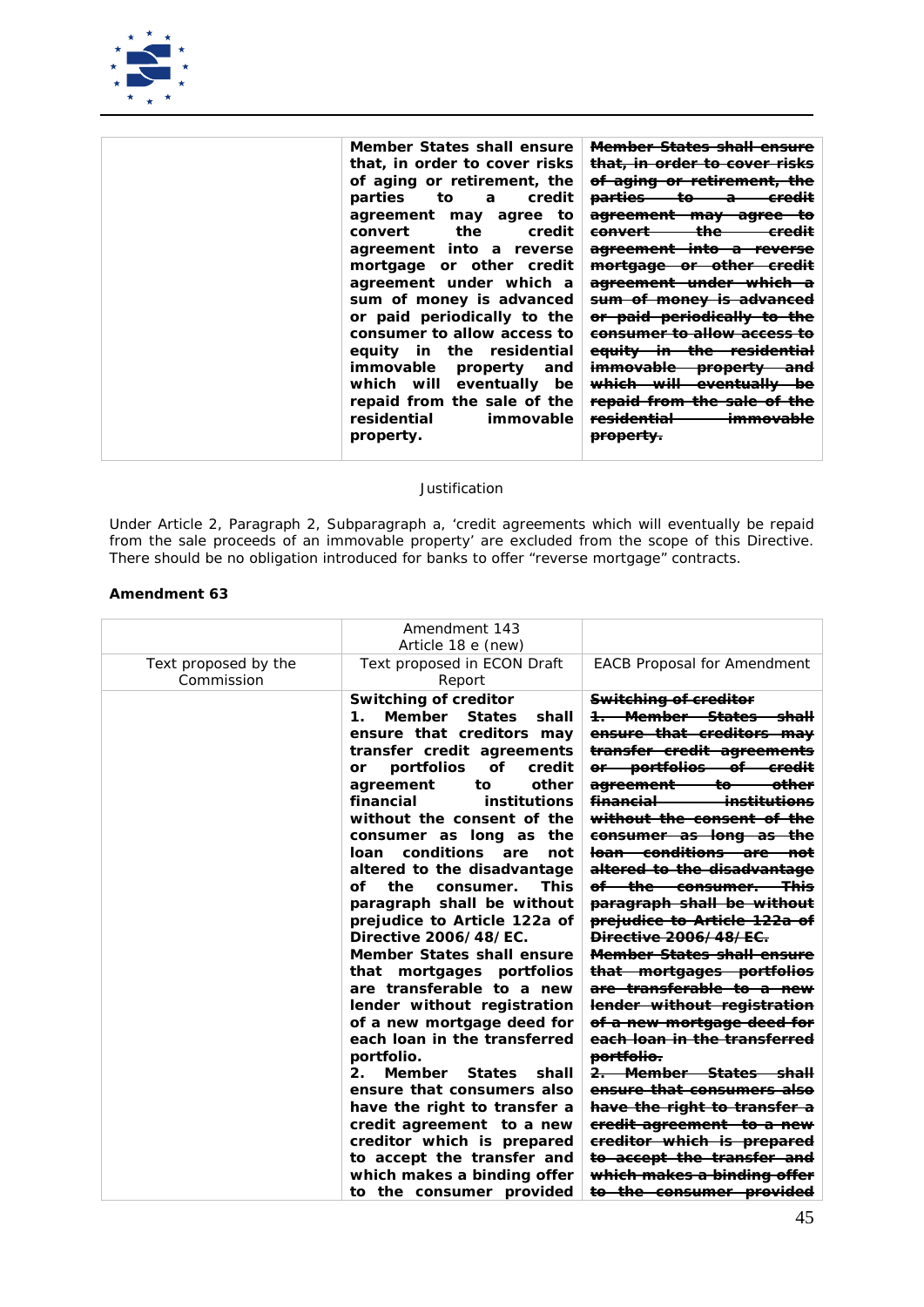

*This provision is too long and complex to be introduced in an EU Directive. Switching of a creditor should be maintained as a contractual provision, rather than a statutory right. If the right of switching of creditor is introduced in this Directive, it is imperative that the creditor is entitled to obtain fair and objectively justified compensation for potential costs, interest rate loss and other losses and foregone profits linked to the exercise of the right of switching, without outright limitations or caps.*

| Text proposed by the<br>Commission | Amendment 144<br>Article 18 f (new) - Paragraph 2<br>Text proposed in ECON Draft<br>Report                                                                                                                                                                                                                                                              | <b>EACB Proposal for Amendment</b>                                                                                                                                                                                                                                                         |
|------------------------------------|---------------------------------------------------------------------------------------------------------------------------------------------------------------------------------------------------------------------------------------------------------------------------------------------------------------------------------------------------------|--------------------------------------------------------------------------------------------------------------------------------------------------------------------------------------------------------------------------------------------------------------------------------------------|
|                                    | Member<br><b>States</b><br>shall<br>prohibit developers from<br>tying the sale of a projected<br>or existing property<br>by<br>making it conditional upon<br>transfer<br>the<br>the<br>to<br>credit<br>of<br>$\boldsymbol{a}$<br>consumer<br>agreement which would be<br>within the scope of Article<br>2(1) if it were transferred<br>to the consumer. | <del>Member</del><br>shall<br><del>prohibit</del><br>from<br>tying the sale of a projected<br><del>or existing</del><br><del>-property</del><br>₩<br>making it conditional<br><del>upon</del><br><del>the</del><br>the<br>π<br>панзісі<br><del>eredit</del><br><del>within the scope</del> |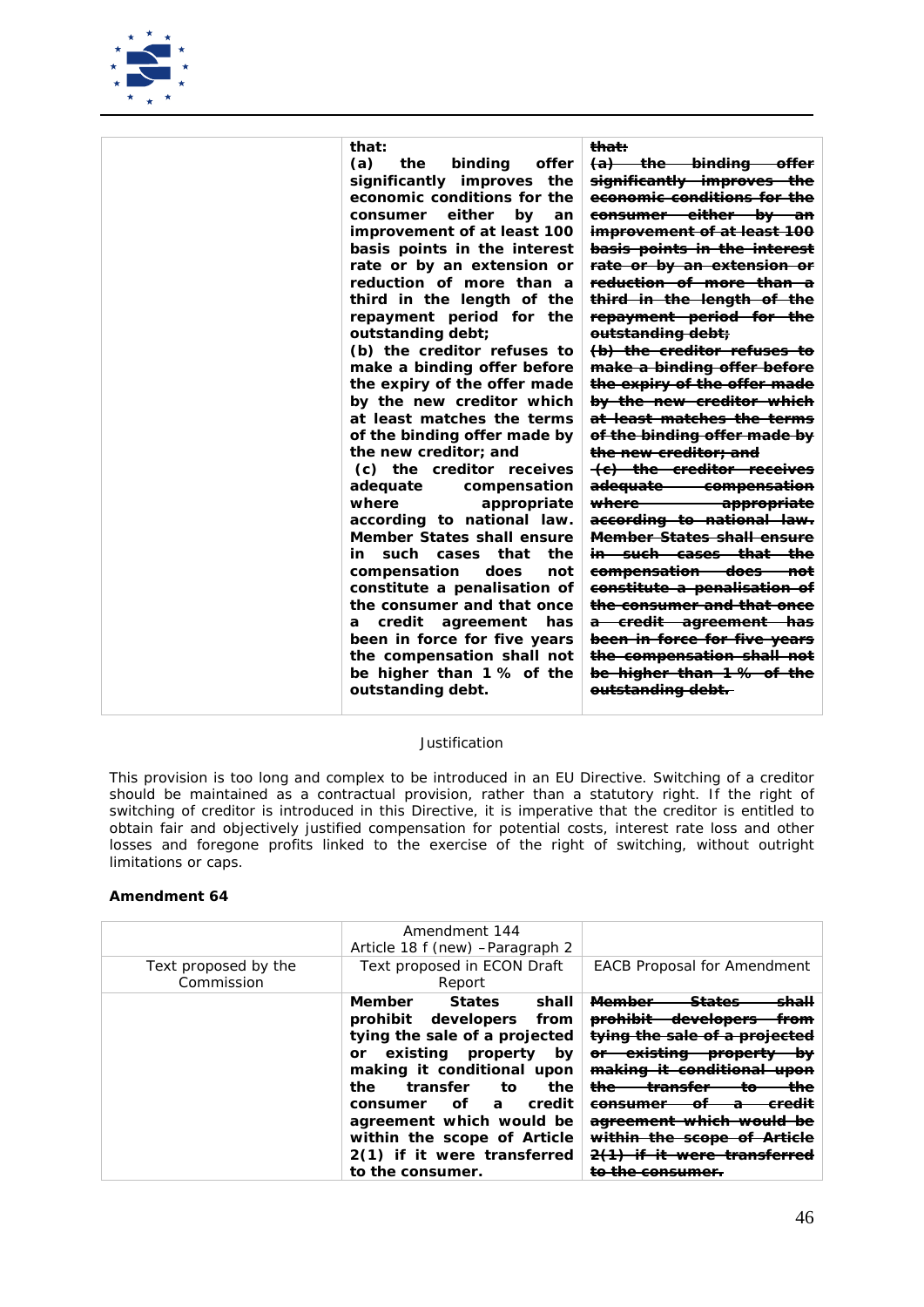

*The above provision on this directive is not necessary or justified. The existing EU legislation sufficiently addresses the issue of cross-selling and conditional-selling by means of the Directive 2005/29/EC on unfair business-to-consumer commercial practices. In addition, it appears that these provisions intend to address a type of lending specific to the Spanish market, according to*  which property developers can convert their commercial loan for development into individual *residential mortgage loans on each unit, which are then offered to the purchasers of those units. Considering the national aspect of this issue and in line with the principle of subsidiarity, the EACB recommends that these amendments be deleted.* 

|                      | Amendment 145<br>Article 18 g (new)                                                                                                                                                                                                                                                                                                                                                                                                                                                                                                                                                                                                                                                                                                                                                                                                                                                                                                                                                                                                                                                                                                                                                                                                                                                                                                                                                                                    |                                                                                                                                                                                                                                                                                                                                                                                                                                                                                                                                                                                                                                                                                                                                                                                                                                                                                                                                                                                                                                                                                                                                                                                                                                                                                                                                                                   |
|----------------------|------------------------------------------------------------------------------------------------------------------------------------------------------------------------------------------------------------------------------------------------------------------------------------------------------------------------------------------------------------------------------------------------------------------------------------------------------------------------------------------------------------------------------------------------------------------------------------------------------------------------------------------------------------------------------------------------------------------------------------------------------------------------------------------------------------------------------------------------------------------------------------------------------------------------------------------------------------------------------------------------------------------------------------------------------------------------------------------------------------------------------------------------------------------------------------------------------------------------------------------------------------------------------------------------------------------------------------------------------------------------------------------------------------------------|-------------------------------------------------------------------------------------------------------------------------------------------------------------------------------------------------------------------------------------------------------------------------------------------------------------------------------------------------------------------------------------------------------------------------------------------------------------------------------------------------------------------------------------------------------------------------------------------------------------------------------------------------------------------------------------------------------------------------------------------------------------------------------------------------------------------------------------------------------------------------------------------------------------------------------------------------------------------------------------------------------------------------------------------------------------------------------------------------------------------------------------------------------------------------------------------------------------------------------------------------------------------------------------------------------------------------------------------------------------------|
| Text proposed by the | Text proposed in ECON Draft                                                                                                                                                                                                                                                                                                                                                                                                                                                                                                                                                                                                                                                                                                                                                                                                                                                                                                                                                                                                                                                                                                                                                                                                                                                                                                                                                                                            | <b>EACB Proposal for Amendment</b>                                                                                                                                                                                                                                                                                                                                                                                                                                                                                                                                                                                                                                                                                                                                                                                                                                                                                                                                                                                                                                                                                                                                                                                                                                                                                                                                |
| Commission           | Report<br><b>Arrears and foreclosure</b><br>Member States shall<br>$\mathbf{1}$<br>creditors<br>ensure<br>that<br>exercise<br>reasonable<br>forbearance<br>and<br>make<br>diligent efforts to reach a<br>negotiated solution before<br>initiating<br>foreclosure<br>proceedings in relation to<br>credit agreements.<br>Member<br>2.<br>States<br>may<br>maintain<br>introduce<br><b>or</b><br>requirements in relation to<br>the process to be followed<br>or the options which must<br>pursued<br>prior<br>be<br>to<br>initiating<br>foreclosure<br>proceedings in relation to a<br>property situated in their<br>territory. In cases where<br>the borrower has repaid a<br>substantial part<br>or the<br>majority of the loan over a<br>long period such options<br>should include temporarily<br>changing the<br>contractual<br>the<br>agreement<br>between<br>creditor and the consumer.<br>3.<br>Member States<br>shall<br>forbid penalties for default<br>which are additional to the<br>repayment<br>οf<br>the<br>outstanding portion of the<br>loan where such default is<br>the result of circumstances<br>beyond the control of the<br>borrower or where the<br>penalty is not proportionate<br>or is calculated taking into<br>account the non-defaulted<br>part of the loan.<br>Member States<br>shall<br>4.<br>allow that the return of the<br>collateral is sufficient to<br>repay the loan<br>at least | <b>Arrears and foreclosure</b><br>1. Member States shall<br><del>ensure that creditors</del><br>exercise reasonable<br><del>forbearance and make</del><br>diligent efforts to reach a<br>negotiated solution before<br>initiating foreclosure<br>proceedings in relation to<br>eredit agreements.<br>2. Member States may<br>maintain or introduce<br>requirements in relation to<br>the process to be followed<br>or the options which must<br>be pursued prior to<br>initiating foreelosure<br>proceedings in relation to a<br>property situated in their<br>territory. In cases where<br>the borrower has repaid a<br>substantial part or the<br>majority of the loan over a<br>long period such options<br>should include temporarily<br>changing the contractual<br>agreement between the<br>ereditor and the consumer.<br>3. Member States shall<br>forbid penalties for default<br><del>which are additional to the</del><br>repayment of the<br>outstanding portion of the<br>loan where such default is<br>the result of circumstances<br>beyond the control of the<br>borrower or where the<br>penalty is not proportionate<br>or is calculated taking into<br>account the non-defaulted<br><del>part of the loan.</del><br>4. Member States shall<br>allow that the return of the<br><del>collateral is sufficient to</del><br>repay the loan at least |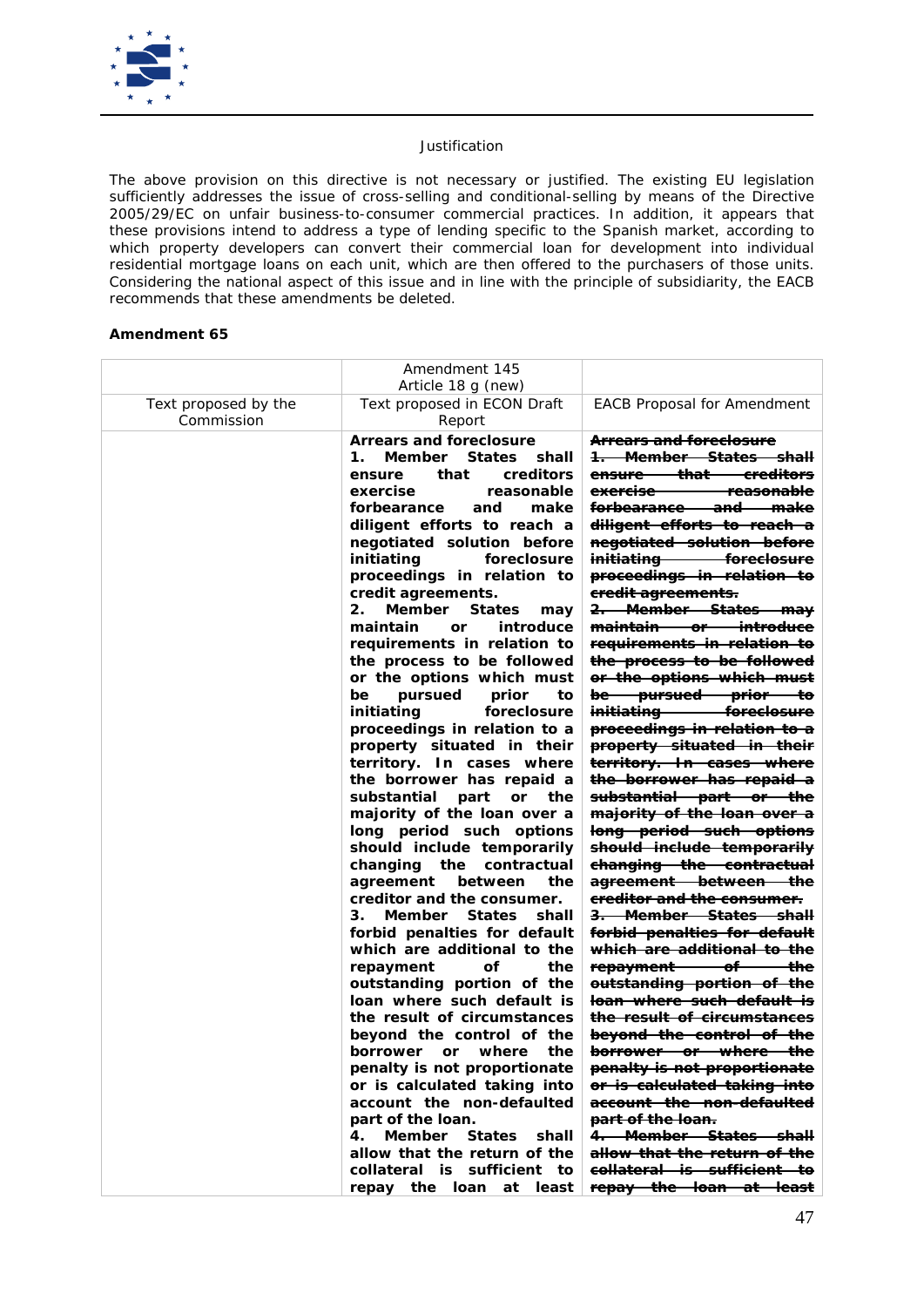

| <del>where such a clause was</del>         | where such a clause was             |
|--------------------------------------------|-------------------------------------|
| expressly agreed by the                    | expressly agreed by<br>the          |
| <del>parties to the credit</del>           | parties<br>to<br>the<br>credit      |
| <del>agreement.</del>                      | agreement.                          |
| <del>5. Member States shall</del>          | Member States<br>5.<br>shall        |
| <del>ensure that</del><br><del>where</del> | that<br>where<br>ensure             |
| <del>foreclosure proceedings are</del>     | foreclosure proceedings are         |
| <del>initiated the lender shall</del>      | initiated the lender shall          |
| eredit to the consumer as                  | credit to the consumer as           |
| <del>the value of the collateral a</del>   | the value of the collateral a       |
| value at least as great as                 | value at least as great as          |
| <del>the most recent valuation</del>       | the most recent valuation           |
| earried out in conformity                  | carried out in conformity           |
| <del>with the minimum</del>                | the<br>minimum<br>with              |
| <del>requirements for the</del>            | the<br>requirements<br>for          |
| recognition of real estate                 | recognition of real estate          |
| eollateral established in                  | collateral<br>established<br>in     |
| Annex VIII, part 2, point 8                | Annex VIII, part 2, point 8         |
| <del>of Directive 2006/48/EC.</del>        | of Directive 2006/48/EC.            |
| <del>6. Where residential</del>            | Where<br>residential<br>6.          |
| mortgage lenders have full                 | mortgage lenders have full          |
| <del>recourse to a consumer's</del>        | recourse to a consumer's            |
| <del>assets after foreclosure</del>        | after<br>foreclosure<br>assets      |
| proceedings are completed                  | proceedings are completed           |
| and outstanding debt                       | outstanding<br>and<br>debt          |
| <del>remains, Member States</del>          | Member<br><b>States</b><br>remains, |
| shall ensure that seizure of               | shall ensure that seizure of        |
| wages, retirement pensions                 | wages, retirement pensions          |
| <del>or equivalent distributions</del>     | or equivalent distributions         |
| <del>are limited so as </del><br>—tθ       | limited<br>to<br>are<br>SO.<br>as   |
| <del>preserve a minimum income</del>       | preserve a minimum income           |
| <del>sufficient to maintain an</del>       | sufficient to maintain<br>an        |
| <del>adequate standard of living.</del>    | adequate standard of living.        |

*Each co-operative bank tries to find solutions, together with the borrower, to avoid foreclosure proceedings, if it is possible. However, introducing strict requirements in relation to the process to be followed or the options which must be pursued prior to initiating foreclosure proceedings could potentially lead to unnecessary prolongation of the process and in the end to even higher costs for the borrower. In addition, foreclosure procedures have consequences in the context of prudential provisions (e.g. securitisation with equity capital). As stated before, the EACB does not consider that prudential aspects for creditors should be a covered in this directive.*

### **CHAPTER VIII a (NEW)**

### **Amendment 66**

|                                    | Chapter 8a – Title (new)              |                                                                         |
|------------------------------------|---------------------------------------|-------------------------------------------------------------------------|
| Text proposed by the<br>Commission | Text proposed in ECON Draft<br>Report | <b>EACB</b> proposal for Amendment                                      |
|                                    | markets                               | Transparent and reliable <del>Transparent and reliable</del><br>markets |

# *Justification*

*There should be no mix between specific prudential requirements and consumer protection in this proposed directive. Such a mix could, in particular, cause mismatches between this directive (the main objective of which is consumer protection), and the provisions of other directives and regulations which focus on prudential matters, such as the Capital Requirements Directive (CRD IV) and the proposed Capital Requirements Regulation (CRR I).*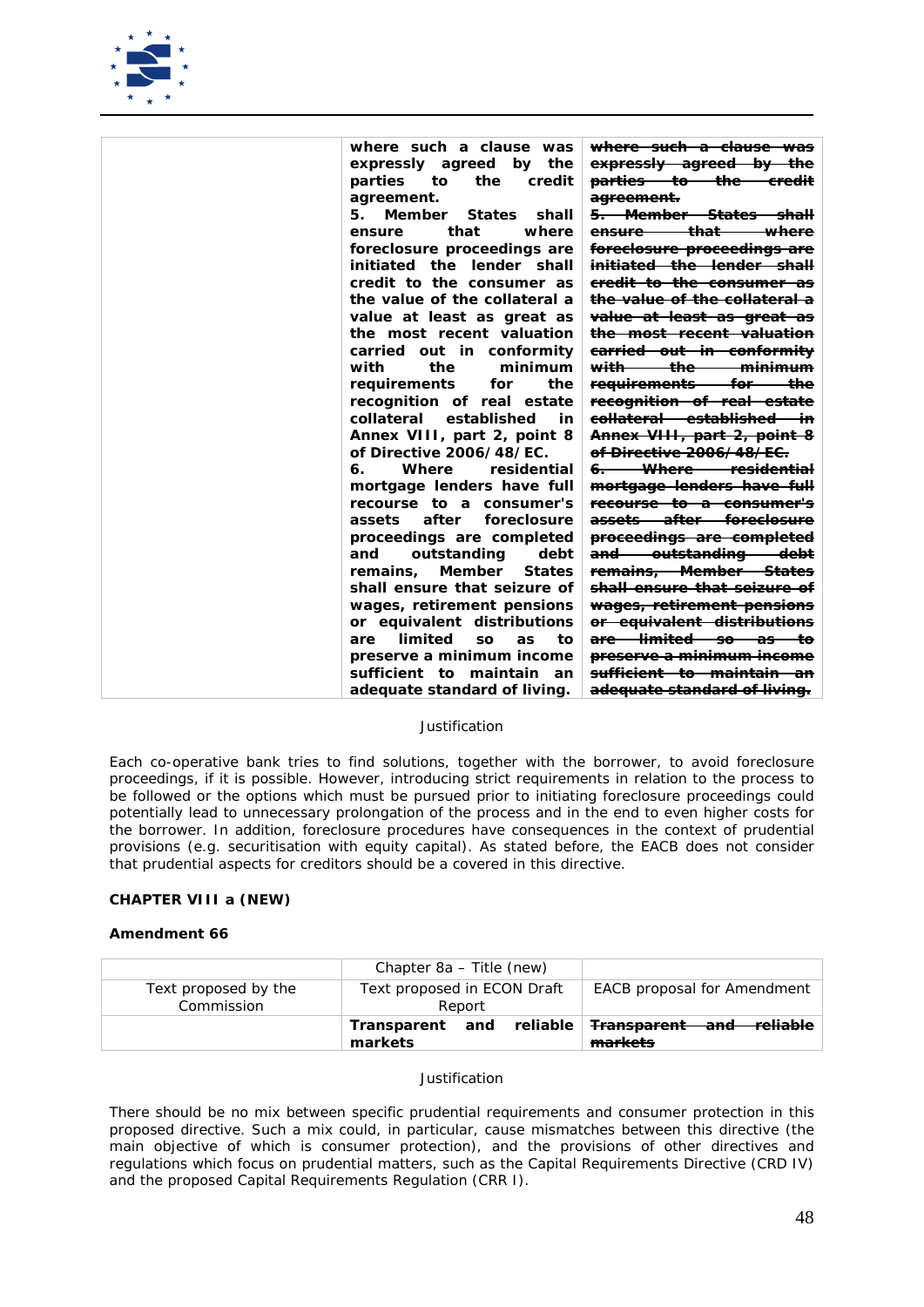

# **Amendment 67**

|                                    | Amendments 147-149<br>Articles 18 h-j (new)                                                                                                                                                                                                                                                                                        |                                                                                                                                                                                                                                                                                                                                                                                                    |
|------------------------------------|------------------------------------------------------------------------------------------------------------------------------------------------------------------------------------------------------------------------------------------------------------------------------------------------------------------------------------|----------------------------------------------------------------------------------------------------------------------------------------------------------------------------------------------------------------------------------------------------------------------------------------------------------------------------------------------------------------------------------------------------|
| Text proposed by the<br>Commission | <b>Text Proposed in ECON Draft</b><br>Report                                                                                                                                                                                                                                                                                       | <b>EACB Proposal for Amendment</b>                                                                                                                                                                                                                                                                                                                                                                 |
|                                    | Article 18h<br>European Mortgage Key<br><b>I</b> dentifier<br>$($ )<br>Article 18i<br><b>Registers of credit</b><br>agreements related to<br>residential immovable<br>property<br>$($ )<br>Article 18j<br><b>Register of financial</b><br>products related to credit<br>agreements related to<br>residential immovable<br>property | <del>Article 18h</del><br><del>European Mortgage Key</del><br><del>Identifier</del><br><del>()</del><br><del>\rticle 18i</del><br>Registers of credit<br><del>idential immova</del><br><del>property</del><br><del>Article 18i</del><br><del>Register of financial</del><br><del>products related to credit</del><br><del>agreements rela</del><br><del>dential immov</del><br><del>property</del> |

# *Justification*

*The added value of the introduction of numerous registers is not clear. At the same time, the additional red tape resulting from the set up and maintenance of such registers, as well as the reporting obligations for banks.*

|                                    | Amendment 150<br>Articles 18 k (new)                                                                                                                                                                                                                                                                                                                                                                                                                                                                                                                                                                                                                                                                                                                                                                                              |                                    |
|------------------------------------|-----------------------------------------------------------------------------------------------------------------------------------------------------------------------------------------------------------------------------------------------------------------------------------------------------------------------------------------------------------------------------------------------------------------------------------------------------------------------------------------------------------------------------------------------------------------------------------------------------------------------------------------------------------------------------------------------------------------------------------------------------------------------------------------------------------------------------------|------------------------------------|
| Text proposed by the<br>Commission | Text Proposed in ECON Draft<br>Report                                                                                                                                                                                                                                                                                                                                                                                                                                                                                                                                                                                                                                                                                                                                                                                             | <b>EACB Proposal for Amendment</b> |
|                                    | Article 18k<br>Valuation of residential<br>immovable property<br>1. Member States shall ensure<br>that appraisers carrying out<br>valuations<br>0f<br>residential<br>immovable property which are<br>used to value the collateral in<br>credit agreements are carried<br>out by appraisers who are<br>professionally competent.<br>2. Member States shall ensure<br>that a public register<br>is is<br>established<br>and<br>regularly<br>updated of appraisers who are<br>deemed<br>professionally<br>competent.<br>3. Member States shall ensure<br>that appraisers who carry out<br>valuations used by a creditor to<br>the<br>value<br>collateral<br>are<br>sufficiently independent of the<br>creditor, the borrower<br>and,<br>where applicable, the credit<br>intermediary, to provide an<br>objective<br>impartial<br>and |                                    |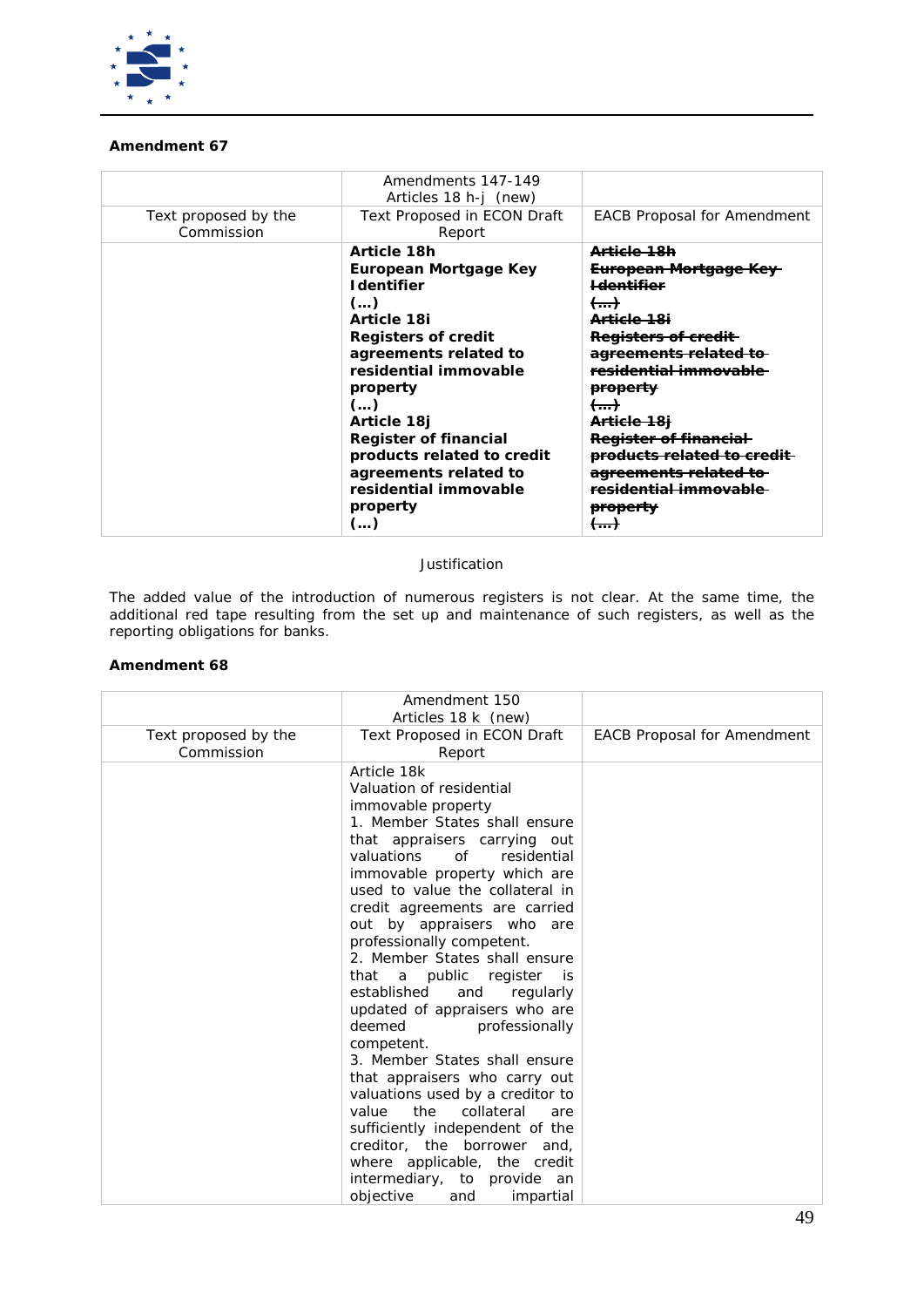

| valuation.                       |  |
|----------------------------------|--|
| 4. In order to ensure consistent |  |
| harmonisation, the Commission    |  |
| should be empowered to adopt     |  |
| delegated acts in accordance     |  |
| with Article 26 in order to      |  |
| specify minimum valuation        |  |
| standards, minimum standards     |  |
| regarding independence and       |  |
| minimum<br>professional          |  |
| standards for appraisers.        |  |
| 5. Member States may specify     |  |
| further criteria which shall be  |  |
| used to determine the            |  |
| professional competence of       |  |
| appraisers. Such criteria shall  |  |
| not include a requirement for    |  |
| the appraiser to be established  |  |
| in their territory.              |  |

*Provisions concerning property valuations are unrelated to the objectives of this directive dedicated to the relationship between consumer and the creditor/credit intermediary. While some EU markets are heavily mortgage-based, in others guaranteed home loans not secured by a mortgage prevail. Those differences should be taken into account and property valuation issues, in our view, should not be an integral part of the loan granting process. Further, it must be stressed that where the principles of responsible mortgage lending and borrowing are observed, there is no need for the above provisions at all. It is in both parties' - the bank's as the consumer's - interest that evaluation of the collateral is realistic and reasonable. Finally, to create such registers, it would require a great deal of unnecessary administrational costs.* 

|                                    | Amendment 152<br>Article 19 (new)                                                                                                                                                                                                                                                                                                                                                                                                                                                                                                                                                                                                                                                                                                                     |                                                                                                                                                                                                                                                                                                                                                                                                                                                                                                                                                                                                                                                                                                                                                                                                                                                                                                                |
|------------------------------------|-------------------------------------------------------------------------------------------------------------------------------------------------------------------------------------------------------------------------------------------------------------------------------------------------------------------------------------------------------------------------------------------------------------------------------------------------------------------------------------------------------------------------------------------------------------------------------------------------------------------------------------------------------------------------------------------------------------------------------------------------------|----------------------------------------------------------------------------------------------------------------------------------------------------------------------------------------------------------------------------------------------------------------------------------------------------------------------------------------------------------------------------------------------------------------------------------------------------------------------------------------------------------------------------------------------------------------------------------------------------------------------------------------------------------------------------------------------------------------------------------------------------------------------------------------------------------------------------------------------------------------------------------------------------------------|
| Text proposed by the<br>Commission | Text Proposed in ECON Draft<br>Report                                                                                                                                                                                                                                                                                                                                                                                                                                                                                                                                                                                                                                                                                                                 | <b>EACB Proposal for Amendment</b>                                                                                                                                                                                                                                                                                                                                                                                                                                                                                                                                                                                                                                                                                                                                                                                                                                                                             |
|                                    | General<br>prudential<br>requirements<br>Member<br>$\mathbf{1}$<br><b>States</b><br>shall<br>that<br>the<br>local<br>ensure<br>authorities<br>competent<br>formulate<br>publish<br>and<br>standards<br>applicable<br>to<br>loans related to residential<br>immovable<br>property<br>in<br>order to enable the effective<br>identification<br>and<br>management of financial<br>risk taking into account the<br>specific features of their<br>markets. Those standards<br>shall contain at least:<br>(a) a reference level for a<br>prudent ratio of loan to<br>value $(LTV)$ :<br>guidelines<br>(b)<br>for<br>the<br>to<br>assessment<br>Ωf<br>loan<br>debt<br>$(LTI)$ ,<br>income<br>to<br>(DTI) and loan to<br>income<br>assets (LTA) ratios of the | <del>General</del><br><del>prudential</del><br><del>requirements</del><br><del>1. Member</del><br><del>that</del><br><del>the</del><br>ensure<br><del>authorities</del><br><del>competent</del><br><del>formulate —</del><br><del>and publish</del><br><del>standards</del><br><del>applicable</del><br><del>loans related</del><br><del>to residential</del><br>immovable property<br>order to enable the effective<br><i>identification</i><br>management of financial<br>risk taking into account the<br>specific features of their<br>markets. Those standards<br><del>shall contain at least :</del><br><del>(a) a reference level for a</del><br>prudent ratio of loan to<br><del>value (LTV);</del><br><del>(b) quidelines</del><br>-for<br><del>loan</del><br><del>assessment</del><br>$i$ neome $(LTH)$ ,<br><del>-debt</del><br>income (DTI) and loan<br>tο<br><del>(LTA)</del><br><del>assets</del> |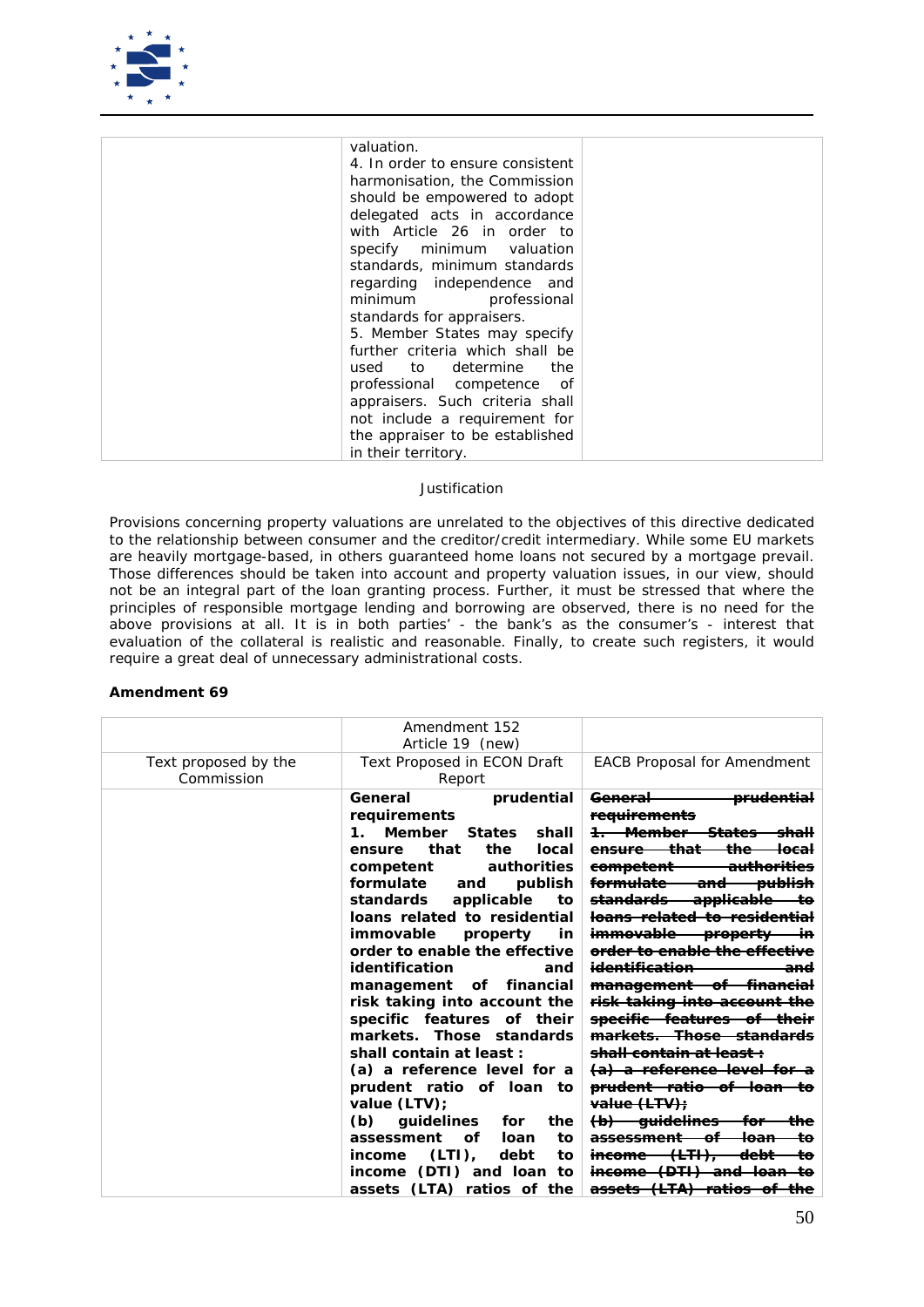

| borrower;                                   | <del>borrower;</del>                               |
|---------------------------------------------|----------------------------------------------------|
| (c) reference levels for a                  | (e) reference levels for a                         |
| prudent proportion of the                   | prudent proportion of the                          |
| loan book of an institution                 | loan book of an institution                        |
| or in a market in relation to               | <del>or in a market in relation to</del>           |
| the ratios specified in points              | the ratios specified in points                     |
| $(a)$ and $(b)$ , taking into               | (a) and (b), taking into                           |
| individual.<br>account                      | <del>individual.</del><br><del>account-</del>      |
| cumulative risks and the                    | eumulative risks and the                           |
| evolution of the market.                    | evolution of the market.                           |
| Member<br>$2_{-}$<br><b>States</b><br>shall | <del>2. Member States shall</del>                  |
| ensure that local competent                 | ensure that local competent                        |
| <i>authorities</i><br>have<br>the           | authorities have the                               |
| necessary<br>powers<br>to                   | necessary powers<br><del>to</del>                  |
| monitor<br>creditors'                       | <del>monitor —</del><br><del>ereditors'</del> —    |
| behaviour and require them                  | behaviour and require them                         |
| to take progressive<br>and                  | to take progressive and                            |
| proportionate measures in                   | proportionate measures in                          |
| the<br>where<br>cases                       | <del>-the</del><br><del>cases where</del>          |
| proportions referred to in                  | proportions referred to in                         |
| point (c) are exceeded in                   | point (e) are exceeded in                          |
| order to manage the risks                   | order to manage the risks                          |
| identified.                                 | <del>identified.</del>                             |
|                                             |                                                    |
| Such binding measures may                   | Such binding measures may                          |
| include specific reporting                  | include specific reporting                         |
| obligations,<br>οf<br>use                   | obligations, use of mortgage                       |
| mortgage<br>insurance<br>or                 | insurance or covered products,                     |
| covered products, dynamic                   | dynamic provisions, additional                     |
| additional<br>provisions,                   | contributions to the deposit                       |
| contributions to the deposit                | guarantee scheme, the                              |
| guarantee<br>scheme,<br>the                 | imposition of firm limits on                       |
| imposition of firm limits on                | the loan to value ratio of                         |
| the loan to value ratio of                  | new loans relating to                              |
| relating<br>new<br>loans<br>to              | <del>residential —</del><br><del>– immovable</del> |
| residential<br>immovable                    | property located within all                        |
| property located within all                 | or a part of their territory                       |
| or a part of their territory                | made by a single creditor, a                       |
| made by a single creditor, a                | group of creditors, or all                         |
| group of creditors, or all                  | <del>creditors</del> .                             |
| creditors.                                  |                                                    |

*There should be no mix between specific prudential requirements and consumer protection in this proposed directive. Such a mix could, in particular, cause mismatches between this directive (the main objective of which is consumer protection), and the provisions of other directives and regulations which focus on prudential matters, such as the Capital Requirements Directive (CRD IV) and the proposed Capital Requirements Regulation (CRR I). Especially requirements concerning different ratios (e.g. Loan-to-Value-Ratio) are likely to be in conflict with those contained in the CRD IV and CRR I (e.g. Articles 120 and 121 of the CRR I). In addition, it should be stressed that the ratios should not be used by the authorities to limit the credit granting by financial institutions, as for those purposes the authorities have other, more general supervisory measures, e. g. the securitization of credits with equity capital etc. The proposed directive already provides for an obligation to assess consumer's creditworthiness, and ratios such as LTV or LTI are already part of the credit granting decision. Within the framework of their risk policy, banks need to be given the freedom to handle these ratios in a flexible manner and to determine the respective thresholds on their own. Fixing these ratios to a certain level would mean interference with the lender's business strategy and risk management. Hence, particular in the field of mortgage loans, the EACB objects supervisory provisions with regard to these ratios for the lending business.*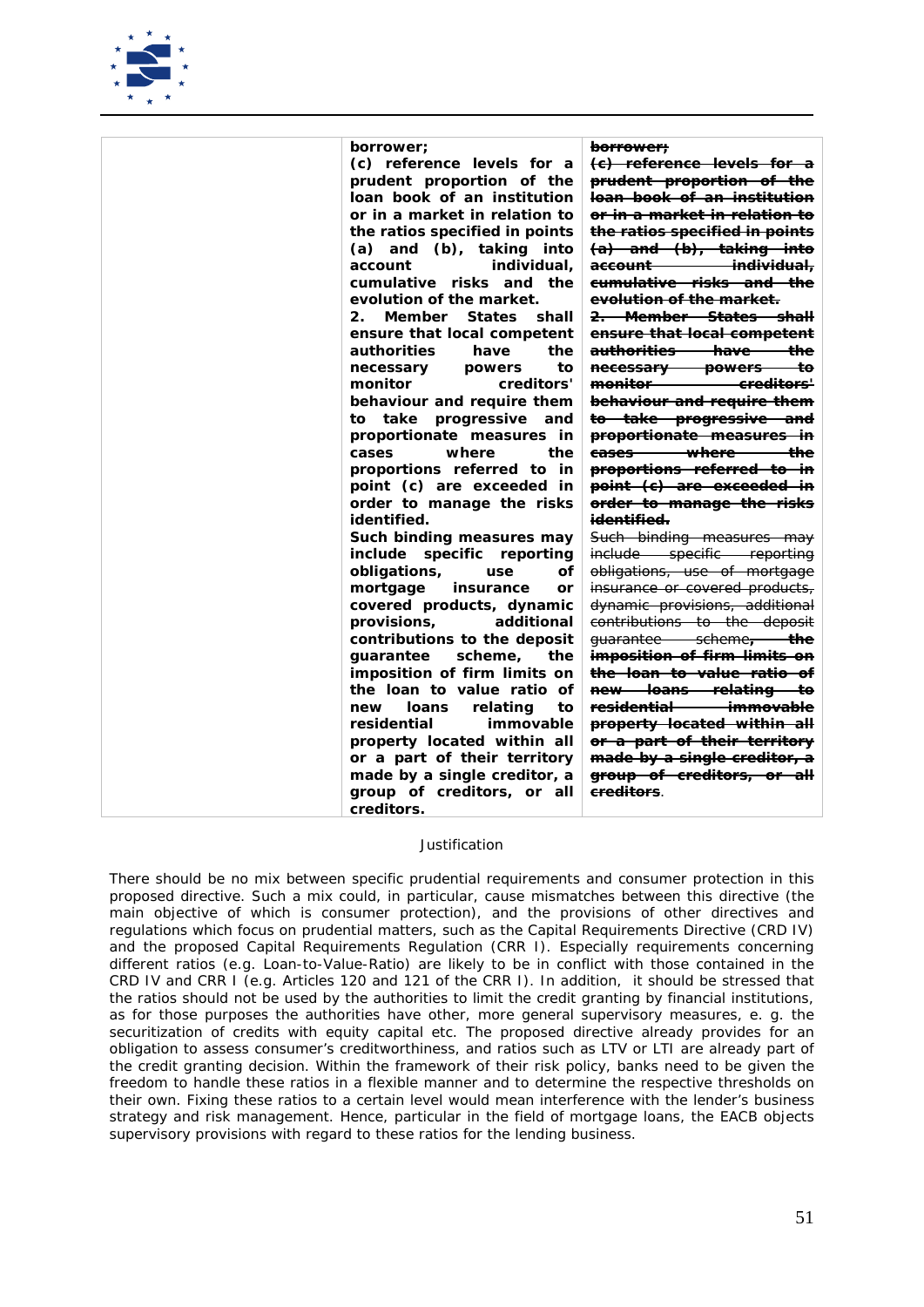

# **Amendment 70**

|                                    | Amendment 153                                                                                                                                                                                                                                                                                                                                                                                                                                                                                                                                                                                                                                                                                                                                                                                                                                                                                                                                                                                                                                                                                                                                                                                                                                                                    |                                                                                                                                                                                                                                                                                                                                                                                                                                                                                                                                                                                                                                                                                                                                                                                                                                                                                                                                                                                                                                                                                                                                                                                                                         |
|------------------------------------|----------------------------------------------------------------------------------------------------------------------------------------------------------------------------------------------------------------------------------------------------------------------------------------------------------------------------------------------------------------------------------------------------------------------------------------------------------------------------------------------------------------------------------------------------------------------------------------------------------------------------------------------------------------------------------------------------------------------------------------------------------------------------------------------------------------------------------------------------------------------------------------------------------------------------------------------------------------------------------------------------------------------------------------------------------------------------------------------------------------------------------------------------------------------------------------------------------------------------------------------------------------------------------|-------------------------------------------------------------------------------------------------------------------------------------------------------------------------------------------------------------------------------------------------------------------------------------------------------------------------------------------------------------------------------------------------------------------------------------------------------------------------------------------------------------------------------------------------------------------------------------------------------------------------------------------------------------------------------------------------------------------------------------------------------------------------------------------------------------------------------------------------------------------------------------------------------------------------------------------------------------------------------------------------------------------------------------------------------------------------------------------------------------------------------------------------------------------------------------------------------------------------|
| Text proposed by the<br>Commission | Text Proposed in ECON Draft<br>Report                                                                                                                                                                                                                                                                                                                                                                                                                                                                                                                                                                                                                                                                                                                                                                                                                                                                                                                                                                                                                                                                                                                                                                                                                                            | <b>EACB Proposal for Amendment</b>                                                                                                                                                                                                                                                                                                                                                                                                                                                                                                                                                                                                                                                                                                                                                                                                                                                                                                                                                                                                                                                                                                                                                                                      |
|                                    | Article 19a (new)<br><b>Special</b><br>prudential<br>requirements<br>1. Member<br>shall<br>States<br>that<br>the<br>ensure<br>local<br>authorities<br>competent<br>formulate<br>and publish<br>binding standards<br>for<br>different categories<br>of<br>credit agreements which<br>constitute special risk credit<br>agreements.<br>2. Those binding standards<br>shall include at least:<br>(a) additional information<br>and risk warnings to be<br>included in pre-contractual<br>information<br>relating<br>to<br>special risk products;<br>(b) special prudential<br>measures as described in<br>Article $-19(2)$ .<br>3. Member States shall<br>ensure that the following<br>credit agreements<br>are<br>always deemed<br>to<br>be<br>special<br>risk<br>credit<br>agreements:<br>(a)<br>credit<br>agreements<br>where the loan is granted in<br>a foreign currency;<br>(b)<br>credit<br>agreements<br>which allow for significant<br>interest<br>variation<br>in<br>payments during the term<br>of the agreement;<br>(c)<br>credit<br>agreements<br>where it is agreed between<br>the parties that the return<br>of the collateral will be<br>sufficient to repay the loan.<br>4.<br>Member States<br>shall<br>ensure that local competent<br>authorities have powers to | <del>Special Special</del><br><del>prudential</del><br>requirements<br>1. Member States shall<br>ensure that the local<br>competent authorities<br>formulate and publish<br>binding standards for<br>different categories of<br>eredit agreements which<br>constitute special risk credit<br><del>agreements.</del><br>2. Those binding standards<br>shall include at least:<br>(a) additional information<br>and risk warnings to be<br>ineluded in pre-contractual<br>information relating to<br>special risk products;<br>(b) special prudential<br>measures as described in<br>Article -19(2).<br>3. Member States shall<br>ensure that the following<br>credit agreements are<br>always deemed to be<br>special risk credit<br>agreements:<br>(a) credit agreements<br>where the loan is granted in<br>a foreign currency;<br>(b) eredit agreements<br>which allow for significant<br>variation in interest<br>payments during the term<br>of the agreement;<br>(e) eredit agreements<br>where it is agreed between<br>the parties that the return<br>of the collateral will be<br><del>sufficient to repay the loan.</del><br>4. Member States shall<br>ensure that local competent<br>authorities have powers to |
|                                    | specify additional features<br>which shall be deemed to<br>constitute special risk credit<br>agreements<br>within<br>their                                                                                                                                                                                                                                                                                                                                                                                                                                                                                                                                                                                                                                                                                                                                                                                                                                                                                                                                                                                                                                                                                                                                                       | specify additional features<br>which shall be deemed to<br>eonstitute special risk credit<br>agreements within their                                                                                                                                                                                                                                                                                                                                                                                                                                                                                                                                                                                                                                                                                                                                                                                                                                                                                                                                                                                                                                                                                                    |
|                                    | territory.                                                                                                                                                                                                                                                                                                                                                                                                                                                                                                                                                                                                                                                                                                                                                                                                                                                                                                                                                                                                                                                                                                                                                                                                                                                                       | territory.                                                                                                                                                                                                                                                                                                                                                                                                                                                                                                                                                                                                                                                                                                                                                                                                                                                                                                                                                                                                                                                                                                                                                                                                              |

# *Justification*

*This notion of special risk credit is too vague and might be a pretext to introduce prudential measures. The risk of gold plating should be avoided. Binding standards for different categories of credit agreements could potentially impede innovation. The EACB does not believe that there are categories of credit agreements which are inherently 'dangerous'. Although the credit agreements*  may imply different levels of uncertainty which may be less appropriate for the financial profile of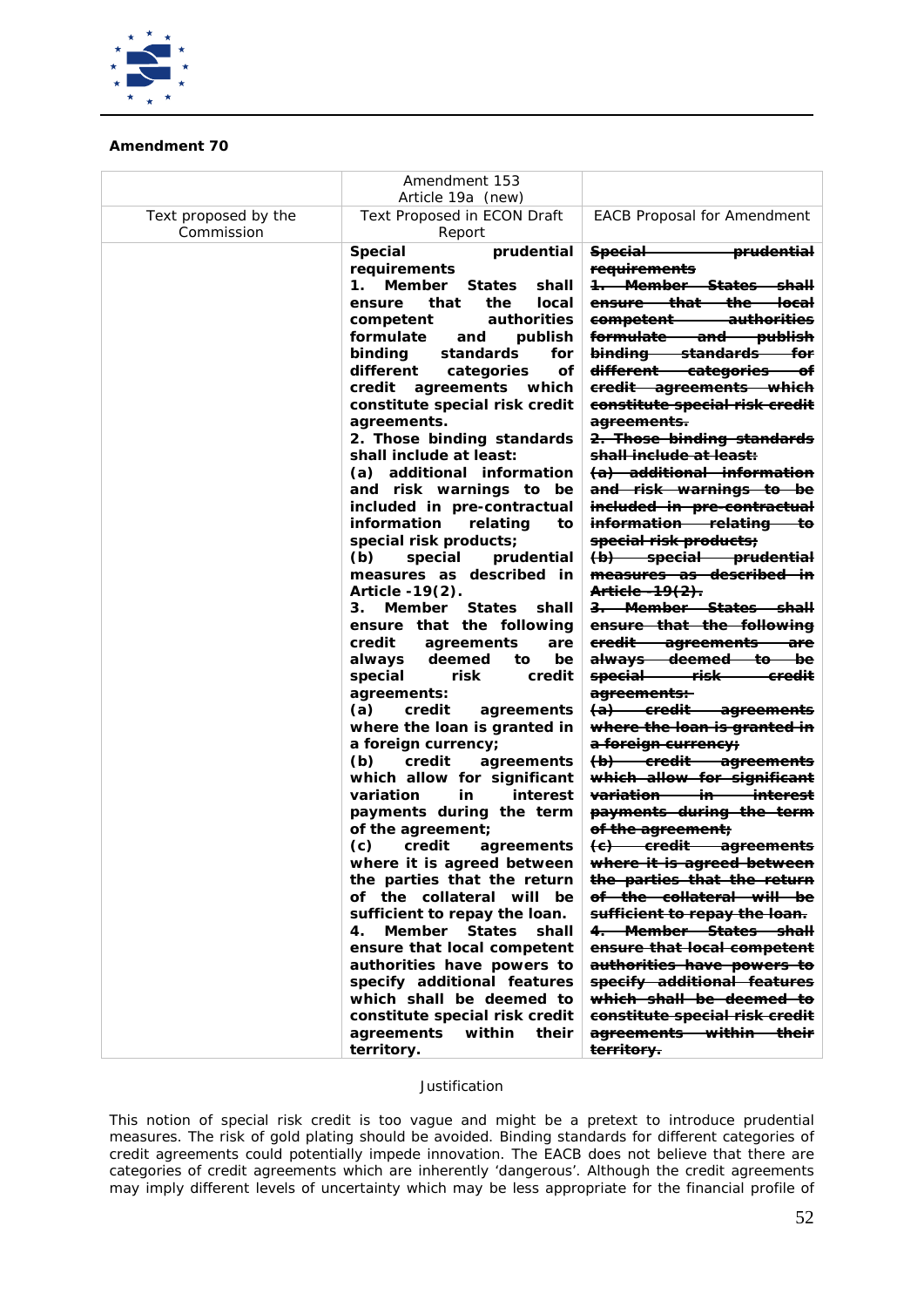

*one particular category of borrower, they may perfectly respond to the needs of others and be appropriate to their circumstances. The 'advantages' and 'disadvantages' of different products are very much contingent upon the specific circumstances prevailing when borrowers enter into a given agreement.* 

|                                    | Amendment 154<br>Article -19b                                                                                               |                                                                                                                                                                 |
|------------------------------------|-----------------------------------------------------------------------------------------------------------------------------|-----------------------------------------------------------------------------------------------------------------------------------------------------------------|
| Text proposed by the<br>Commission | <b>Text Proposed in ECON Draft</b><br>Report                                                                                | <b>EACB Proposal for Amendment</b>                                                                                                                              |
|                                    | <b>Enforcement of standards</b><br>1.<br>The home competent<br>shall<br>authorities<br>be<br>responsible<br>for<br>the      | <b>Enforcement of standards</b><br>1. The home competent<br><del>authorities shall</del><br><del>b</del> e<br>responsible<br><del>for -</del><br><del>the</del> |
|                                    | application of the standards<br>and measures formulated in<br>accordance with Articles -                                    | application of the standards<br>and measures formulated in<br>accordance with Articles -                                                                        |
|                                    | 19 and --19a to firms and<br>subsidiaries established in<br>their territory. The home<br>competent authorities shall        | 19 and --19a to firms and<br><del>subsidiaries established in</del><br>their territory. The home<br>competent authorities shall                                 |
|                                    | apply the requirements of<br>the<br>local<br>competent<br>relation<br>authority in<br>to                                    | apply the requirements of<br>the local competent<br>authority in relation to                                                                                    |
|                                    | Articles -19 and --19a to<br>credit agreements relating<br>residential<br>immovable<br>to                                   | Articles -19 and --19a to<br>eredit agreements relating<br><del>to residential immovable</del>                                                                  |
|                                    | property in the territory of<br>the<br>local<br>competent<br>authorities.                                                   | property in the territory of<br>the local competent<br><del>authorities.</del>                                                                                  |
|                                    | 2. The relevant competent<br>authority shall notify EBA of<br>the<br>binding<br>measures                                    | 2. The relevant competent<br>authority shall notify EBA of<br>the binding measures                                                                              |
|                                    | adopted<br>according<br>to<br>Articles -19 and -19a which<br>shall in turn notify the ESRB                                  | adopted according to<br>Articles -19 and -19a which<br>shall in turn notify the ESRB                                                                            |
|                                    | accordance<br>in<br>with<br>its<br>obligations under Article 32<br>of Regulation<br>Νo<br>(EU)<br>1093/2010. In cases where | <del>in accordance with its</del><br>obligations under Article 32<br><del>of Regulation (EU) No</del><br><del>1093/2010. In cases where</del>                   |
|                                    | a competent authority has<br>imposed special measures<br>on a creditor pursuant to                                          | a competent authority has<br>imposed special measures<br>on a creditor pursuant to                                                                              |
|                                    | Article -19, the relevant<br>competent authority shall<br>also require the firm to                                          | Article -19, the relevant<br>competent authority shall<br>also require the firm to                                                                              |
|                                    | disclose this information to<br>its shareholders.<br>3.                                                                     | disclose this information to<br>its shareholders.                                                                                                               |
|                                    | In<br>where<br>cases<br>a<br>authority<br>competent<br>disagrees<br>about<br>the                                            | 3. In cases where<br>eompetent authority<br>disagrees about the                                                                                                 |
|                                    | procedure or content of an<br>action or<br>inaction of a<br>competent<br>authority<br>οf                                    | procedure or content of an<br>action or inaction of<br>—a<br>competent authority of                                                                             |
|                                    | another Member State, the<br>procedures set out in Article<br>19 of Regulation (EU) No                                      | another Member State, the<br><del>procedures set out in Article</del><br><del>19 of Regulation (EU) No</del>                                                    |
|                                    | 1093/2010 shall apply.<br>EBA<br>establish<br>4.<br>may<br>guidelines<br>or                                                 | 1093/2010 shall apply.<br><del>4. EBA may establish</del><br><del>guidelines</del><br>Θr                                                                        |
|                                    | recommendations<br>in                                                                                                       | <del>recommendations</del><br>÷m                                                                                                                                |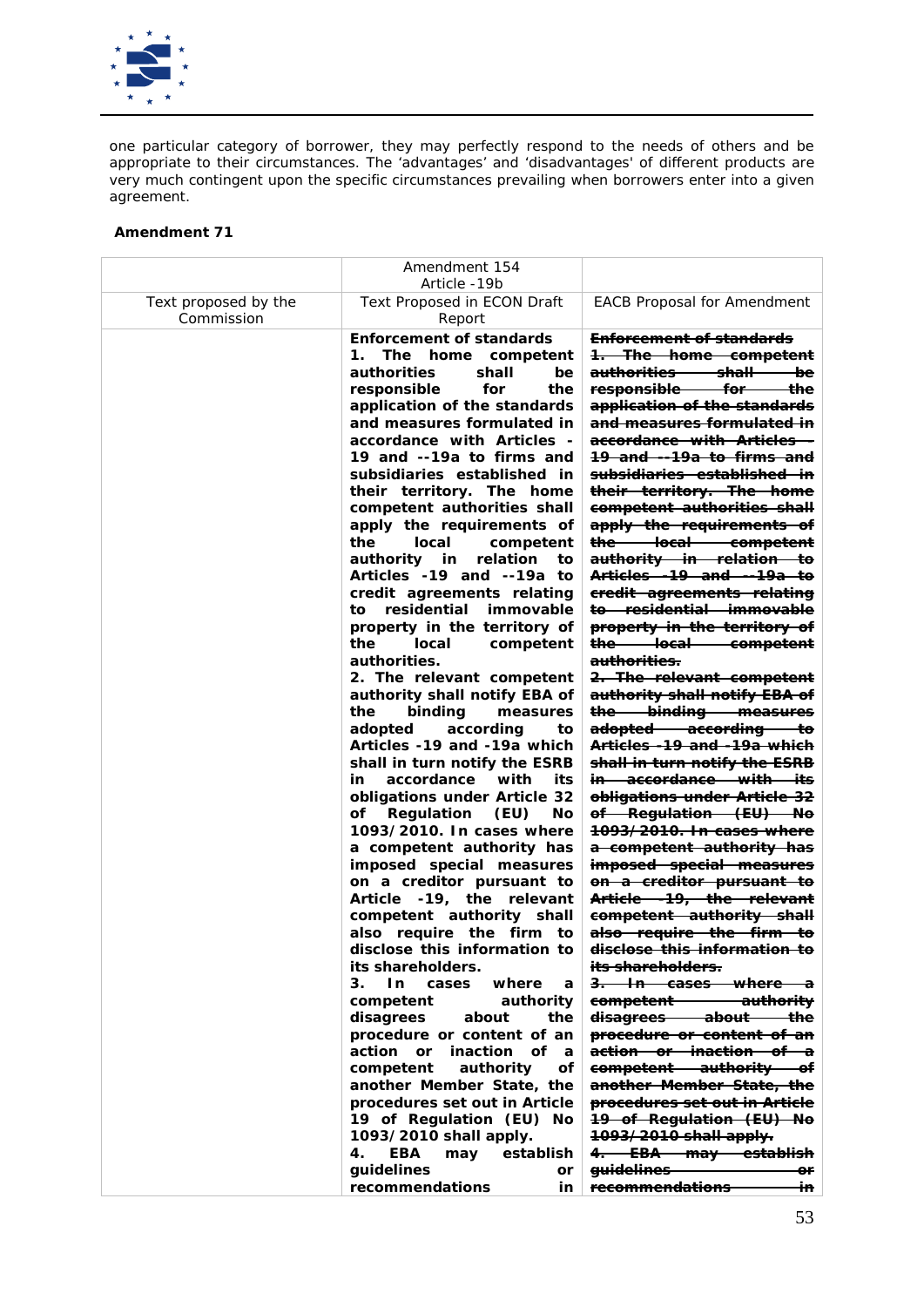

| accordance with Article<br>- 16<br>Regulation<br>of.<br>No. | accordance with Article<br>-16<br><b>Regulation</b><br>Nө<br>ΘF |
|-------------------------------------------------------------|-----------------------------------------------------------------|
|                                                             |                                                                 |
| 1093/2010, related to the                                   | <del>1093/2010, related to</del><br><del>the</del>              |
| general<br>and<br>special                                   | <del>general</del><br><del>and-</del><br><del>special</del>     |
| prudential requirements or                                  | prudential requirements                                         |
| to specify procedures for                                   | to specify procedures for                                       |
| the reporting to EBA and to                                 | the reporting to EBA and to                                     |
| the European Systemic Risk                                  | the European Systemic Risk                                      |
| <b>Board of developments with</b>                           | <del>Board of developments with</del>                           |
| <i>implications for systemic</i>                            | implications for<br><del>systemic</del>                         |
| risk as defined in point (c)                                | <del>risk as defined in point (e)</del>                         |
| of Article 2 of Regulation                                  | of Article 2 of Regulation                                      |
| (EU) No 1092/2010. In the                                   | <del>(EU) No 1092/2010. In the</del>                            |
| case of systemic risk EBA                                   | <del>of systemie risk-</del><br><del>case-</del><br>᠊ᠳ          |
| equivalent<br>adopt<br>may                                  | <del>adopt</del><br><del>equivalent</del><br>may                |
| relation<br>measures in<br>tο                               | <del>relation</del><br><del>measures</del>                      |
| cross-border situations<br>tο                               | <del>cross-border situations</del><br>tΘ                        |
| taken<br>those<br>by<br>local                               | <del>taken</del><br><del>those</del><br>łb<br><del>local</del>  |
| authorities.                                                | <del>authorities.</del>                                         |

*Prudential measures should not be dealt in this directive focused on consumer's protection. See EACB comments to ECON amendment 152.*

# **Amendment 72**

| Text proposed by the<br>Commission | Amendment 155<br>Article -19c<br><b>Text Proposed in ECON Draft</b><br>Report                                                                                                                                                                                                                                                                                                                 | <b>EACB Proposal for Amendment</b>                                                                                                                                                                                                                                                                                                                                                                                                    |
|------------------------------------|-----------------------------------------------------------------------------------------------------------------------------------------------------------------------------------------------------------------------------------------------------------------------------------------------------------------------------------------------------------------------------------------------|---------------------------------------------------------------------------------------------------------------------------------------------------------------------------------------------------------------------------------------------------------------------------------------------------------------------------------------------------------------------------------------------------------------------------------------|
|                                    | Corporate governance<br>Creditors and<br>$\mathbf{1}$<br>credit<br>intermediaries shall have in<br>place explicit, documented<br>policies and procedures on<br>activities related to credit<br>agreements regulated<br>under this Directive.<br>2. The Board or equivalent<br>body shall include in the<br>Annual Report a mention of<br>the<br>existence of such<br>policies and procedures. | <del>Corporate governance</del><br><del>intermediaries shall have</del><br><del>place explicit, documented</del><br><del>policies and procedu</del><br><del>lies related</del><br><del>agreements</del><br><del>regulated</del><br><del>this Directive</del><br><del>2. The Board or</del><br><del>cquiväi</del><br><del>bod∨</del><br>Annual Report a mention<br><del>existence</del><br>5191975<br><del>poncies and procedu</del> i |

*Justification*

This measure on corporate governance should not be dealt in a directive focused on consumer's protection.

|                                    | Amendment 157<br>Article -19e                                                                                                                                                                            |                                                                                                                                                         |
|------------------------------------|----------------------------------------------------------------------------------------------------------------------------------------------------------------------------------------------------------|---------------------------------------------------------------------------------------------------------------------------------------------------------|
| Text proposed by the<br>Commission | <b>Text Proposed in ECON Draft</b><br>Report                                                                                                                                                             | <b>EACB Proposal for Amendment</b>                                                                                                                      |
|                                    | <b>Stress-testing</b><br>Member States shall <del>1. Member States</del><br>ensure that the creditor<br>carries out stress tests on <del>earries out stress tests on</del><br>the impact of increases in | Stress-testing<br><del>ensure that the creditor</del><br><del>the impact of increases in</del><br>interest rates on the risk interest rates on the risk |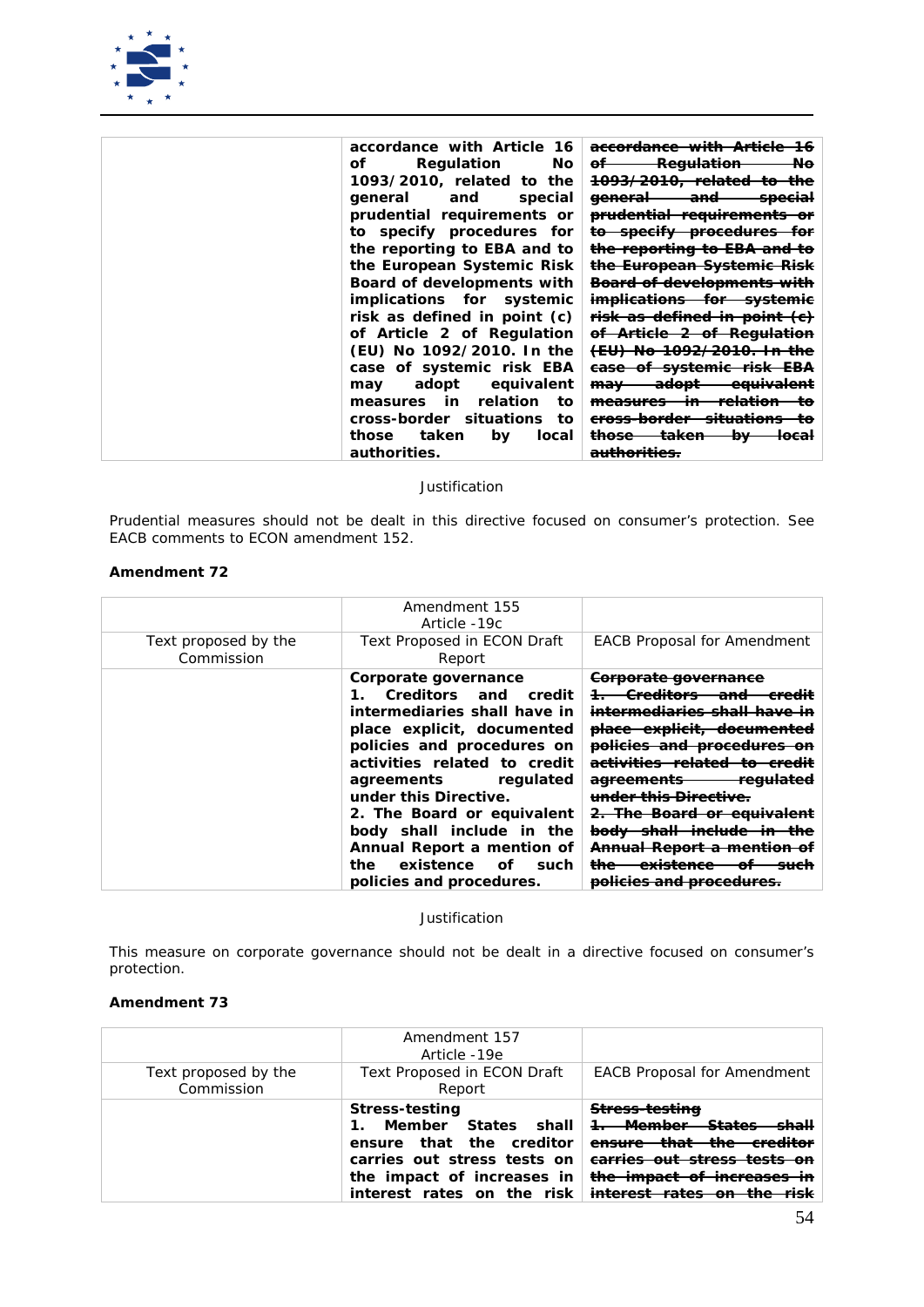

| profile of credit agreements     | profile of credit agreements                                                                             |
|----------------------------------|----------------------------------------------------------------------------------------------------------|
| throughout<br>the<br>life        | <del>life</del><br><del>throughout</del><br>ராச                                                          |
| adjustable rate<br>credit        | ملطمعسنامم<br>rato<br>e <del>redit</del><br><del>aunustapic</del><br>ranc                                |
| agreements.                      | <del>agreements.</del>                                                                                   |
| Such stress testing shall        | ctrocc<br><u>taatina</u><br><del>Such -</del><br>للمطم<br><del>icsima</del><br><del>311633</del><br>эпап |
| consider at least a baseline     | <del>eonsider at least a baseline</del>                                                                  |
| scenario of 1 % increase of      | <del>scenario of 1 % increase</del>                                                                      |
| interest rate, be compared       | <del>interest rate, be compared</del>                                                                    |
| to historical evolution of       | <del>historical evolution</del>                                                                          |
| interest rates for a period      | <del>mterest rates for a period</del>                                                                    |
| equivalent to the duration       | <del>equivalent to the duration</del>                                                                    |
| of the credit agreement, be      | <del>of the credit agreement,</del><br>Ðе                                                                |
| with<br>coherent<br>the          | <del>with</del><br><del>coherent</del>                                                                   |
| expectations of monetary         | <del>expectations</del><br><del>monetary</del><br>ㅠ                                                      |
| authorities and in no case       | <del>authorities and in-</del><br>no-<br><del>-case</del>                                                |
| allow<br>for<br>negative         | <del>allow-</del><br>for<br><del>negative</del>                                                          |
| the<br>expectations<br><b>on</b> | avnaatatiana<br><del>expeciations</del><br>ள                                                             |
| evolution of interest rates.     | <del>evolution of interest rates.</del>                                                                  |

*Prudential measures should not be dealt in this directive focused on consumer's protection.*

## **Amendment 74**

|                                    |                                              | Article 22a (new)                                                                                                                                                                                                                                                                                                             |
|------------------------------------|----------------------------------------------|-------------------------------------------------------------------------------------------------------------------------------------------------------------------------------------------------------------------------------------------------------------------------------------------------------------------------------|
| Text proposed by the<br>Commission | <b>Text Proposed in ECON Draft</b><br>Report | <b>EACB Proposal for Amendment</b>                                                                                                                                                                                                                                                                                            |
|                                    |                                              | Requirements laid down in<br>Articles 19-22 should not<br>apply to credit institutions<br>as defined in Article 4<br>Paragraph 1 of the Directive<br>2006/48/EC of<br>the<br>European Parliament and of<br>the Council of 14 June 2006<br>relating to the taking up<br>and pursuit of the business<br>of credit institutions. |

#### *Justification*

*The structures within the co-operative banks' groups in some Member States involve independent co-operative banks in the regions and central co-operative members as providers of group-wide special products, such as for example co-operative mortgage banks. The local co-operative banks are deemed to be 'credit intermediaries' in their relations with customers if they grant credits for which a central co-operative bank acts as a 'creditor'. As credit institutions, all co-operative banks are already subject to the Directive 2006/48/EC of the European Parliament and of the Council of 14 June 2006 relating to the taking up and pursuit of the business of credit institutions. The requirements to be also subject to the provisions of Chapter 9 of the proposed Directive would lead to additional administrative costs. Duplication in the area of registration, authorisation, supervision, professional requirements, etc. should be avoided.*

| Articles 26 - 28                   |                                              |                                    |
|------------------------------------|----------------------------------------------|------------------------------------|
| Text proposed by the<br>Commission | <b>Text Proposed in ECON Draft</b><br>Report | <b>EACB Proposal for Amendment</b> |
|                                    |                                              |                                    |
| <b>Article 26</b>                  |                                              | <b>Deleted</b>                     |
| <b>Exercise of the delegation</b>  |                                              |                                    |
| 1. The powers to adopt             |                                              |                                    |
| delegated acts referred to         |                                              |                                    |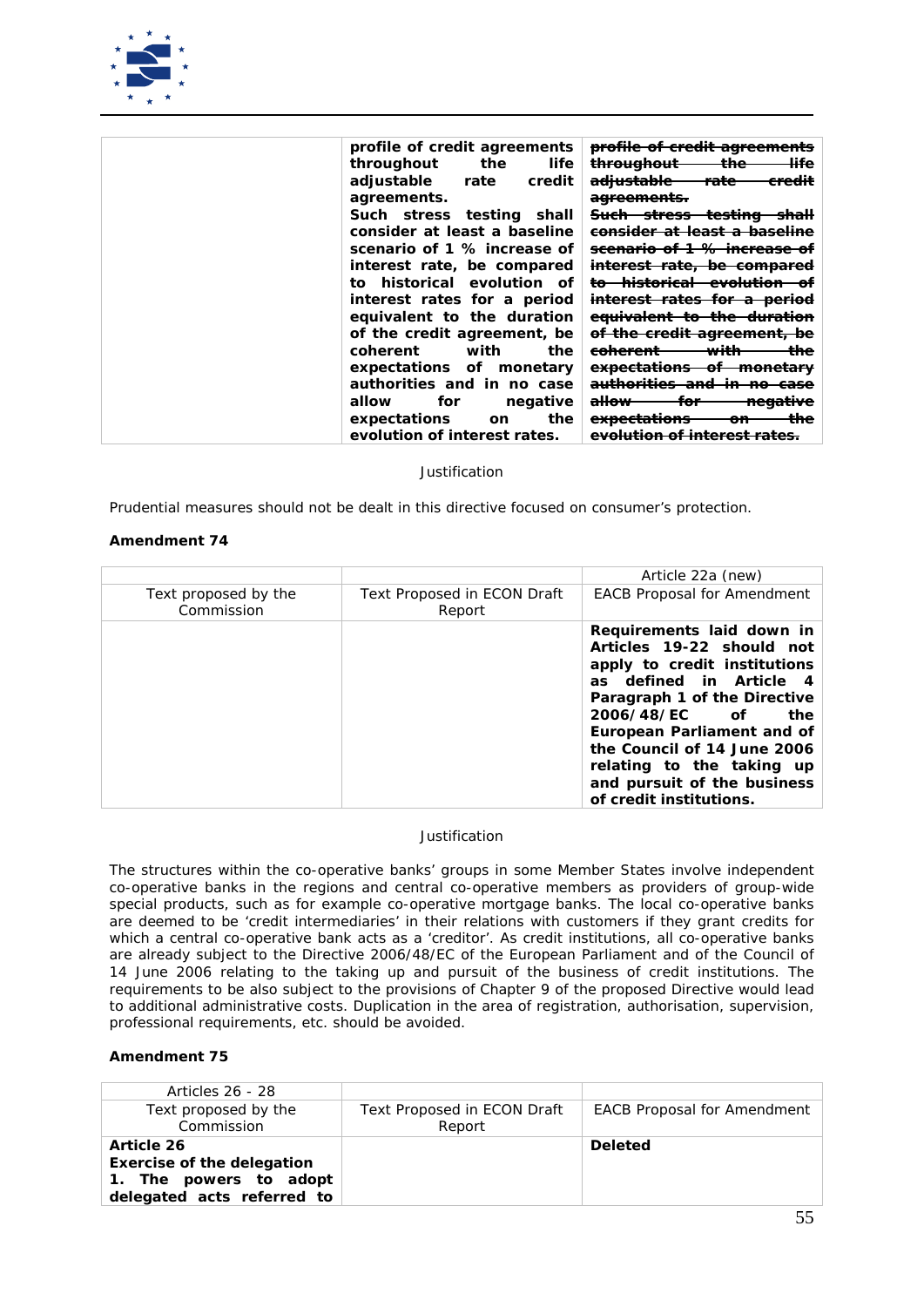

| in Articles $6(4)$ , $8(4)$ , $9(3)$ ,<br>$10(3)$ ,<br>$14(5)$ and<br>16(2) |  |
|-----------------------------------------------------------------------------|--|
| shall be conferred on the                                                   |  |
| Commission<br>for<br>an                                                     |  |
| indeterminate<br>period<br>οf                                               |  |
| time following the<br>entry                                                 |  |
| into force of this Directive.                                               |  |
| 2. As soon as it adopts a                                                   |  |
| delegated<br>act,<br>the                                                    |  |
| Commission shall notify it                                                  |  |
| simultaneously<br>to<br>the                                                 |  |
| <b>European Parliament and to</b>                                           |  |
| the Council.                                                                |  |
| 3.<br>The power to adopt                                                    |  |
| delegated acts is conferred                                                 |  |
| on the Commission subject<br>to the conditions laid down                    |  |
| in Articles 27 and 28.                                                      |  |
|                                                                             |  |
| <b>Article 27</b>                                                           |  |
| the<br>Revocation<br>οf                                                     |  |
| delegation                                                                  |  |
| 1. The delegation of powers                                                 |  |
| referred to in Articles $6(4)$ ,                                            |  |
| $8(4)$ , $9(3)$ , $10(3)$ , $14(5)$ and                                     |  |
| 16(2) may be revoked at                                                     |  |
| any time by the European                                                    |  |
| Parliament<br>by<br>the<br>or                                               |  |
| Council.<br>2. The institution which has                                    |  |
| commenced<br>internal<br>an                                                 |  |
| procedure<br>for<br>deciding                                                |  |
| whether<br>to<br>revoke<br>the                                              |  |
| delegation of powers shall                                                  |  |
| inform the other legislator                                                 |  |
| and the Commission at the                                                   |  |
| latest one month before the                                                 |  |
| decision<br>final<br>is<br>taken,                                           |  |
| stating<br>the<br>delegated                                                 |  |
| which<br>could<br>powers<br>be                                              |  |
| subject to revocation and<br>for<br>the<br>any                              |  |
| reasons<br>revocation.                                                      |  |
| 3.<br>The<br>decision<br>οf                                                 |  |
| revocation shall terminate                                                  |  |
| the<br>delegation<br>οf<br>the                                              |  |
| powers specified in<br>that                                                 |  |
| decision. It shall take effect                                              |  |
| immediately or at a later                                                   |  |
| date specified therein. It                                                  |  |
| shall not affect the validity<br>оf<br>the<br>acts                          |  |
| delegated<br>already in force. It shall be                                  |  |
| published in the Official                                                   |  |
| Journal of the European                                                     |  |
| Union.                                                                      |  |
|                                                                             |  |
| <b>Article 28</b>                                                           |  |
| delegated<br><b>Objections</b><br>to                                        |  |
| acts                                                                        |  |
| 1. The European Parliament                                                  |  |
| and the Council may object                                                  |  |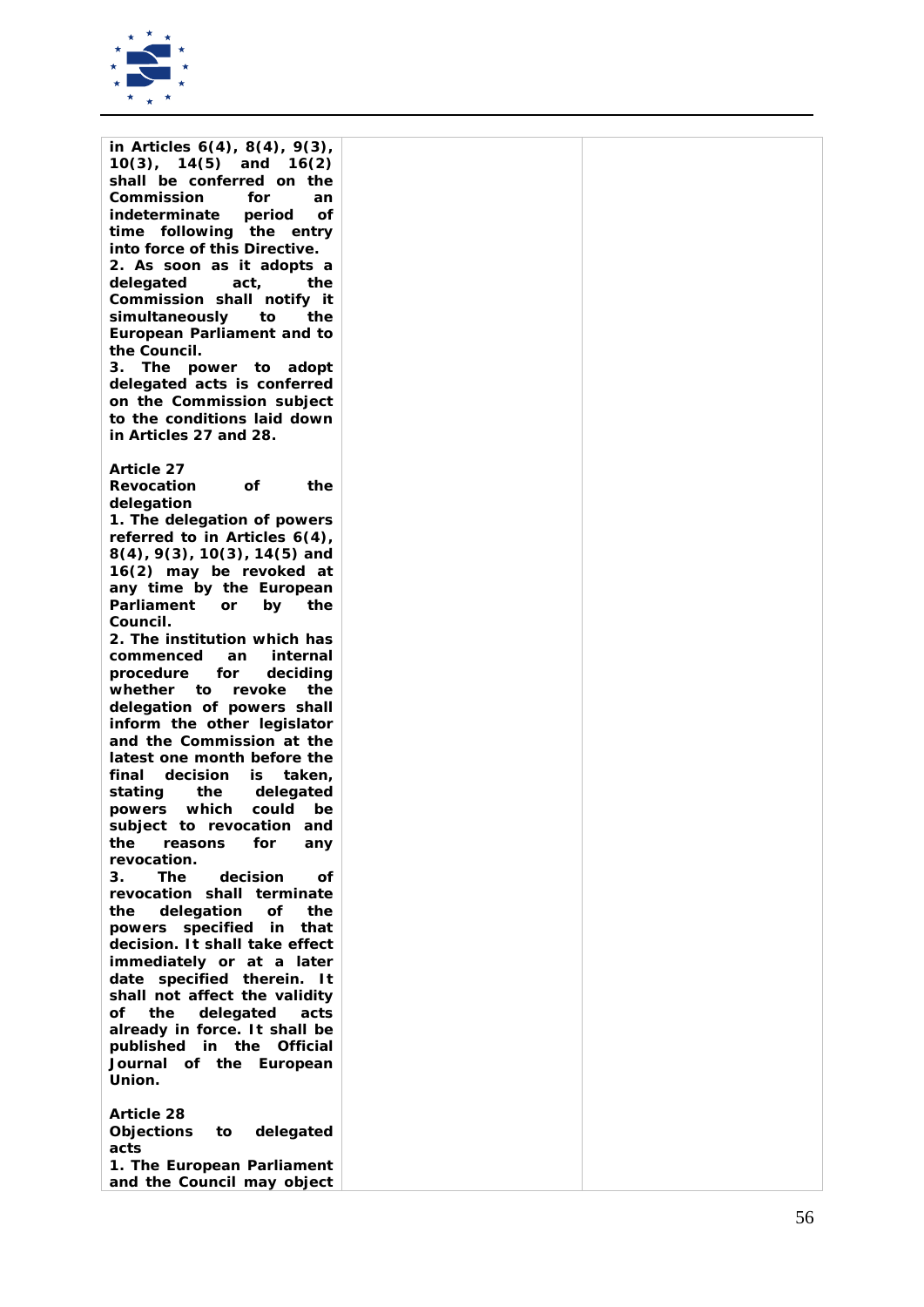

| to a delegated act within a             |  |
|-----------------------------------------|--|
| period of two months from               |  |
| the date of notification. At            |  |
| initiative<br>οf<br>the<br>the          |  |
| European                                |  |
| Parliament or the Council               |  |
| period<br>shall<br>be<br>that           |  |
| extended by one month.                  |  |
| 2. Where, on expiry of the              |  |
| referred<br>period<br>to<br>in          |  |
| 1, neither<br>the<br>paragraph          |  |
| Parliament<br>European<br>nor           |  |
| the Council has objected to             |  |
| the delegated act, it shall be          |  |
| published in the Official               |  |
| Journal of the European                 |  |
| Union and shall enter into              |  |
| force on the date stated                |  |
| therein. The delegated act              |  |
| may be published in the                 |  |
| <b>Official</b><br>Journal<br>οf<br>the |  |
| European Union and enter                |  |
| into force before the expiry            |  |
| of that period where the                |  |
| European Parliament<br>and              |  |
| Council<br>the<br>have<br>both          |  |
| informed the Commission of              |  |
| their intention not to raise            |  |
| objections.                             |  |
| either<br>Where<br>the<br>З.            |  |
| European Parliament or the              |  |
| Council<br>objects<br>to<br>an          |  |
| delegated<br>adopted<br>act             |  |
| within the period referred              |  |
| to in paragraph 1, it shall             |  |
| not enter into force. The               |  |
| which<br>institution<br>objects         |  |
| shall state the reasons for             |  |
| objecting to the delegated              |  |
| act.                                    |  |

*In case of delegated acts there is no proper consultation of relevant stakeholders. In addition, Art 290 TFEU provides that 'a legislative act may delegate to the Commission the power to adopt nonlegislative acts of general application to supplement or amend certain non-essential elements of the*  legislative act. The essential elements of an area shall be reserved for the legislative act and *accordingly shall not be the subject of a delegation of power'. However, the issues listed in Art 26 and 27 of the proposed Directive include such key elements as pre-contractual information, APRC or creditworthiness assessment. It is therefore difficult to see how those elements, which are the very fundaments of the proposed Directive, could be considered as non-essential.*

| Article 29                                                                     |                                              |                                                                                      |
|--------------------------------------------------------------------------------|----------------------------------------------|--------------------------------------------------------------------------------------|
| Text proposed by the<br>Commission                                             | <b>Text Proposed in ECON Draft</b><br>Report | <b>EACB Proposal for Amendment</b>                                                   |
| Imperative nature of this<br><b>Directive</b><br>1. Member States shall ensure |                                              | <b>Harmonisation</b><br>and<br><i>i</i> mperative nature of this<br><b>Directive</b> |
| that consumers may not waive<br>the rights conferred on them                   |                                              | 1. Insofar as this directive<br>harmonised<br>contains                               |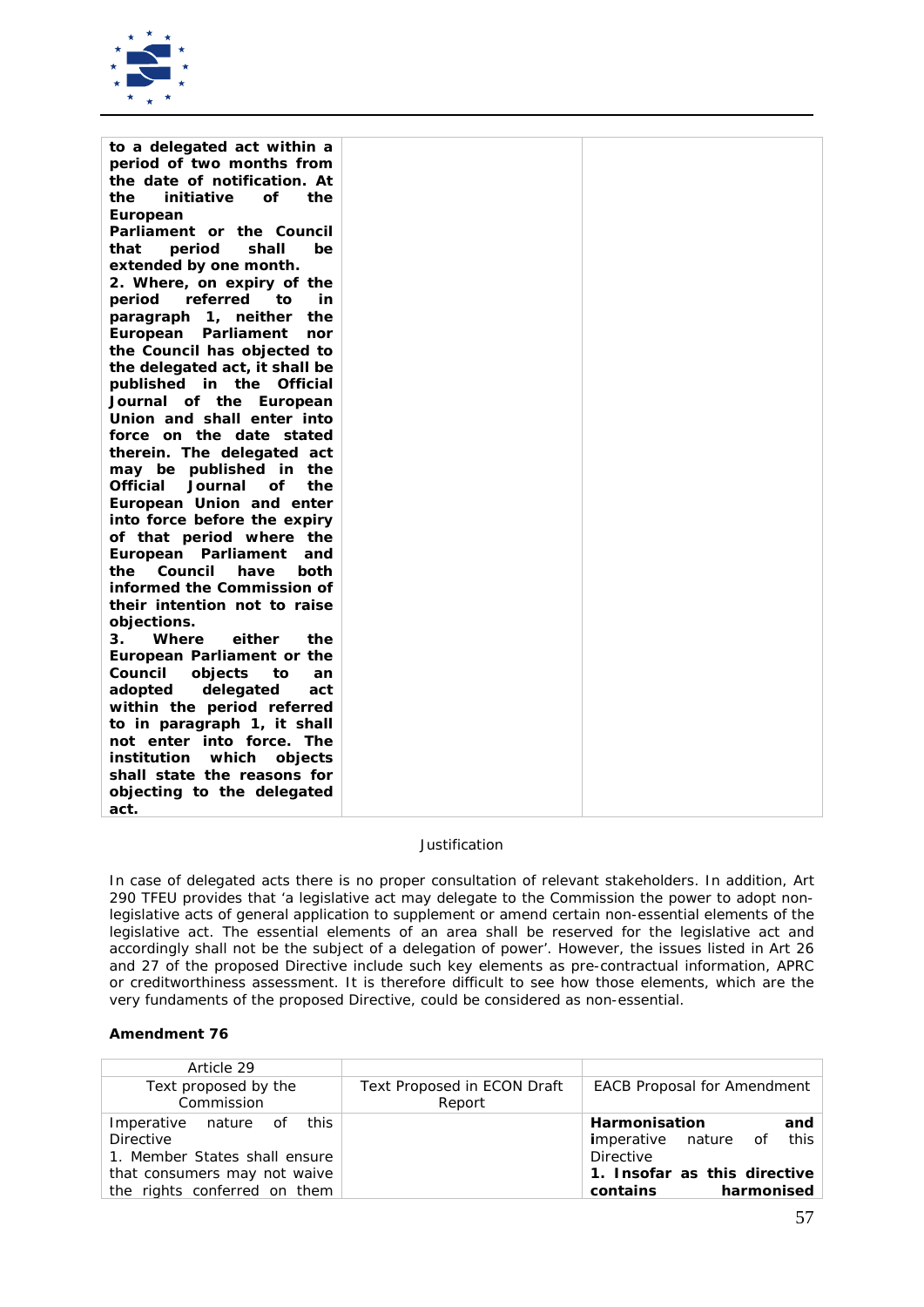

| by the provisions of national      | provisions, Member States          |
|------------------------------------|------------------------------------|
| implementing<br>law<br>or          | cannot<br>maintain<br>or           |
| corresponding to this Directive.   | introduce into their national      |
| 2. Member States shall further     | law provisions diverging           |
| ensure that the provisions they    | from those laid down in this       |
| adopt in implementation of this    | directive.                         |
| <b>Directive</b><br>cannot<br>be   | 2. Member States shall ensure      |
| circumvented as a result of the    | that consumers may not waive       |
| way in which agreements are        | the rights conferred on them       |
| formulated, in particular<br>by    | by the provisions of national      |
| integrating credit agreements      | implementing<br>law<br>or          |
| falling within the scope of this   | corresponding to this Directive.   |
| into<br><b>Directive</b><br>credit | 3. Member States shall further     |
| agreements the character or        | ensure that the provisions they    |
| purpose of which would make it     | adopt in implementation of this    |
| possible<br>avoid<br>its<br>to     | <b>Directive</b><br>cannot<br>be   |
| application.                       | circumvented as a result of the    |
| 3. Member States shall take        | way in which agreements are        |
| the<br>necessary measures to       | formulated, in particular by       |
| ensure that consumers do not       | integrating credit agreements      |
| lose the protection granted by     | falling within the scope of this   |
| this Directive by virtue of the    | <b>Directive</b><br>into<br>credit |
| choice of the law of a third       | agreements the character or        |
| country as the law applicable to   | purpose of which would make it     |
| the credit agreement.              | possible<br>to<br>avoid<br>its     |
|                                    | application.                       |
|                                    | 4. Member States shall take        |
|                                    | the necessary measures<br>to       |
|                                    | ensure that consumers do not       |
|                                    | lose the protection granted by     |
|                                    | this Directive by virtue of the    |
|                                    | choice of the law of a third       |
|                                    | country as the law applicable to   |
|                                    | the credit agreement.              |

*The approach of targeted maximum harmonisation should be employed in the proposed Directive, as it is necessary to prevent national legislators from gold-plating and to guarantee a level playing field for all market participants. Targets of maximum harmonisation should be chosen according to the analysis of whether the non-application of the maximum harmonisation principle to a given provision would lead to diverging interpretations resulting in market distortions.* 

| Article 30 – Paragraph 1                                                                                                                                                                                                                                                                                                                                                                                                                          |                                              |                                                                                                                                                                                                                                                                                                                                                                                                                                                |
|---------------------------------------------------------------------------------------------------------------------------------------------------------------------------------------------------------------------------------------------------------------------------------------------------------------------------------------------------------------------------------------------------------------------------------------------------|----------------------------------------------|------------------------------------------------------------------------------------------------------------------------------------------------------------------------------------------------------------------------------------------------------------------------------------------------------------------------------------------------------------------------------------------------------------------------------------------------|
| Text proposed by the<br>Commission                                                                                                                                                                                                                                                                                                                                                                                                                | <b>Text Proposed in ECON Draft</b><br>Report | <b>EACB Proposal for Amendment</b>                                                                                                                                                                                                                                                                                                                                                                                                             |
| Member States shall adopt and<br>publish, by [2 years after entry<br>into force) at the latest, the<br>laws, regulations<br>and<br>administrative provisions<br>necessary to comply with this<br>Directive. They shall forthwith<br>communicate to<br>the<br>Commission the text of those<br>provisions and a correlation<br>table between those provisions<br>and this Directive.<br>They shall apply<br>those<br>provisions from [2 years after |                                              | Member States shall adopt and<br>publish, by [2 years after entry<br>into force] at the latest, the<br>laws, regulations and<br>administrative provisions<br>necessary to comply with this<br>Directive. They shall forthwith<br>communicate to<br>the<br>Commission the text of those<br>provisions and a correlation<br>table between those provisions<br>and this Directive.<br>They shall apply<br>those<br>provisions from [3 years after |